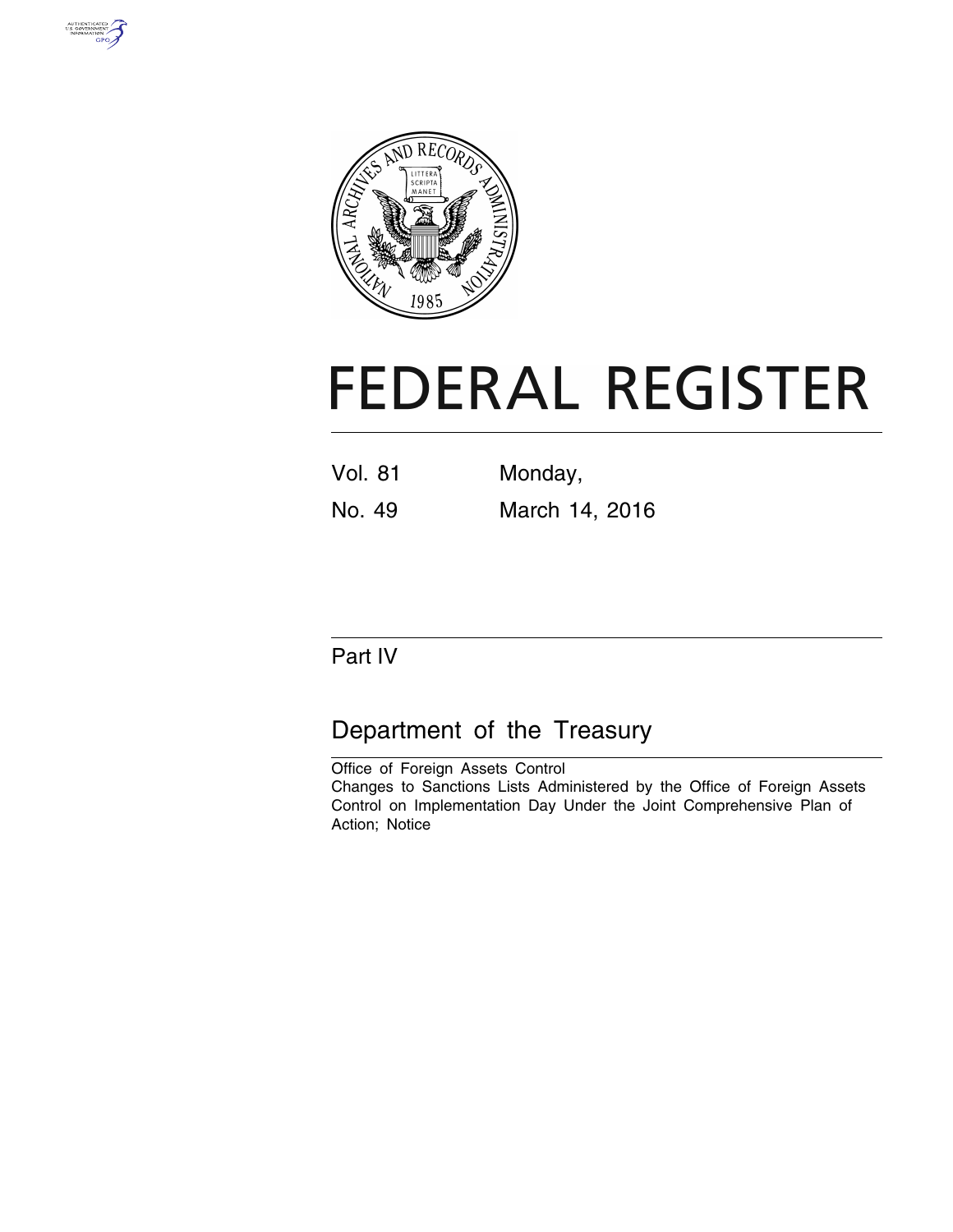### **DEPARTMENT OF THE TREASURY**

#### **Office of Foreign Assets Control**

#### **Changes to Sanctions Lists Administered by the Office of Foreign Assets Control on Implementation Day Under the Joint Comprehensive Plan of Action**

**AGENCY:** Office of Foreign Assets Control, Treasury Department. **ACTION:** Notice.

**SUMMARY:** The Department of the Treasury's Office of Foreign Assets Control (OFAC) is publishing the names of 59 individuals, 385 entities, 76 aircraft, and 227 vessels that were removed from the List of Specially Designated Nationals and Blocked Persons (SDN List), the Foreign Sanctions Evaders (FSE) List, and/or the Non-SDN Iran Sanctions Act (NS–ISA) List on January 16, 2016— Implementation Day of the Joint Comprehensive Plan of Action of July 14, 2015 (JCPOA). In addition, OFAC is publishing amended SDN List entries for 14 persons previously blocked pursuant to one more of the following authorities: Executive Order (E.O.) 13224 of September 29, 2001, ''Blocking Property and Prohibiting Transactions With Persons Who Commit, Threaten To Commit, Or Support Terrorism,'' E.O. 13382 of June 28, 2005, ''Blocking Property of Weapons of Mass Destruction Proliferators and Their Supporters,'' E.O. 13438 of July 17, 2007, ''Blocking Property of Certain Persons Who Threaten Stabilization Efforts in Iraq,'' and/or the Foreign Narcotics Kingpin Designation Act (Pub L. 106–120, 21 U.S.C. 1901–1908). Finally, OFAC is publishing the names of individuals, entities, and vessels it added to a list of persons previously identified as meeting the definition of the term Government of Iran or the term Iranian financial institution and whose property and interests in property are blocked solely pursuant to E.O. 13599 and Section 560.211 of the Iranian Transactions and Sanctions Regulations, 31 CFR part 560.

**DATES:** OFAC's actions described in this notice were effective January 16, 2016.

#### **FOR FURTHER INFORMATION CONTACT:**

Associate Director for Global Targeting, tel.: 202/622–2420, Assistant Director for Sanctions Compliance & Evaluation, tel.: 202/622–2490, Assistant Director for Licensing, tel.: 202/622–2480, Office of Foreign Assets Control, or Chief Counsel (Foreign Assets Control), tel.: 202/622–2410, Office of the General Counsel,

Department of the Treasury (not toll free Individuals numbers).

#### **SUPPLEMENTARY INFORMATION:**

#### **Electronic and Facsimile Availability**

The SDN List, the FSE List, the NS– ISA List, the E.O. 13599 List, and additional information concerning the JCPOA and OFAC sanctions programs are available from OFAC's Web site (*[www.treas.gov/ofac](http://www.treas.gov/ofac)*). Certain general information pertaining to OFAC's sanctions programs is also available via facsimile through a 24-hour fax-ondemand service, tel.: 202/622–0077.

#### **Notice of OFAC Actions**

#### **I. Changes to the SDN List and NS–ISA List**

*A. Removals of Designations Pursuant to E.O. 13382, Section 5 of E.O. 13622, and/or Section 2 of E.O. 13645* 

On January 16, 2016, OFAC determined that the following 43 individuals and 203 entities, as well as the 76 aircraft and 153 vessels identified as blocked property of one or more of the foregoing, are no longer blocked pursuant to one or more of the following authorities: E.O. 13382, Section 5 of E.O. 13622 of July 12, 2012, ''Authorizing Additional Sanctions With Respect to Iran,'' and/or Section 2 of E.O. 13645 of June 3, 2013, ''Authorizing the Implementation of Certain Sanctions Set Forth in the Iran Freedom and Counter-Proliferation Act of 2012 and Additional Sanctions With Respect To Iran.'' The names and associated information of the aforementioned persons have been removed from the SDN List.1

1. AFZALI, Ali, c/o Bank Mellat, Tehran, Iran; DOB 01 Jul 1967; nationality Iran; Additional Sanctions Information—Subject to Secondary Sanctions (individual) [NPWMD] [IFSR].

2. AGHA–JANI, Dawood (a.k.a. AGHAJANI, Davood; a.k.a. AGHAJANI, Davoud; a.k.a. AGHAJANI, Davud; a.k.a. AGHAJANI, Kalkhoran Davood; a.k.a. AQAJANI KHAMENA, Da'ud); DOB 23 Apr 1957; POB Ardebil, Iran; nationality Iran; Additional Sanctions Information—Subject to Secondary Sanctions; Passport I5824769 (Iran) (individual) [NPWMD] [IFSR].

3. AL AQILI, Mohamed Saeed (a.k.a. AL MARZOOQI, Mohamed Saeed Mohamed Al Aqili); DOB 23 Jul 1955; POB Dubai, United Arab Emirates; Additional Sanctions Information—Subject to Secondary Sanctions; Executive Order 13645 Determination—Material Support; Passport A2599829 (United Arab Emirates); National ID No. 784–1955–8497107–1; Vice Chairman and Chief Executive Officer, Al Aqili Group LLC (individual) [E.O. 13645] (Linked To: NATIONAL IRANIAN OIL COMPANY; Linked To: ISLAMIC REVOLUTIONARY GUARD CORPS; Linked To: SEYYEDI, Seyed Nasser Mohammad; Linked To: KASB INTERNATIONAL LLC).

4. AMERI, Teymour (a.k.a. AMERI, Teymur; a.k.a. BARAKI, Teimur Ameri; a.k.a. BARAKY, Teymur Ameri; a.k.a. BARKI, Teymur Ameri); DOB 12 Jul 1958 (individual) [E.O. 13622].

5. BATENI, Naser, Hamburg, Germany; DOB 16 Dec 1962; nationality Iran; Additional Sanctions Information—Subject to Secondary Sanctions (individual) [NPWMD] [IFSR].

6. BEHZAD, Morteza Ahmadali (a.k.a. BEHDAD, Morteza; a.k.a. BEHZAD, Morteza); DOB 07 Jun 1959; Additional Sanctions Information—Subject to Secondary Sanctions (individual) [NPWMD] [IFSR].

7. DAJMAR, Mohhammad Hossein (a.k.a. DAJMAR, Mohammad Hossein); DOB 19 Feb 1956; nationality Iran; Additional Sanctions Information—Subject to Secondary Sanctions; Passport K13644698 (Iran) expires 16 May 2013 (individual) [NPWMD] [IFSR].

8. DERAKHSHANDEH, AHMAD, c/o BANK SEPAH, No. 33 Hormozan Building, Pirozan St., Sharak Ghods, Tehran, Iran; DOB 11 Aug 1956; alt. POB Iran; Additional Sanctions Information—Subject to Secondary Sanctions (individual) [NPWMD] [IFSR].

9. DIVANDARI, Ali, c/o Bank Mellat, Tehran, Iran; DOB 01 Jul 1967; POB Ghoochan, Khorasan, Iran; nationality Iran; Additional Sanctions Information—Subject to Secondary Sanctions (individual) [NPWMD] [IFSR].

10. ESLAMI, Mansour; DOB 31 Jan 1965; nationality Iran; Additional Sanctions Information—Subject to Secondary Sanctions (individual) [NPWMD] [IFSR].

11. EZATI, Ali (a.k.a. EZZATI, Ali); DOB 05 Jun 1963; Additional Sanctions Information—Subject to Secondary Sanctions; Passport Z19579335 (Iran) (individual) [NPWMD] [IFSR].

<sup>&</sup>lt;sup>1</sup>A number of the individuals and entities whose designations pursuant to E.O. 13382, Section 5 of E.O. 13622, and/or Section 2 of E.O. 13645 were removed on January 16, 2016 are persons whom OFAC has previously identified as meeting the definition of the term ''Government of Iran'' or the term ''Iranian financial institution'' as set forth in, respectively, Sections 560.304 and 560.324 of the Iranian Transactions and Sanctions Regulations (ITSR). To assist U.S. persons in meeting their compliance obligations under the ITSR, OFAC made available on its Web site on January 16, 2016, a ''List of Persons Identified as Blocked Solely Pursuant to E.O. 13599'' (E.O. 13599 List) and added relevant persons, including certain persons listed in this Section I.A, to that list. *See* Section III below. For persons not previously identified as meeting the definition of the term ''Government of Iran'' or the term ''Iranian financial institution'', the determination to remove these individuals and entities from the SDN List does not represent a determination that they do not meet the definition of the term ''Government of Iran'' or the term ''Iranian financial institution'' as set forth in, respectively, Sections 560.304 and 560.324 of the ITSR. Persons on the E.O. 13599 List and any other person meeting the definitions of the term ''Government of Iran'' or the term ''Iranian financial institution'' remain persons whose property and interests in property are blocked if they are or come within the United States or if they are or come

within the possession or control of a U.S. person, wherever located.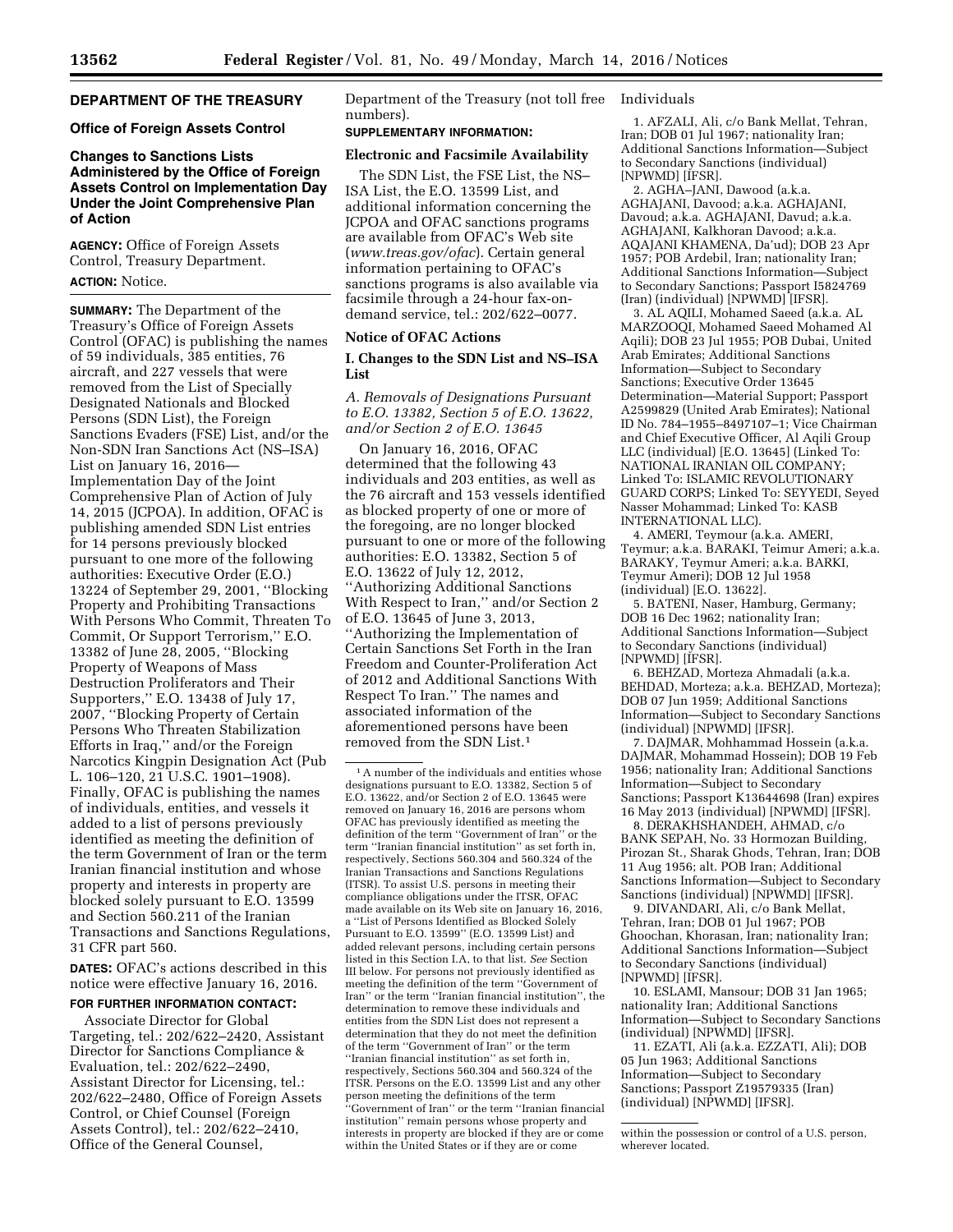12. GHEZEL AYAGH, Alireza (a.k.a. GHEZELAYAGH, Alireza); DOB 08 Mar 1979; POB Kerman, Iran; nationality Iran; Additional Sanctions Information—Subject to Secondary Sanctions; Passport E12596608 (Iran) (individual) [NPWMD] [IFSR].

13. GOLPARVAR, Gholamhossein (a.k.a. GOLPARVAR, Gholam Hossein); DOB 23 Jan 1957; nationality Iran; Additional Sanctions Information—Subject to Secondary Sanctions; Passport U14643027 (Iran) expires 11 Nov 2013 (individual) [NPWMD] [IFSR].

14. KADDOURI, Abdelhak; DOB 30 Apr 1977; POB Leuzigen, Bern, Switzerland; nationality Switzerland; citizen Switzerland; Additional Sanctions Information—Subject to Secondary Sanctions; Executive Order 13645 Determination—Material Support (individual) [E.O. 13645].

15. KHALILI, Jamshid, Third Floor, Number 143, Dr. Lavasani Avenue, Farmanieh Avenue, Tehran, Iran; DOB 23 Sep 1957; nationality Iran; Additional Sanctions Information—Subject to Secondary Sanctions; Passport R1451357 (Iran) (individual) [NPWMD] [IFSR].

16. LEILABADI, Ali Hajinia (a.k.a. LAILABADI, ALI HADJINIA), c/o MESBAH ENERGY COMPANY, Iran; DOB 19 Feb 1950; POB Tabriz, Iran; nationality Iran; citizen Iran; Additional Sanctions Information— Subject to Secondary Sanctions; Passport E4710151 (Iran) issued 15 Oct 2000 expires 15 Oct 2005 (individual) [NPWMD] [IFSR].

17. MAHDAVI, Ali; DOB 21 Apr 1967; citizen Iran; Additional Sanctions Information—Subject to Secondary Sanctions (individual) [NPWMD] [IFSR].

18. MOGHADDAMI FARD, Mohammad, United Arab Emirates; DOB 19 Jul 1956; nationality Iran; Additional Sanctions Information—Subject to Secondary Sanctions; Passport N10623175 (Iran) issued 27 Mar 2007 expires 26 Mar 2012 (individual) [NPWMD] [IFSR].

19. NABIPOUR, Ghasem (a.k.a. POUR, Ghasem Nabi), 143 Shahid Lavasani Avenue, Farmanieh, Tehran, Iran; Suite B 12/F, Two Chinachem Plaza, 135 Des Voeux Road, Central, Hong Kong; DOB 16 Jan 1956; nationality Iran; Additional Sanctions Information—Subject to Secondary Sanctions; Passport L11758148 (individual) [NPWMD] [IFSR].

20. NASIRBEIK, Anahita; DOB 10 Jan 1983; nationality Iran; Additional Sanctions Information—Subject to Secondary Sanctions; Passport A5190428 (Iran) (individual) [E.O. 13622].

21. NIZAMI, Anwar Kamal; DOB 19 Apr 1980; citizen Pakistan; Additional Sanctions Information—Subject to Secondary Sanctions; Executive Order 13645 Determination—Material Support; Passport AE9855872 (Pakistan); Accounts Manager, First Furat Trading LLC (individual) [E.O. 13645] (Linked To: KASB INTERNATIONAL LLC).

22. PAJAND, Mohammad Hadi, 73 Blair Court, Boundary Road, London NW8 6NT, United Kingdom; DOB 28 May 1950; nationality Iran; Additional Sanctions Information—Subject to Secondary Sanctions (individual) [NPWMD] [IFSR].

23. PARVARESH, Farhad Ali; DOB Dec 1957; nationality Iran; Additional Sanctions

Information—Subject to Secondary Sanctions (individual) [NPWMD] [IFSR].

24. POLAT, Muzaffer; DOB 20 Jul 1975; POB Van, Turkey; nationality Turkey; Additional Sanctions Information—Subject to Secondary Sanctions; Executive Order 13645 Determination—Material Support; Passport U08215942 (Turkey); alt. Passport U05400998 (Turkey); Residency Number 784197524398415 (United Arab Emirates); alt. Residency Number 062368408 (United Arab Emirates); alt. Residency Number 122808985 (United Arab Emirates) (individual) [E.O. 13645] (Linked To: PETRO ROYAL FZE).

25. QANNADI, Mohammad (a.k.a. GHANNADI MARAGHEH, Mohammad; a.k.a. GHANNADI, Mohammad; a.k.a. QANNADI MARAGHEH, Mohammad), c/o ATOMIC ENERGY ORGANIZATION OF IRAN, Iran; DOB 13 Oct 1952; POB Maragheh, Iran; nationality Iran; citizen Iran; Additional Sanctions Information—Subject to Secondary Sanctions; Passport 20694 (Iran); alt. Passport A0003044 (Iran) (individual) [NPWMD] [IFSR].

26. QULANDARY, Azizullah Asadullah (a.k.a. QALANDARI, Azizabdullah); DOB 06 May 1978; POB Ghazni, Afghanistan; citizen Afghanistan; Passport OR306200 (Afghanistan); National ID No. 83669179 (United Arab Emirates) (individual) [E.O. 13622].

27. RAHIQI, Javad; DOB 24 Apr 1953; POB Marshad, Iran; Additional Sanctions Information—Subject to Secondary Sanctions (individual) [NPWMD] [IFSR].

28. RASOOL, Seyed Alaeddin Sadat; DOB 23 Jul 1965; Additional Sanctions Information—Subject to Secondary Sanctions (individual) [NPWMD] [IFSR].

29. REZVANIANZADEH, Mohammed Reza; DOB 11 Dec 1969; Additional Sanctions Information—Subject to Secondary Sanctions; Identification Number 118– 984105–3 (individual) [NPWMD] [IFSR].

30. SABET, Javad Karimi, c/o Novin Energy Company, Tehran, Iran; DOB 25 Jul 1973; Additional Sanctions Information— Subject to Secondary Sanctions (individual) [NPWMD] [IFSR].

31. SAFDARI, Seyed Jaber (a.k.a. SAFDARI, Dr. S.J.; a.k.a. SAFDARI, Sayyed Jaber; a.k.a. SAFDARI, Seyyid Jaber); DOB 1968; alt. DOB 1969; POB Navahand, Hamadan Province, Iran; Additional Sanctions Information—Subject to Secondary Sanctions (individual) [NPWMD] [IFSR].

32. SARKANDI, Ahmad (a.k.a. SARKANDI, Ahmed; a.k.a. SARKANDI, Akhmed), No 143 Shahid Lavasani Avenue, Farmanieh, Tehran, Iran; Suite B 12/F, Two Chinachem Plaza, 135 Des Voeux Road, Central, Hong Kong; 2 Abbey Road, Barking Essex 1G11 7AX, London, United Kingdom; 15 Rodney Court, Maida Vale, W9 1TQ, London, United Kingdom; DOB 30 Sep 1953; nationality Iran; Additional Sanctions Information—Subject to Secondary Sanctions (individual) [NPWMD] [IFSR].

33. SEIFI, Asadollah (a.k.a. SAYFI, Esdaleh; a.k.a. SEIFY, Asadollah); DOB 04 Apr 1965 (individual) [E.O. 13622].

34. SEYYEDI, Seyedeh Hanieh Seyed Nasser Mohammad; DOB 20 Aug 1985; POB Orumiyeh, Iran; nationality Iran; Additional Sanctions Information—Subject to Secondary Sanctions; Executive Order 13645 Determination—Material Support; Passport K95579809 (Iran); alt. Passport X13556955 (Iran) (individual) [E.O. 13645].

35. TAFAZOLI, Ahmad (a.k.a. TAFAZOLY, Ahmad; a.k.a. TAFAZZOLI, Ahmad); DOB 27 May 1956; POB Bojnord, Iran; nationality Iran; Additional Sanctions Information— Subject to Secondary Sanctions; Passport R10748186 (Iran) issued 22 Jan 2007 expires 22 Jan 2012 (individual) [NPWMD] [IFSR].

36. TALAI, Mohamad, Hamburg, Germany; DOB 04 Jun 1953; nationality Iran; Additional Sanctions Information—Subject to Secondary Sanctions (individual) [NPWMD] [IFSR].

37. WIPPERMANN, Ulrich; DOB 02 May 1956; Additional Sanctions Information— Subject to Secondary Sanctions (individual) [NPWMD] [IFSR].

38. YASINI, Seyed Kamal (a.k.a. YASINI, Sayyed Kamal; a.k.a. YASINI, Seyyed Kamal); DOB 23 Sep 1956; nationality Iran; Additional Sanctions Information—Subject to Secondary Sanctions; Passport H95629553 (Iran); National ID No. 1229838619 (individual) [E.O. 13622].

39. YAZDI, Bahareh Mirza Hossein (a.k.a. YAZDI, Betty); DOB 26 Jun 1978; citizen United Kingdom; Additional Sanctions Information—Subject to Secondary Sanctions (individual) [NPWMD] [IFSR].

40. ZADEH, Hassan Jalil (a.k.a. JALILZADEH, Hassan); DOB 26 Jan 1959; nationality Iran; Additional Sanctions Information—Subject to Secondary Sanctions; Passport A1508382 (Iran) expires 24 Feb 2010 (individual) [NPWMD] [IFSR].

41. ZANJANI, Babak Morteza; DOB 12 Mar 1974; alt. DOB 12 Mar 1971; citizen Iran; Additional Sanctions Information—Subject to Secondary Sanctions; Passport L18597666 (Iran); alt. Passport L95279398 (Iran) (individual) [NPWMD] [IFSR].

42. ZEIDI, Hossein (a.k.a. ZEIDI, Hosein; a.k.a. ZEIDI, Hossein Mansour); DOB 11 Sep 1965; citizen Saint Kitts and Nevis; citizen Saint Vincent and the Grenadines; Former Citizenship Country Iran; Passport RE0003553 (Saint Kitts and Nevis); National ID No. 444169 (United Arab Emirates) (individual) [E.O. 13622].

*43.* SOKOLENKO, Vitaly (a.k.a. SOKOLENKO, Vitalii; a.k.a. SOKOLENKO, Vitaliy); DOB 16 Jun 1968; Executive Order 13645 Determination—Material Support; Passport EH354160; alt. Passport P0329907; General Manager of Ferland Company Limited (individual) [FSE–IR] [E.O. 13645] (Linked To: FERLAND COMPANY LIMITED).2

#### Entities

1. ABAN AIR (a.k.a. ABAN AIR CO JPS), No.14, Imam Khomeini Airport, Airport Cargo Terminal, Tehran, Iran; No.1267, Vali Asr Avenue, Tehran 1517736511, Iran; Unit 7, Marlin Park, Central Way, Feltham TW14 OXD, United Kingdom; No.53 Molla Sadra

<sup>2</sup>On Implementation Day, OFAC took administrative actions under E.O.s 13608 and 13645, allowing for the removal of this individual from the SDN List and the FSE List. *See also*  Section II.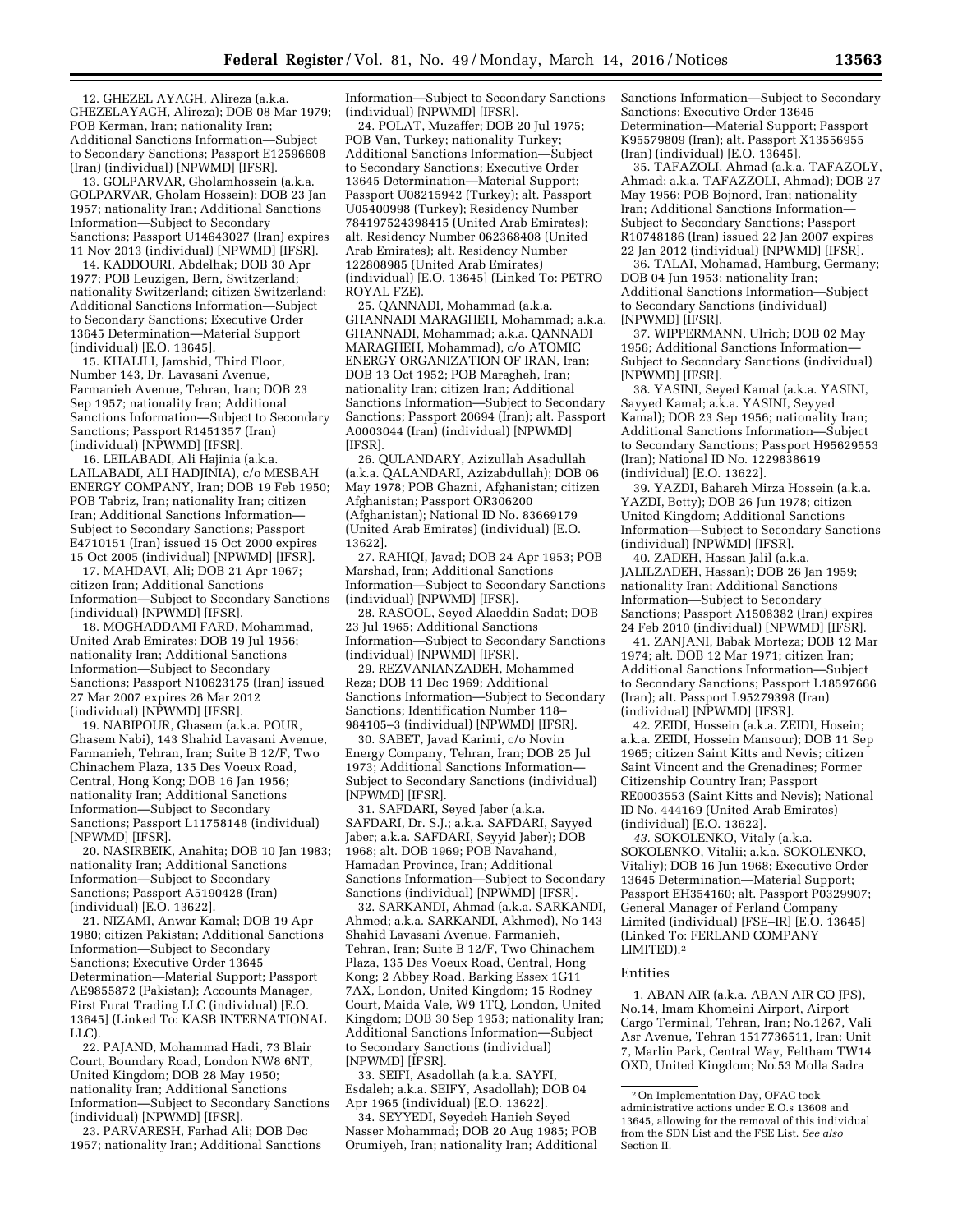St. Vanak Square, Tehran 19916 14661, Iran; No 7 & 8, Main Dnata Building, Dubai Airport Free Zone, Dubai, United Arab Emirates; Web site *[www.abanair.com;](http://www.abanair.com)* Email Address *[info@abanair.com;](mailto:info@abanair.com)* Additional Sanctions Information—Subject to Secondary Sanctions [NPWMD] [IFSR].

2. ADVANCE NOVEL LIMITED, 15th Floor, Tower One Lippo Center, 89 Queensway, Hong Kong; c/o Soroush Sarzamin Asatir (SSA) Ship Management Co, Shabnam Alley Golriz St, Vafa Alley Fajr St, Shahid Motahari Avenue, 1589675951, Tehran, Iran; Additional Sanctions Information—Subject to Secondary Sanctions; Business Registration Document # 1342245 (Hong Kong) issued 01 Jun 2009 [NPWMD] [IFSR].

3. AL AQILI GROUP LLC (a.k.a. AL AQILI GROUP OF COMPANIES), Oud Metha Tower, 10th Floor, P.O. Box 1496, Dubai, United Arab Emirates; Web site *[www.aqili.com;](http://www.aqili.com)* Email Address *[info@](mailto:info@aqili.com) [aqili.com;](mailto:info@aqili.com)* Additional Sanctions Information—Subject to Secondary Sanctions [E.O. 13645].

4. AL FIDA INTERNATIONAL GENERAL TRADING, Emirates Concord Hotel, Office Tower 16th Floor Flat 1065, P.O. Box: 28774, Dubai, United Arab Emirates; Additional Sanctions Information—Subject to Secondary Sanctions [NPWMD] [IFSR].

5. AL HILAL EXCHANGE, P.O. Box 28774, Shop #9 & 10 Ground Floor, Emirates Concorde Hotel, Al Maktoum Road, Deira Dubai, United Arab Emirates; Emirates Concorde Hotel & Residence, Almaktoum Street, P.O. Box 28774, Dubai, United Arab Emirates; Additional Sanctions Information—Subject to Secondary Sanctions [NPWMD] [IFSR].

6. ALPHA EFFORT LIMITED, 15th Floor, Tower One Lippo Center, 89 Queensway, Hong Kong; c/o Soroush Sarzamin Asatir (SSA) Ship Management Co, Shabnam Alley Golriz St, Vafa Alley Fajr St, Shahid Motahari Avenue, 1589675951, Tehran, Iran; Web site *[www.ssa-smc.net;](http://www.ssa-smc.net)* Email Address *[info@ssa](mailto:info@ssa-smc.net)[smc.net;](mailto:info@ssa-smc.net)* Additional Sanctions Information— Subject to Secondary Sanctions; Business Registration Document #1338849 (Hong Kong) issued 18 May 2009; Telephone: 982126100191; Fax: 982126100192 [NPWMD] [IFSR].

7. ANTARES SHIPPING COMPANY NV (f.k.a. IRISL BENELUX NV), Noorderlaan 139, B–2030, Antwerp, Belgium; Additional Sanctions Information—Subject to Secondary Sanctions; V.A.T. Number BE480224531 (Belgium) [NPWMD] [IFSR].

8. ARIAN BANK (a.k.a. ARYAN BANK), House 2, Street Number 13, Wazir Akbar Khan, Kabul, Afghanistan; Additional Sanctions Information—Subject to Secondary Sanctions [NPWMD] [IFSR].

9. ASHTEAD SHIPPING COMPANY LIMITED, Manning House, 21 Bucks Road, Douglas IM1 3DA, Man, Isle of; c/o Islamic Republic of Iran Shipping Lines (IRISL), No. 37, Aseman Tower, Sayyade Shirazee Square, Pasdaran Avenue, P.O. Box 19395–1311, Tehran, Iran; Web site *[www.irisl.net;](http://www.irisl.net)* Email Address *[smd@irisl.net;](mailto:smd@irisl.net)* Additional Sanctions Information—Subject to Secondary Sanctions; Business Registration Document #108116C (Man, Isle of); Telephone:

982120100488; Fax: 982120100486 [NPWMD] [IFSR].

10. ASIA BANK (a.k.a. CHEMEXIMBANK; a.k.a. COMMERCIAL BANK

'CHEMEXIMBANK' LTD), Offices 7–15, 67– 69, 4 ul Ilinka, Moscow 109012, Russia; 267– 270 offices, 4, Ilinka Street, Moscow 109012, Russia; SWIFT/BIC CHEB RU MM; Web site *[www.chemexim.ru;](http://www.chemexim.ru)* alt. Web site *[www.asia](http://www.asia-bank.ru)[bank.ru;](http://www.asia-bank.ru)* BIK (RU) 044585333; All offices worldwide [E.O.13622].

11. ASIA MARINE NETWORK PTE. LTD. (a.k.a. ASIAN PERFECT MARINE PTE. LTD.; a.k.a. IRISL ASIA PTE. LTD.), 200 Middle Road, #14–01 Prime Centre 188980, Singapore; Additional Sanctions Information—Subject to Secondary Sanctions [NPWMD] [IFSR].

12. ASSA CO. LTD., 6 Britania Place, Bath Street, St. Helier JE2 4SU, Jersey; Additional Sanctions Information—Subject to Secondary Sanctions [NPWMD] [IFSR].

13. ASSA CORP. (a.k.a. ASSA), New York, NY, United States; Additional Sanctions Information—Subject to Secondary Sanctions; Tax ID No. 1368932 (United States) [NPWMD] [IFSR].

14. ATLANTIC INTERMODAL, United Arab Emirates; Additional Sanctions Information—Subject to Secondary Sanctions [NPWMD] [IFSR].

15. ATOMIC ENERGY ORGANIZATION OF IRAN (a.k.a. SAZEMAN–E ENERGY ATOMI), P.O. Box 14144–1339, End of North Karegar Avenue, Tehran, Iran; Additional Sanctions Information—Subject to Secondary Sanctions [NPWMD] [IFSR].

16. AZORES SHIPPING COMPANY LL FZE, P.O. Box 5232, Fujairah, United Arab Emirates; Additional Sanctions Information—Subject to Secondary Sanctions; Business Registration Document #2112 (United Arab Emirates); Telephone: 97192282978; Fax: 97192282979 [NPWMD] [IFSR].

17. BANCO INTERNACIONAL DE DESARROLLO, C.A., Urb. El Rosal, Avenida Francisco de Miranda, Edificio Dozsa, Piso 8, Caracas C.P. 1060, Venezuela; SWIFT/BIC IDUNVECA; Additional Sanctions Information—Subject to Secondary Sanctions; RIF #J294640109 (Venezuela); Banco Internacional de Desarrollo, C.A. is a separate and distinct entity from Banco Interamericano de Desarrollo, known in English as the Inter-American Development Bank (IADB), and from Banco Desarrollo Economico y Social De Venezuela (BANDES), an entity owned by the Government of Venezuela [NPWMD] [IFSR].

18. BANK KARGOSHAEE (a.k.a. KARGOSA'I BANK), 587 Mohammadiye Square, Mowlavi St., Tehran 11986, Iran; Additional Sanctions Information—Subject to Secondary Sanctions [NPWMD] [IFSR].

19. BANK MELLAT, Head Office Bldg, 327 Taleghani Ave, Tehran 15817, Iran; 327 Forsat and Taleghani Avenue, Tehran 15817, Iran; P.O. Box 375010, Amiryan Str #6, P/N– 24, Yerevan, Armenia; Keumkang Tower— 13th & 14th Floor, 889–13 Daechi-Dong, Gangnam-Ku, Seoul 135–280, Korea, South; P.O. Box 79106425, Ziya Gokalp Bulvari No 12, Kizilay, Ankara, Ankara, Turkey; Cumhuriyet Bulvari No 88/A, PK 7103521, Konak, Izmir, Turkey; Buyukdere Cad, Cicek

Sokak No 1—1 Levent, Levent, Istanbul, Turkey; Additional Sanctions Information— Subject to Secondary Sanctions; all offices worldwide [IRAN] [NPWMD] [IFSR].

20. BANK MELLI IRAN (a.k.a. BANK MELLI; a.k.a. NATIONAL BANK OF IRAN), P.O. Box 11365–171, Ferdowsi Avenue, Tehran, Iran; 43 Avenue Montaigne, Paris 75008, France; Room 704–6, Wheelock Hse, 20 Pedder St., Central, Hong Kong; Bank Melli Iran Bldg, 111 St 24, 929 Arasat, Baghdad, Iraq; P.O. Box 2643, Ruwi, Muscat 112, Oman; P.O. Box 2656, Liva Street, Abu Dhabi, United Arab Emirates; P.O. Box 248, Hamad Bin Abdulla St, Fujairah, United Arab Emirates; P.O. Box 1888, Clock Tower, Industrial Rd, Al Ain Club Bldg, Al Ain, Abu Dhabi, United Arab Emirates; P.O. Box 1894, Baniyas St, Deira, Dubai City, United Arab Emirates; P.O. Box 5270, Oman Street Al Nakheel, Ras Al- Khaimah, United Arab Emirates; P.O. Box 459, Al Borj St, Sharjah, United Arab Emirates; P.O. Box 3093, Ahmed Seddiqui Bldg, Khalid Bin El-Walid St, Bur-Dubai, Dubai City 3093, United Arab Emirates; P.O. Box 1894, Al Wasl Rd, Jumeirah, Dubai, United Arab Emirates; Postfach 112 129, Holzbruecke 2, D–20459, Hamburg, Germany; Nobel Ave. 14, Baku, Azerbaijan; Unit 1703–4, 17th Floor, Hong Kong Club Building, 3 A Chater Road Central, Hong Kong; Esteghlal St., Opposite to Otbeh Ibn Ghazvan Hall, Basrah, Iraq; Additional Sanctions Information—Subject to Secondary Sanctions; all offices worldwide [IRAN] [NPWMD] [IFSR].

21. BANK MELLI IRAN INVESTMENT COMPANY (a.k.a. BMIIC), Rafiee Alley, Nader Alley, 2 After Serahi Shahid Beheshti, Vali E Asr Avenue, Tehran, Iran; No. 2, Nader Alley, Vali-Asr Str., P.O. Box 3898– 15875, Tehran, Iran; Bldg 2, Nader Alley after Beheshi Forked Road, P.O. Box 15875–3898, Tehran 15116, Iran; Additional Sanctions Information—Subject to Secondary Sanctions; Business Registration Document #89584 (Iran) [NPWMD] [IFSR].

22. BANK MELLI PRINTING AND PUBLISHING CO. (a.k.a. BANK MELLI PRINTING CO.), Km 16 Karaj Special Road, Tehran, Iran; 18th Km Karaj Special Road, P.O. Box 37515–183, Tehran, Iran; Additional Sanctions Information—Subject to Secondary Sanctions; Business Registration Document #382231 (Iran) [NPWMD] [IFSR].

23. BANK OF INDUSTRY AND MINE (OF IRAN) (a.k.a. BANK SANAD VA MADAN; a.k.a. ''BIM''), P.O. Box 15875–4456, Firouzeh Tower, No 1655 Vali-Asr Ave after Chamran Crossroads, Tehran 1965643511, Iran; No 1655, Firouzeh Building, Mahmoudiye Street, Valiasr Ave, Tehran, Iran; Additional Sanctions Information— Subject to Secondary Sanctions; all offices worldwide [IRAN] [NPWMD] [IFSR].

24. BANK REFAH KARGARAN (a.k.a. BANK REFAH; a.k.a. WORKERS' WELFARE BANK (OF IRAN)), No. 40 North Shiraz Street, Mollasadra Ave, Vanak Sq, Tehran 19917, Iran; Additional Sanctions Information—Subject to Secondary Sanctions; all offices worldwide [IRAN] [NPWMD] [IFSR].

25. BANK SEPAH INTERNATIONAL PLC, 5–7 Eastcheap, London EC3M 1JT, United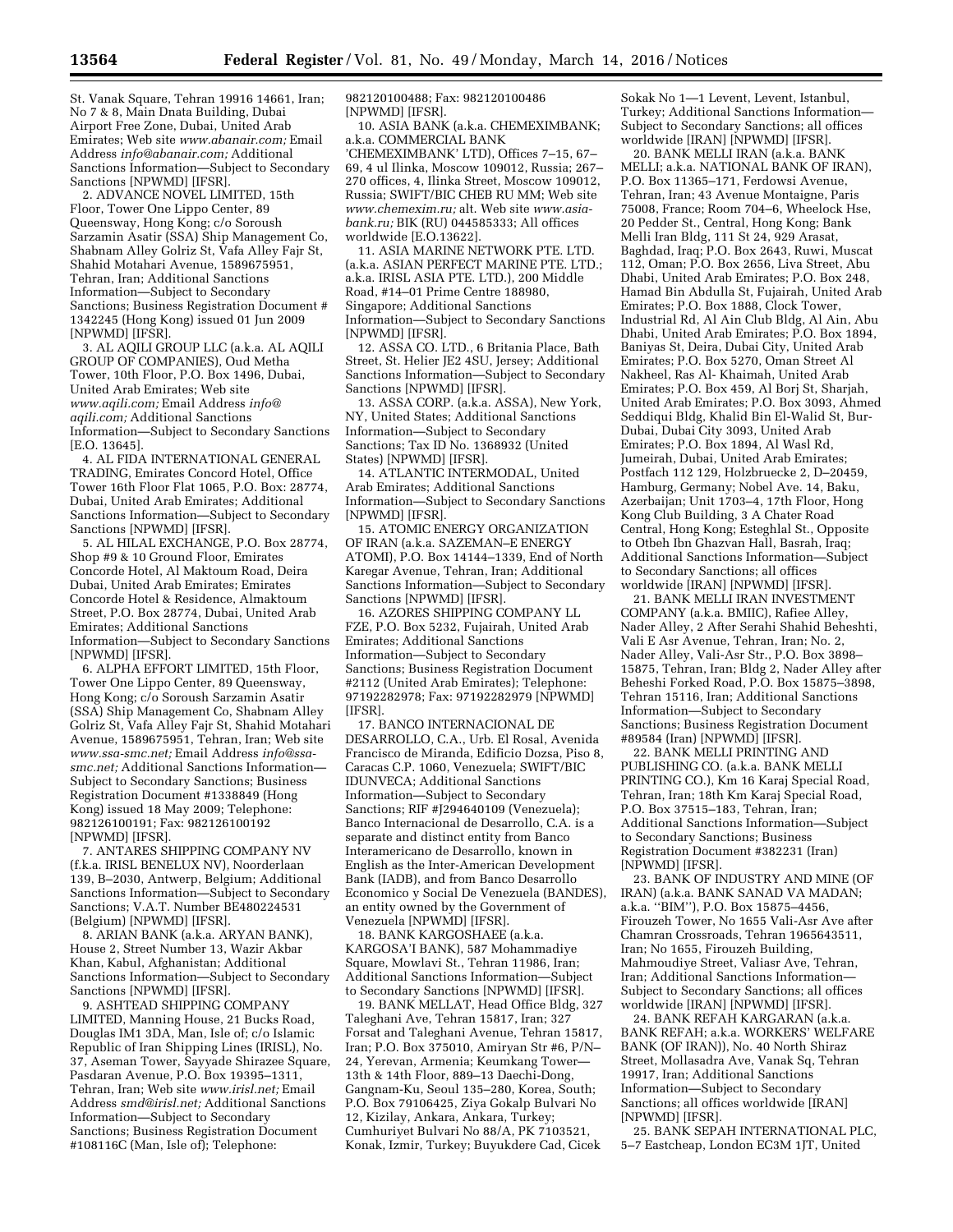Kingdom; Additional Sanctions Information—Subject to Secondary Sanctions [NPWMD] [IFSR].

26. BANK SEPAH, Imam Khomeini Square, Tehran 1136953412, Iran; 64 Rue de Miromesnil, Paris 75008, France; Hafenstrasse 54, D–60327, Frankfurt am Main, Germany; Via Barberini 50, Rome, RM 00187, Italy; 17 Place Vendome, Paris 75008, France; Additional Sanctions Information— Subject to Secondary Sanctions; all offices worldwide [IRAN] [NPWMD] [IFSR].

27. BANK TEJARAT, P.O. Box 11365– 5416, 152 Taleghani Avenue, Tehran 15994, Iran; 130, Zandi Alley, Taleghani Avenue, No 152, Ostad Nejat Ollahi Cross, Tehran 14567, Iran; 124–126 Rue de Provence, Angle 76 bd Haussman, Paris 75008, France; P.O. Box 734001, Rudaki Ave 88, Dushanbe 734001, Tajikistan; Office C208, Beijing Lufthansa Center No 50, Liangmaqiao Rd, Chaoyang District, Beijing 100016, China; c/o Europaisch-Iranische Handelsbank AG, Depenau 2, D–20095, Hamburg, Germany; P.O. Box 119871, 4th Floor, c/o Persia International Bank PLC, The Gate Bldg, Dubai City, United Arab Emirates; c/o Persia International Bank, 6 Lothbury, London EC2R 7HH, United Kingdom; SWIFT/BIC BTEJ IR TH; Additional Sanctions Information—Subject to Secondary Sanctions; all offices worldwide [IRAN] [NPWMD] [IFSR].

28. BANK TORGOVOY KAPITAL ZAO (a.k.a. TC BANK; a.k.a. TK BANK; a.k.a. TK BANK ZAO; a.k.a. TORGOVY KAPITAL (TK BANK); a.k.a. TRADE CAPITAL BANK; a.k.a. TRADE CAPITAL BANK (TC BANK); a.k.a. ZAO BANK TORGOVY KAPITAL), 3 Kozlova Street, Minsk 220005, Belarus; SWIFT/BIC BBTK BY 2X; Additional Sanctions Information—Subject to Secondary Sanctions; Registration ID 30 (Belarus); all offices worldwide [IRAN] [NPWMD] [IFSR].

29. BELFAST GENERAL TRADING LLC, Room 1602 Twin Tower Building, Baniyas Rd, Dubai, United Arab Emirates [E.O.13622].

30. BEST PRECISE LIMITED, 15th Floor, Tower One Lippo Center, 89 Queensway, Hong Kong; c/o Soroush Sarzamin Asatir (SSA) Ship Management Co, Shabnam Alley Golriz St, Vafa Valley Fajr St, Shahid Motahari Avenue, 1589675951, Tehran, Iran; Web site *[www.ssa-smc.net;](http://www.ssa-smc.net)* Email Address *[info@ssa-smc.net;](mailto:info@ssa-smc.net)* Additional Sanctions Information—Subject to Secondary Sanctions; Business Registration Document #1342234 (Hong Kong) issued 01 Jun 2009; Telephone: 982126100191; Fax: 982126100192 [NPWMD] [IFSR].

31. BIIS MARITIME LIMITED, 147/1 St. Lucia Street, Valletta, VLT 1185, Malta; c/o Irano Hind Shipping Company, P.O. Box 15875, Mehrshad Street, Sadaghat Street, Opposite of Park Mellat, Vali-e-Asr Ave., Tehran, Iran; Web site *[www.iranohind.com;](http://www.iranohind.com)*  Additional Sanctions Information—Subject to Secondary Sanctions; Business Registration Document #C31530 (Malta) [NPWMD] [IFSR].

32. BMIIC INTERNATIONAL GENERAL TRADING LTD (a.k.a. BMIIC TRADING UAE; a.k.a. BMIIGT; a.k.a. ''BMIICGT''), P.O. Box 11567, Dubai, United Arab Emirates; Deira, P.O. Box 181878, Dubai, United Arab Emirates; Additional Sanctions

Information—Subject to Secondary Sanctions [NPWMD] [IFSR].

33. BUSHEHR SHIPPING COMPANY LIMITED, 143/1 Tower Road, Sliema, Slm 1604, Malta; Additional Sanctions Information—Subject to Secondary Sanctions; Business Registration Document #C 37422 (Malta) issued 30 Nov 2005 [NPWMD] [IFSR].

34. BYFLEET SHIPPING COMPANY LIMITED, Manning House, 21 Bucks Road, Douglas IM1 3DA, Man, Isle of; c/o Islamic Republic of Iran Shipping Lines (IRISL), No. 37, Aseman Tower, Sayyade Shirazee Square, Pasdaran Avenue, P.O. Box 19395–1311, Tehran, Iran; Web site *[www.irisl.net;](http://www.irisl.net)* Email Address *[smd@irisl.net;](mailto:smd@irisl.net)* Additional Sanctions Information—Subject to Secondary Sanctions; Business Registration Document #118117C (Man, Isle of); Telephone: 982120100488; Fax: 982120100486 [NPWMD] [IFSR].

35. CEMENT INVESTMENT AND DEVELOPMENT COMPANY (a.k.a. CIDCO; a.k.a. CIDCO CEMENT HOLDING), No. 241, Mirdamad Street, Tehran, Iran; Additional Sanctions Information—Subject to Secondary Sanctions [NPWMD] [IFSR].

36. CISCO SHIPPING COMPANY CO. LTD. (a.k.a. IRISL KOREA CO., LTD.; a.k.a. SEOUL INTERNATIONAL SHIPPING COMPANY; a.k.a. SISCO), 18th Floor, Sebang Building, 708–8, Yeoksam-dong, Kangnam-Gu, Seoul, Korea, South; 4th Floor, Sebang Building 68– 46, Jwacheon-Dong, Dong-Gu, Busan, Korea, South; Additional Sanctions Information— Subject to Secondary Sanctions [NPWMD] [IFSR].

37. COBHAM SHIPPING COMPANY LIMITED, Manning House, 21 Bucks Road, Douglas IM1 3DA, Man, Isle of; c/o Islamic Republic of Iran Shipping Lines (IRISL), No. 37, Aseman Tower, Sayyade Shirazee Square, Pasdaran Avenue, P.O. Box 19395–1311, Tehran, Iran; Web site *[www.irisl.net;](http://www.irisl.net)* Email Address *[smd@irisl.net;](mailto:smd@irisl.net)* Additional Sanctions Information—Subject to Secondary Sanctions; Business Registration Document # 108118C (Man, Isle of); Telephone: 982120100488; Fax: 982120100486 [NPWMD] [IFSR].

38. CONCEPT GIANT LIMITED, 15th Tower One Lippo Center, 89 Queensway, Hong Kong; c/o Soroush Sarzamin Asatir (SSA) Ship Management Co, Shabnam Alley Golriz St, Vafa Alley Fajr St, Shahid Motahari Avenue, 1589675951, Tehran, Iran; Web site *[www.ssa-smc.net;](http://www.ssa-smc.net)* Email Address *[info@ssa](mailto:info@ssa-smc.net)[smc.net;](mailto:info@ssa-smc.net)* Additional Sanctions Information— Subject to Secondary Sanctions; Business Registration Document #1342237 (Hong Kong) issued 01 Jun 2009; Telephone: 982126100191; Fax: 982126100192 [NPWMD] [IFSR].

39. CRYSTAL SHIPPING FZE, Dubai, United Arab Emirates; Email Address *[md@](mailto:md@pacificship.net) [pacificship.net;](mailto:md@pacificship.net)* Additional Sanctions Information—Subject to Secondary Sanctions; Fax: 97143591921 [NPWMD] [IFSR].

40. DARYA CAPITAL ADMINISTRATION GMBH, Schottweg 5, Hamburg 22087, Germany; Additional Sanctions Information—Subject to Secondary Sanctions; Business Registration Document #HRB94311 (Germany) issued 21 Jul 2005 [NPWMD] [IFSR].

41. DFS WORLDWIDE (a.k.a. DFS WORLDWIDE FZCO), No.53 Mollasadra Avenue, P.O. Box 1991614661, Tehran, Iran; Unit 7, Marlin Park, Central Way, Feltham, Middlesex TW14 0XD, United Kingdom; Warehouse No. J–01, Dubai Airport Free Zone, Dubai, United Arab Emirates; P.O. Box 293020 Dubai Airport Free Zone, Dubai, United Arab Emirates; Cargo City South, Building 543, Frankfurt 60549, Germany; S.A. Pty Ltd Unit 8, the Meezricht Business Park, 33 Kelly Road, Jet Park, Boksburg North 1460, South Africa; Web site *[www.dfsworldwide.com;](http://www.dfsworldwide.com)* Email Address *[irsales@dfsworldwide.com;](mailto:irsales@dfsworldwide.com)* Additional Sanctions Information—Subject to Secondary Sanctions; DFS WORLWIDE, (a.k.a. DFS WORLDWIDE FZCO) is a separate and distinct entity from DFS Worldwide of Houston, Texas, USA and from Deutsche Financial Services, of Germany. [NPWMD] [IFSR].

42. DORKING SHIPPING COMPANY LIMITED, Manning House, 21 Bucks Road, Douglas IM1 3DA, Man, Isle of; c/o Islamic Republic of Iran Shipping Lines (IRISL), No. 37, Aseman Tower, Sayyade Shirazee Square, Pasdaran Avenue, P.O. Box 19395–1311, Tehran, Iran; Web site *[www.irisl.net;](http://www.irisl.net)* Email Address *[smd@irisl.net;](mailto:smd@irisl.net)* Additional Sanctions Information—Subject to Secondary Sanctions; Business Registration Document #108119C (Man, Isle of); Telephone: 982120100488; Fax: 982120100486 [NPWMD] [IFSR].

43. EDBI EXCHANGE COMPANY, Tehran, Iran; Additional Sanctions Information— Subject to Secondary Sanctions [NPWMD] [IFSR].

44. EDBI STOCK BROKERAGE COMPANY, Tehran, Iran; Additional Sanctions Information—Subject to Secondary Sanctions [NPWMD] [IFSR].

45. EFFINGHAM SHIPPING COMPANY LIMITED, Manning House, 21 Bucks Road, Douglas IM1 3DA, Man, Isle of; c/o Islamic Republic of Iran Shipping Lines (IRISL), No. 37, Aseman Tower, Sayyade Shirazee Square, Pasdaran Avenue, P.O. Box 19395–1311, Tehran, Iran; Web site *[www.irisl.net;](http://www.irisl.net)* Email Address *[smd@irisl.net;](mailto:smd@irisl.net)* Additional Sanctions Information—Subject to Secondary Sanctions; Business Registration Document #108120C (Man, Isle of); Telephone: 982120100488; Fax: 982120100486 [NPWMD] [IFSR].

46. EIGHTH OCEAN ADMINISTRATION GMBH, Schottweg 5, Hamburg 22087, Germany; Additional Sanctions Information—Subject to Secondary Sanctions; Business Registration Document #HRB94633 (Germany) issued 24 Aug 2005 [NPWMD] [IFSR].

47. EIGHTH OCEAN GMBH & CO. KG, Schottweg 5, Hamburg 22087, Germany; c/o Islamic Republic of Iran Shipping Lines (IRISL), No. 37, Aseman Tower, Sayyade Shirazee Square, Pasdaran Ave., P.O. Box 19395–1311, Tehran, Iran; Web site *[www.irisl.net;](http://www.irisl.net)* Email Address *[smd@irisl.net;](mailto:smd@irisl.net)*  Additional Sanctions Information—Subject to Secondary Sanctions; Business Registration Document #HRA102533 (Germany) issued 01 Sep 2005; Telephone: 00982120100488; Fax: 00982120100486 [NPWMD] [IFSR].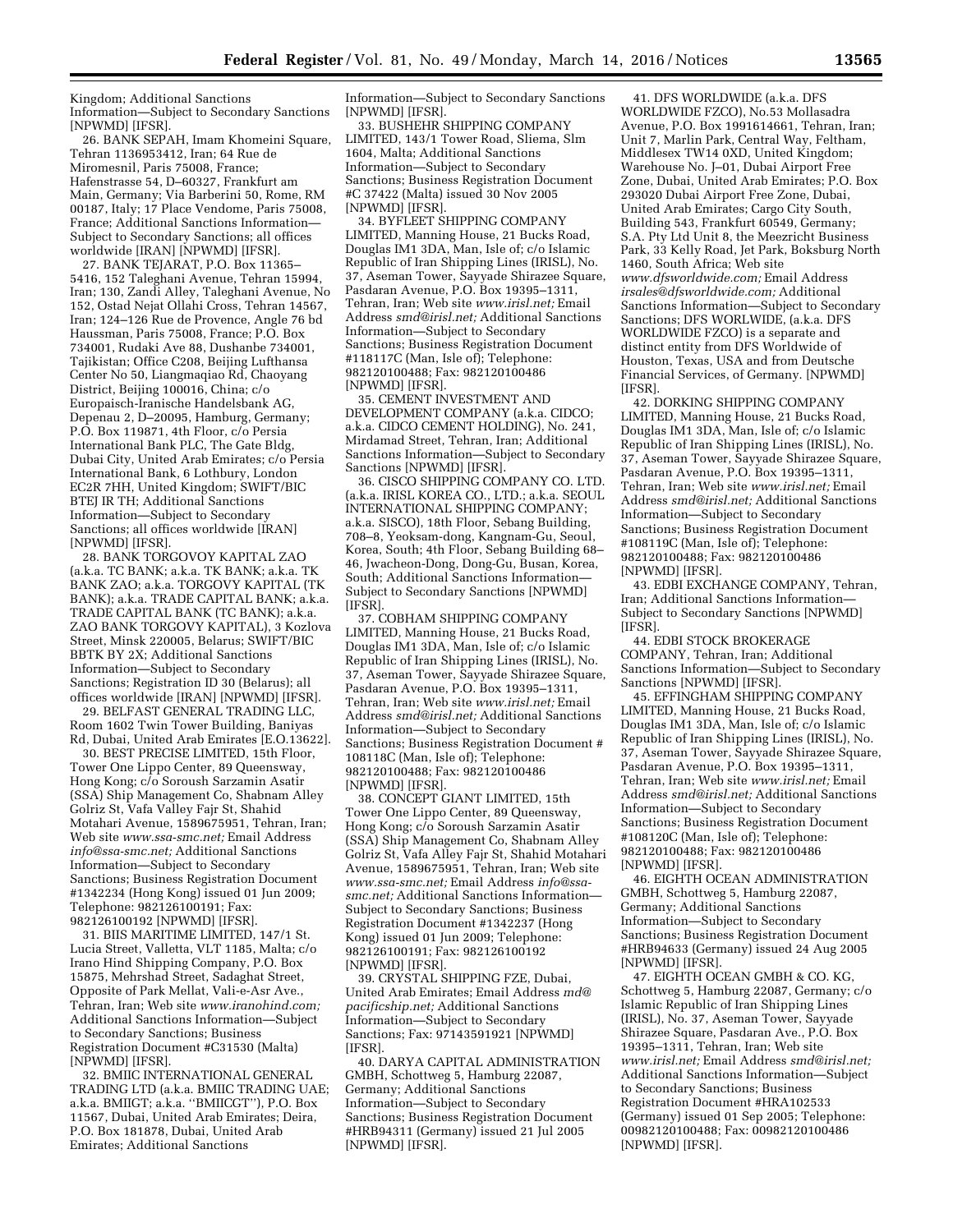## 48. ELEVENTH OCEAN

ADMINISTRATION GMBH, Schottweg 5, Hamburg 22087, Germany; Additional Sanctions Information—Subject to Secondary Sanctions; Business Registration Document #HRB94632 (Germany) issued 24 Aug 2005 [NPWMD] [IFSR].

49. ELEVENTH OCEAN GMBH & CO. KG, Schottweg 5, Hamburg 22087, Germany; c/o Islamic Republic of Iran Shipping Lines (IRISL), No. 37, Aseman Tower, Sayyade Shirazee Square, Pasdaran Ave., P.O. Box 19395–1311, Tehran, Iran; Web site *[www.irisl.net;](http://www.irisl.net)* Email Address *[smd@irisl.net;](mailto:smd@irisl.net)*  Additional Sanctions Information—Subject to Secondary Sanctions; Business Registration Document #HRA102544 (Germany) issued 09 Sep 2005; Telephone: 004940302930; Telephone: 00982120100488; Fax: 00982120100486 [NPWMD] [IFSR].

50. ESFAHAN NUCLEAR FUEL RESEARCH AND PRODUCTION CENTER (a.k.a. ENTC; a.k.a. ESFAHAN NUCLEAR TECHNOLOGY CENTER; a.k.a. NFRPC; a.k.a. ''ESFAHAN NUCLEAR FUEL AND PROCUREMENT COMPANY''; a.k.a. ''NERPC''), P.O. Box 81465–1589, Esfahan, Iran; Additional Sanctions Information— Subject to Secondary Sanctions [NPWMD] [IFSR].

51. EUROPAISCH–IRANISCHE HANDELSBANK AG (f.k.a. DEUTSCH– IRANISCHE HANDELSBANK AG; a.k.a. EUROPAEISCH–IRANISCHE HANDELSBANK; a.k.a. EUROPAESCH– IRANISCHE HANDELSBANK AKTIENGESELLSCHAFT; a.k.a. GERMAN– IRANIAN TRADE BANK), Hamburg Head Office, Depenau 2, D–20095 Hamburg, P.O. Box 101304, D–20008 Hamburg, Hamburg, Germany; Kish Branch, Sanaee Avenue, P.O. Box 79415/148, Kish Island 79415, Iran; Tehran Branch, No. 1655/1, Valiasr Avenue, P.O. Box 19656 43 511, Tehran, Iran; Additional Sanctions Information—Subject to Secondary Sanctions; all offices worldwide [IRAN] [NPWMD] [IFSR].

52. EVEREX (a.k.a. EVEREX GLOBAL CARRIER AND CARGO; a.k.a. EVEREX LIMITED; a.k.a. SUN GROUP; a.k.a. SUN GROUP AIR TRAVEL AND AIR CARGO AND AIRPORT SERVICES LTD), Office 14, Cargo Terminal, Imam Khomeini International Airport, Tehran, Iran; 1267 Vali-E-Asr Avenue, Tehran, Iran; No.53 Mollasadra St, Vanak Square, Tehran, Iran; Office#J01, Dubai Airport Free Zone, Dubai, United Arab Emirates; P.O. Box 293020, Dubai, United Arab Emirates; Unit 7, Marlin Park, Central Way, Feltham TW14 OXD, United Kingdom; Web site *[www.everexglobal.com;](http://www.everexglobal.com)* Email Address *[irsales@everexglobal.com;](mailto:irsales@everexglobal.com)* alt. Email Address *[uksales@everexglobal.com;](mailto:uksales@everexglobal.com)*  Additional Sanctions Information—Subject to Secondary Sanctions [NPWMD] [IFSR].

53. EXPORT DEVELOPMENT BANK OF IRAN (a.k.a. BANK TOSEH SADERAT IRAN; a.k.a. BANK TOWSEEH SADERAT IRAN; a.k.a. BANK TOWSEH SADERAT IRAN; a.k.a. EDBI), Tose'e Tower, Corner of 15th St., Ahmed Qasir Ave., Argentine Square, Tehran, Iran; No. 129, 21's Khaled Eslamboli, No. 1 Building, Tehran, Iran; Export Development Building, Next to the 15th Alley, Bokharest Street, Argentina Square, Tehran, Iran; No. 26, Tosee Tower,

Arzhantine Square, P.O. Box 15875–5964, Tehran 15139, Iran; No. 4, Gandi Ave., Tehran 1516747913, Iran; Additional Sanctions Information—Subject to Secondary Sanctions; Registration ID 86936 (Iran) issued 10 Jul 1991; all offices worldwide [IRAN] [NPWMD] [IFSR].

54. FAIRWAY SHIPPING LTD, 83 Victoria Street, London SW1H 0HW, United Kingdom; Additional Sanctions Information—Subject to Secondary Sanctions; Business Registration Document #6531277 (United Kingdom); Telephone: 02072229255 [NPWMD] [IFSR].

55. FARNHAM SHIPPING COMPANY LIMITED, Manning House, 21 Bucks Road, Douglas IM1 3DA, Man, Isle of; c/o Islamic Republic of Iran Shipping Lines (IRISL), No. 37, Aseman Tower, Sayyade Shirazee Square, Pasdaran Avenue, P.O. Box 19395–1311, Tehran, Iran; Web site *[www.irisl.net;](http://www.irisl.net)* Email Address *[smd@irisl.net;](mailto:smd@irisl.net)* Additional Sanctions Information—Subject to Secondary Sanctions; Business Registration Document #108146C (Man, Isle of); Telephone: 982120100488; Fax: 982120100486 [NPWMD] [IFSR].

56. FAYLACA PETROLEUM (a.k.a. FAYLACA PETROLEUM SUPPLIERS EST.), Office No. 209, Tower A, Al Majarah, P.O. Box 44636, Sharjah, Dubai, United Arab Emirates; Web site *[www.faylacapetroleum.com;](http://www.faylacapetroleum.com)* Email Address *[info@faylacapetroleum.com;](mailto:info@faylacapetroleum.com)* Additional Sanctions Information—Subject to Secondary Sanctions; Executive Order 13645 Determination—Material Support; License 113988 [EO13645].

*57.* FERLAND COMPANY LIMITED (a.k.a. FERLAND CO. LTD), 29 A Anna Komnini St., P.O. Box 2303, Nicosia, Cyprus; 5/7 Sabaneyev Most., Odessa, Ukraine; Executive Order 13645 Determination—Material Support [ISA] [FSE–IR] [EO13645] (Linked To: NATIONAL IRANIAN TANKER COMPANY).3

58. FIFTEENTH OCEAN GMBH & CO. KG, Schottweg 5, Hamburg 22087, Germany; c/o Islamic Republic of Iran Shipping Lines (IRISL), No. 37, Aseman Tower, Sayyade Shirazee Square, Pasdaran Ave., P.O. Box 19395–1311, Tehran, Iran; Web site *[www.irisl.net;](http://www.irisl.net)* Email Address *[smd@irisl.net;](mailto:smd@irisl.net)*  Additional Sanctions Information—Subject to Secondary Sanctions; Business Registration Document #HRA104175 (Germany) issued 12 Jul 2006; Telephone: 00982120100488; Fax: 00982120100486 [NPWMD] [IFSR].

59. FIFTH OCEAN ADMINISTRATION GMBH, Schottweg 5, Hamburg 22087, Germany; Additional Sanctions Information—Subject to Secondary Sanctions; Business Registration Document #HRB94315 (Germany) issued 21 Jul 2005 [NPWMD] [IFSR].

60. FIFTH OCEAN GMBH & CO. KG, Schottweg 5, Hamburg 22087, Germany; c/o Hafiz Darya Shipping Co, No 60, Ehteshamiyeh Square, 7th Neyestan Street, Pasdaran Avenue, Tehran, Iran; Web site

*[www.hdslines.com;](http://www.hdslines.com)* Email Address *[info@](mailto:info@hdslines.com) [hdslines.com;](mailto:info@hdslines.com)* Additional Sanctions Information—Subject to Secondary Sanctions; Business Registration Document #HRA102599 (Germany) issued 19 Sep 2005; Telephone: 00494070383392; Telephone: 00982126100733; Fax: 00982120100734 [NPWMD] [IFSR].

61. FIRST EAST EXPORT BANK, P.L.C., Unit Level 10 (B1) Main Office Tower, Financial Park Labuan, Jalan Merdeka 87000 WP, Labuan, Malaysia; Additional Sanctions Information—Subject to Secondary Sanctions; Business Registration Document #LL06889 (Malaysia) [NPWMD] [IFSR].

62. FIRST ISLAMIC INVESTMENT BANK LTD. (a.k.a. FIIB), Unit 13(C) Main Office Tower, Financial Park Labuan Complex, Jalan Merdeka Federal Territory of Labuan, Labuan 87000, Malaysia; 19A–31–3A, Level 31, Business Suite, Wisma UOA, No. 19 Jalan Pinang, Kuala Lumpur, 50450, Malaysia; SWIFT/BIC FIIB MY KA; alt. SWIFT/BIC FIIB MY KA KUL; Additional Sanctions Information—Subject to Secondary Sanctions [NPWMD] [IFSR].

63. FIRST OCEAN ADMINISTRATION GMBH, Schottweg 5, Hamburg 22087, Germany; Additional Sanctions Information—Subject to Secondary Sanctions; Business Registration Document #HRB94311 (Germany) issued 21 Jul 2005 [NPWMD] [IFSR].

64. FIRST OCEAN GMBH & CO. KG, Schottweg 5, Hamburg 22087, Germany; c/o Islamic Republic of Iran Shipping Lines (IRISL), No. 37, Aseman Tower, Sayyade Shirazee Square, Pasdaran Ave., P.O. Box 19395–1311, Tehran, Iran; Web site *[www.irisl.net;](http://www.irisl.net)* Email Address *[smd@irisl.net;](mailto:smd@irisl.net)*  Additional Sanctions Information—Subject to Secondary Sanctions; Business Registration Document #HRA102601 (Germany) issued 19 Sep 2005; Telephone: 00982120100488; Fax: 00982120100486 [NPWMD] [IFSR].

65. FIRST PERSIA EQUITY FUND (a.k.a. FIRST PERSIAN EQUITY FUND; a.k.a. FPEF), Rafi Alley, Vali Asr Avenue, Nader Alley, P.O. Box 15875–3898, Tehran 15116, Iran; Cayman Islands; Additional Sanctions Information—Subject to Secondary Sanctions; Commercial Registry Number 188924 (Cayman Islands) [NPWMD] [IFSR].

66. FOURTEENTH OCEAN GMBH & CO. KG, Schottweg 5, Hamburg 22087, Germany; c/o Islamic Republic of Iran Shipping Lines (IRISL), No. 37, Aseman Tower, Sayyade Shirazee Square, Pasdaran Ave., P.O. Box 19395–1311, Tehran, Iran; Web site *[www.irisl.net;](http://www.irisl.net)* Email Address *[smd@irisl.net;](mailto:smd@irisl.net)*  Additional Sanctions Information—Subject to Secondary Sanctions; Business Registration Document #HRA104174 (Germany) issued 12 Jul 2006; Telephone: 00982120100488; Fax: 00982120100486 [NPWMD] [IFSR].

67. FOURTH OCEAN ADMINISTRATION GMBH, Schottweg 5, Hamburg 22087, Germany; Additional Sanctions Information—Subject to Secondary Sanctions; Business Registration Document #HRB94314 (Germany) issued 21 Jul 2005 [NPWMD] [IFSR].

68. FOURTH OCEAN GMBH & CO. KG, Schottweg 5, Hamburg 22087, Germany; c/o

<sup>3</sup>On Implementation Day, the Secretary of State and OFAC took administrative actions under, respectively, ISA and E.O.s 13608 and 13645, allowing for the removal of this entity from the SDN List and FSE List. *See also* Sections I.B and II.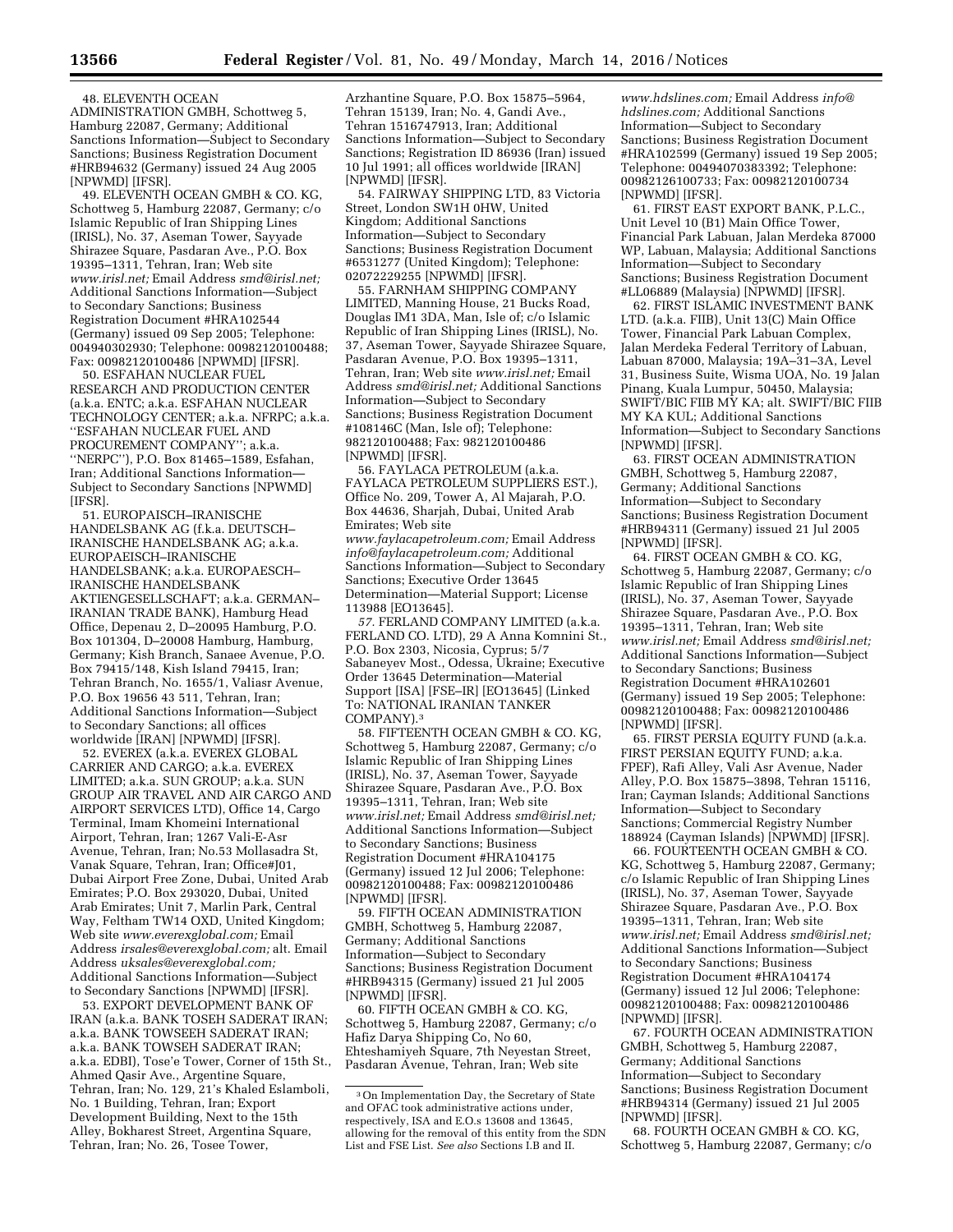Islamic Republic of Iran Shipping Lines (IRISL), No. 37, Aseman Tower, Sayyade Shirazee Square, Pasdaran Ave., P.O. Box 19395–1311, Tehran, Iran; Web site *[www.irisl.net;](http://www.irisl.net)* Email Address *[smd@irisl.net;](mailto:smd@irisl.net)*  Additional Sanctions Information—Subject to Secondary Sanctions; Business Registration Document #HRA102600 (Germany) issued 19 Sep 2005; Telephone: 00494070383392; Telephone: 00982120100488; Fax: 00982120100486 [NPWMD] [IFSR].

69. FUTURE BANK B.S.C. (a.k.a. BANK-E AL–MOSTAGHBAL; a.k.a. FUTURE BANK), P.O. Box 785, City Centre Building, Government Avenue, Manama, Bahrain; Block 304, City Centre Building, Building 199, Government Avenue, Road 383, Manama, Bahrain; Free Trade Zone, Sanaatie Kish, Vilay-e Ferdos 2, Corner of Klinik-e Khanevadeh, No 1/5 and 3/5, Kish, Iran; Additional Sanctions Information—Subject to Secondary Sanctions; Business Registration Document #54514–1 (Bahrain) expires 09 Jun 2009; Trade License No. 13388 (Bahrain); All branches worldwide [IRAN] [NPWMD] [IFSR].

70. GALLIOT MARITIME INC, c/o Hafiz Darya Shipping Co, No. 60, Ehteshamiyeh Square, 7th Neyestan Street, Pasdaran Avenue, Tehran, Iran; Web site *[www.hdslines.com;](http://www.hdslines.com)* Email Address *[info@](mailto:info@hdslines.com) [hdslines.com;](mailto:info@hdslines.com)* Additional Sanctions Information—Subject to Secondary Sanctions; RUC #1873702–1–717632 (Panama); Telephone: 982126100733; Fax: 982120100734 [NPWMD] [IFSR].

71. GOMSHALL SHIPPING COMPANY LIMITED, Manning House, 21 Bucks Road, Douglas IM1 3DA, Man, Isle of; c/o Soroush Sarzamin Asatir (SSA) Ship Management Co, Shabnam Alley, Golriz St, Vafa Alley, Fajr St, Shahid Motahari Avenue, 1589675951, Tehran, Iran; Web site *[www.ssa-smc.net;](http://www.ssa-smc.net)*  Email Address *[info@ssa-smc.net;](mailto:info@ssa-smc.net)* Additional Sanctions Information—Subject to Secondary Sanctions; Business Registration Document #111998C (Man, Isle of); Telephone: 982126100191; Fax: 982126100192 [NPWMD] [IFSR].

72. GOOD LUCK SHIPPING L.L.C., Office 206/207 Malik Saeed, Ahmad Ghabbash, Bur Dubai, Dubai, United Arab Emirates; P.O. Box 8486, Dubai, United Arab Emirates; P.O. Box 5562, Dubai, United Arab Emirates; Additional Sanctions Information—Subject to Secondary Sanctions; Commercial Registry Number 655319 (United Arab Emirates) [NPWMD] [IFSR].

73. GREAT METHOD LIMITED, 15th Floor, Tower One Lippo Center, 89 Queensway, Hong Kong; c/o Soroush Sarzamin Asatir (SSA) Ship Management Co, Shabnam Alley Golriz St, Vafa Valley Fajr St, Shahid Motahari Avenue, 1589675951, Tehran, Iran; Web site *[www.ssa-smc.net;](http://www.ssa-smc.net)* Email Address *[info@ssa-smc.net;](mailto:info@ssa-smc.net)* Additional Sanctions Information—Subject to Secondary Sanctions; Business Registration Document #1328889 (Hong Kong) issued 30 Mar 2009; Telephone: 982126100191; Fax: 982126100192 [NPWMD] [IFSR].

74. HAFIZ DARYA SHIPPING CO (a.k.a. HAFIZ DARYA SHIPPING LINES COMPANY; a.k.a. HDS LINES), No 60, Ehteshamiyeh Square, 7th Neyestan Street, Pasdaran Avenue, Tehran, Iran; BIC Container Code HDXU; Additional Sanctions Information—Subject to Secondary Sanctions; Business Registration Document #5478431 issued Mar 2009 [NPWMD] [IFSR].

75. HORSHAM SHIPPING COMPANY LIMITED, Manning House, 21 Bucks Road, Douglas IM1 3DA, Man, Isle of; c/o Soroush Sarzamin Asatir (SSA) Ship Management Co, Shabnam Alley, Golriz St, Vafa Alley, Fajr St, Shahid Motahari Avenue, 1589675951, Tehran, Iran; Web site *[www.ssa-smc.net;](http://www.ssa-smc.net)*  Email Address *[info@ssa-smc.net;](mailto:info@ssa-smc.net)* Additional Sanctions Information—Subject to Secondary Sanctions; Business Registration Document #111999C (Man, Isle of); Telephone: 982126100191; Fax: 982126100192 [NPWMD] [IFSR].

76. HTTS HANSEATIC TRADE TRUST AND SHIPPING, GMBH, Schottweg 7, Hamburg 22087, Germany; Schottweg 5, Hamburg 22087, Germany; Web site *[www.httsgmbh.com;](http://www.httsgmbh.com)* Web site *[www.irisl](http://www.irisl-europe.de)[europe.de;](http://www.irisl-europe.de)* Additional Sanctions Information—Subject to Secondary Sanctions; Business Registration Document #HRB109492 (Germany); Telephone: 004940278740; Telephone: 004940600383200; Telephone: 0049406003830; Telephone: 00494027874112; Fax: 00494027874200 [NPWMD] [IFSR].

77. IDEAL SUCCESS INVESTMENTS LIMITED, RM B, 12th Floor Chinachem Plaza, 135 Des Voeux Road C, Central District, Hong Kong Island, Hong Kong; Additional Sanctions Information—Subject to Secondary Sanctions; Business Registration Document #1209837 (Hong Kong) issued 05 Feb 2008; Telephone: 85228682398; Fax: 85225372603 [NPWMD] [IFSR].

78. INDUS MARITIME INC, c/o Hafiz Darya Shipping Co, No. 60, Ehteshamiyeh Square, 7th Neyestan Street, Pasdaran Avenue, Tehran, Iran; Web site *[www.hdslines.com;](http://www.hdslines.com)* Email Address *[info@](mailto:info@hdslines.com) [hdslines.com;](mailto:info@hdslines.com)* Additional Sanctions Information—Subject to Secondary Sanctions; RUC #1873701–1–717631 (Panama); Telephone: 982126100733; Fax: 982120100734 [NPWMD] [IFSR].

79. INTERNATIONAL SAFE OIL (a.k.a. ''ACCOUNT INTERNATIONAL SAFE OIL''), Tazunit Level 13, Main Office Tower Financial Park, Labuan, Jalan Merdeka Federal Territory of Labuan 87000, Malaysia; Additional Sanctions Information—Subject to Secondary Sanctions [NPWMD] [IFSR].

80. IRAN AIR (a.k.a. AIRLINE OF THE ISLAMIC REPUBLIC OF IRAN (HOMA); a.k.a. HAVAPEYMA MELI IRAN HOMA; a.k.a. HOMA; a.k.a. IRAN AIR CARGO; a.k.a. IRAN AIR P J S C; a.k.a. IRANAIR; a.k.a. IRANAIR CARGO; a.k.a. NATIONAL IRANIAN AIRLINES (HOMA); f.k.a. SHERKAT SAHAMI AAM HAVOPAYMAIE JOMHOURI ISLAMI IRAN), P.O. Box 13185– 775, Mehrabad Airport, Tehran, Iran; Flour2, Cargo Building, Terminal3, Mehrabad Airport, Tehran, Iran; Bimeh Alborz side— 2km of karaj special road, Iran; Additional Sanctions Information—Subject to Secondary Sanctions; Business Registration Document #8132 (Iran) issued 24 Feb 1961 [NPWMD] [IFSR].

81. IRAN O HIND SHIPPING COMPANY (a.k.a. IHSC; a.k.a. IRANO HIND SHIPPING COMPANY; a.k.a. IRANOHIND SHIPPING COMPANY, P.J.S.; a.k.a. KESHTIRANI IRAN VE HEND SAHAMI KHASS), 265, Next to Mehrshad, Sedaghat St., Opposite of Mellat Park, Vali Asr Ave., Tehran 1A001, Iran; 18 Mehrshad Street, Sadaghat Street, Opposite of Park Mellat, Vali-e-Asr Ave., Tehran, Iran; Additional Sanctions Information—Subject to Secondary Sanctions [NPWMD] [IFSR].

82. IRAN O MISR SHIPPING COMPANY (a.k.a. IRAN & EGYPT SHIPPING LINES; a.k.a. IRAN AND EGYPT SHIPPING LINES; a.k.a. IRANMISR SHIPPING CO.), El Nahda Building, Elnahda St., 4th Floor, Port Said, Egypt; No. 41, 3rd Floor, Corner of 6th Alley, Sanaei St., Karim Khan Zand Ave., Tehran, Iran; 6 El Horreya Avenue, Alexandria, Egypt; Additional Sanctions Information— Subject to Secondary Sanctions [NPWMD] [IFSR].

83. IRANAIR TOURS (a.k.a. IRAN AIR TOURS; a.k.a. IRAN AIRTOUR AIRLINE), 191 Motah-hari Ave., Dr. Mofatteh Crossroads, Tehran 15879, Iran; 191— Motahari Ave., Tehran 15897, Iran; 187 Mofatteh Cross—Motahari Ave., Tehran 1587997811, Iran; 110 Ahmadabad Ave., Between Mohtashami and Edalat Street, Mashhad 9176663479, Iran; Additional Sanctions Information—Subject to Secondary Sanctions [NPWMD] [IFSR].

84. IRANIAN–VENEZUELAN BI-NATIONAL BANK (a.k.a. ''IVBB''), Tosee Building Ground Floor, Bokharest Street 44– 46, Tehran, Iran; SWIFT/BIC IVBBIRT1; Additional Sanctions Information—Subject to Secondary Sanctions; all offices worldwide [NPWMD] [IFSR].

85. IRINVESTSHIP LTD., Global House, 61 Petty France, London SW1H 9EU, United Kingdom; Additional Sanctions Information—Subject to Secondary Sanctions; Business Registration Document #4110179 (United Kingdom) [NPWMD] [IFSR].

86. IRISL (MALTA) LIMITED, Flat 1, 181, Tower Road, Sliema SLM 1604, Malta; Additional Sanctions Information—Subject to Secondary Sanctions; Business Registration Document #C33735 (Malta); Tax ID No. MT 17037313 (Malta) [NPWMD] [IFSR]

87. IRISL (UK) LTD., 2 Abbey Rd., Barking, Essex IG11 7 AX, United Kingdom; Additional Sanctions Information—Subject to Secondary Sanctions; Business Registration Document #4765305 (United Kingdom) [NPWMD] [IFSR].

88. IRISL CHINA SHIPPING CO., LTD. (a.k.a. YI HANG SHIPPING COMPANY, LTD.), F23A–D, Times Plaza No. 1, Taizi Road, Shekou, Shenzhen 518067, China; Additional Sanctions Information—Subject to Secondary Sanctions [NPWMD] [IFSR].

89. IRISL EUROPE GMBH, Schottweg 5, 22087, Hamburg, Germany; Additional Sanctions Information—Subject to Secondary Sanctions; V.A.T. Number DE217283818 (Germany) [NPWMD] [IFSR].

90. IRISL MARINE SERVICES & ENGINEERING COMPANY (a.k.a. IMSENGCO; a.k.a. IRISL MARINE SERVICES AND ENGINEERING COMPANY; a.k.a. SHERKATE KHADAMTE DARYA AND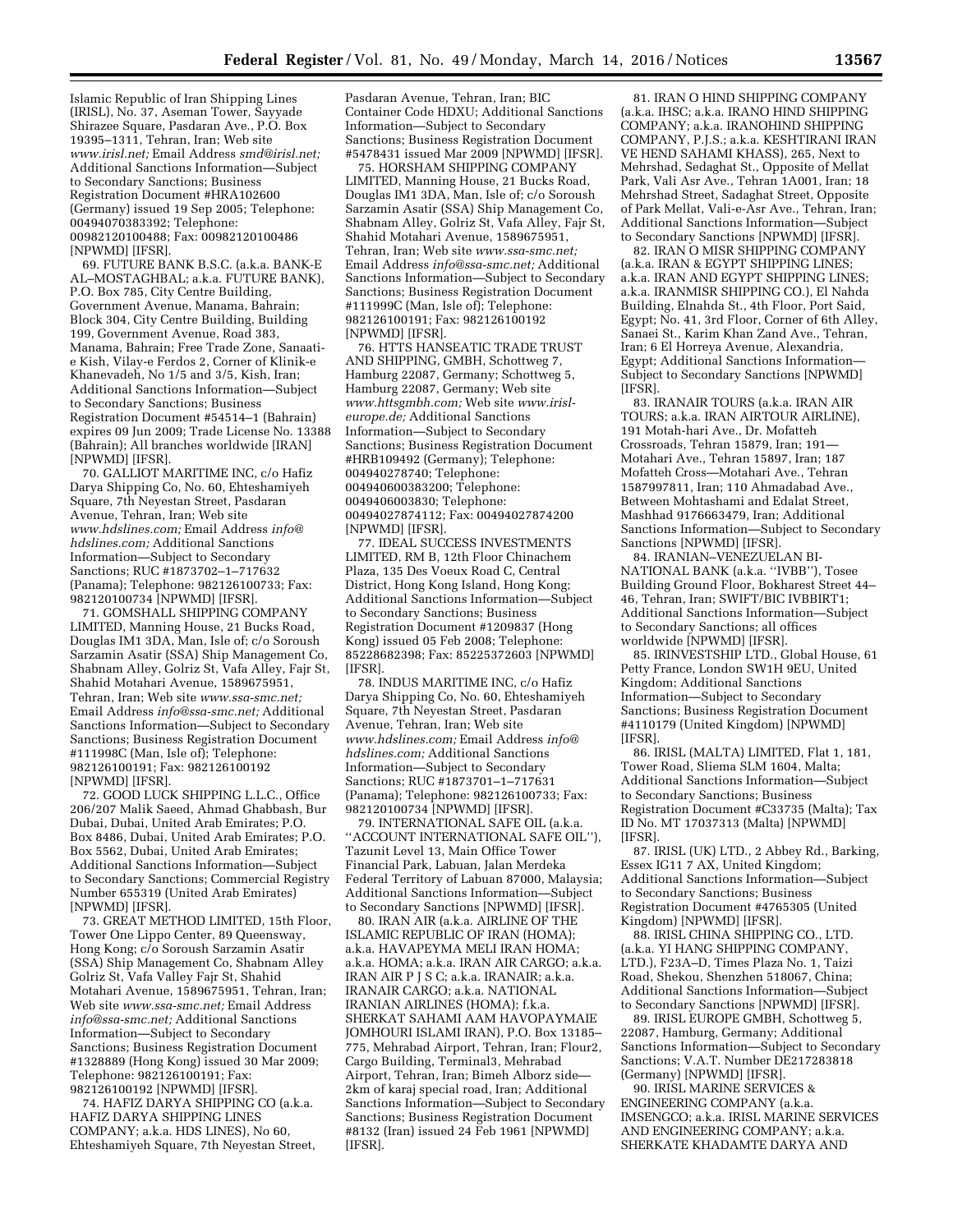MOHAMDESI KESHTIRANI), No. 221, Northern Iranshahr St., Karimkhan Ave., Tehran, Iran; Karim Khan Zand Ave., Iran Shahr Shomai, No. 221, Tehran, Iran; Sarbandar, Gas Station, P.O. Box 199, Bandar Imam Khomeini, Iran; Additional Sanctions Information—Subject to Secondary Sanctions [NPWMD] [IFSR].

91. IRISL MULTIMODAL TRANSPORT CO. (a.k.a. RAIL IRAN SHIPPING COMPANY), No. 25, Shahid Arabi Line, Sanaei St., Karimkhan Zand St., Tehran, Iran; Additional Sanctions Information—Subject to Secondary Sanctions [NPWMD] [IFSR].

92. IRITAL SHIPPING SRL COMPANY, Ponte Francesco Morosini 59, 16126 Genova (GE), Italy; Additional Sanctions Information—Subject to Secondary Sanctions; V.A.T. Number 12869140157 (Italy); Italian Fiscal Code 03329300101 (Italy); Commercial Registry Number GE 426505 (Italy) [NPWMD] [IFSR].

93. ISI MARITIME LIMITED, 147/1, St. Lucia Street, Valletta, Vlt 1185, Malta; Additional Sanctions Information—Subject to Secondary Sanctions; Business Registration Document #C 28940 (Malta) issued 23 Nov 2001 [NPWMD] [IFSR].

94. ISIM AMIN LIMITED, 147/1 St. Lucia Street, Valletta, VLT 1185, Malta; Additional Sanctions Information—Subject to Secondary Sanctions; Business Registration Document #C40069 (Malta) [NPWMD] [IFSR].

95. ISIM ATR LIMITED, 147/1 St. Lucia Street, Valletta VLT 1185, Malta; c/o Irano Hind Shipping Company, P.O. Box 15875, Mehrshad Street, Sadaghat Street, Opposite of Park Mellat, Vali-e-Asr Ave., Tehran, Iran; Web site *[www.iranohind.com;](http://www.iranohind.com)* Additional Sanctions Information—Subject to Secondary Sanctions; Business Registration Document #C34477 (Malta) [NPWMD] [IFSR].

96. ISIM OLIVE LIMITED, 147/1 St. Lucia Street, Valletta, VLT 1185, Malta; Additional Sanctions Information—Subject to Secondary Sanctions; Business Registration Document #C34479 (Malta) [NPWMD] [IFSR].

97. ISIM SAT LIMITED, 147/1 St. Lucia Street, Valletta, VLT 1185, Malta; Additional Sanctions Information—Subject to Secondary Sanctions; Business Registration Document #C34476 (Malta) [NPWMD] [IFSR].

98. ISIM SEA CHARIOT LIMITED, 147/1 St. Lucia Street, Valletta, VLT 1185, Malta; Additional Sanctions Information—Subject to Secondary Sanctions; Business Registration Document #C45153 (Malta) [NPWMD] [IFSR].

99. ISIM SEA CRESCENT LIMITED, 147/1 St. Lucia Street, Valletta, VLT 1185, Malta; Additional Sanctions Information—Subject to Secondary Sanctions; Business Registration Document #C45152 (Malta) [NPWMD] [IFSR].

100. ISIM SININ LIMITED, c/o Irano Hind Shipping Company, P.O. Box 15875, Mehrshad Street, Sadaghat Street, Opposite of Park Mellat, Vali-e-Asr Ave., Tehran, Iran; 147/1 St. Lucia Street, Valletta, VLT 1185, Malta; Web site *[www.iranohind.com;](http://www.iranohind.com)*  Additional Sanctions Information—Subject to Secondary Sanctions; Business Registration Document #C37437 (Malta) [NPWMD] [IFSR].

101. ISIM TAJ MAHAL LIMITED, 147/1 St. Lucia Street, Valletta, VLT 1185, Malta;

Additional Sanctions Information—Subject to Secondary Sanctions; Business Registration Document #C41660 (Malta) [NPWMD] [IFSR].

102. ISIM TOUR LIMITED, 147/1 St. Lucia Street, Valletta, VLT 1185, Malta; Additional Sanctions Information—Subject to Secondary Sanctions; Business Registration Document #C34478 (Malta) [NPWMD] [IFSR].

103. ISLAMIC REPUBLIC OF IRAN SHIPPING LINES (a.k.a. IRI SHIPPING LINES; a.k.a. IRISL; a.k.a. IRISL GROUP), No. 37, Aseman Tower, Sayyade Shirazee Square, Pasdaran Ave., P.O. Box 19395–1311, Tehran, Iran; No. 37, Corner of 7th Narenjestan, Sayad Shirazi Square, After Noboyand Square, Pasdaran Ave., Tehran, Iran; IFCA Determination—Involved in the Shipping Sector ; Additional Sanctions Information—Subject to Secondary Sanctions [NPWMD] [IFSR].4

104. JABBER IBN HAYAN (a.k.a. JABER IBN HAYAN RESEARCH DEPARTMENT; a.k.a. JABR IBN HAYAN MULTIPURPOSE LABORATORIES; a.k.a. ''JABIR BIN AL– HAYYAN LABORATORY''; a.k.a. ''JHL''), c/ o AEOI–JIHRD P.O. Box 11365–8486, Tehran, Iran; Additional Sanctions Information— Subject to Secondary Sanctions [NPWMD] [IFSR].

105. KAVERI MARITIME INC, c/o Hafiz Darya Shipping Co, No. 60, Ehteshamiyeh Square, 7th Neyestan Street, Pasdaran Avenue, Tehran, Iran; Web site *[www.hdslines.com;](http://www.hdslines.com)* Email Address *[info@](mailto:info@hdslines.com) [hdslines.com;](mailto:info@hdslines.com)* Additional Sanctions Information—Subject to Secondary Sanctions; RUC #1873621–1–717620 (Panama); Telephone: 982126100733; Fax: 982120100734 [NPWMD] [IFSR].

106. KAVOSHYAR COMPANY (a.k.a. KAAVOSH YAAR; a.k.a. KAVOSHYAR), Vanaq Square, Corner of Shiraz Across No. 71, Molla Sadra Ave., Tehran, Iran; P.O. Box 19395–1834, Tehran, Iran; No. 86, 20th St., North Karegar Ave., Tehran, Iran; Additional Sanctions Information—Subject to Secondary Sanctions [NPWMD] [IFSR].

107. KERMAN SHIPPING CO LTD, 143/1 Tower Road, SLM1604, Sliema, Malta; c/o Hafiz Darya Shipping Co, No 60, Ehteshamiyeh Square, 7th Neyestan Street, Pasdaran, Tehran, Iran; Web site *[www.hdslines.com;](http://www.hdslines.com)* Email Address *[info@](mailto:info@hdslines.com) [hdslines.com;](mailto:info@hdslines.com)* Additional Sanctions Information—Subject to Secondary Sanctions; Business Registration Document #C37423 (Malta) issued 2005; Telephone: 0035621317171; Telephone: 00982126100733; Fax: 0035621317172; Fax: 00982120100734 [NPWMD] [IFSR].

108. KHAZAR SEA SHIPPING LINES (a.k.a. DARYA–YE KHAZAR SHIPPING

COMPANY; a.k.a. KHAZAR SHIPPING CO), M. Khomeini St., Ghazian, Bandar Anzali, Gilan, Iran; No. 1, End of Shahid Mostafa Khomeini St., Tohid Square, P.O. Box 43145, Bandar Anzali 1711–324, Iran; Additional Sanctions Information—Subject to Secondary Sanctions [NPWMD] [IFSR].

109. KONT INVESTMENT BANK (a.k.a. KONT BANK), Kont Bank Head Office, No. 43, St Bukhara,, Dushanbe 734025, Tajikistan; Additional Sanctions Information—Subject to Secondary Sanctions [NPWMD] [IFSR].

110. KONT KOSMETIK (a.k.a. KONT GROUP VE KOZMETIK SANAYI DIS TICARET LTD STI KONT KOSMETIK VE DIS TICARET LTD STI KONT COSMETIC), Istanbul World Trade Center (IDTM), Block: A2 Floor: 6 No:234 Postal Code: 34149, Yesilkoy, Istanbul, Turkey; Additional Sanctions Information—Subject to Secondary Sanctions [NPWMD] [IFSR].

111. LANCELIN SHIPPING COMPANY LIMITED, Fortuna Court, Block B, 284 Archiepiskopou Makariou C' Avenue, 2nd Floor, 3105, Limassol, Cyprus; c/o Soroush Sarzamin Asatir (SSA) Ship Management Co, Shabnam Alley Golriz St, Vafa Alley, Fajr St, Shahid Motahari Avenue, 1589675951, Tehran, Iran; Web site *[www.irisl.net;](http://www.irisl.net)* Web site *[www.ssa-smc.net;](http://www.ssa-smc.net)* Email Address *[info@](mailto:info@demetriades.com) [demetriades.com;](mailto:info@demetriades.com)* Email Address *[info@ssa](mailto:info@ssa-smc.net)[smc.net;](mailto:info@ssa-smc.net)* Additional Sanctions Information— Subject to Secondary Sanctions; Business Registration Document #C133993 (Cyprus) issued 2002; Telephone: 0035725800000; Telephone: 00982126100191; Fax: 0035725588055; Fax: 0035725587191; Fax: 00982126100192 [NPWMD] [IFSR].

112. LEADING MARITIME PTE. LTD. (a.k.a. LEADMARINE), 200 Middle Road, #14–01 Prime Centre 188980, Singapore; Additional Sanctions Information—Subject to Secondary Sanctions; Business Registration Document #200818433E (Singapore) issued 2008; Telephone: 6563343772; Fax: 6563343126 [NPWMD] [IFSR].

113. LISSOME MARINE SERVICES LLC, Unit 1202, Al Attar Tower, Sheikh Zayed Road, Dubai, United Arab Emirates; Additional Sanctions Information—Subject to Secondary Sanctions; Executive Order 13645 Determination—Material Support; Vessel Registration Identification IMO 5689933 [EO13645] (Linked To: NATIONAL IRANIAN TANKER COMPANY).

114. LOGISTIC SMART LIMITED, 15th Floor, Tower One Lippo Center, 89 Queensway, Hong Kong; c/o Soroush Sarzamin Asatir (SSA) Ship Management Co, Shabnam Alley Golriz St, Vafa Alley Fajr St, Shahid Motahari Avenue, 1589675951, Tehran, Iran; Web site *[www.ssa-smc.net;](http://www.ssa-smc.net)*  Email Address *[info@ssa-smc.net;](mailto:info@ssa-smc.net)* Additional Sanctions Information—Subject to Secondary Sanctions; Business Registration Document #1342241 (Hong Kong) issued 01 Jun 2009; Telephone: 982126100191; Fax: 982126100192 [NPWMD] [IFSR].

115. LOWESWATER LIMITED, Manning House, 21 Bucks Road, Douglas IM1 3DA, Man, Isle of; Additional Sanctions Information—Subject to Secondary Sanctions; Business Registration Document #003648V (Man, Isle of) issued 02 Mar 2009 [NPWMD] [IFSR].

<sup>4</sup>On January 16, 2016, the Secretary of State waived the imposition of sanctions under Section 1244(c)(1) of the Iran Freedom and Counter-Proliferation Act of 2012 (IFCA) with respect to the following entities: the Islamic Republic of Iran Shipping Lines, the National Iranian Oil Company, the National Iranian Tanker Company, and South Shipping Line Iran. *See* 81 FR 4082 (January 16, 2016). On the basis of this waiver, OFAC removed the phrases ''IFCA Determination—Involved in the Shipping Sector'' and ''IFCA Determination— Involved in the Energy Sector'' from relevant sanctions list entries for these parties.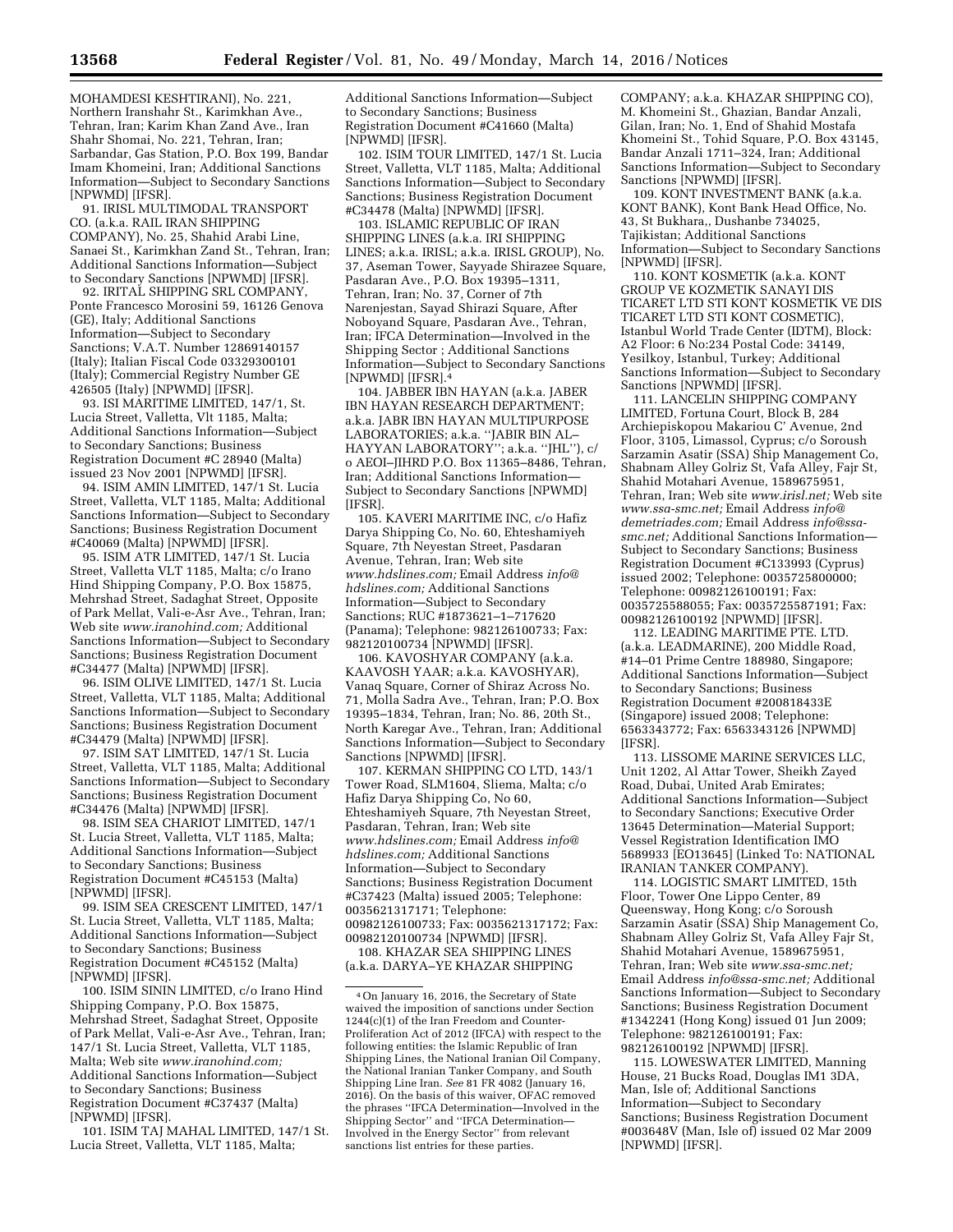116. MALSHIP SHIPPING AGENCY LTD., 143/1 Tower Road, Sliema, Malta; Additional Sanctions Information—Subject to Secondary Sanctions; Commercial Registry Number  $C43447$  (Malta) [NPWMD] [IFSR].

117. MARANER HOLDINGS LIMITED, 143 Flat 1, Tower Road, Sliema, Malta; Additional Sanctions Information—Subject to Secondary Sanctions; Business Registration Document #C33482 (Malta) [NPWMD] [IFSR].

118. MARBLE SHIPPING LIMITED, 143/1 Tower Road, Sliema, Slm 1604, Malta; Additional Sanctions Information—Subject to Secondary Sanctions; Business Registration Document #C 41949 (Malta) issued 25 Jul 2007 [NPWMD] [IFSR].

119. MAZANDARAN CEMENT COMPANY, Africa Street, Sattari Street No. 40, P.O. Box 121, Tehran 19688, Iran; 40 Satari Ave., Afrigha Highway, P.O. Box 19688, Tehran, Iran; Additional Sanctions Information—Subject to Secondary Sanctions [NPWMD] [IFSR].

120. MAZANDARAN TEXTILE COMPANY (a.k.a. SHERKATE NASAJI MAZANDARAN), Kendovan Alley 5, Vila Street, Enghelab Ave., P.O. Box 11365–9513, Tehran 11318, Iran; 28 Candovan Cooy Enghelab Ave., P.O. Box 11318, Tehran, Iran; Sari Ave., Ghaemshahr, Iran; Additional Sanctions Information—Subject to Secondary Sanctions [NPWMD] [IFSR].

121. MEHR CAYMAN LTD., Cayman Islands; Additional Sanctions Information— Subject to Secondary Sanctions; Commercial Registry Number 188926 (Cayman Islands) [NPWMD] [IFSR].

122. MELLAT BANK SB CJSC (a.k.a. MELLAT BANK DB AOZT), P.O. Box 24, Yerevan 0010, Armenia; Additional Sanctions Information—Subject to Secondary Sanctions [NPWMD] [IFSR].

123. MELLI AGROCHEMICAL COMPANY, P.J.S. (a.k.a. SHERKAT MELLI SHIMI KESHAVARZ), Mola Sadra Street, 215 Khordad, Sadr Alley No. 13, Vanak Sq., P.O. Box 15875–1734, Tehran, Iran; Additional Sanctions Information—Subject to Secondary Sanctions [NPWMD] [IFSR].

124. MELLI BANK PLC, 1 London Wall, London EC2Y 5EA, United Kingdom; Additional Sanctions Information—Subject to Secondary Sanctions [NPWMD] [IFSR].

125. MELLI INVESTMENT HOLDING INTERNATIONAL (a.k.a. MEHR), 514, Business Avenue Building, Deira, P.O. Box 181878, Dubai, United Arab Emirates; Additional Sanctions Information—Subject to Secondary Sanctions; Registration Certificate Number (Dubai) 0107 issued 30 Nov 2005 [NPWMD] [IFSR].

126. MELODIOUS MARITIME INC, c/o Hafiz Darya Shipping Co., No. 60, Ehteshamiyeh Square, 7th Neyestan Street, Pasdaran Avenue, Tehran, Iran; Web site *[www.hdslines.com;](http://www.hdslines.com)* Email Address *[info@](mailto:info@hdslines.com) [hdslines.com;](mailto:info@hdslines.com)* Additional Sanctions Information—Subject to Secondary Sanctions; RUC #1873529–1–717598 (Panama); Telephone: 982126100733; Fax: 982120100734 [NPWMD] [IFSR].

127. MESBAH ENERGY COMPANY (a.k.a. ''MEC''), 77 Armaghan Gharbi Street, Valiasr Blve, Tehran, Iran; Additional Sanctions Information—Subject to Secondary Sanctions [NPWMD] [IFSR].

128. MID OIL ASIA PTE LTD, Harbourfront Centre, 1 Maritime Square #09–09 099253, Singapore; Additional Sanctions Information—Subject to Secondary Sanctions; Executive Order 13645 Determination—Material Support [EO13645] (Linked To: NATIONAL IRANIAN TANKER COMPANY).

129. MILL DENE LIMITED, Manning House, 21 Bucks Road, Douglas IM1 3DA, Man, Isle of; Additional Sanctions Information—Subject to Secondary Sanctions; Business Registration Document #003645V (Man, Isle of) issued 02 Mar 2009 [NPWMD] [IFSR].

130. MIR BUSINESS BANK ZAO (f.k.a. BANK MELLI IRAN ZAO), Number 9/1, ul Mashkova, Moscow 105062, Russia; Additional Sanctions Information—Subject to Secondary Sanctions [NPWMD] [IFSR].

131. MOALLEM INSURANCE COMPANY, No 56, Haghani Boulevard, Vanak Square, Tehran 1517973511, Iran; Web site *[www.mic](http://www.mic-ir.com)[ir.com;](http://www.mic-ir.com)* Additional Sanctions Information— Subject to Secondary Sanctions; Business Registration Document #110465 (Iran) issued 1994; Telephone: 9821887791835; Telephone: 982184223; Telephone: 9821887950512; Telephone: 982188870682; Fax: 982188771245 [NPWMD] [IFSR].

132. MODALITY LIMITED, 2, Liza, Fl. 5, Triq Il-Prekursur, Madliena, Swieqi, Malta; Additional Sanctions Information—Subject to Secondary Sanctions; Commercial Registry Number C49549 (Malta) [NPWMD] [IFSR].

133. MODERN INDUSTRIES TECHNIQUE COMPANY (a.k.a. RAHKAR COMPANY; a.k.a. RAHKAR INDUSTRIES; a.k.a. RAHKAR SANAYE COMPANY; a.k.a. RAHKAR SANAYE NOVIN; a.k.a. ''MITEC''), North Amirabad St., 21 St., No. 37, Tehran, Iran; Additional Sanctions Information— Subject to Secondary Sanctions [NPWMD] [IFSR].

134. MOUNT EVEREST MARITIME INC, c/ o Hafiz Darya Shipping Co., No. 60, Ehteshamiyeh Square, 7th Neyestan Street, Pasdaran Avenue, Tehran, Iran; Web site *[www.hdslines.com;](http://www.hdslines.com)* Email Address *[info@](mailto:info@hdslines.com) [hdslines.com;](mailto:info@hdslines.com)* Additional Sanctions Information—Subject to Secondary Sanctions; RUC #1873518–1–717595 (Panama); Telephone: 982126100733; Fax: 982120100734 [NPWMD] [IFSR].

135. NAFTIRAN INTERTRADE CO. (NICO) LIMITED (a.k.a. NAFT IRAN INTERTRADE COMPANY LTD; a.k.a. NAFTIRAN INTERTRADE COMPANY (NICO); a.k.a. NAFTIRAN INTERTRADE COMPANY LTD; a.k.a. NICO), 41, 1st Floor, International House, The Parade, St Helier JE2 3QQ, Jersey; Petro Pars Building, Saadat Abad Ave, No 35, Farhang Blvd., Tehran, Iran; Additional Sanctions Information—Subject to Secondary Sanctions; all offices worldwide [IRAN] [NPWMD] [IRGC] [IFSR] (Linked To: NIOC INTERNATIONAL AFFAIRS (LONDON) LIMITED).

136. NARI SHIPPING AND CHARTERING GMBH & CO. KG, Schottweg 5, Hamburg 22087, Germany; Additional Sanctions Information—Subject to Secondary Sanctions; Business Registration Document #HRA102485 (Germany) issued 19 Aug 2005; Telephone: 004940278740 [NPWMD] [IFSR].

137. NATIONAL IRANIAN OIL COMPANY (a.k.a. NIOC), Hafez Crossing, Taleghani

Avenue, P.O. Box 1863 and 2501, Tehran, Iran; National Iranian Oil Company Building, Taleghani Avenue, Hafez Street, Tehran, Iran; Web site *[www.nioc.ir;](http://www.nioc.ir)* IFCA Determination— Involved in Energy Sector; Additional Sanctions Information—Subject to Secondary Sanctions; all offices worldwide [IRAN] [NPWMD] [IRGC] [IFSR] 5

138. NEFERTITI SHIPPING COMPANY (a.k.a. NEFERTITI SHIPPING; a.k.a. NEFERTITI SHIPPING AND MARITIME SERVICES), 6, El Horeya Rd., El Attarein, Alexandria, Egypt; Inside Damietta Port, New Damietta City, Damietta, Egypt; 403, El Nahda St., Port Said, Port Said, Egypt [NPWMD] [IFSR] (Linked To: ISLAMIC REPUBLIC OF IRAN SHIPPING LINES).

139. NEUMAN LIMITED, 15th Floor, Tower Lippo Center, 89 Queensway, Hong Kong; c/o Soroush Sarzamin Asatir (SSA) Ship Management Co., Shabnam Alley Golriz St., Vafa Valley Fajr St., Shahid Motahari Avenue, 1589675951, Tehran, Iran; Web site *[www.ssa-smc.net;](http://www.ssa-smc.net)* Email Address *[info@ssa](mailto:info@ssa-smc.net)[smc.net;](mailto:info@ssa-smc.net)* Additional Sanctions Information— Subject to Secondary Sanctions; Business Registration Document #1338887 (Hong Kong) issued 18 May 2009; Telephone: 982126100191; Fax: 982126100192 [NPWMD] [IFSR].

140. NEW DESIRE LIMITED, 15th Floor, Tower One Lippo Center, 89 Queensway, Hong Kong; c/o Soroush Sarzamin Asatir (SSA) Ship Management Co., Shabnam Alley Golriz St., Vafa Alley Fajr St., Shahid Motahari Avenue, 1589675951, Tehran, Iran; Web site *[www.ssa-smc.net;](http://www.ssa-smc.net)* Email Address *[info@ssa-smc.net;](mailto:info@ssa-smc.net)* Additional Sanctions Information—Subject to Secondary Sanctions; Business Registration Document #1329111 (Hong Kong) issued 30 Mar 2009; Telephone: 982126100191; Fax: 982126100192 [NPWMD] [IFSR].

141. NINTH OCEAN ADMINISTRATION GMBH, Schottweg 5, Hamburg 22087, Germany; Additional Sanctions Information—Subject to Secondary Sanctions; Business Registration Document #HRB94698 (Germany) issued 09 Sep 2005 [NPWMD] [IFSR].

142. NINTH OCEAN GMBH & CO. KG, Schottweg 5, Hamburg 22087, Germany; c/o Islamic Republic of Iran Shipping Lines (IRISL), No. 37, Aseman Tower, Sayyade Shirazee Square, Pasdaran Ave., P.O. Box 19395–1311, Tehran, Iran; Web site *[www.irisl.net;](http://www.irisl.net)* Email Address *[smd@irisl.net;](mailto:smd@irisl.net)*  Additional Sanctions Information—Subject to Secondary Sanctions; Business Registration Document #HRA102565 (Germany) issued 15 Sep 2005; Telephone: 00982120100488; Fax: 00982120100486 [NPWMD] [IFSR].

143. NOOR AFZAR GOSTAR COMPANY (a.k.a. NOOR AFZA GOSTAR; a.k.a. 'NAGC"; a.k.a. "NAGCO"), 4th Floor, Bloc 1, Building 133, Mirdamad Avenue, Tehran, Iran; Opp Seventh Alley, Zarafrshan Street, Eivanak Street, Qods Township, Iran; Additional Sanctions Information—Subject to Secondary Sanctions [NPWMD] [IFSR].

144. NOVIN ENERGY COMPANY (a.k.a. ENERGY NOVIN; a.k.a. NOVEEN ENERGY COMPANY), End of North Karegar Avenue,

<sup>5</sup>*See* Note 4 above.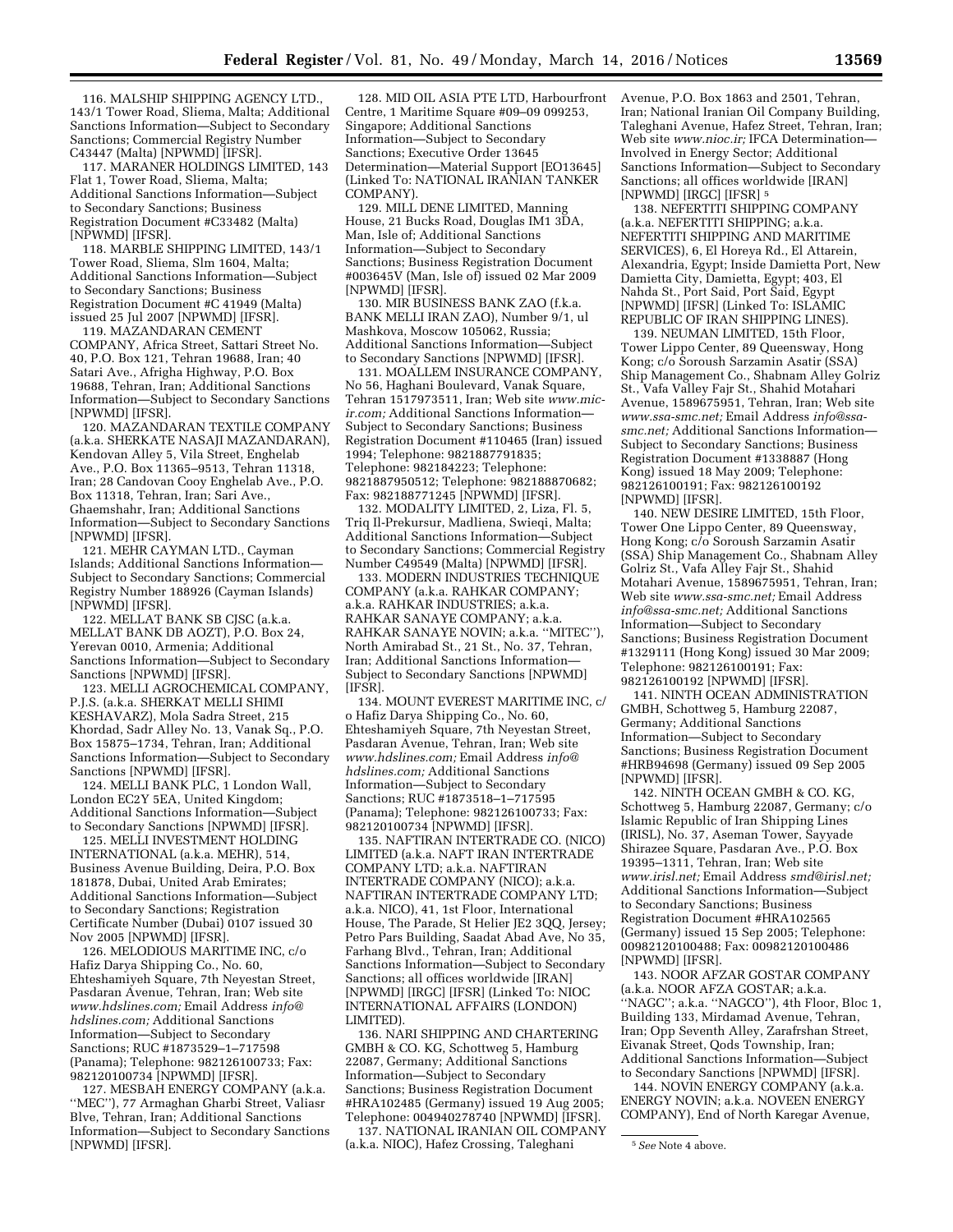Tehran, Iran; Additional Sanctions Information—Subject to Secondary Sanctions [NPWMD] [IFSR].

145. NUCLEAR RESEARCH CENTER FOR AGRICULTURE AND MEDICINE (a.k.a. CENTER FOR AGRICULTURAL RESEARCH AND NUCLEAR MEDICINE; a.k.a. KARAJ NUCLEAR RESEARCH CENTER; a.k.a. NRCAM; a.k.a. ''KARAJI AGRICULTURAL AND MEDICAL RESEARCH CENTER''), P.O. Box 31585–4395, Karaj, Iran; Additional Sanctions Information—Subject to Secondary Sanctions [NPWMD] [IFSR].

146. NUCLEAR SCIENCE AND TECHNOLOGY RESEARCH INSTITUTE (a.k.a. NUCLEAR SCIENCE & TECHNOLOGY RESEARCH INSTITUTE; a.k.a. NUCLEAR SCIENCE AND TECHNOLOGY RESEARCH CENTER; a.k.a. RESEARCH INSTITUTE OF NUCLEAR SCIENCE & TECHNOLOGY; a.k.a. ''NSTRI''), P.O. Box 11365–3486, Tehran, Iran, Iran; P.O. Box 143/99–51113, Tehran, Iran; North Karegar Ave, P.O. Box 14399/ 51113, Tehran, Iran; Moazzen Blvd., Rajaee Shahr, P.O. Box 31485–498, Karaj, Iran; End of Karegare Shomali Street, P.O. Box 11365– 3486, Tehran, Iran; Additional Sanctions Information—Subject to Secondary Sanctions [NPWMD] [IFSR].

147. OCEAN CAPITAL ADMINISTRATION GMBH, Schottweg 5, Hamburg 22087, Germany; Additional Sanctions Information—Subject to Secondary Sanctions; Business Registration Document #HRB92501 (Germany) issued 04 Jan 2005; Telephone: 004940278740 [NPWMD] [IFSR].

148. PACIFIC SHIPPING DMCEST, 206, Sharaf Building, Al Mina Road, Bur Dubai, Dubai, United Arab Emirates; Email Address *[ops@pacificship.net;](mailto:ops@pacificship.net)* Email Address *[pacific@](mailto:pacific@pacificship.net) [pacificship.net;](mailto:pacific@pacificship.net)* Additional Sanctions Information—Subject to Secondary Sanctions; Business Registration Document #167694 (United Arab Emirates) issued 2008; Telephone: 97143595580; Alt. Telephone: 97143516363; Fax: 97143527812 [NPWMD] [IFSR].

149. PARS TRASH COMPANY (a.k.a. PARS TARASH; a.k.a. PARS TERASH; a.k.a. PARS TRASH), 33 Fifteenth (15th) Street, Seyed-Jamal-Eddin-Assad Abadi Avenue, Tehran, Iran; Additional Sanctions Information—Subject to Secondary Sanctions [NPWMD] [IFSR].

150. PARTNER CENTURY LIMITED, 15th Floor, Tower One Lippo Center, 89 Queensway, Hong Kong, Hong Kong; c/o Soroush Sarzamin Asatir (SSA) Ship Management Co, Shabnam Alley Golriz St, Vafa Valley Fajr St, Shahid Motahari Avenue, 1589675951, Tehran, Iran; Web site *[www.ssa](http://www.ssa-smc.net)[smc.net;](http://www.ssa-smc.net)* Email Address *[info@ssa-smc.net;](mailto:info@ssa-smc.net)*  Additional Sanctions Information—Subject to Secondary Sanctions; Business Registration Document #1342247 (Hong Kong) issued 01 Jun 2009; Telephone: 982126100191; Fax: 982126100192 [NPWMD] [IFSR].

151. PEARL ENERGY COMPANY LTD., Level 13(E) Main Office Tower, Jalan Merdeka, Financial Park Complex, Labuan 87000, Malaysia; Additional Sanctions Information—Subject to Secondary Sanctions; Telephone: 6087541688; Fax: 6087453688 [NPWMD] [IFSR].

152. PEARL ENERGY SERVICES, SA, 15 Avenue de Montchoisi, Lausanne, 1006 VD,

Switzerland; Additional Sanctions Information—Subject to Secondary Sanctions; Business Registration Document #CH–550.1.058.055–9; Telephone: 0216140614 [NPWMD] [IFSR].

153. PERSIA INTERNATIONAL BANK PLC, 6 Lothbury, London EC2R 7HH, United Kingdom; Dubai International Financial Centre, Level 4, The Gate Building, P.O. Box 119871, Dubai, United Arab Emirates; Additional Sanctions Information—Subject to Secondary Sanctions; all offices worldwide [NPWMD] [IFSR].

154. PIONEER ENERGY INDUSTRIES COMPANY (a.k.a. PISHGAM ENERGY INDUSTRIES DEVELOPMENT; a.k.a. ''PEI''), P.O. Box 81465–361, Isfahan, Iran; Additional Sanctions Information—Subject to Secondary Sanctions [NPWMD] [IFSR].

155. POST BANK OF IRAN (a.k.a. SHERKAT–E DOLATI–E POST BANK; a.k.a. ''PBI''), 237 Motahari Avenue, Tehran 1587618118, Iran; Motahari Street, No. 237, Past Darya-e Noor, Tehran, Iran; Additional Sanctions Information—Subject to Secondary Sanctions [IRAN] [NPWMD] [IFSR].

156. PRYVATNE AKTSIONERNE TOVARYSTVO AVIAKOMPANIYA BUKOVYNA (a.k.a. AVIAKOMPANIYA BUKOVYNA; a.k.a. AVIAKOMPANIYA BUKOVYNA, PRYVATNE AT; a.k.a. BUKOVYNA AE; a.k.a. BUKOVYNA AIRLINES; a.k.a. BUKOVYNA AVIATION ENTERPRISE), Bud.30 vul.Chkalova Pershotravnevy R–N, Chernivtsi 58009, Ukraine; Additional Sanctions Information— Subject to Secondary Sanctions [NPWMD] [IFSR].

157. RISHI MARITIME INC, c/o Hafiz Darya Shipping Co, No. 60, Ehteshamiyeh Square, 7th Neyestan Street, Pasdaran Avenue, Tehran, Iran; Web site *[www.hdslines.com;](http://www.hdslines.com)* Email Address *[info@](mailto:info@hdslines.com) [hdslines.com;](mailto:info@hdslines.com)* Additional Sanctions Information—Subject to Secondary Sanctions; RUC #1873623–1–717621 (Panama); Telephone: 982126100733; Fax: 982120100734 [NPWMD] [IFSR].

158. ROYAL–MED SHIPPING AGENCY LTD, Rockap Apartments No. 20, New Street, Luqa, Malta; 143 Flat 1, Tower Road, Sliema, Malta; Email Address *[md@royalmed.com.mt;](mailto:md@royalmed.com.mt)*  Email Address *[paffairs@royalmed.com.mt;](mailto:paffairs@royalmed.com.mt)*  Email Address *[admin@royalmed.com.mt;](mailto:admin@royalmed.com.mt)*  Additional Sanctions Information—Subject to Secondary Sanctions; Business Registration Document #C47893 (Malta); Telephone: 0035620105010; Telephone: 0035620106381; Fax: 0035620106381; Fax: 0035621317172 [NPWMD] [IFSR].

159. SACKVILLE HOLDINGS LIMITED, 15th Floor, Tower One Lippo Center, 89 Queensway, Hong Kong; c/o Soroush Sarzamin Asatir (SSA) Ship Management Co, Shabnam Alley Golriz St, Vafa Valley Fajr St, Shahid Motahari Avenue, 1589675951, Tehran, Iran; Web site *[www.ssa-smc.net;](http://www.ssa-smc.net)*  Email Address *[info@ssa-smc.net;](mailto:info@ssa-smc.net)* Additional Sanctions Information—Subject to Secondary Sanctions; Business Registration Document #1328844 (Hong Kong) issued 30 Mar 2009; Telephone: 982126100191; Fax: 982126100192 [NPWMD] [IFSR].

160. SAFIRAN PAYAM DARYA SHIPPING COMPANY (a.k.a. SAPID SHIPPING CO.), No. 3, 8th Narenjestan Street, Artesh

Boulevard, Farmaniyah Avenue, Tehran, Iran; No. 33, 8th Narenjestan Street, Artesh Boulevard, Aghdasieh, Tehran, Iran; P.O. Box 1963116, Tehran, Iran; Web site *[www.sapidshpg.com;](http://www.sapidshpg.com)* Additional Sanctions Information—Subject to Secondary Sanctions [NPWMD] [IFSR].

161. SANDFORD GROUP LIMITED, 15th Floor, Tower One Lippo Center, 89 Queensway, Hong Kong; c/o Soroush Sarzamin Asatir (SSA) Ship Management Co, Shabnam Alley Golriz St, Vafa Alley Fajr St, Shahid Motahari Avenue, 1589675951, Tehran, Iran; Web site *[www.ssa-smc.net;](http://www.ssa-smc.net)*  Email Address *[info@ssa-smc.net;](mailto:info@ssa-smc.net)* Additional Sanctions Information—Subject to Secondary Sanctions; Business Registration Document #1328859 (Hong Kong) issued 30 Mar 2009; Telephone: 982126100191; Fax: 982126100192 [NPWMD] [IFSR].

162. SANTEX LINES LIMITED (a.k.a. SANTEX SHIPPING COMPANY; a.k.a. SANTEXLINES), Suite 1501, Shanghai Zhongrong Plaza, 1088 Pudong (S) Road, Shanghai 200122, China; F23A–D, Times Plaza No. 1, Taizi Road, Shekou, Shenzhen 518067, China; Additional Sanctions Information—Subject to Secondary Sanctions [NPWMD] [IFSR].

163. SECOND OCEAN ADMINISTRATION GMBH, Schottweg 5, Hamburg 22087, Germany; Additional Sanctions Information—Subject to Secondary Sanctions; Business Registration Document # HRB94312 (Germany) issued 21 Jul 2005 [NPWMD] [IFSR].

164. SECOND OCEAN GMBH & CO. KG, Schottweg 5, Hamburg 22087, Germany; c/o Hafiz Darya Shipping Co., No 60, Ehteshamiyeh Square, 7th Neyestan Street, Pasdaran Avenue, Tehran, Iran; Web site *[www.hdslines.com;](http://www.hdslines.com)* Email Address *[info@](mailto:info@hdslines.com) [hdslines.com;](mailto:info@hdslines.com)* Additional Sanctions Information—Subject to Secondary Sanctions; Business Registration Document #HRA102502 (Germany) issued 24 Aug 2005; Telephone: 00982126100733; Fax: 00982120100734 [NPWMD] [IFSR].

165. SEIBOW LIMITED, Room 803, 8/F, Futura Plaza, 111 How Kimg St., Kwun Tong, Kowloon, Hong Kong, China; Additional Sanctions Information—Subject to Secondary Sanctions; Business Registration Document #926320 issued 06 Oct 2004 [NPWMD] [IFSR].

166. SEIBOW LOGISTICS LIMITED, Room 803, 8/F, Futura Plaza, 111 How Kimg St., Kwun Tong, Kowloon, Hong Kong, China; BIC Container Code SBAU; Additional Sanctions Information—Subject to Secondary Sanctions; Business Registration Document #1218675 issued 18 Mar 2008 [NPWMD] [IFSR].

167. SEVENTH OCEAN ADMINISTRATION GMBH, Schottweg 5, Hamburg 22087, Germany; Additional Sanctions Information—Subject to Secondary Sanctions; Business Registration Document #HRB94829 (Germany) issued 19 Sep 2005 [NPWMD] [IFSR].

168. SEVENTH OCEAN GMBH & CO. KG, Schottweg 5, Hamburg 22087, Germany; c/o Islamic Republic of Iran Shipping Lines (IRISL), No. 37, Aseman Tower, Sayyade Shirazee Square, Pasdaran Ave., P.O. Box 19395–1311, Tehran, Iran; Web site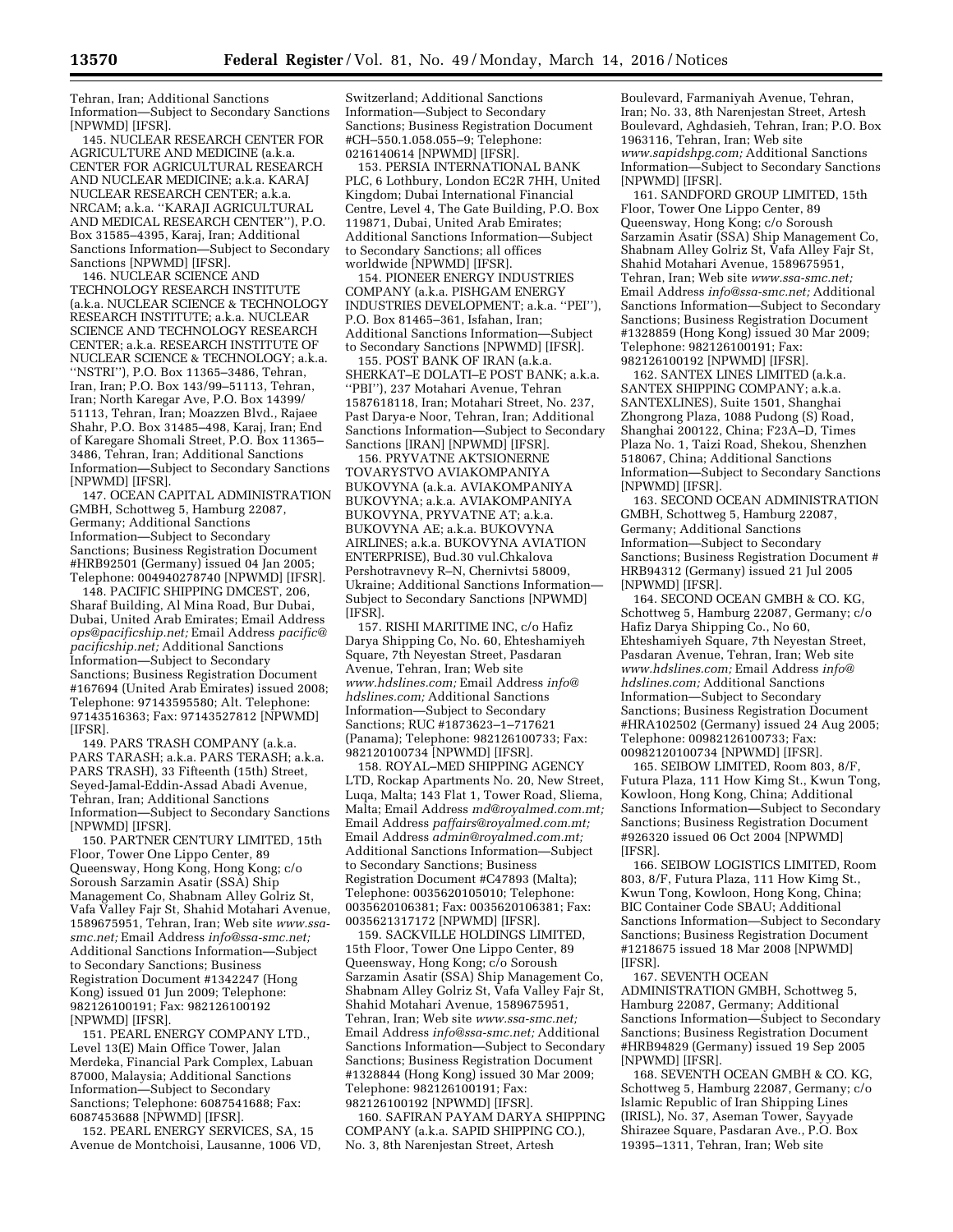*[www.irisl.net;](http://www.irisl.net)* Email Address *[smd@irisl.net;](mailto:smd@irisl.net)*  Additional Sanctions Information—Subject to Secondary Sanctions; Business Registration Document #HRA102655 (Germany) issued 26 Sep 2005; Telephone: 00982120100488; Fax: 00982120100486 [NPWMD] [IFSR].

169. SHALLON LIMITED, Manning House, 21 Bucks Road, Douglas IM1 3DA, Man, Isle of; Additional Sanctions Information— Subject to Secondary Sanctions; RIF #003646V (Man, Isle of) issued 02 Mar 2009 [NPWMD] [IFSR].

170. SHERE SHIPPING COMPANY LIMITED, 143/1 Tower Road, SLM1604, Sliema, Malta; c/o Soroush Sarzamin Asatir (SSA) Ship Management Co., Shabnam Alley, Golriz St., Vafa Alley, Fajr St., Shahid Motahari Avenue, 1589675951, Tehran, Iran; Web site *[www.ssa-smc.net;](http://www.ssa-smc.net)* Email Address *[info@ssa-smc.net;](mailto:info@ssa-smc.net)* Additional Sanctions Information—Subject to Secondary Sanctions; Business Registration Document #C39928 (Malta) issued 2006; Telephone: 0035621317171; Telephone: 00982126100191; Fax: 0035621317172; Fax: 00982126100192 [NPWMD] [IFSR].

171. SHIPPING COMPUTER SERVICES COMPANY (a.k.a. SCSCO), No. 37, Asseman, Shahid Sayyad Shirazeesq, Pasdaran Ave., P.O. Box 1587553–1351, Tehran, Iran; No. 13, 1st Floor, Abgan Alley, Aban Ave., Karimkhan Zand Blvd., Tehran 15976, Iran; Additional Sanctions Information—Subject to Secondary Sanctions [NPWMD] [IFSR].

172. SHOMAL CEMENT COMPANY, Dr Beheshti Ave., No 289, Tehran 151446, Iran; 289 Shahid Beheshti Ave., P.O. Box 15146, Tehran, Iran; Additional Sanctions Information—Subject to Secondary Sanctions [NPWMD] [IFSR].

173. SINGA TANKERS PTE. LTD., 89 Short Street Number 10–07, Golden Wall Centre 188216, Singapore; Additional Sanctions Information—Subject to Secondary Sanctions; Executive Order 13645 Determination—Material Support [EO13645] (Linked To: NATIONAL IRANIAN TANKER COMPANY).

174. SINO ACCESS HOLDINGS LIMITED, 15th Floor, Tower One Lippo Center, 89 Queensway, Hong Kong; c/o Soroush Sarzamin Asatir (SSA) Ship Management Co., Shabnam Alley Golriz St., Vafa Alley Fajr St., Shahid Motahari Avenue, 1589675951, Tehran, Iran; Web site *[www.ssa-smc.net;](http://www.ssa-smc.net)*  Email Address *[info@ssa-smc.net;](mailto:info@ssa-smc.net)* Additional Sanctions Information—Subject to Secondary Sanctions; Business Registration Document #1328924 (Hong Kong) issued 30 Mar 2009; Telephone: 982126100191; Fax: 982126100192 [NPWMD] [IFSR].

175. SINOSE MARITIME PTE. LTD., 200 Middle Road, #14–03/04 Prime Centre 188980, Singapore; Additional Sanctions Information—Subject to Secondary Sanctions; Business Registration Document #198200741H (Singapore) issued 1982; Telephone: 6562201144; Fax: 6562240181; Alt. Fax: 6562255614 [NPWMD] [IFSR].

176. SIQIRIYA MARITIME CORP., Zen Towers, 111, Natividad Almeda-Lopez Street, Ermita, 1111, Manila, Philippines; Additional Sanctions Information—Subject to Secondary Sanctions; Executive Order 13645 Determination—Material Support

[EO13645] (Linked To: NATIONAL IRANIAN TANKER COMPANY).

177. SIXTH OCEAN ADMINISTRATION GMBH, Schottweg 5, Hamburg 22087, Germany; Additional Sanctions Information—Subject to Secondary Sanctions; Business Registration Document #HRB94316 (Germany) issued 21 Jul 2005 [NPWMD] [IFSR].

178. SIXTH OCEAN GMBH & CO. KG, Schottweg 5, Hamburg 22087, Germany; c/o Hafiz Darya Shipping Co., No 60, Ehteshamiyeh Square, 7th Neyestan Street, Pasdaran Avenue, Tehran, Iran; Web site *[www.hdslines.com;](http://www.hdslines.com)* Email Address *[info@](mailto:info@hdslines.com) [hdslines.com;](mailto:info@hdslines.com)* Additional Sanctions Information—Subject to Secondary Sanctions; Business Registration Document #HRA102501 (Germany) issued 24 Aug 2005; Telephone: 00982126100733; Fax: 00982120100734 [NPWMD] [IFSR].

179. SMART DAY HOLDINGS GROUP LIMITED, 15th Floor, Tower One Lippo Center, 89 Queensway, Hong Kong; c/o Soroush Sarzamin Asatir (SSA) Ship Management Co., Shabnam Alley Golriz St., Vafa Alley Fajr St., Shahid Motahari Avenue, 1589675951, Tehran, Iran; Web site *[www.ssa](http://www.ssa-smc.net)[smc.net;](http://www.ssa-smc.net)* Email Address *[info@ssa-smc.net;](mailto:info@ssa-smc.net)*  Additional Sanctions Information—Subject to Secondary Sanctions; Business Registration Document #1325234 (Hong Kong) issued 26 Mar 2009; Telephone: 982126100191; Fax: 982126100192 [NPWMD] [IFSR].

180. SORINET COMMERCIAL TRUST (SCT) BANKERS (a.k.a. SCT BANKERS), 1808, 18th Floor, Grosvenor House Commercial Tower, Sheik Zayed Road, Dubai, United Arab Emirates; Kish Island, Iran; SWIFT/BIC SCER AE A1; alt. SWIFT/ BIC SCTS AE A1; Additional Sanctions Information—Subject to Secondary Sanctions [NPWMD] [IFSR].

181. SOROUSH SARZAMIN ASATIR SHIP MANAGEMENT COMPANY (a.k.a. RAHBARAN OMID DARYA SHIP MANAGEMENT COMPANY), No. 5 Shabnam Alley, Golzar Street, Fajr Street, Shahid Motahari Avenue, Tehran 193651, Iran; P.O. Box 19365–1114, Tehran, Iran; Additional Sanctions Information—Subject to Secondary Sanctions; Business Registration Document #5466371 issued 2009; alt. Business Registration Document #341563 [NPWMD] [IFSR].

182. SOUTH SHIPPING LINE IRAN (a.k.a. SOUTH SHIPPING LINES IRAN COMPANY), Qaem Magham Farahani St., Tehran, Iran; Apt. No. 7, 3rd Floor, No. 2, 4th Alley, Gandi Ave., Tehran, Iran; IFCA Determination— Involved in the Shipping Sector; Additional Sanctions Information—Subject to Secondary Sanctions [NPWMD] [IFSR].<sup>6</sup>

183. SPRINGTHORPE LIMITED, Manning House, 21 Bucks Road, Douglas IM1 3DA, Man, Isle of; Additional Sanctions Information—Subject to Secondary Sanctions; Business Registration Document #003647 (Man, Isle of) issued 02 Mar 2009 [NPWMD] [IFSR].

184. STARRY SHINE INTERNATIONAL LIMITED, RM B, 12th Floor Two Chinachem Plaza, 135 Des Voeux Road C, Central

District, Hong Kong Island, Hong Kong; Additional Sanctions Information—Subject to Secondary Sanctions; Business Registration Document #1213306 (Hong Kong) issued 26 Feb 2008; Telephone: 85228682398; Fax: 85225372603 [NPWMD] [IFSR].

185. SYSTEM WISE LIMITED, 15th Floor, Tower One Lippo Center, 89 Queensway, Hong Kong; c/o Soroush Sarzamin Asatir (SSA) Ship Management Co., Shabnam Alley Golriz St., Vafa Alley Fajr St., Shahid Motahari Avenue, 1589675951, Tehran, Iran; Web site *[www.ssa-smc.net;](http://www.ssa-smc.net)* Email Address *[info@ssa-smc.net;](mailto:info@ssa-smc.net)* Additional Sanctions Information—Subject to Secondary Sanctions; Business Registration Document #1328944 (Hong Kong) issued 30 Mar 2009; Telephone: 982126100191; Fax: 982126100192 [NPWMD] [IFSR].

186. TAMAS COMPANY (a.k.a. NUCLEAR FUEL PRODUCTION COMPANY; a.k.a. TAMAS), No. 84, 20th Street, Northern Kargar Avenue, Tehran 10000, Iran; Additional Sanctions Information—Subject to Secondary Sanctions [NPWMD] [IFSR].

187. TENTH OCEAN GMBH & CO. KG, Schottweg 5, Hamburg 22087, Germany; c/o Islamic Republic of Iran Shipping Lines (IRISL), No. 37, Aseman Tower, Sayyade Shirazee Square, Pasdaran Ave., P.O. Box 19395–1311, Tehran, Iran; Web site *[www.irisl.net;](http://www.irisl.net)* Email Address *[smd@irisl.net;](mailto:smd@irisl.net)*  Additional Sanctions Information—Subject to Secondary Sanctions; Business Registration Document #HRA102679 (Germany) issued 27 Sep 2005; Telephone: 00982120100488; Fax: 00982120100486 [NPWMD] [IFSR].

188. THE EXPLORATION AND NUCLEAR RAW MATERIALS PRODUCTION COMPANY (a.k.a. EMKA; a.k.a. EMKA COMPANY), Tehran, Iran; Additional Sanctions Information—Subject to Secondary Sanctions [NPWMD] [IFSR].

189. THE NUCLEAR REACTORS FUEL COMPANY (a.k.a. ''SUREH''), 61 Shahid Abtahi St., Karegar e Shomali, Tehran, Iran; Persian Gulf Boulevard, Km20 SW Esfahan Road, Iran; Additional Sanctions Information—Subject to Secondary Sanctions [NPWMD] [IFSR].

190. THIRD OCEAN ADMINISTRATION GMBH, Schottweg 5, Hamburg 22087, Germany; Additional Sanctions Information—Subject to Secondary Sanctions; Business Registration Document #HRB94313 (Germany) issued 21 Jul 2005 [NPWMD] [IFSR].

191. THIRD OCEAN GMBH & CO. KG, Schottweg 5, Hamburg 22087, Germany; c/o Islamic Republic of Iran Shipping Lines (IRISL), No. 37, Aseman Tower, Sayyade Shirazee Square, Pasdaran Ave., P.O. Box 19395–1311, Tehran, Iran; Web site *[www.irisl.net;](http://www.irisl.net)* Email Address *[smd@irisl.net;](mailto:smd@irisl.net)*  Additional Sanctions Information—Subject to Secondary Sanctions; Business Registration Document #HRA102520 (Germany) issued 29 Aug 2005; Telephone: 00982120100488; Fax: 00982120100486 [NPWMD] [IFSR].

192. THIRTEENTH OCEAN GMBH & CO. KG, Schottweg 5, Hamburg 22087, Germany; c/o Islamic Republic of Iran Shipping Lines (IRISL), No. 37, Aseman Tower, Sayyade

<sup>6</sup>*See* Note 4 above.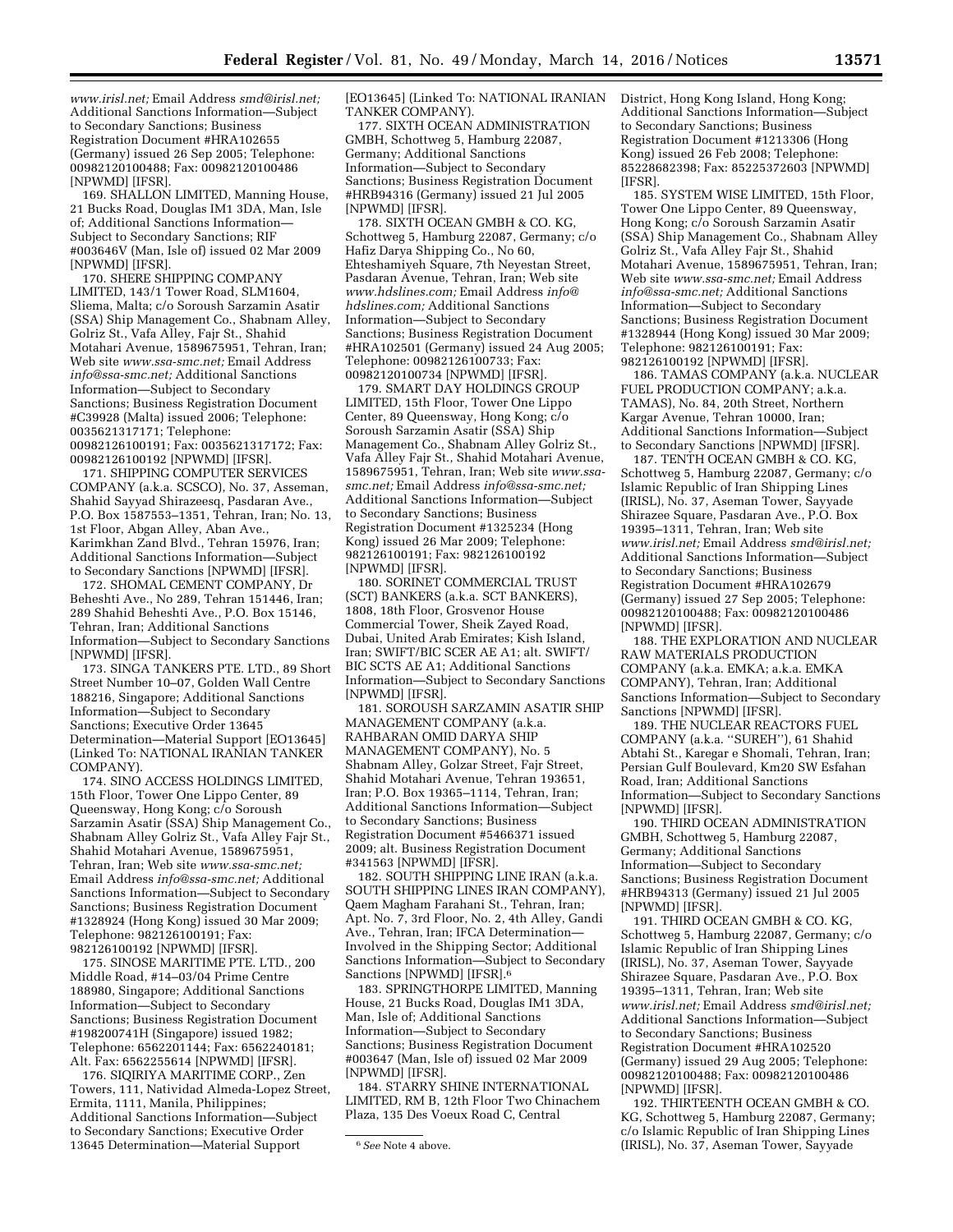Shirazee Square, Pasdaran Ave., P.O. Box 19395–1311, Tehran, Iran; Web site *[www.irisl.net;](http://www.irisl.net)* Email Address *[smd@irisl.net;](mailto:smd@irisl.net)*  Additional Sanctions Information—Subject to Secondary Sanctions; Business Registration Document #HRA104149 (Germany) issued 10 Jul 2006; Telephone: 00982120100488; Fax: 00982120100486 [NPWMD] [IFSR].

193. TONGHAM SHIPPING CO LTD, 143/ 1 Tower Road, SLM1604, Sliema, Malta; c/o Soroush Sarzamin Asatir (SSA) Ship Management Co., Shabnam Alley Golriz St., Vafa Alley Fajr St., Shahid Motahari Avenue, 1589675951, Tehran, Iran; Web site *[www.ssa](http://www.ssa-smc.net)[smc.net;](http://www.ssa-smc.net)* Email Address *[info@ssa-smc.net;](mailto:info@ssa-smc.net)*  Additional Sanctions Information—Subject to Secondary Sanctions; Business Registration Document #C39931 (Malta) issued 2006; Telephone: 0035621317171; Telephone: 00982126100191; Fax: 0035621317172; Fax: 00982126100192 [NPWMD] [IFSR].

194. TOP GLACIER COMPANY LIMITED, RM B, 12th Floor Chinachem Plaza, 135 Des Voeux Road C, Central District, Hong Kong Island, Hong Kong; Additional Sanctions Information—Subject to Secondary Sanctions; Business Registration Document #1209891 (Hong Kong) issued 05 Feb 2008; Telephone: 85228682398; Fax: 85225372603 [NPWMD] [IFSR].

195. TOP PRESTIGE TRADING LIMITED, RM B, 12th Floor Chinachem Plaza, 135 Des Voeux Road C, Central District, Hong Kong Island, Hong Kong; Additional Sanctions Information—Subject to Secondary Sanctions; Business Registration Document #1204518 (Hong Kong) issued 17 Jan 2008; Telephone: 85228682398; Fax: 85225372603 [NPWMD] [IFSR].

196. TRADE TREASURE LIMITED, 15th Floor, Tower One Lippo Center, 89 Queensway, Hong Kong; c/o Soroush Sarzamin Asatir (SSA) Ship Management Co., Shabnam Alley Golriz St., Vafa Alley Fajr St., Shahid Motahari Avenue, 1589675951, Tehran, Iran; Web site *[www.ssa-smc.net;](http://www.ssa-smc.net)*  Email Address *[info@ssa-smc.net;](mailto:info@ssa-smc.net)* Additional Sanctions Information—Subject to Secondary Sanctions; Business Registration Document #1338904 (Hong Kong) issued 18 May 2009; Telephone: 982126100191; Fax: 982126100192 [NPWMD] [IFSR].

197. TRUE HONOUR HOLDINGS LIMITED, 15th Floor, Tower One Lippo Center, 89 Queensway, Hong Kong; c/o Soroush Sarzamin Asatir (SSA) Ship Management Co., Shabnam Alley Golriz St., Vafa Alley Fajr St., Shahid Motahari Avenue, 1589675951, Tehran, Iran; Web site *[www.ssa](http://www.ssa-smc.net)[smc.net;](http://www.ssa-smc.net)* Email Address *[info@ssa-smc.net;](mailto:info@ssa-smc.net)*  Additional Sanctions Information—Subject to Secondary Sanctions; Business Registration Document #1338908 issued 18 May 2009; Telephone: 982126100191; Fax: 982126100192 [NPWMD] [IFSR]. 198. TWELFTH OCEAN

ADMINISTRATION GMBH, Schottweg 5, Hamburg 22087, Germany; Additional Sanctions Information—Subject to Secondary Sanctions; Business Registration Document #HRB94573 (Germany) issued 18 Aug 2005 [NPWMD] [IFSR].

199. TWELFTH OCEAN GMBH & CO. KG, Schottweg 5, Hamburg 22087, Germany; c/o

Hafiz Darya Shipping Co., No 60, Ehteshamiyeh Square, 7th Neyestan Street, Pasdaran Avenue, Tehran, Iran; Web site *[www.hdslines.com;](http://www.hdslines.com)* Email Address *[info@](mailto:info@hdslines.com) [hdslines.com;](mailto:info@hdslines.com)* Additional Sanctions Information—Subject to Secondary Sanctions; Business Registration Document #HRA102506 (Germany) issued 25 Aug 2005; Telephone: 00982126100733; Fax: 00982120100734 [NPWMD] [IFSR].

200. UPPERCOURT SHIPPING COMPANY LIMITED, 143/1 Tower Road, SLM1604, Sliema, Malta; c/o Soroush Sarzamin Asatir (SSA) Ship Management Co., Shabnam Alley Golriz St., Vafa Alley Fajr St., Shahid Motahari Avenue, 1589675951, Tehran, Iran; Web site *[www.ssa-smc.net;](http://www.ssa-smc.net)* Email Address *[info@ssa-smc.net;](mailto:info@ssa-smc.net)* Additional Sanctions Information—Subject to Secondary Sanctions; Business Registration Document #C39926 (Malta) issued 2006; Telephone: 0035621317171; Telephone: 00982126100191; Fax: 0035621317172; Fax: 00982126100192 [NPWMD] [IFSR].

201. VALFAJR 8TH SHIPPING LINE CO SSK (a.k.a. SHERKAT SAHAMI KHASS KESHTIRANI VALFAJR 8TH; a.k.a. VAL FAJR HASHT SHIPPING CO; a.k.a. VAL FAJR–E–8 SHIPPING COMPANY; a.k.a. VALFAJRE EIGHT SHIPPING CO; a.k.a. VESC), Shahid Azodi St., Karimkhan Zand Ave., Abiar Alley, P.O. Box 4155, Tehran, Iran; Abyar Alley, Corner of Shahid Azodi St. & Karim Khan Zand Ave., Tehran, Iran; Additional Sanctions Information—Subject to Secondary Sanctions [NPWMD] [IFSR].

202. VOBSTER SHIPPING COMPANY LTD, 143/1 Tower Road, SLM1604, Sliema, Malta; c/o Soroush Sarzamin Asatir (SSA) Ship Management Co., Shabnam Alley Golriz St., Vafa Alley Fajr St., Shahid Motahari Avenue, 1589675951, Tehran, Iran; Web site *[www.ssa-smc.net;](http://www.ssa-smc.net)* Email Address *[info@ssa](mailto:info@ssa-smc.net)[smc.net;](mailto:info@ssa-smc.net)* Additional Sanctions Information— Subject to Secondary Sanctions; Business Registration Document #C39927 (Malta) issued 2006; Telephone: 0035621317171; Telephone: 00982126100191; Fax: 0035621317172; Fax: 00982126100192 [NPWMD] [IFSR].

203. WOKING SHIPPING INVESTMENTS LIMITED, 143/1 Tower Road, SLM1604, Sliema, Malta; Additional Sanctions Information—Subject to Secondary Sanctions; Business Registration Document #C39912 issued 2006; Telephone: 0035621317171; Fax: 0035621317172 [NPWMD] [IFSR].

#### Aircraft

1. EP–CFD; Aircraft Manufacture Date 19 Feb 1993; Aircraft Model F.28–0100; Aircraft Operator IRAN AIR; Aircraft Manufacturer's Serial Number (MSN) 11442 (aircraft) [NPWMD] (Linked To: IRAN AIR).

2. EP–CFE; Aircraft Manufacture Date 06 Oct 1992; Aircraft Model F.28–0100; Aircraft Operator IRAN AIR; Aircraft Manufacturer's Serial Number (MSN) 11422 (aircraft) [NPWMD] (Linked To: IRAN AIR).

3. EP–CFH; Aircraft Manufacture Date 24 Feb 1993; Aircraft Model F.28–0100; Aircraft Operator IRAN AIR; Aircraft Manufacturer's Serial Number (MSN) 11443 (aircraft) [NPWMD] (Linked To: IRAN AIR).

4. EP–CFI; Aircraft Manufacture Date 22 Jan 1996; Aircraft Model F.28–0100; Aircraft

Operator IRAN AIR; Aircraft Manufacturer's Serial Number (MSN) 11511 (aircraft) [NPWMD] (Linked To: IRAN AIR).

5. EP–CFJ; Aircraft Manufacture Date 09 Jan 1996; Aircraft Model F.28–0100; Aircraft Operator IRAN AIR; Aircraft Manufacturer's Serial Number (MSN) 11516 (aircraft) [NPWMD] (Linked To: IRAN AIR).

6. EP–CFK; Aircraft Manufacture Date 18 Feb 1986; Aircraft Model F.28–0100; Aircraft Operator IRAN AIR; Aircraft Manufacturer's Serial Number (MSN) 11518 (aircraft) [NPWMD] (Linked To: IRAN AIR).

7. EP–CFL; Aircraft Manufacture Date 28 Jun 1991; Aircraft Model F.28–0100; Aircraft Operator IRAN AIR; Aircraft Manufacturer's Serial Number (MSN) 11343 (aircraft) [NPWMD] (Linked To: IRAN AIR).

8. EP–CFM; Aircraft Manufacture Date 27 Apr 1992; Aircraft Model F.28–0100; Aircraft Operator IRAN AIR; Aircraft Manufacturer's Serial Number (MSN) 11394 (aircraft) [NPWMD] (Linked To: IRAN AIR).

9. EP–CFO; Aircraft Manufacture Date 03 Apr 1992; Aircraft Model F.28–0100; Aircraft Operator IRAN AIR; Aircraft Manufacturer's Serial Number (MSN) 11389 (aircraft) [NPWMD] (Linked To: IRAN AIR).

10. EP–CFP; Aircraft Manufacture Date 24 Jul 1992; Aircraft Model F.28–0100; Aircraft Operator IRAN AIR; Aircraft Manufacturer's Serial Number (MSN) 11409 (aircraft) [NPWMD] (Linked To: IRAN AIR).

11. EP–CFQ; Aircraft Manufacture Date 02 Dec 1992; Aircraft Model F.28–0100; Aircraft Operator IRAN AIR; Aircraft Manufacturer's Serial Number (MSN) 11429 (aircraft) [NPWMD] (Linked To: IRAN AIR).

12. EP–CFR; Aircraft Manufacture Date 31 Mar 1992; Aircraft Model F.28–0100; Aircraft Operator IRAN AIR; Aircraft Manufacturer's Serial Number (MSN) 11383 (aircraft) [NPWMD] (Linked To: IRAN AIR).

13. EP–IAA; Aircraft Construction Number (also called L/N or S/N or F/N) 275; Aircraft Manufacture Date 20 Feb 1976; Aircraft Model B.747SP–86; Aircraft Operator IRAN AIR; Aircraft Manufacturer's Serial Number (MSN) 20998 (aircraft) [NPWMD] (Linked To: IRAN AIR).

14. EP–IAB; Aircraft Construction Number (also called L/N or S/N or F/N) 278; Aircraft Manufacture Date 22 Apr 1976; Aircraft Model B747SP–86; Aircraft Operator IRAN AIR; Aircraft Manufacturer's Serial Number (MSN) 20999 (aircraft) [NPWMD] (Linked To: IRAN AIR).

15. EP–IAC; Aircraft Construction Number (also called L/N or S/N or F/N) 307; Aircraft Manufacture Date 16 May 1977; Aircraft Model B.747SP–86; Aircraft Operator IRAN AIR; Aircraft Manufacturer's Serial Number (MSN) 21093 (aircraft) [NPWMD] (Linked To: IRAN AIR).

16. EP–IAD; Aircraft Construction Number (also called L/N or S/N or F/N) 371; Aircraft Manufacture Date 26 Apr 1979; Aircraft Model B.747SP–86; Aircraft Operator IRAN AIR; Aircraft Manufacturer's Serial Number (MSN) 21758 (aircraft) [NPWMD] (Linked To: IRAN AIR).

17. EP–IAG; Aircraft Construction Number (also called L/N or S/N or F/N) 291; Aircraft Manufacture Date 21 Jul 1976; Aircraft Model B.747–286B(SCD); Aircraft Operator IRAN AIR; Aircraft Manufacturer's Serial Number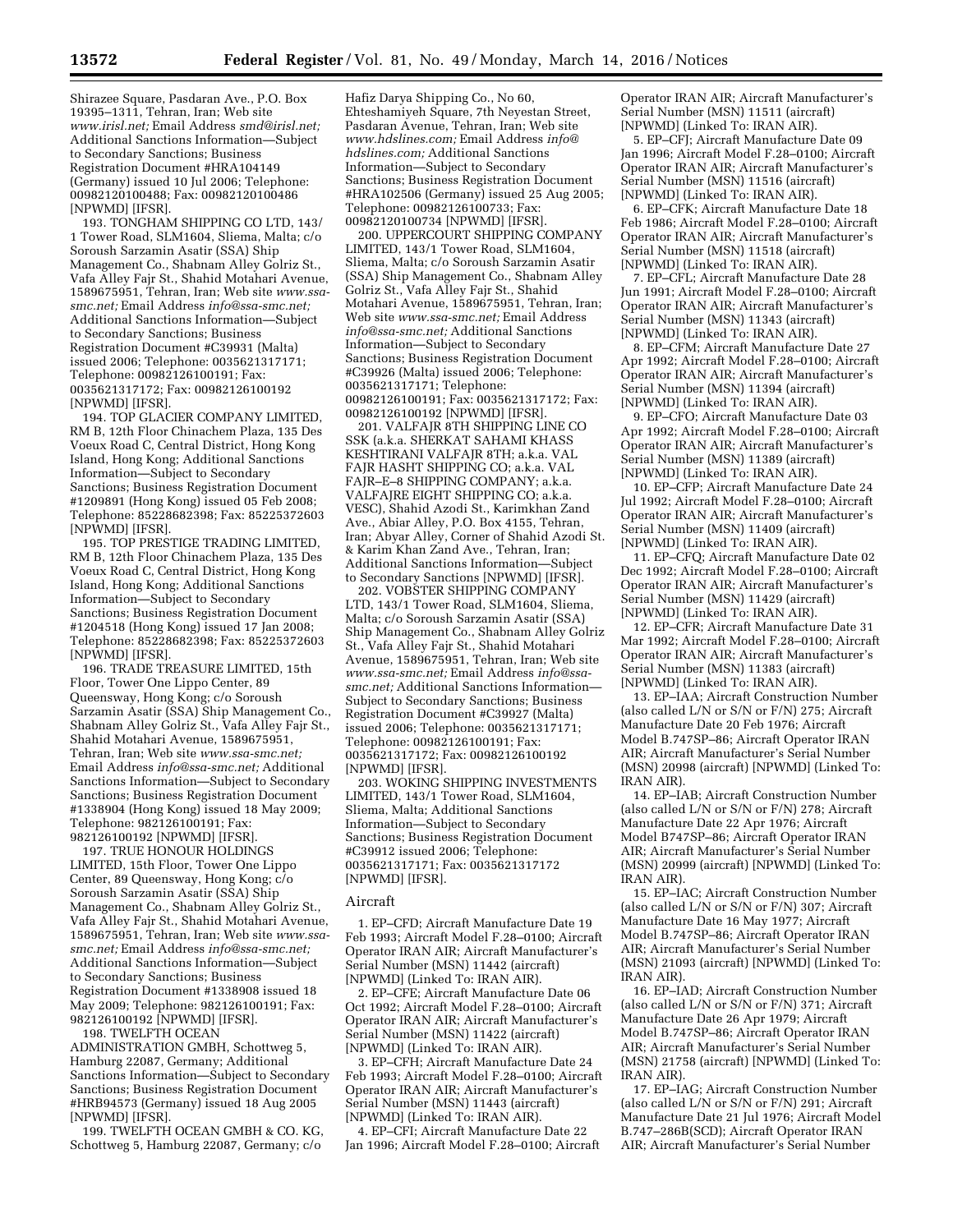(MSN) 21217 (aircraft) [NPWMD] (Linked To: IRAN AIR).

18. EP–IAH; Aircraft Construction Number (also called L/N or S/N or F/N) 300; Aircraft Manufacture Date 22 Dec 1976; Aircraft Model B.747–286B(SCD); Aircraft Operator IRAN AIR; Aircraft Manufacturer's Serial Number (MSN) 21218 (aircraft) [NPWMD] (Linked To: IRAN AIR).

19. EP–IAI; Aircraft Construction Number (also called L/N or S/N or F/N) 550; Aircraft Manufacture Date 01 Dec 1981; Aircraft Model B.747–286B(SCD); Aircraft Operator IRAN AIR; Aircraft Manufacturer's Serial Number (MSN) 22670 (aircraft) [NPWMD] (Linked To: IRAN AIR).

20. EP–IAM; Aircraft Construction Number (also called L/N or S/N or F/N) 381; Aircraft Manufacture Date 20 Jun 1979; Aircraft Model B.747–186B; Aircraft Operator IRAN AIR; Aircraft Manufacturer's Serial Number (MSN) 21759 (aircraft) [NPWMD] (Linked To: IRAN AIR).

21. EP–IBA; Aircraft Construction Number (also called L/N or S/N or F/N) 723; Aircraft Manufacture Date 21 Dec 1993; Aircraft Model A300B4–605R; Aircraft Operator IRAN AIR (aircraft) [NPWMD] (Linked To: IRAN AIR).

22. EP–IBB; Aircraft Construction Number (also called L/N or S/N or F/N) 727; Aircraft Manufacture Date 27 Dec 1994; Aircraft Model A300B4–605R; Aircraft Operator IRAN AIR (aircraft) [NPWMD] (Linked To: IRAN AIR).

23. EP–IBC; Aircraft Construction Number (also called L/N or S/N or F/N) 632; Aircraft Manufacture Date 11 Mar 1992; Aircraft Model A300B4–605R; Aircraft Operator IRAN AIR (aircraft) [NPWMD] (Linked To: IRAN AIR).

24. EP–IBD; Aircraft Construction Number (also called L/N or S/N or F/N) 696; Aircraft Manufacture Date Apr 1993; Aircraft Model A300B4–605R; Aircraft Operator IRAN AIR (aircraft) [NPWMD] (Linked To: IRAN AIR).

25. EP–IBG; Aircraft Construction Number (also called L/N or S/N or F/N) 299; Aircraft Manufacture Date 09 Aug 1984; Aircraft Model A300B4–203; Aircraft Operator Iran Air (aircraft) [NPWMD] (Linked To: IRAN AIR).

26. EP–IBH; Aircraft Construction Number (also called L/N or S/N or F/N) 302; Aircraft Manufacture Date 14 Nov 1984; Aircraft Model A300B4–203; Aircraft Operator IRAN AIR (aircraft) [NPWMD] (Linked To: IRAN AIR).

27. EP–IBI; Aircraft Construction Number (also called L/N or S/N or F/N) 151; Aircraft Manufacture Date 09 Jun 1981; Aircraft Model A300B4–2C; Aircraft Operator IRAN AIR (aircraft) [NPWMD] (Linked To: IRAN AIR).

28. EP–IBJ; Aircraft Construction Number (also called L/N or S/N or F/N) 256; Aircraft Manufacture Date 18 May 1983; Aircraft Model A300B4–203; Aircraft Operator IRAN AIR (aircraft) [NPWMD] (Linked To: IRAN AIR).

29. EP–IBK; Aircraft Construction Number (also called L/N or S/N or F/N) 671; Aircraft Manufacture Date 19 Feb 1993; Aircraft Model A310–304; Aircraft Operator IRAN AIR (aircraft) [NPWMD] (Linked To: IRAN AIR).

30. EP–IBL; Aircraft Construction Number (also called L/N or S/N or F/N) 436; Aircraft Manufacture Date 02 May 1987; Aircraft Model A310–304; Aircraft Operator IRAN AIR (aircraft) [NPWMD] (Linked To: IRAN AIR).

31. EP–IBM; Aircraft Construction Number (also called L/N or S/N or F/N) 338; Aircraft Manufacture Date 05 Apr 1985; Aircraft Model A310–203; Aircraft Operator IRAN AIR (aircraft) [NPWMD] (Linked To: IRAN AIR).

32. EP–IBN; Aircraft Construction Number (also called L/N or S/N or F/N) 375; Aircraft Manufacture Date 16 Apr 1985; Aircraft Model A310–203; Aircraft Operator IRAN AIR (aircraft) [NPWMD] (Linked To: IRAN AIR).

33. EP–IBP; Aircraft Construction Number (also called L/N or S/N or F/N) 370; Aircraft Manufacture Date 06 Jan 1986; Aircraft Model A310–203; Aircraft Operator IRAN AIR (aircraft) [NPWMD] (Linked To: IRAN AIR).

34. EP–IBQ; Aircraft Construction Number (also called L/N or S/N or F/N) 389; Aircraft Manufacture Date 20 Jan 1986; Aircraft Model A310–203; Aircraft Operator IRAN AIR (aircraft) [NPWMD] (Linked To: IRAN AIR).

35. EP–IBS; Aircraft Construction Number (also called L/N or S/N or F/N) 80; Aircraft Manufacture Date 13 Feb 1980; Aircraft Model A300B2–203; Aircraft Operator IRAN AIR (aircraft) [NPWMD] (Linked To: IRAN AIR).

36. EP–IBT; Aircraft Construction Number (also called L/N or S/N or F/N) 185; Aircraft Manufacture Date 09 Mar 1982; Aircraft Model A300B2–203; Aircraft Operator IRAN AIR (aircraft) [NPWMD] (Linked To: IRAN AIR).

37. EP–IBV; Aircraft Construction Number (also called L/N or S/N or F/N) 187; Aircraft Manufacture Date 23 Mar 1982; Aircraft Model A300B2–203; Aircraft Operator IRAN AIR (aircraft) [NPWMD] (Linked To: IRAN AIR).

38. EP–IBZ; Aircraft Construction Number (also called L/N or S/N or F/N) 226; Aircraft Manufacture Date 13 Dec 1982; Aircraft Operator IRAN AIR (aircraft) [NPWMD] (Linked To: IRAN AIR).

39. EP–ICD; Aircraft Construction Number (also called L/N or S/N or F/N) 712; Aircraft Manufacture Date 15 Sep 1988; Aircraft Model B.747–21AC; Aircraft Operator IRAN AIR; Aircraft Manufacturer's Serial Number (MSN) 24134 (aircraft) [NPWMD] (Linked To: IRAN AIR).

40. EP–ICE; Aircraft Construction Number (also called L/N or S/N or F/N) 139; Aircraft Manufacture Date 11 Mar 1981; Aircraft Model A300B4–203; Aircraft Operator IRAN AIR (aircraft) [NPWMD] (Linked To: IRAN AIR).

41. EP–ICF; Aircraft Construction Number (also called L/N or S/N or F/N) 173; Aircraft Manufacture Date 14 Dec 1981; Aircraft Model A300B4–203; Aircraft Operator IRAN AIR (aircraft) [NPWMD] (Linked To: IRAN AIR).

42. EP–IDA; Aircraft Manufacture Date 12 Jun 1990; Aircraft Model F.28–0100; Aircraft Operator IRAN AIR; Aircraft Manufacturer's Serial Number (MSN) 11292 (aircraft) [NPWMD].

43. EP–IDD; Aircraft Manufacture Date 31 Oct 1990; Aircraft Model F.28–0100; Aircraft Operator IRAN AIR; Aircraft Manufacturer's Serial Number (MSN) 11294 (aircraft) [NPWMD] (Linked To: IRAN AIR).

44. EP–IDF; Aircraft Manufacture Date 07 Nov 1990; Aircraft Model F.28–0100; Aircraft Operator IRAN AIR; Aircraft Manufacturer's Serial Number (MSN) 11298 (aircraft) [NPWMD] (Linked To: IRAN AIR).

45. EP–IDG; Aircraft Manufacture Date 30 Jan 1991; Aircraft Model F.28–0100; Aircraft Operator IRAN AIR; Aircraft Manufacturer's Serial Number (MSN) 11302 (aircraft) [NPWMD] (Linked To: IRAN AIR).

46. EP–IEB; Aircraft Construction Number (also called L/N or S/N or F/N) 575; Aircraft Manufacture Date 26 Jan 1996; Aircraft Model A320–232; Aircraft Operator IRAN AIR (aircraft) [NPWMD] (Linked To: IRAN AIR).

47. EP–IEC; Aircraft Construction Number (also called L/N or S/N or F/N) 857; Aircraft Manufacture Date 18 Jun 1998; Aircraft Model A320–232; Aircraft Operator IRAN AIR (aircraft) [NPWMD] (Linked To: IRAN AIR).

48. EP–IED; Aircraft Construction Number (also called L/N or S/N or F/N) 345; Aircraft Manufacture Date 18 Jun 1992; Aircraft Model A320–212; Aircraft Operator IRAN AIR (aircraft) [NPWMD] (Linked To: IRAN AIR).

49. EP–IEE; Aircraft Construction Number (also called L/N or S/N or F/N) 303; Aircraft Manufacture Date 14 Feb 1992; Aircraft Model A320–211; Aircraft Operator IRAN AIR (aircraft) [NPWMD] (Linked To: IRAN AIR).

50. EP–IEF; Aircraft Construction Number (also called L/N or S/N or F/N) 312; Aircraft Manufacture Date 05 Mar 1992; Aircraft Model A320–211; Aircraft Operator IRAN AIR (aircraft) [NPWMD] (Linked To: IRAN AIR).

51. EP–IEG; Aircraft Construction Number (also called L/N or S/N or F/N) 2054; Aircraft Manufacture Date 06 Jun 2003; Aircraft Model A320–211; Aircraft Operator IRAN AIR (aircraft) [NPWMD] (Linked To: IRAN AIR).

52. EP–IRK; Aircraft Construction Number (also called L/N or S/N or F/N) 541; Aircraft Manufacture Date 04 Dec 1966; Aircraft Model B.707–321C; Aircraft Operator IRAN AIR; Aircraft Manufacturer's Serial Number (MSN) 19267 (aircraft) [NPWMD] (Linked To: IRAN AIR).

53. EP–IRL; Aircraft Construction Number (also called L/N or S/N or F/N) 832; Aircraft Manufacture Date 15 Dec 1969; Aircraft Model B.707–386C; Aircraft Operator IRAN AIR; Aircraft Manufacturer's Serial Number (MSN) 20287 (aircraft) [NPWMD] (Linked To: IRAN AIR).

54. EP–IRM; Aircraft Construction Number (also called L/N or S/N or F/N) 839; Aircraft Manufacture Date 04 Mar 1970; Aircraft Model B.707–386C; Aircraft Operator IRAN AIR; Aircraft Manufacturer's Serial Number (MSN) 20288 (aircraft) [NPWMD] (Linked To: IRAN AIR).

55. EP–IRN; Aircraft Construction Number (also called L/N or S/N or F/N) 866; Aircraft Manufacture Date 18 Apr 1973; Aircraft Model B.707–386C; Aircraft Operator IRAN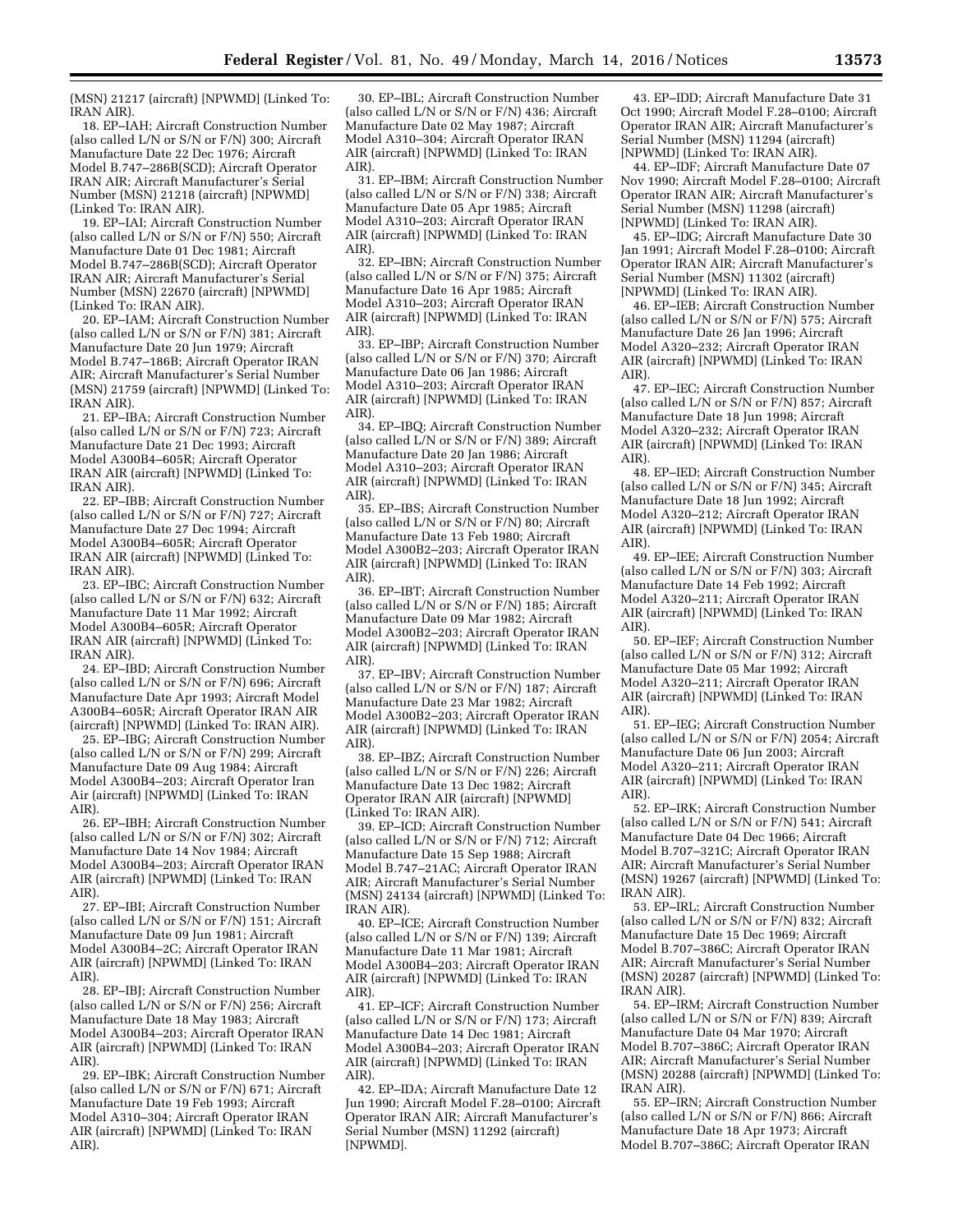AIR; Aircraft Manufacturer's Serial Number (MSN) 20741 (aircraft) [NPWMD] (Linked To: IRAN AIR).

56. EP–IRR; Aircraft Construction Number (also called L/N or S/N or F/N) 1052; Aircraft Manufacture Date 24 Jun 1974; Aircraft Model B.727–286; Aircraft Operator IRAN AIR; Aircraft Manufacturer's Serial Number (MSN) 20946 (aircraft) [NPWMD] (Linked To: IRAN AIR).

57. EP–IRS; Aircraft Construction Number (also called L/N or S/N or F/N) 1070; Aircraft Manufacture Date 12 Sep 1974; Aircraft Model B.727–286; Aircraft Operator IRAN AIR; Aircraft Manufacturer's Serial Number (MSN) 20947 (aircraft) [NPWMD] (Linked To: IRAN AIR).

58. EP–IRT; Aircraft Construction Number (also called L/N or S/N or F/N) 1114; Aircraft Manufacture Date 03 Mar 1975; Aircraft Model B.727–286; Aircraft Operator IRAN AIR; Aircraft Manufacturer's Serial Number (MSN) 21078 (aircraft) [NPWMD] (Linked To: IRAN AIR).

59. EP–MDD; Aircraft Construction Number (also called L/N or S/N or F/N) 1959; Aircraft Manufacture Date Jul 1992; Aircraft Model MD–82; Aircraft Operator IRAN AIR TOURS; Aircraft Manufacturer's Serial Number (MSN) 49852 (aircraft) [NPWMD] (Linked To: IRAN AIR).

60. EP–MDE; Aircraft Construction Number (also called L/N or S/N or F/N) 1724; Aircraft Manufacture Date Dec 1990; Aircraft Model MD–82; Aircraft Operator IRAN AIR TOURS; Aircraft Manufacturer's Serial Number (MSN) 49523 (aircraft) [NPWMD] (Linked To: IRAN AIR).

61. UR–BHJ; Aircraft Construction Number (also called L/N or S/N or F/N) 2088; Aircraft Manufacture Date Jul 1994; Aircraft Model MD–83; Aircraft Operator Bukovyna AE; Aircraft Manufacturer's Serial Number (MSN) 53184 (aircraft) [NPWMD] [IFSR].

62. UR–BXI; Aircraft Construction Number (also called L/N or S/N or F/N) 2065; Aircraft Manufacture Date Jun 1993; Aircraft Model MD–82; Aircraft Operator IRAN AIR TOURS; Aircraft Manufacturer's Serial Number (MSN) 53170 (aircraft) [NPWMD] (Linked To: IRAN AIR).

63. UR–BXL; Aircraft Construction Number (also called L/N or S/N or F/N) 1548; Aircraft Manufacture Date Jun 1989; Aircraft Model MD–82; Aircraft Operator IRAN AIR TOURS; Aircraft Manufacturer's Serial Number (MSN) 49512 (aircraft) [NPWMD] (Linked To: IRAN AIR).

64. UR–BXM; Aircraft Construction Number (also called L/N or S/N or F/N) 1381; Aircraft Manufacture Date Jan 1988; Aircraft Model MD–82; Aircraft Operator IRAN AIR TOURS; Aircraft Manufacturer's Serial Number (MSN) 49505 (aircraft) [NPWMD] (Linked To: IRAN AIR).

65. UR–BXN; Aircraft Construction Number (also called L/N or S/N or F/N) 1405; Aircraft Manufacture Date 08 Apr 1987; Aircraft Model MD–83; Aircraft Operator Bukovyna AE; Aircraft Manufacturer's Serial Number (MSN) 49569 (aircraft) [NPWMD] [IFSR].

66. UR–CGS; Aircraft Construction Number (also called L/N or S/N or F/N) 1240; Aircraft Model MD–82; Aircraft Operator IRAN AIR TOURS; Aircraft Manufacturer's Serial

Number (MSN) 49425 (aircraft) [NPWMD] (Linked To: IRAN AIR).

67. UR–CGT; Aircraft Construction Number (also called L/N or S/N or F/N) 1241; Aircraft Model MD–82; Aircraft Operator Iran Air Tours; Aircraft Manufacturer's Serial Number (MSN) 49428 (aircraft) [NPWMD] (Linked To: IRAN AIR).

68. UR–CHW; Aircraft Construction Number (also called L/N or S/N or F/N) 1514; Aircraft Manufacture Date Mar 1989; Aircraft Model MD–82; Aircraft Operator IRAN AIR TOURS; Aircraft Manufacturer's Serial Number (MSN) 49510 (aircraft) [NPWMD] (Linked To: IRAN AIR).

69. UR–CHX; Aircraft Construction Number (also called L/N or S/N or F/N) 2010; Aircraft Manufacture Date Jul 1992; Aircraft Model MD–82; Aircraft Operator IRAN AIR TOURS; Aircraft Manufacturer's Serial Number (MSN) 53162 (aircraft) [NPWMD] (Linked To: IRAN AIR).

70. UR–CHY; Aircraft Construction Number (also called L/N or S/N or F/N) 2067; Aircraft Manufacture Date Jun 1993; Aircraft Model MD–82; Aircraft Operator IRAN AIR TOURS; Aircraft Manufacturer's Serial Number (MSN) 53171 (aircraft) [NPWMD] (Linked To: IRAN AIR).

71. UR–CHZ; Aircraft Construction Number (also called L/N or S/N or F/N) 2063; Aircraft Manufacture Date May 1993; Aircraft Model MD–82; Aircraft Operator IRAN AIR TOURS; Aircraft Manufacturer's Serial Number (MSN) 53169 (aircraft) [NPWMD] (Linked To: IRAN AIR).

72. UR–CIX; Aircraft Construction Number (also called L/N or S/N or F/N) 2167; Aircraft Manufacture Date Nov 1996; Aircraft Model MD–88; Aircraft Operator Bukovyna AE; Aircraft Manufacturer's Serial Number (MSN) 53546 (aircraft) [NPWMD] [IFSR].

73. UR–CIY; Aircraft Construction Number (also called L/N or S/N or F/N) 2176; Aircraft Manufacture Date Mar 1997; Aircraft Model MD–88; Aircraft Operator Bukovyna AE; Aircraft Manufacturer's Serial Number (MSN) 53547 (aircraft) [NPWMD] [IFSR].

74. UR–CJA; Aircraft Construction Number (also called L/N or S/N or F/N) 1181; Aircraft Manufacture Date 04 Jan 1985; Aircraft Model MD–82; Aircraft Operator Bukovyna AE; Aircraft Manufacturer's Serial Number (MSN) 49277 (aircraft) [NPWMD] [IFSR].

75. UR–CJK; Aircraft Construction Number (also called L/N or S/N or F/N) 2180; Aircraft Manufacture Date Apr 1997; Aircraft Model MD–88; Aircraft Operator Bukovyna AE; Aircraft Manufacturer's Serial Number (MSN) 53548 (aircraft) [NPWMD] [IFSR].

76. UR–CJQ; Aircraft Construction Number (also called L/N or S/N or F/N) 1300; Aircraft Manufacture Date Jun 1987; Aircraft Model MD–82; Aircraft Operator IRAN AIR TOURS; Aircraft Manufacturer's Serial Number (MSN) 49502 (aircraft) [NPWMD] (Linked To: IRAN AIR).

#### Vessels

1. AAJ Unknown vessel type 72DWT 103GRT IRAN flag (IRISL); Vessel Registration Identification IMO 8984484 (vessel) [NPWMD].

2. ABBA (a.k.a. IRAN MATIN) General Cargo 24,065DWT 16,621GRT Iran flag (IRISL); Vessel Registration Identification IMO 9051624 (vessel) [NPWMD].

3. ABTIN 1 Container Ship 13,760DWT 9,957GRT IRAN flag (IRISL); Vessel Registration Identification IMO 9379636 (Iran) (vessel) [NPWMD].

4. ACCURATE (a.k.a. DRIFTER; a.k.a. IRAN DRIFTER) Bulk Carrier 43,499DWT 25,770GRT Hong Kong flag (IRISL); Vessel Registration Identification IMO 8320169 (vessel) [NPWMD].

5. ACROBAT (a.k.a. DEVOTIONAL; a.k.a. IRAN DEVOTIONAL) Bulk Carrier 43,330DWT 25,768GRT Hong Kong flag (IRISL); Vessel Registration Identification IMO 8309684 (vessel) [NPWMD].

6. ADALIA (f.k.a. IRAN SAHAND; f.k.a. SAHAND) Container Ship 66,900DWT 53,453GRT Sierra Leone flag (IRISL); Vessel Registration Identification IMO 9328900 (Sierra Leone) (vessel) [NPWMD].

7. ADRIAN (a.k.a. DELIGHT; a.k.a. IRAN DELIGHT; a.k.a. IRAN JAMAL) Bulk Carrier 43,218DWT 25,768GRT Hong Kong flag (IRISL); Vessel Registration Identification IMO 8320133 (vessel) [NPWMD].

8. ADVENTIST (a.k.a. IRAN MADANI) Bulk Carrier 43,369DWT 25,768GRT HONG KONG flag (IRISL); Vessel Registration Identification IMO 8309622 (Hong Kong) (vessel) [NPWMD].

9. AEROLITE (a.k.a. DELEGATE; a.k.a. IRAN DELEGATE) Bulk Carrier 43,265DWT 25,768GRT Hong Kong flag (IRISL); Vessel Registration Identification IMO 8320121 (vessel) [NPWMD].

10. AGATA (f.k.a. IRAN TUCHAL; f.k.a. TUCHAL) Container Ship 66,900DWT 53,453GRT Sierra Leone flag (IRISL); Vessel Registration Identification IMO 9346536 (Sierra Leone) (vessel) [NPWMD].

11. AGEAN (a.k.a. DYNAMIZE; a.k.a. IRAN DYNAMIZE) Bulk Carrier 43,369DWT 25,768GRT Hong Kong flag (IRISL); Vessel Registration Identification IMO 8309634 (vessel) [NPWMD].

12. AGILE (a.k.a. DECOROUS; a.k.a. IRAN DECOROUS) Bulk Carrier 43,369DWT 25,768GRT Hong Kong flag (IRISL); Vessel Registration Identification IMO 8309658 (vessel) [NPWMD].

13. AJAX (a.k.a. DYNASTY; a.k.a. IRAN GHAZI) Bulk Carrier 43,497DWT 25,768GRT HONG KONG flag (IRISL); Vessel Registration Identification IMO 8309672 (Hong Kong) (vessel) [NPWMD].

14. ALAMEDA (a.k.a. IRAN DOLPHIN) Bulk Carrier 43,480DWT 25,770GRT Hong Kong flag (IRISL); Vessel Registration Identification IMO 8320195 (Hong Kong) (vessel) [NPWMD].

15. ALIAS (a.k.a. DEVOTEE; a.k.a. IRAN DEVOTEE) Bulk Carrier 43,369DWT 25,768GRT Hong Kong flag (IRISL); Vessel Registration Identification IMO 8309608 (vessel) [NPWMD].

16. AMIN Crude Oil Tanker 157,985DWT 81,306GRT Sierra Leone flag (IRISL); Vessel Registration Identification IMO 9422366 (Sierra Leone) (vessel) [NPWMD].

17. AMITEES (a.k.a. IRAN JOMHURI) Bulk Carrier 35,828DWT 20,811GRT Iran flag (IRISL); Vessel Registration Identification IMO 7632826 (vessel) [NPWMD].

18. AMPLIFY (a.k.a. DIPLOMAT; a.k.a. IRAN DIPLOMAT) Bulk Carrier 43,262DWT 25,768GRT Hong Kong flag (IRISL); Vessel Registration Identification IMO 8309701 (vessel) [NPWMD].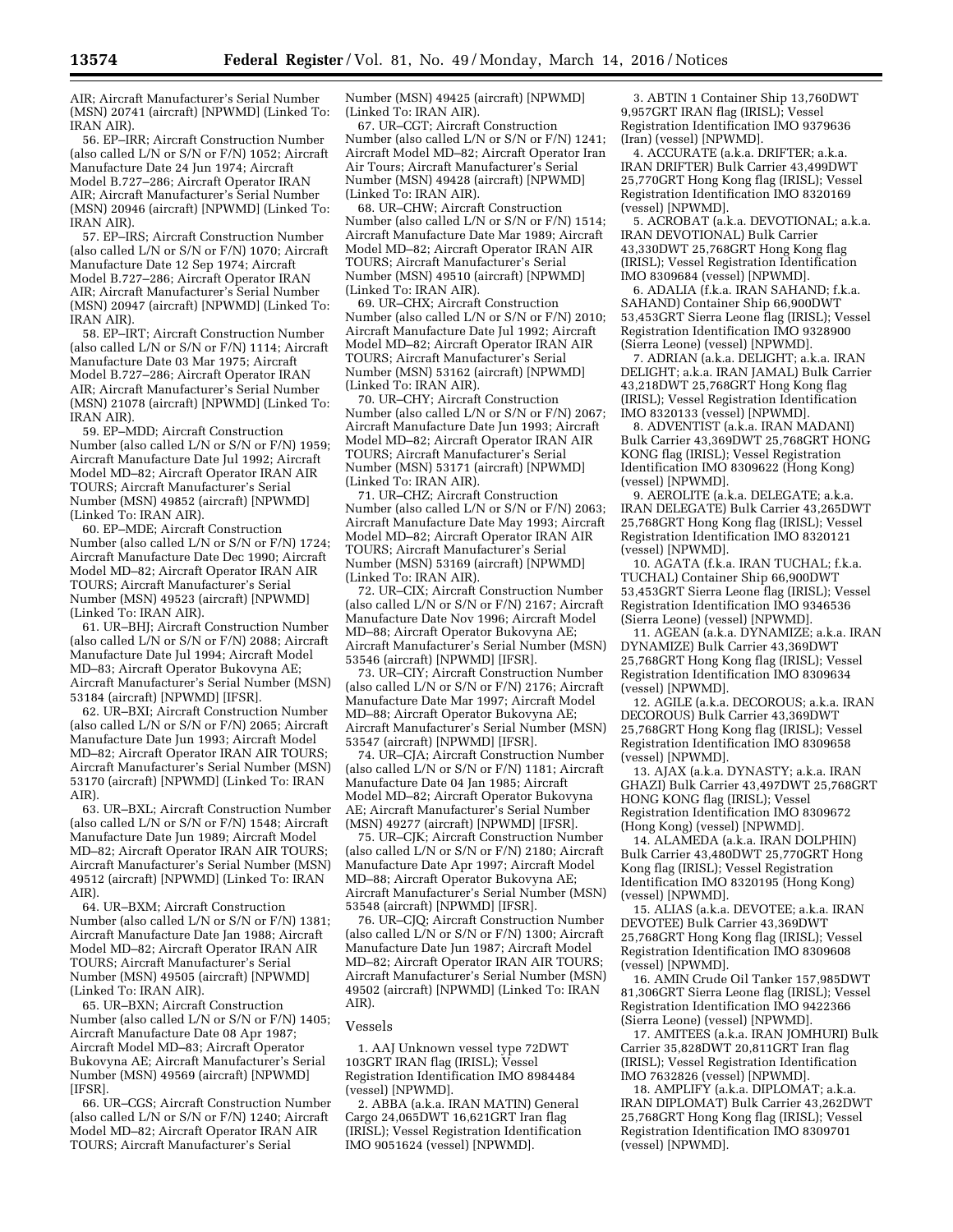19. ANGEL (a.k.a. DAPPER; a.k.a. IRAN DAPPER) Bulk Carrier 43,499DWT 25,768GRT Hong Kong flag (IRISL); Vessel Registration Identification IMO 8309646 (vessel) [NPWMD].

20. ANTHEM Panama flag (Siqiriya Maritime Corp.); Vessel Registration Identification IMO 8310669 (vessel) [EO13645] (Linked To: SIQIRIYA MARITIME CORP.).

21. AQUARIAN (a.k.a. DIGNIFIED; a.k.a. IRAN DIGNIFIED) Bulk Carrier 43,369DWT 25,768GRT Hong Kong flag (IRISL); Vessel Registration Identification IMO 8309610 (vessel) [NPWMD].

22. ARDAVAN (f.k.a. CHAPAREL; f.k.a. HAKIM; f.k.a. IRAN HAKIM) Bulk Carrier 53,100DWT 31,117GRT Iran flag (IRISL); Former Vessel Flag Moldova; Vessel Registration Identification IMO 9465863 (vessel) [NPWMD].

23. ARIES (f.k.a. ELVIRA; f.k.a. FILBERT; f.k.a. GRACEFUL) Bulk Carrier 76,000DWT 41,226GRT Iran flag (IRISL); Former Vessel Flag Bolivia; Vessel Registration Identification IMO 9369722 (vessel) [NPWMD].

24. ARSHAM (f.k.a. CHASTITY; a.k.a. IRAN SHAAFI; a.k.a. SHAAFI) Bulk Carrier 53,000DWT 32,474GRT Iran flag (IRISL); Former Vessel Flag Malta; Vessel Registration Identification IMO 9386500 (vessel) [NPWMD].

25. ARTAVAND (f.k.a. DORSAN; f.k.a. IRAN KHORASAN; f.k.a. KHORASAN) Bulk Carrier 72,622DWT 39,424GRT Iran flag (IRISL); Former Vessel Flag Malta; Vessel Registration Identification IMO 9193214 (vessel) [NPWMD].

26. ARTMAN (f.k.a. BAAGHI) Bulk Carrier 53,457DWT 32,474GRT Iran flag (IRISL); Former Vessel Flag Tanzania; Vessel Registration Identification IMO 9405930 (vessel) [NPWMD].

27. ARVIN (f.k.a. BLUEBELL; f.k.a. EGLANTINE; f.k.a. IRAN GILAN) Bulk Carrier 63,400DWT 39,424GRT Iran flag (IRISL); Former Vessel Flag Bolivia; Vessel Registration Identification IMO 9193202 (vessel) [NPWMD].

28. ASSA (a.k.a. IRAN ENTEKHAB) Bulk Carrier 35,896DWT 20,811GRT Iran flag (IRISL); Vessel Registration Identification IMO 7632814 (vessel) [NPWMD].

29. ATTAR Bulk Carrier 43,706DWT 25,885GRT Tanzania flag (IRISL); Vessel Registration Identification IMO 9074092 (Tanzania) (vessel) [NPWMD].

30. ATTRIBUTE (a.k.a. DIAMOND; a.k.a. IRAN DIAMOND) Bulk Carrier 43,369DWT 25,768GRT HONG KONG flag (IRISL); Vessel Registration Identification IMO 8309593 (vessel) [NPWMD].

31. AVANG (f.k.a. CHAPLET; f.k.a. IRAN RAHIM; f.k.a. RAHIM) Bulk Carrier 53,100DWT 31,117GRT Iran flag (IRISL); Former Vessel Flag Malta; Vessel Registration Identification IMO 9465746 (vessel) [NPWMD].

32. AZARGOUN (f.k.a. ARMIS; f.k.a. IRAN ZANJAN; f.k.a. VISEA) Container Ship 33,850DWT 25,391GRT Iran flag (IRISL); Former Vessel Flag Tanzania; Vessel Registration Identification IMO 9283019 (vessel) [NPWMD].

33. BAHJAT (f.k.a. BAANI) Bulk Carrier 53,500DWT 32,474GRT Iran flag (IRISL);

Former Vessel Flag Moldova; Vessel Registration Identification IMO 9405954 (vessel) [NPWMD].

34. BARSAM (a.k.a. IRAN SHARIAT) Bulk Carrier 44,441DWT 25,168GRT Iran flag (IRISL); Vessel Registration Identification IMO 8107581 (vessel) [NPWMD].

35. BASKAR (f.k.a. AALI) Bulk Carrier 53,500DWT 32,474GRT Iran flag (IRISL); Former Vessel Flag Moldova; Vessel Registration Identification IMO 9405942 (vessel) [NPWMD].

36. BATIS (f.k.a. AZIM; f.k.a. CHAPMAN; f.k.a. IRAN AZIM) Bulk Carrier 53,100DWT 31,117GRT Iran flag (IRISL); Former Vessel Flag Malta; Vessel Registration Identification IMO 9465760 (vessel) [NPWMD].

37. BEHDAD (f.k.a. BRILLIANCE; f.k.a. CLOVER; f.k.a. DORITA; f.k.a. IRAN BRILLIANCE; f.k.a. MULBERRY) General Cargo 24,065DWT 16,621GRT Iran flag (IRISL); Former Vessel Flag Bolivia; Vessel Registration Identification IMO 9051636 (vessel) [NPWMD].

38. BEHSHAD (f.k.a. BLANCA; f.k.a. LIMNETIC; f.k.a. MAGNOLIA; f.k.a. SEA FLOWER) General Cargo 23,176DWT 16,694GRT Iran flag (IRISL); Former Vessel Flag Bolivia; Vessel Registration Identification IMO 9167289 (vessel) [NPWMD].

39. BENITA (f.k.a. IRAN ZAGROS; f.k.a. PALMARY; f.k.a. ZAGROS) Container Ship 54,340DWT 54,851GRT Sierra Leone flag; Vessel Registration Identification IMO 9346548 (Sierra Leone) (vessel) [NPWMD].

40. BRELYAN General Cargo Iran flag (IRISL); Vessel Registration Identification IMO 9138056 (vessel) [NPWMD].

41. DORITA (f.k.a. IRAN MOEIN) General Cargo 2,495DWT 1,630GRT Iran flag (IRISL); Vessel Registration Identification IMO 8605234 (Iran) (vessel) [NPWMD].

42. ELYANA (f.k.a. EVITA; f.k.a. GOLDENROD; f.k.a. IRAN LUCKY LILY; f.k.a. LUCKY LILY) General Cargo 22,882DWT 15,670GRT Iran flag (IRISL); Former Vessel Flag Bolivia; Vessel Registration Identification IMO 9165827 (vessel) [NPWMD].

43. GABRIELA (f.k.a. DANDELION; f.k.a. IRAN NEW STATE; f.k.a. NEW STATE) Container Ship 41,937DWT 36,014GRT Bolivia flag (IRISL); Vessel Registration Identification IMO 9209336 (Bolivia) (vessel) [NPWMD].

44. GAS CAMELLIA LPG Tanker St. Kitts and Nevis flag; Vessel Registration Identification IMO 8803381 (vessel) [EO13645].

45. GILDA (f.k.a. IRAN ANZALI) General Cargo 6,750DWT 5,750GRT Iran flag (IRISL); Vessel Registration Identification IMO 9367982 (Iran) (vessel) [NPWMD].

46. GLADIOLUS (f.k.a. TENTH OCEAN) General Cargo 22,882DWT 15,670GRT Malta flag (IRISL); Vessel Registration Identification IMO 9165815 (Malta) (vessel) [NPWMD].

47. GLORY Bulk Carrier 76,500DWT 41,226GRT Barbados flag (IRISL); Vessel Registration Identification IMO 9369710 (Barbados) (vessel) [NPWMD].

48. GLOXINIA (f.k.a. IRAN SEA STATE; f.k.a. LILIED; f.k.a. SEA STATE) General Cargo 23,176DWT 16,694GRT Barbados flag (IRISL); Vessel Registration Identification IMO 9167265 (Barbados) (vessel) [NPWMD].

49. GOLAFRUZ (f.k.a. DIANTHE; f.k.a. HORSHAM; f.k.a. IRAN BAM) Bulk Carrier 73,664DWT 40,166GRT Iran flag (IRISL); Former Vessel Flag Barbados; Vessel Registration Identification IMO 9323833 (vessel) [NPWMD].

50. GOLBON (f.k.a. HADIS; f.k.a. IRAN ILAM; f.k.a. SEPITAM) Container Ship 37,894DWT 27,681GRT Iran flag (IRISL); Vessel Registration Identification IMO 9283033 (Iran) (vessel) [NPWMD].

51. GOLSAR (f.k.a. CARMELA; f.k.a. IRAN AZARBAYJAN; f.k.a. NAFIS; f.k.a. ZAWA) Bulk Carrier 72,642DWT 39,424GRT Iran flag (IRISL); Former Vessel Flag Bolivia; Vessel Registration Identification IMO 9193185 (vessel) [NPWMD].

52. GOWHAR Ferry Iran flag (IRISL); Vessel Registration Identification IMO 9103087 (vessel) [NPWMD].

53. GULAFSHAN (f.k.a. ATLANTIC; f.k.a. DREAMLAND; f.k.a. IRAN DREAMLAND) Bulk Carrier 43,302DWT 25,770GRT Iran flag (IRISL); Former Vessel Flag Hong Kong; Vessel Registration Identification IMO 8320183 (vessel) [NPWMD].

54. HAADI Bulk Carrier 53,442DWT 32,474GRT Moldova flag; Vessel Registration Identification IMO 9387798 (Moldova) (vessel) [NPWMD].

55. HAAMI Bulk Carrier 53,500DWT 32,474GRT MALTA flag; Vessel Registration Identification IMO 9405966 (Malta) (vessel) [NPWMD].

56. HAMADAN (f.k.a. IRAN HAMADAN) Bulk Carrier 72,162DWT 39,517GRT Tanzania flag (IRISL); Vessel Registration Identification IMO 9226956 (Tanzania) (vessel) [NPWMD].

57. HAMD Bunkering Tanker 750DWT 335GRT Iran flag (IRISL); Vessel Registration Identification IMO 9036052 (Iran) (vessel) [NPWMD].

58. HORMUZ 2 Ferry Iran flag (IRISL); Vessel Registration Identification IMO 7904580 (vessel) [NPWMD].

59. IRAN AKHAVAN Bulk Carrier 34,859DWT 20,576GRT Iran flag (IRISL); Vessel Registration Identification IMO 8113009 (vessel) [NPWMD].

60. IRAN CHARAK Bunkering Tanker 700DWT 335GRT Iran flag (IRISL); Vessel Registration Identification IMO 8322076 (Iran) (vessel) [NPWMD].

61. IRAN DALEER General Cargo 5,885DWT 4,954GRT Iran flag (IRISL); Vessel Registration Identification IMO 9118551 (vessel) [NPWMD].

62. IRAN HORMUZ 12 General Cargo Iran flag (IRISL); Vessel Registration Identification IMO 9005596 (vessel) [NPWMD].

63. IRAN HORMUZ 14 General Cargo Iran flag (IRISL); Vessel Registration Identification IMO 9020778 (vessel) [NPWMD].

64. IRAN HORMUZ 21 General Cargo 1,000DWT 910GRT Iran flag (IRISL); Vessel Registration Identification IMO 8314263 (vessel) [NPWMD].

65. IRAN HORMUZ 22 General Cargo 1,000DWT 910GRT Iran flag (IRISL); Vessel Registration Identification IMO 8314275 (vessel) [NPWMD].

66. IRAN HORMUZ 23 General Cargo Iran flag (IRISL); Vessel Registration Identification IMO 8319782 (vessel) [NPWMD].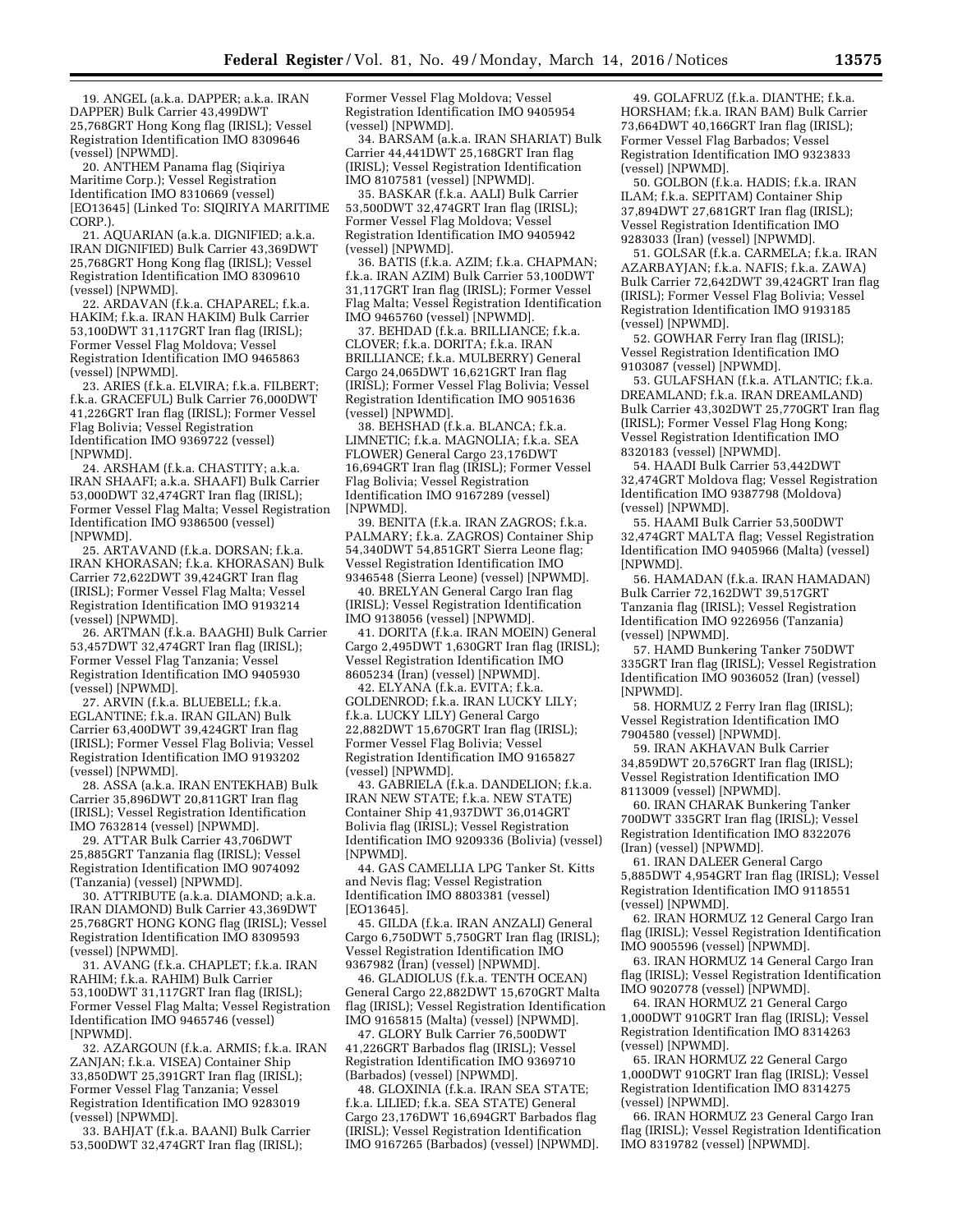67. IRAN HORMUZ 25 General Cargo Iran flag (IRISL); Vessel Registration Identification IMO 8422072 (vessel) [NPWMD].

68. IRAN HORMUZ 26 General Cargo Iran flag (IRISL); Vessel Registration Identification IMO 8422084 (vessel) [NPWMD].

69. IRAN KASHAN Container Ship 29,870DWT 23,200GRT Iran flag (IRISL); Vessel Registration Identification IMO 9270696 (vessel) [NPWMD].

70. IRAN KONG Unknown vessel type 0DWT 63GRT IRAN flag (IRISL); Vessel Registration Identification IMO 9007582 (Iran) (vessel) [NPWMD].

71. IRAN PARAK Bunkering Tanker 750DWT 321GRT Iran flag (IRISL); Vessel Registration Identification IMO 8322064 (Iran) (vessel) [NPWMD].

72. IRAN SHAHED General Cargo 3,480DWT 2,615GRT Iran flag (IRISL); Vessel Registration Identification IMO 9184691 (vessel) [NPWMD].

73. IRAN SHAHR–E–KORD Container Ship 29,870DWT 23,200GRT Iran flag (IRISL); Vessel Registration Identification IMO 9270684 (Iran) (vessel) [NPWMD].

74. IRAN SHALAK Bunkering Tanker 750DWT 335GRT Iran flag (IRISL); Vessel Registration Identification IMO 8319940 (Iran) (vessel) [NPWMD].

75. IRAN SHALAMCHEH General Cargo 3,918DWT 3,135GRT Iran flag (IRISL); Vessel Registration Identification IMO 8820925 (vessel) [NPWMD].

76. IRAN YOUSHAT Bunkering Tanker 710DWT 335GRT Iran flag (IRISL); Vessel Registration Identification IMO 8319952 (Iran) (vessel) [NPWMD].

77. JAFFNA Panama flag (Siqiriya Maritime Corp.); Vessel Registration Identification IMO 8609515 (vessel) [EO13645] (Linked To: SIQIRIYA MARITIME CORP.).

78. JAIRAN (f.k.a. CAMELLIA; f.k.a. CATALINA; f.k.a. IRAN SEA BLOOM; f.k.a. LODESTAR; f.k.a. SEA BLOOM) General Cargo 23,176DWT 16,694GRT Iran flag (IRISL); Former Vessel Flag Bolivia; Vessel Registration Identification IMO 9167291 (vessel) [NPWMD].

79. JOVITA (f.k.a. GALAX; f.k.a. NINTH OCEAN) General Cargo 22,882DWT 15,670GRT Sierra Leone flag (IRISL); Vessel Registration Identification IMO 9165798 (Sierra Leone) (vessel) [NPWMD].

80. KADOS (f.k.a. IRAN SAHEL) General Cargo 3,816DWT 2,842GRT Iran flag (IRISL); Vessel Registration Identification IMO 9137258 (Iran) (vessel) [NPWMD].

81. KATERINA 1 Crude Oil Tanker Panama flag; Vessel Registration Identification IMO 9031959 (vessel) [EO13645].

82. KIAZAND (f.k.a. CHARIOT; f.k.a. IRAN KARIM; f.k.a. KARIM) Bulk Carrier 53,100DWT 31,117GRT Iran flag (IRISL); Former Vessel Flag Malta; Vessel Registration Identification IMO 9465758 (vessel) [NPWMD].

83. MAHNAM (f.k.a. ATENA; f.k.a. CONSUELO; f.k.a. IRAN YAZD; f.k.a. LANCELIN) Bulk Carrier 72,642DWT 40,609GRT Iran flag (IRISL); Former Vessel Flag Bolivia; Vessel Registration Identification IMO 9213387 (vessel) [NPWMD].

84. MAHSAN (f.k.a. GOLESTAN; f.k.a. IRAN GOLESTAN) Bulk Carrier 72,162DWT

39,517GRT Malta flag (IRISL); Vessel Registration Identification IMO 9226944 (Malta) (vessel) [NPWMD].

85. MANOLA (f.k.a. EIGHTH OCEAN) General Cargo 22,882DWT 15,670GRT Sierra Leone flag (IRISL); Vessel Registration Identification IMO 9165803 (Sierra Leone) (vessel) [NPWMD].

86. MARIA Chemical/Products Tanker St. Kitts and Nevis flag; Vessel Registration Identification IMO 9110626 (vessel) [EO13645]

87. MARISOL (f.k.a. FIRST OCEAN) Container Ship 85,896DWT 74,175GRT Sierra Leone flag (IRISL); Vessel Registration Identification IMO 9349576 (Sierra Leone) (vessel) [NPWMD].

88. MERCEDES (f.k.a. DECKER; f.k.a. FIFTH OCEAN) Container Ship 81,112DWT 75,395GRT Sierra Leone flag (IRISL); Vessel Registration Identification IMO 9349667 (Sierra Leone) (vessel) [NPWMD].

89. MIRZA KOCHEK KHAN Unknown vessel type Iran flag (IRISL); Vessel Registration Identification IMO 7027899 (vessel) [NPWMD].

90. NAGHMEH (f.k.a. APOLLO; f.k.a. IRAN DESTINY; f.k.a. IRAN NAVAB) Bulk Carrier 43,329DWT 25,768GRT Iran flag (IRISL); Former Vessel Flag Hong Kong; Vessel Registration Identification IMO 8320145 (vessel) [NPWMD].

91. NAMI Chemical/Products Tanker Panama flag; Vessel Registration Identification IMO 8419178 (vessel) [EO13645].

92. NARDIS (f.k.a. FERDOS) (Iran) General Cargo 3,817DWT 2,842GRT Iran flag (IRISL); Vessel Registration Identification IMO 9137246 (Iran) (vessel) [NPWMD].

93. NEGAR (f.k.a. ELICIA; f.k.a. GARLAND; f.k.a. IRAN LUCKY MAN; f.k.a. LUCKY MAN) General Cargo 22,882DWT 15,670GRT Iran flag (IRISL); Former Vessel Flag Bolivia; Vessel Registration Identification IMO 9165839 (vessel) [NPWMD].

94. NEGEEN Unknown vessel type Iran flag (IRISL); Vessel Registration Identification IMO 9071519 (vessel) [NPWMD].

95. NESHAT (f.k.a. BEGONIA; f.k.a. IRAN PRETTY SEA (KHUZESTAN); f.k.a. LAVENDER; f.k.a. PRETTY SEA) General Cargo 23,116DWT 16,694GRT Iran flag (IRISL); Former Vessel Flag Moldova; Vessel Registration Identification IMO 9167277 (vessel) [NPWMD].

96. NILDA (f.k.a. GABION; f.k.a. SEVENTH OCEAN) General Cargo 22,882DWT 15,670GRT Sierra Leone flag (IRISL); Vessel Registration Identification IMO 9165786 (Sierra Leone) (vessel) [NPWMD].

97. OLYSA Panama flag (Siqiriya Maritime Corp.); Vessel Registration Identification IMO 9001605 (vessel) [EO13645] (Linked To: SIQIRIYA MARITIME CORP.).

98. ORIANA (f.k.a. THIRD OCEAN) Container Ship 85,878DWT 74,175GRT Sierra Leone flag (IRISL); Vessel Registration Identification IMO 9349590 (Sierra Leone) (vessel) [NPWMD].

99. PANTEA (a.k.a. IRAN ADL) Bulk Carrier 37,537DWT 22,027GRT Iran flag (IRISL); Vessel Registration Identification IMO 8108559 (vessel) [NPWMD].

100. PARDIS (f.k.a. IRAN YASOOJ; f.k.a. SIMBER) Container Ship 33,812DWT

25,391GRT Tanzania flag (IRISL); Vessel Registration Identification IMO 9284142 (Tanzania) (vessel) [NPWMD].

101. PARIN (f.k.a. IRAN KABEER) General Cargo 5,885DWT 4,991GRT Iran flag (IRISL); Vessel Registration Identification IMO 9076478 (Iran) (vessel) [NPWMD].

102. PARMIDA (a.k.a. IRAN AFZAL) Bulk Carrier 37,564DWT 22,027GRT Iran flag (IRISL); Vessel Registration Identification IMO 8105284 (vessel) [NPWMD].

103. PARMIS (f.k.a. IRAN BARAN; f.k.a. PARDIS) General Cargo 3,839DWT 2,842GRT Iran flag (IRISL); Vessel Registration Identification IMO 9245316 (Iran) (vessel) [NPWMD].

104. PARMIS (f.k.a. IRAN PIROOZI; f.k.a. SAKAS) Container Ship 33,853DWT 25,391GRT Tanzania flag (IRISL); Vessel Registration Identification IMO 9283007 (Tanzania) (vessel) [NPWMD].

105. PARSHAD (f.k.a. CHIMES; f.k.a. IRAN VAAFI; f.k.a. VAAFI) Bulk Carrier 53,000DWT 32,474GRT Iran flag (IRISL); Former Vessel Flag Tanzania; Vessel Registration Identification IMO 9387786 (vessel) [NPWMD].

106. PARSHAN (f.k.a. BRIGHTNESS; f.k.a. IRAN BRIGHTNESS; f.k.a. MARIGOLD) General Cargo 24,065DWT 16,621GRT Iran flag (IRISL); Vessel Registration Identification IMO 9051648 (Iran) (vessel) [NPWMD].

107. PATRIS General Cargo 3,853DWT 2,842GRT Malta flag (IRISL); Vessel Registration Identification IMO 9137210 (Malta) (vessel) [NPWMD].

108. RAAZI Bulk Carrier 53,412DWT 32,474GRT Tanzania flag; Vessel Registration Identification IMO 9387803 (Tanzania) (vessel) [NPWMD].

109. RAMONA (f.k.a. DECRETIVE; f.k.a. SIXTH OCEAN) Container Ship 79,030DWT 75,395GRT Sierra Leone flag (IRISL); Vessel Registration Identification IMO 9349679 (Sierra Leone) (vessel) [NPWMD].

110. RIONA (f.k.a. SECOND OCEAN) Container Ship 86,018DWT 74,175GRT Sierra Leone flag (HDS); Vessel Registration Identification IMO 9349588 (Sierra Leone) (vessel) [NPWMD].

111. RONAK (f.k.a. ANIL; f.k.a. DANDY; f.k.a. IRAN DANDY) Bulk Carrier 43,279DWT 25,768GRT Iran flag (IRISL); Former Vessel Flag Hong Kong; Vessel Registration Identification IMO 8320157 (vessel) [NPWMD].

112. SABRINA (f.k.a. IRAN BASHEER) General Cargo 2,850DWT 2,563GRT Iran flag (IRISL); Vessel Registration Identification IMO 8215742 (vessel) [NPWMD].

113. SAEI Bulk Carrier 53,386DWT 32,474GRT Moldova flag; Vessel Registration Identification IMO 9387815 (Moldova) (vessel) [NPWMD].

114. SALIM Bulk Carrier 53,100DWT 31,117GRT Moldova flag (IRISL); Vessel Registration Identification IMO 9465851 (Moldova) (vessel) [NPWMD].

115. SALIS (f.k.a. IRAN FARS; f.k.a. SEWAK) Container Ship 33,850DWT 25,391GRT Tanzania flag (IRISL); Vessel Registration Identification IMO 9283021 (Tanzania) (vessel) [NPWMD].

116. SANIA (f.k.a. IRAN NOWSHAHR) General Cargo 7,004DWT 5,676GRT Iran flag (IRISL); Vessel Registration Identification IMO 9367994 (Iran) (vessel) [NPWMD].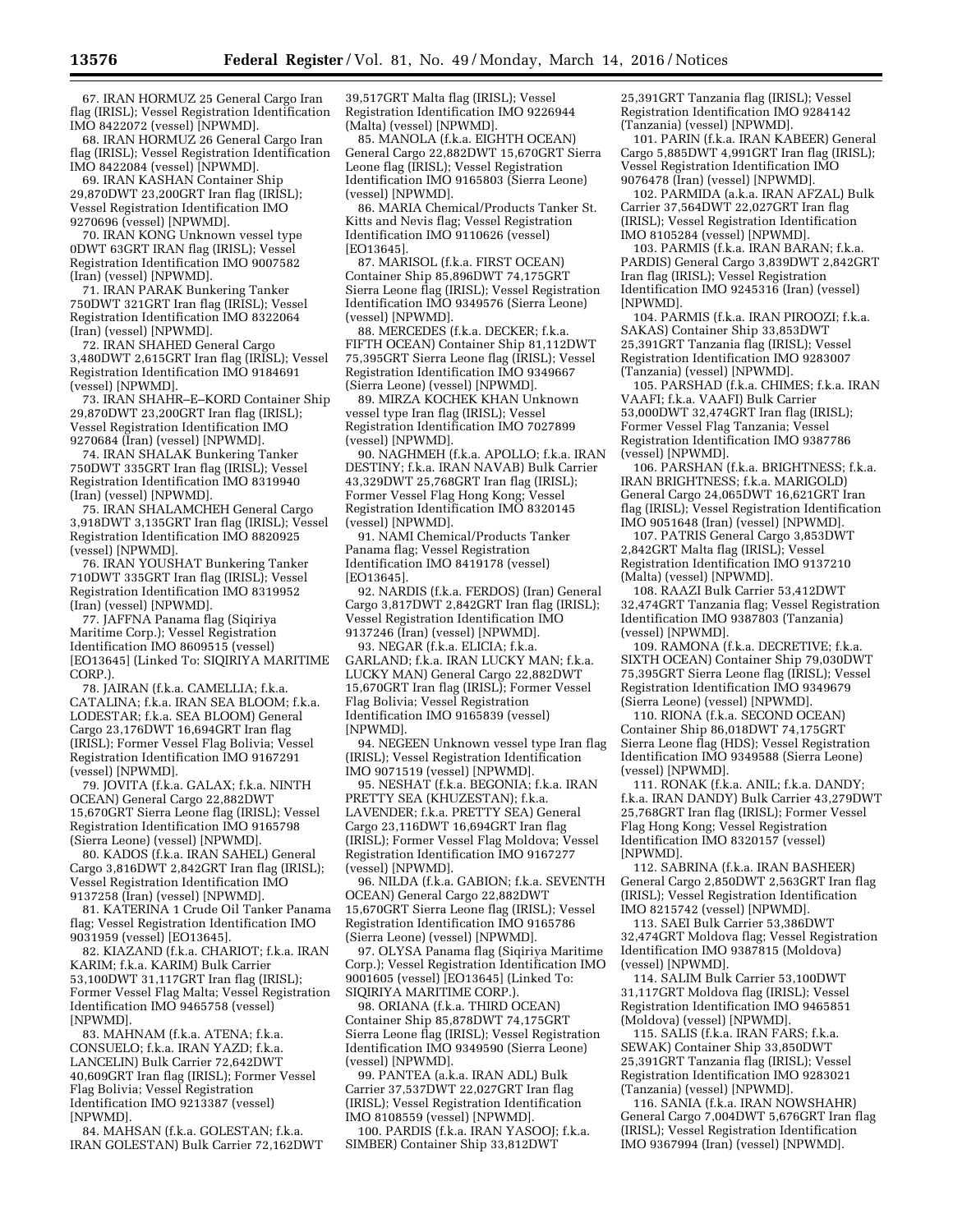117. SARINA (f.k.a. IRAN SAHAR; f.k.a. RA–EES ALI) General Cargo 2,876DWT 2,576GRT Iran flag (IRISL); Vessel Registration Identification IMO 8203608 (vessel) [NPWMD].

118. SARIR (f.k.a. IRAN AMIRABAD) General Cargo 7,004DWT 5,676GRT Iran flag (IRISL); Vessel Registration Identification IMO 9368003 (vessel) [NPWMD].

119. SARITA (f.k.a. DANDLE; f.k.a. TWELFTH OCEAN) Container Ship 41,971DWT 36,014GRT Sierra Leone flag (IRISL); Vessel Registration Identification IMO 9209348 (Sierra Leone) (vessel) [NPWMD].

120. SATTAR Bulk Carrier 43,419DWT 24,155GRT Sierra Leone flag (IRISL); Vessel Registration Identification IMO 9040479 (Sierra Leone) (vessel) [NPWMD].

121. SAVIZ (f.k.a. AZALEA; f.k.a. IRAN OCEAN CANDLE; f.k.a. LANTANA; f.k.a. OCEAN CANDLE) General Cargo 23,176DWT 16,694GRT Iran flag (IRISL); Vessel Registration Identification IMO 9167253 (Iran) (vessel) [NPWMD].

122. SHAADI Bulk Carrier 53,500DWT 32,474GRT MALTA flag; Vessel Registration Identification IMO 9405978 (Malta) (vessel) [NPWMD].

123. SHABGOUN (f.k.a. ALVA; f.k.a. IRAN SABALAN; f.k.a. SABALAN) Container Ship 66,900DWT 53,453GRT Iran flag (IRISL); Former Vessel Flag Sierra Leone; Vessel Registration Identification IMO 9346524 (vessel) [NPWMD].

124. SHADFAR (f.k.a. ADMIRAL; f.k.a. DAIS; f.k.a. IRAN DAIS) Bulk Carrier 43,406DWT 25,768GRT Iran flag (IRISL); Former Vessel Flag Hong Kong; Vessel Registration Identification IMO 8309696 (vessel) [NPWMD].

125. SHAMIM (a.k.a. IRAN BUSHEHR; f.k.a. SILVER ZONE) Container Ship 30,146DWT 23,285GRT Iran flag (IRISL); Vessel Registration Identification IMO 9270658 (Iran) (vessel) [NPWMD].

126. SHAYAN 1 Container Ship 13,772DWT 9,957GRT IRAN flag (IRISL); Vessel Registration Identification IMO 9420356 (Iran) (vessel) [NPWMD].

127. SHERE (a.k.a. IRAN TABAS) Bulk Carrier 73,586DWT 40,166GRT Moldova flag (IRISL); Vessel Registration Identification IMO 9305192 (Moldova) (vessel) [NPWMD].

128. SILVER CRAFT (a.k.a. IRAN KERMAN) Container Ship 41,978DWT 36,014GRT Malta flag (IRISL); Vessel Registration Identification IMO 9209350 (vessel) [NPWMD].

129. SININ Bulk Carrier 52,466DWT 30,064GRT Tanzania flag (IRISL); Vessel Registration Identification IMO 9274941 (Tanzania) (vessel) [NPWMD].

130. SOBHAN Bunkering Tanker 750DWT 453GRT Iran flag (IRISL); Vessel Registration Identification IMO 9036935 (Iran) (vessel) [NPWMD].

131. SOMIA (f.k.a. IRAN TORKAMAN) General Cargo 7,004DWT 5,676GRT Iran flag (IRISL); Vessel Registration Identification IMO 9368015 (Iran) (vessel) [NPWMD].

132. SUN OCEAN Chemical/Products Tanker Panama flag; Vessel Registration Identification IMO 9408358 (vessel) [EO13645].

133. TABAN 1 Container Ship 13,734DWT 9,957GRT IRAN flag (IRISL); Vessel

Registration Identification IMO 9420368 (Iran) (vessel) [NPWMD].

134. TABANDEH (f.k.a. ATRIUM; f.k.a. IRAN HAMZEH) Bulk Carrier 43,288DWT 25,770GRT Iran flag (IRISL); Former Vessel Flag Hong Kong; Vessel Registration Identification IMO 8320171 (vessel) [NPWMD].

135. TANDIS (f.k.a. IRAN ARDEBIL; f.k.a. SEPANTA) Container Ship 37,875DWT 27,681GRT Tanzania flag (IRISL); Vessel Registration Identification IMO 9284154 (Tanzania) (vessel) [NPWMD].

136. TARADIS (f.k.a. IRAN DARYA) General Cargo 3,850DWT 2,842GRT Iran flag (IRISL); Vessel Registration Identification IMO 9245304 (Iran) (vessel) [NPWMD].

137. TEEN Bulk Carrier 43,671DWT 26,828GRT Malta flag (IRISL); Vessel Registration Identification IMO 9101649 (vessel) [NPWMD].

138. TERESA (f.k.a. DAFFODIL; f.k.a. ELEVENTH OCEAN) Container Ship 41,962DWT 36,014GRT Sierra Leone flag (IRISL); Vessel Registration Identification IMO 9209324 (Sierra Leone) (vessel) [NPWMD].

139. TERMEH (f.k.a. ACENA; f.k.a. CELESTINA; f.k.a. IRAN KERMANSHAH) Bulk Carrier 75,249DWT 40,609GRT Iran flag (IRISL); Former Vessel Flag Bolivia; Vessel Registration Identification IMO 9213399 (vessel) [NPWMD].

140. TESS Crude Oil Tanker St. Kitts and Nevis flag; Vessel Registration Identification IMO 8913564 (vessel) [EO13645].

141. TONGHAM (a.k.a. IRAN BIRJAND) Bulk Carrier 73,664DWT 40,166GRT Tanzania flag (IRISL); Vessel Registration Identification IMO 9305219 (Tanzania) (vessel) [NPWMD].

142. UPPERCOURT (a.k.a. IRAN BOJNOORD) Bulk Carrier 73,518DWT 40,166GRT Tanzania flag (IRISL); Vessel Registration Identification IMO 9305207 (Tanzania) (vessel) [NPWMD].

143. VALERIAN (f.k.a. IRAN BRAVE; f.k.a. MARGRAVE) General Cargo 22,950DWT 16,620GRT Bolivia flag (IRISL); Vessel Registration Identification IMO 9051650 (Bolivia) (vessel) [NPWMD].

144. VALILI (a.k.a. IRAN ARAK) Container Ship 29,870DWT 23,200GRT MALTA flag (IRISL); Vessel Registration Identification IMO 9270646 (Malta) (vessel) [NPWMD].

145. VIANA (f.k.a. IRAN GHADEER) General Cargo 3,955DWT 3,638GRT Iran flag (IRISL); Vessel Registration Identification IMO 9010723 (vessel) [NPWMD].

146. VISTA (f.k.a. IRAN BASEER) General Cargo 3,955DWT 3,638GRT Iran flag (IRISL); Vessel Registration Identification IMO 9010711 (vessel) [NPWMD].

147. VOBSTER (a.k.a. IRAN PERSIAN GULF; a.k.a. PERSIAN GULF) Bulk Carrier 73,664DWT 40,166GRT Moldova flag (IRISL); Vessel Registration Identification IMO 9305221 (Moldova) (vessel) [NPWMD].

148. WARTA (f.k.a. ALIM; f.k.a. CHAIRMAN; f.k.a. IRAN ALIM) Bulk Carrier 53,100DWT 31,117GRT Iran flag (IRISL); Former Vessel Flag Tanzania; Vessel Registration Identification IMO 9465849 (vessel) [NPWMD].

149. YARAN (f.k.a. SAMIN 1) Container Ship 13,739DWT 9,957GRT Iran flag (IRISL); Vessel Registration Identification IMO 9420370 (Iran) (vessel) [NPWMD].

150. ZAR Unknown vessel type 800DWT 644GRT Iran flag (IRISL); Vessel Registration Identification IMO 9260160 (vessel) [NPWMD].

151. ZARSAN (f.k.a. IRAN MAZANDARAN; f.k.a. MAZANDARAN) Bulk Carrier 72,642DWT 39,424GRT Malta flag (IRISL); Vessel Registration Identification IMO 9193197 (Malta) (vessel) [NPWMD].

152. ZIVAR Unknown vessel type Iran flag (IRISL); Vessel Registration Identification IMO 9260172 (vessel) [NPWMD].

153. ZOMOROUD Bulk Carrier Iran flag (IRISL); Vessel Registration Identification IMO 9138044 (vessel) [NPWMD].

*B. Removals of Sanctions Imposed Pursuant to Section 5(a) of the Iran Sanctions Act of 1996, as Amended (ISA), Section 212 of the Iran Threat Reduction and Syria Human Rights Act of 2012 (TRA), Section 1244(d)(1) of IFCA, and Section 4 of E.O. 13622* 

On January 16, 2015, the Secretary of State determined that the sanctions previously imposed pursuant to Section 5(a) of ISA, Section 212 of the TRA, or Section 4 of E.O. 13622 on the persons named below shall be discontinued. 81 FR 4082 (January 25, 2016). On the same day, OFAC gave effect to the Secretary of State's determination by removing the below-listed individual and 13 entities from the SDN List and/or the NS–ISA List,<sup>7</sup> as appropriate: <sup>8</sup>

Individuals

1. CAMBIS, Dimitris (a.k.a. KAMPIS, Dimitrios Alexandros; a.k.a. ''KLIMT, Gustav''); DOB 14 Oct 1963; Additional Sanctions Information—Subject to Secondary Sanctions (individual) [IRAN] [ISA].

7OFAC implements the blocking sanction under Section 6 of ISA by adding persons subject to that sanction to the SDN List with the identifying tag ''[ISA].'' OFAC implements the non-blocking provisions of Section 6 of ISA by adding persons subject to those sanctions to the NS–ISA List. The names of persons subject to sanctions imposed pursuant to ISA are published in the **Federal Register**.

8One individual and several entities listed in this Section I.B are persons whom OFAC has previously identified as meeting the definition of the term ''Government of Iran'' or the term ''Iranian financial institution'' as set forth in, respectively, Sections 560.304 and 560.324 of the ITSR. Such persons have been added to the E.O. 13599 List. *See* Section III below. For other persons not previously identified as meeting the definition of the term ''Government of Iran'' or the term ''Iranian financial institution'', the determination to remove these individuals and entities from the SDN List and/or NS–ISA List does not represent a determination that they do not meet the definition of the term ''Government of Iran'' or the term ''Iranian financial institution'' as set forth in, respectively, Sections 560.304 and 560.324 of the ITSR. Persons on the E.O. 13599 List and any other person meeting the definitions of the term ''Government of Iran'' or the term ''Iranian financial institution'' remain persons whose property and interests in property are blocked if they are or come within the United States or if they are or come within the possession or control of a U.S. person, wherever located.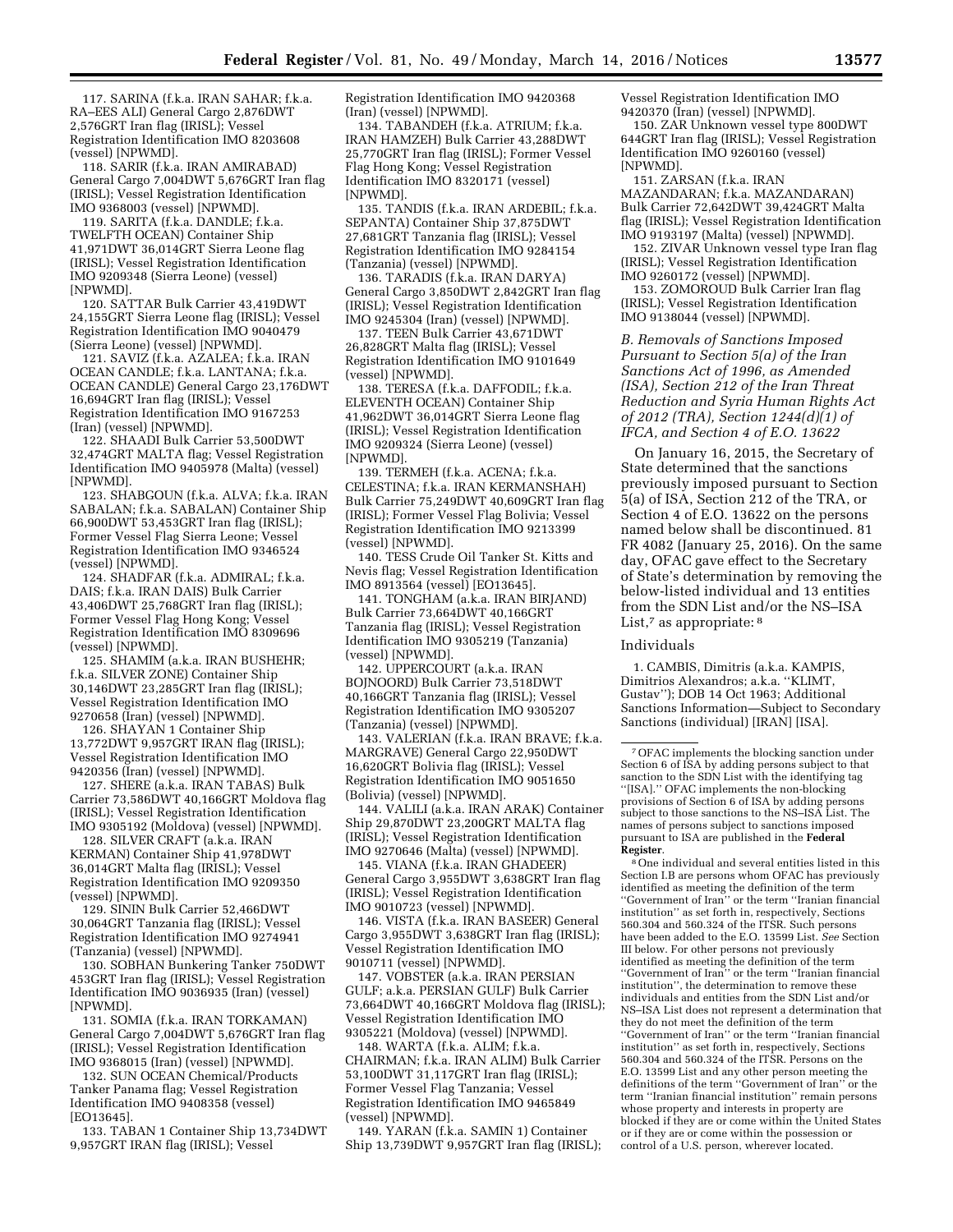#### Entities

1. CENTRAL INSURANCE OF IRAN (a.k.a. BIMEH MARKAZI; a.k.a. BIMEH MARKAZI IRAN; a.k.a. CENTRAL INSURANCE OF IR IRAN; a.k.a. CENTRAL INSURANCE OF THE ISLAMIC REPUBLIC OF IRAN), No. 223 N. East St., Africa Ave., Tehran, Iran; Additional Sanctions Information—Subject to Secondary Sanctions [IRAN–TRA].

2. FAL OIL COMPANY LTD., Sultan Al Awal Street (Sheikh Sultan Bin Awal Road), Near Mina Sea Port, Near Mina Khalid Road, Al Khan Area, Sharjah, Sharjah, United Arab Emirates; Telephone: 97165029999; Telephone: 97165280861; Telephone: 97165286666; Telephone: 97165283334; Telephone: 97165283323; Telephone: 97165022234; Telephone: 97165029999; Telephone: 97165029804; Telephone: 97165029914; Telephone: 97165029824; Telephone: 97165281737; Telephone: 97165029814; Telephone: 97165029825; Telephone: 97165029840; Telephone: 97165029863; Telephone: 97165029842; Telephone: 97165029819; Telephone: 97165029836; Telephone: 97168029939; Fax: 97165281437; Fax: 97165280861; United States financial institutions are prohibited from making loans or providing credits totaling more than \$10,000,000 in any 12 month period to the person listed here unless such person is engaged in activities to relieve human suffering and the loans or credits are provided for such activities [NS–ISA].

3. FERLAND COMPANY LIMITED (a.k.a. FERLAND CO. LTD), 29 A Anna Komnini St., P.O. Box 2303, Nicosia, Cyprus; 5/7 Sabaneyev Most., Odessa, Ukraine; Executive Order 13645 Determination—Material Support [ISA] [FSE–IR] [E.O.13645] (Linked To: NATIONAL IRANIAN TANKER COMPANY).9

4. IMPIRE SHIPPING COMPANY (a.k.a. IMPIRE SHIPPING; a.k.a. IMPIRE SHIPPING LIMITED), Greece; Additional Sanctions Information—Subject to Secondary Sanctions [IRAN] [ISA].10

5. JAM PETROCHEMICAL COMPANY, Pars Special Economic Zone, Assaluyeh, Boushehr Province, Iran [E.O.13622].

6. KISH PROTECTION & INDEMNITY (a.k.a. KISH MUTUAL PROTECTION & INDEMNITY; a.k.a. KISH P&I), Flt No. 9, No. 78, Vaali Nejad Alley, Africa Blvd., Tehran, Iran; Additional Sanctions Information— Subject to Secondary Sanctions [IRAN–TRA].

7. KUO OIL (S) PTE. LIMITED, 200 Cantonment Road, #15–00 Southpoint, Singapore 089763, Singapore; Telephone: 6563184677; Fax: 6562243040; United States financial institutions are prohibited from making loans or providing credits totaling more than \$10,000,000 in any 12-month period to the person listed here unless such person is engaged in activities to relieve human suffering and the loans or credits are provided for such activities [NS–ISA].

8. NAFTIRAN INTERTRADE CO. (NICO) LIMITED (a.k.a. NAFT IRAN INTERTRADE COMPANY LTD; a.k.a. NAFTIRAN INTERTRADE COMPANY (NICO); a.k.a. NAFTIRAN INTERTRADE COMPANY LTD; a.k.a. NICO), 41, 1st Floor, International House, The Parade, St Helier JE2 3QQ, Jersey; Petro Pars Building, Saadat Abad Ave, No 35, Farhang Blvd., Tehran, Iran; Additional Sanctions Information—Subject to Secondary Sanctions; all offices worldwide [IRAN] [NPWMD] [IRGC] [IFSR] (Linked To: NIOC INTERNATIONAL AFFAIRS (LONDON) LIMITED).

9. NIKSIMA FOOD AND BEVERAGE JLT, Dubai, United Arab Emirates [E.O.13622].

10. PETROCHEMICAL COMMERCIAL COMPANY INTERNATIONAL (a.k.a. PETROCHEMICAL COMMERCIAL COMPANY INTERNATIONAL LIMITED; a.k.a. PETROCHEMICAL COMMERCIAL COMPANY INTERNATIONAL LTD; a.k.a. PETROCHEMICAL TRADING COMPANY LIMITED; a.k.a. ''PCCI''), 41, 1st Floor, International House, The Parade, St. Helier JE2 3QQ, Jersey; Ave. 54, Yimpash Business Center, No. 506, 507, Ashkhabad 744036, Turkmenistan; P.O. Box 261539, Jebel Ali, Dubai, United Arab Emirates; No. 21 End of 9th St, Gandi Ave, Tehran, Iran; 21, Africa Boulevard, Tehran, Iran; Additional Sanctions Information—Subject to Secondary Sanctions; Registration ID 77283 (Jersey); all offices worldwide [IRAN] [ISA].

11. ROYAL OYSTER GROUP, ROG Corporate Office, Royal Oyster General Trading LLC, P.O. Box 34299, Dubai, United Arab Emirates; Web site *[www.oystersgroup.com](http://www.oystersgroup.com)* [ISA].

12. SPEEDY SHIP FZC (a.k.a. SEPAHAN OIL COMPANY; a.k.a. ''SPD''), Room 206,

2nd Floor, Building W5B, Dubai Airport Free Zone, P.O. Box 54916, Dubai, United Arab Emirates [ISA]. 13. ZHUHAI ZHENRONG COMPANY,

Zhenrong Building, 121, DaTunli, Chaoyang District, Beijing 100108, China; Telephone: 861052925900; Fax: 861052025900; United States financial institutions are prohibited from making loans or providing credits totaling more than \$10,000,000 in any 12 month period to the person listed here unless such person is engaged in activities to relieve human suffering and the loans or credits are provided for such activities [NS–ISA].

On January 16, 2016, the Secretary of State determined that the sanctions previously imposed on the entity named below pursuant to section 1244(d)(1) of IFCA should be waived. 81 FR 4082 (January 25, 2016). On the same day, OFAC gave effect to the Secretary of State's determination and removed this entity from the SDN List.

1. GOLDENTEX FZE, M05 Bin Thani Building, Sheikh Khalifa Bin Zayed Road, Bur Dubai, Dubai, United Arab Emirates [ISA].

*C. Removals From the SDN List of Persons Whose Property and Interests in Property Are Blocked Solely Pursuant to E.O. 13599 and Section 560.211 of the ITSR* 

On January 16, 2015, OFAC determined that the circumstances no longer warrant the inclusion on the SDN List of the below-listed 13 individuals and 177 entities, as well as 74 vessels identified as blocked property of the foregoing. Notwithstanding their removal from the SDN List, the property and interests in property of the belownamed persons, including the vessels identified below, remain blocked pursuant to E.O. 13599 and section 560.211 of the ITSR, and the names of these persons and vessels were added to the E.O. 13599 List on Implementation Day. *See* Section III below.

#### Individuals

1. BAHADORI, Masoud; nationality Iran; Additional Sanctions Information—Subject to Secondary Sanctions; Passport T12828814 (Iran); Managing Director, Petro Suisse Intertrade Company (individual) [IRAN].

2. BAZARGAN, Farzad; DOB 03 Jun 1956; Additional Sanctions Information—Subject to Secondary Sanctions; Passport D14855558 (Iran); alt. Passport Y21130717 (Iran); Managing Director, Hong Kong Intertrade Company (individual) [IRAN].

3. CAMBIS, Dimitris (a.k.a. KAMPIS, Dimitrios Alexandros; a.k.a. ''KLIMT, Gustav''); DOB 14 Oct 1963; Additional Sanctions Information—Subject to Secondary Sanctions (individual) [IRAN] [ISA].<sup>11</sup>

4. GHALEBANI, Ahmad (a.k.a. GHALEHBANI, Ahmad; a.k.a. QALEHBANI, Ahmad); DOB 01 Jan 1953 to 31 Dec 1954; Additional Sanctions Information—Subject to Secondary Sanctions; Passport H20676140 (Iran); Managing Director, National Iranian Oil Company; Director,Hong Kong Intertrade Company; Director, Petro Suisse Intertrade Company (individual) [IRAN].

5. JASHNSAZ, Seifollah (a.k.a. JASHN SAZ, Seifollah; a.k.a. JASHNSAZ, Seyfollah); DOB 22 Mar 1958; POB Behbahan, Iran; nationality Iran; Additional Sanctions Information—Subject to Secondary Sanctions; Passport R17589399 (Iran); alt. Passport T23700825 (Iran); Chairman & Director, Naftiran Intertrade Co. (NICO) Sarl; Chairman & Director, Naft Iran Intertrade Company Ltd.; Director, Hong Kong Intertrade Company; Chairman of the Board of Directors, Iranian Oil Company (U.K.) Limited; Chairman & Director, Petro Suisse Intertrade Company (individual) [IRAN].

6. MOHADDES, Seyed Mahmoud; DOB 07 Jun 1957; citizen Iran; Additional Sanctions Information—Subject to Secondary Sanctions; Managing Director, Iranian Oil Company (U.K.) Ltd. (individual) [IRAN].

7. MOINIE, Mohammad; DOB 04 Jan 1956; POB Brojerd, Iran; citizen United Kingdom;

<sup>9</sup>On Implementation Day, the Secretary of State and OFAC took administrative actions under, respectively, ISA and E.O.s 13608 and 13645, allowing for the removal of this entity from the SDN List and FSE List. *See also* Sections I.A and II.

<sup>10</sup>On Implementation Day, the Secretary of State took administrative action under ISA, allowing for the removal of this entity from the SDN List. *See*  Section I.B.

<sup>11</sup>On Implementation Day, the Secretary of State took administrative action under ISA, allowing for the removal of this individual from the SDN List. *See* Section I.B.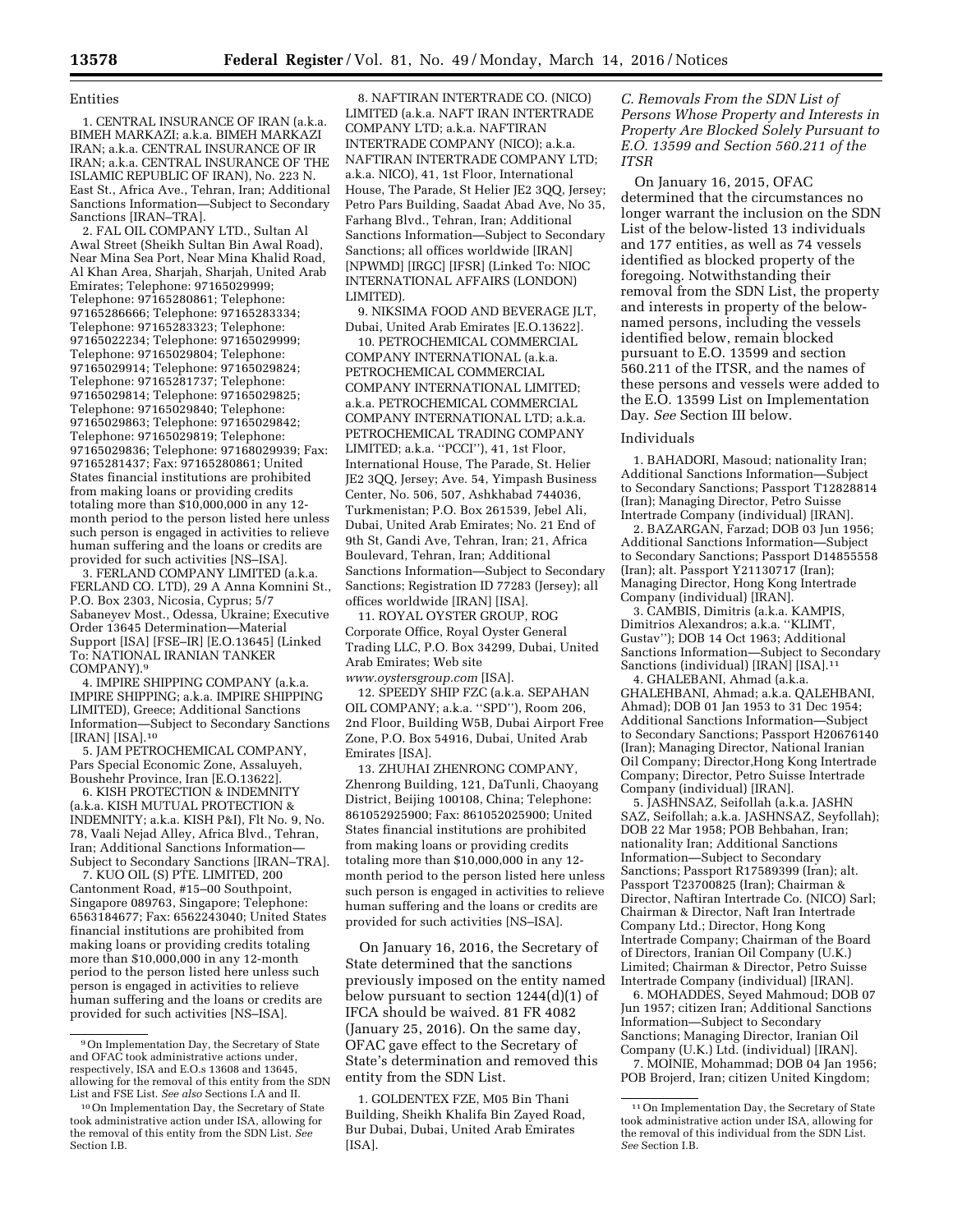Additional Sanctions Information—Subject to Secondary Sanctions; Passport 301762718 (United Kingdom); Commercial Director, Naftiran Intertrade Company Sarl (individual) [IRAN].

8. NIKOUSOKHAN, Mahmoud; DOB 01 Jan 1961 to 31 Dec 1962; nationality Iran; Additional Sanctions Information—Subject to Secondary Sanctions; Passport U14624657 (Iran); Finance Director, National Iranian Oil Company; Director, Hong Kong Intertrade Company; Director, Petro Suisse Intertrade Company (individual) [IRAN].

9. PARSAEI, Reza; DOB 09 Aug 1963; citizen Iran; Additional Sanctions Information—Subject to Secondary Sanctions; Director, NIOC International Affairs (London) Ltd. (individual) [IRAN].

10. POURANSARI, Hashem; nationality Iran; Additional Sanctions Information— Subject to Secondary Sanctions; Passport B19488852 (Iran); Managing Director, Asia Energy General Trading (individual) [IRAN].

11. SEYYEDI, Seyed Nasser Mohammad; DOB 21 Apr 1963; citizen Iran; Additional Sanctions Information—Subject to Secondary Sanctions; Passport B14354139 (Iran); alt. Passport L18507193 (Iran); alt. Passport X95321252 (Iran); Managing Director, Sima General Trading (individual) [IRAN].

12. TABATABAEI, Seyyed Mohammad Ali Khatibi; DOB 27 Sep 1955; citizen Iran; Additional Sanctions Information—Subject to Secondary Sanctions; Director, NIOC International Affairs (London) Ltd.; Director of International Affairs, NIOC (individual) [IRAN].

13. ZIRACCHIAN ZADEH, Mahmoud; DOB 24 Jul 1959; citizen Iran; Additional Sanctions Information—Subject to Secondary Sanctions; Director, Iranian Oil Company (U.K.) Ltd. (individual) [IRAN].

#### Entities

1. AA ENERGY FZCO, United Arab Emirates; Additional Sanctions Information—Subject to Secondary Sanctions [IRAN].

2. AMIN INVESTMENT BANK (a.k.a. AMINIB), No. 51 Ghobadiyan Street, Valiasr Street, Tehran 1968917173, Iran; Web site *<http://www.aminib.com>*[IRAN].

3. ARASH SHIPPING ENTERPRISES LIMITED, Diagoras House, 7th Floor, 16 Panteli Katelari Street, Nicosia 1097, Cyprus; Additional Sanctions Information—Subject to Secondary Sanctions; Telephone (357)(22660766); Fax (357)(22678777) [IRAN] (Linked To: NATIONAL IRANIAN TANKER COMPANY).

4. ARTA SHIPPING ENTERPRISES LIMITED, Diagoras House, 7th Floor, 16 Panteli Katelari Street, Nicosia 1097, Cyprus; Additional Sanctions Information—Subject to Secondary Sanctions; Telephone (357)(22660766); Fax (357)(22678777) [IRAN] (Linked To: NATIONAL IRANIAN TANKER COMPANY).

5. ASAN SHIPPING ENTERPRISE LIMITED, 85 St. John Street, Valletta VLT 1165, Malta; Additional Sanctions Information—Subject to Secondary Sanctions; Telephone (356)(21241817); Fax (356)(25990640) [IRAN] (Linked To: NATIONAL IRANIAN TANKER COMPANY). 6. ASCOTEC HOLDING GMBH (f.k.a.

AHWAZ STEEL COMMERCIAL &

TECHNICAL SERVICE GMBH ASCOTEC; f.k.a. AHWAZ STEEL COMMERCIAL AND TECHNICAL SERVICE GMBH ASCOTEC; a.k.a. ASCOTEC GMBH), Tersteegen Strasse 10, Dusseldorf 40474, Germany; Additional Sanctions Information—Subject to Secondary Sanctions; Registration ID HRB 26136 (Germany); all offices worldwide [IRAN].

7. ASCOTEC JAPAN K.K., 8th Floor, Shiba East Building, 2–3–9 Shiba, Minato-ku, Tokyo 105–0014, Japan; Additional Sanctions Information—Subject to Secondary Sanctions; all offices worldwide [IRAN].

8. ASCOTEC MINERAL & MACHINERY GMBH (a.k.a. ASCOTEC MINERAL AND MACHINERY GMBH; f.k.a. BREYELLER KALTBAND GMBH), Tersteegenstr. 10, Dusseldorf 40474, Germany; Additional Sanctions Information—Subject to Secondary Sanctions; Registration ID HRB 55668 (Germany); all offices worldwide [IRAN].

9. ASCOTEC SCIENCE & TECHNOLOGY GMBH (a.k.a. ASCOTEC SCIENCE AND TECHNOLOGY GMBH), Tersteegenstrasse 10, Dusseldorf D 40474, Germany; Additional Sanctions Information—Subject to Secondary Sanctions; Registration ID HRB 58745 (Germany); all offices worldwide [IRAN].

10. ASCOTEC STEEL TRADING GMBH (a.k.a. ASCOTEC STEEL), Tersteegenstr. 10, Dusseldorf 40474, Germany; Georg-Glock-Str. 3, Dusseldorf 40474, Germany; Additional Sanctions Information—Subject to Secondary Sanctions; Registration ID HRB 48319 (Germany); all offices worldwide [IRAN].

11. ASIA ENERGY GENERAL TRADING (LLC), Suite 703, Twin Tower, Baniyas Street, Deira, Dubai, United Arab Emirates; Additional Sanctions Information—Subject to Secondary Sanctions [IRAN].

12. BANDAR IMAM PETROCHEMICAL COMPANY, North Kargar Street, Tehran, Iran; Mahshahr, Bandar Imam, Khuzestan Province, Iran; Additional Sanctions Information—Subject to Secondary Sanctions [IRAN].

13. BANK KESHAVARZI IRAN (a.k.a. AGRICULTURAL BANK OF IRAN; a.k.a. BANK KESHAVARZI), P.O. Box 14155–6395, 129 Patrice Lumumba St, Jalal-al-Ahmad Expressway, Tehran 14454, Iran; all offices worldwide [IRAN].

14. BANK MARKAZI JOMHOURI ISLAMI IRAN (a.k.a. BANK MARKAZI IRAN; a.k.a. CENTRAL BANK OF IRAN; a.k.a. CENTRAL BANK OF THE ISLAMIC REPUBLIC OF IRAN), P.O. Box 15875/7177, 144 Mirdamad Blvd., Tehran, Iran; 213 Ferdowsi Avenue, Tehran 11365, Iran; Additional Sanctions Information—Subject to Secondary Sanctions [IRAN].

15. BANK MASKAN (a.k.a. HOUSING BANK (OF IRAN)), P.O. Box 11365/5699, No 247 3rd Floor Fedowsi Ave, Cross Sarhang Sakhaei St, Tehran, Iran; all offices worldwide [IRAN].

16. BANK MELLAT, Head Office Bldg, 327 Taleghani Ave, Tehran 15817, Iran; 327 Forsat and Taleghani Avenue, Tehran 15817, Iran; P.O. Box 375010, Amiryan Str #6, P/N– 24, Yerevan, Armenia; Keumkang Tower— 13th & 14th Floor, 889–13 Daechi-Dong, Gangnam-Ku, Seoul 135–280, Korea, South; P.O. Box 79106425, Ziya Gokalp Bulvari No 12, Kizilay, Ankara, Ankara, Turkey; Cumhuriyet Bulvari No 88/A, PK 7103521,

Konak, Izmir, Turkey; Buyukdere Cad, Cicek Sokak No 1—1 Levent, Levent, Istanbul, Turkey; Additional Sanctions Information— Subject to Secondary Sanctions; all offices worldwide [IRAN] [NPWMD] [IFSR].

17. BANK MELLI IRAN (a.k.a. BANK MELLI; a.k.a. NATIONAL BANK OF IRAN), P.O. Box 11365–171, Ferdowsi Avenue, Tehran, Iran; 43 Avenue Montaigne, Paris 75008, France; Room 704–6, Wheelock Hse, 20 Pedder St, Central, Hong Kong; Bank Melli Iran Bldg, 111 St 24, 929 Arasat, Baghdad, Iraq; P.O. Box 2643, Ruwi, Muscat 112, Oman; P.O. Box 2656, Liva Street, Abu Dhabi, United Arab Emirates; P.O. Box 248, Hamad Bin Abdulla St, Fujairah, United Arab Emirates; P.O. Box 1888, Clock Tower, Industrial Rd, Al Ain Club Bldg, Al Ain, Abu Dhabi, United Arab Emirates; P.O. Box 1894, Baniyas St, Deira, Dubai City, United Arab Emirates; P.O. Box 5270, Oman Street Al Nakheel, Ras Al- Khaimah, United Arab Emirates; P.O. Box 459, Al Borj St, Sharjah, United Arab Emirates; P.O. Box 3093, Ahmed Seddiqui Bldg, Khalid Bin El-Walid St, Bur-Dubai, Dubai City 3093, United Arab Emirates; P.O. Box 1894, Al Wasl Rd, Jumeirah, Dubai, United Arab Emirates; Postfach 112 129, Holzbruecke 2, D–20459, Hamburg, Germany; Nobel Ave. 14, Baku, Azerbaijan; Unit 1703–4, 17th Floor, Hong Kong Club Building, 3 A Chater Road Central, Hong Kong; Esteghlal St., Opposite to Otbeh Ibn Ghazvan Hall, Basrah, Iraq; Additional Sanctions Information—Subject to Secondary Sanctions; all offices worldwide [IRAN] [NPWMD] [IFSR].

18. BANK OF INDUSTRY AND MINE (OF IRAN) (a.k.a. BANK SANAD VA MADAN; a.k.a. ''BIM''), P.O. Box 15875–4456, Firouzeh Tower, No 1655 Vali-Asr Ave after Chamran Crossroads, Tehran 1965643511, Iran; No 1655, Firouzeh Building, Mahmoudiye Street, Valiasr Ave, Tehran, Iran; Additional Sanctions Information— Subject to Secondary Sanctions; all offices worldwide [IRAN] [NPWMD] [IFSR].

19. BANK REFAH KARGARAN (a.k.a. BANK REFAH; a.k.a. WORKERS' WELFARE BANK (OF IRAN)), No. 40 North Shiraz Street, Mollasadra Ave, Vanak Sq, Tehran 19917, Iran; Additional Sanctions Information—Subject to Secondary Sanctions; all offices worldwide [IRAN] [NPWMD] [IFSR].

20. BANK SEPAH, Imam Khomeini Square, Tehran 1136953412, Iran; 64 Rue de Miromesnil, Paris 75008, France; Hafenstrasse 54, D–60327, Frankfurt am Main, Germany; Via Barberini 50, Rome, RM 00187, Italy; 17 Place Vendome, Paris 75008, France; Additional Sanctions Information— Subject to Secondary Sanctions; all offices worldwide [IRAN] [NPWMD] [IFSR].

21. BANK TEJARAT, P.O. Box 11365– 5416, 152 Taleghani Avenue, Tehran 15994, Iran; 130, Zandi Alley, Taleghani Avenue, No 152, Ostad Nejat Ollahi Cross, Tehran 14567, Iran; 124–126 Rue de Provence, Angle 76 bd Haussman, Paris 75008, France; P.O. Box 734001, Rudaki Ave 88, Dushanbe 734001, Tajikistan; Office C208, Beijing Lufthansa Center No 50, Liangmaqiao Rd, Chaoyang District, Beijing 100016, China; c/o Europaisch-Iranische Handelsbank AG, Depenau 2, D–20095, Hamburg, Germany;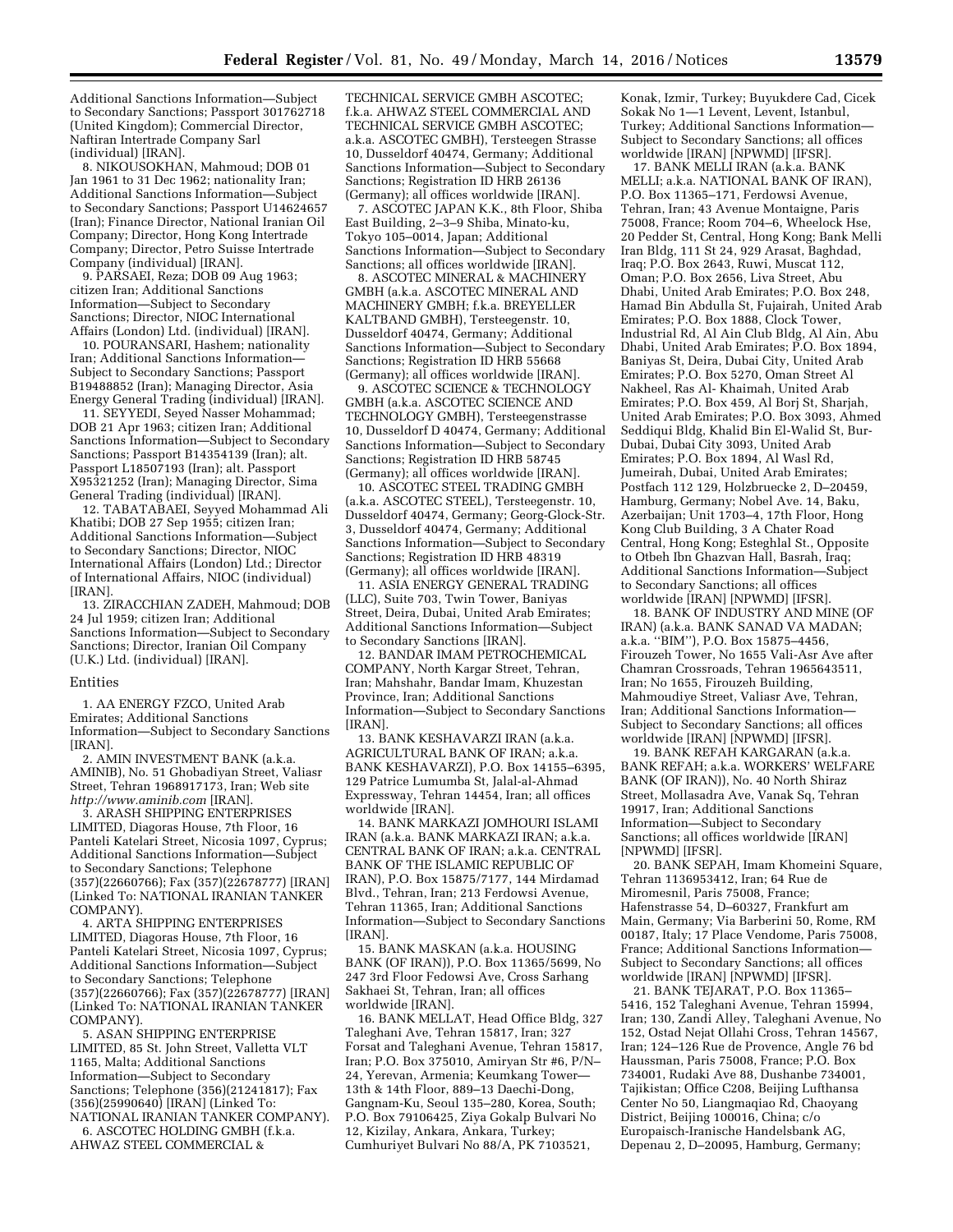P.O. Box 119871, 4th Floor, c/o Persia International Bank PLC, The Gate Bldg, Dubai City, United Arab Emirates; c/o Persia International Bank, 6 Lothbury, London EC2R 7HH, United Kingdom; SWIFT/BIC BTEJ IR TH; Additional Sanctions Information—Subject to Secondary Sanctions; all offices worldwide [IRAN] [NPWMD] [IFSR].

22. BANK TORGOVOY KAPITAL ZAO (a.k.a. TC BANK; a.k.a. TK BANK; a.k.a. TK BANK ZAO; a.k.a. TORGOVY KAPITAL (TK BANK); a.k.a. TRADE CAPITAL BANK; a.k.a. TRADE CAPITAL BANK (TC BANK); a.k.a. ZAO BANK TORGOVY KAPITAL), 3 Kozlova Street, Minsk 220005, Belarus; SWIFT/BIC BBTK BY 2X; Additional Sanctions Information—Subject to Secondary Sanctions; Registration ID 30 (Belarus); all offices worldwide [IRAN] [NPWMD] [IFSR].

23. BANK–E SHAHR, Sepahod Gharani, Corner of Khosro St., No. 147, Tehran, Iran [IRAN].

24. BEHSAZ KASHANE TEHRAN CONSTRUCTION CO. (a.k.a. BEHSAZ KASHANEH CO.), No. 40, East Street Journal, North Shiraz Street, Sadra Avenue, Tehran, Iran; Web site *[http://www.behsazco.ir;](http://www.behsazco.ir)*  Additional Sanctions Information—Subject to Secondary Sanctions [IRAN].

25. BIMEH IRAN INSURANCE COMPANY (U.K.) LIMITED (a.k.a. BIUK), 4/5 Fenchurch Buildings, London EC3M 5HN, United Kingdom; Additional Sanctions Information—Subject to Secondary Sanctions; UK Company Number 01223433 (United Kingdom); all offices worldwide [IRAN].

26. BLUE TANKER SHIPPING SA, Care of Sambouk Shipping FCZ, Office 101, 1st Floor, FITCO Building No 3, Inside Fujairah Port, P.O. Box 50044, Fujairah, United Arab Emirates; Majuro MH, Marshall Islands; Liberia; Additional Sanctions Information— Subject to Secondary Sanctions [IRAN].

27. BOU ALI SINA PETROCHEMICAL COMPANY (a.k.a. BUALI SINA PETROCHEMICAL COMPANY), No. 17, 1st Floor, Daman Afshar St., Vanak Sq., Vali-e-Asr Ave, Tehran 19697, Iran; Petrochemical Special Economic Zone (PETZONE), Iran; Additional Sanctions Information—Subject to Secondary Sanctions [IRAN].

28. BREYELLER STAHL TECHNOLOGY GMBH & CO. KG (a.k.a. BREYELLER STAHL TECHNOLOGY GMBH AND CO. KG; f.k.a. ROETZEL–STAHL GMBH & CO. KG; f.k.a. ROETZEL–STAHL GMBH AND CO. KG), Josefstrasse 82, Nettetal 41334, Germany; Additional Sanctions Information—Subject to Secondary Sanctions; Registration ID HRA 4528 (Germany); all offices worldwide [IRAN]

29. CASPIAN MARITIME LIMITED, Fortuna Court, Block B, 284 Archbishop Makarios II Avenue, Limassol 3105, Cyprus; Additional Sanctions Information—Subject to Secondary Sanctions; Telephone (357)(25800000); Fax (357)(25588055) [IRAN] (Linked To: NATIONAL IRANIAN TANKER COMPANY).

30. COMMERCIAL PARS OIL CO., 9th Floor, No. 346, Mirdamad Avenue, Tehran, Iran; Additional Sanctions Information— Subject to Secondary Sanctions [IRAN].

31. CREDIT INSTITUTION FOR DEVELOPMENT, 53 Saanee, Jahan-e Koodak, Crossroads Africa St., Tehran, Iran [IRAN].

32. CYLINDER SYSTEM L.T.D. (a.k.a. CILINDER SISTEM D.O.O.; a.k.a. CILINDER SISTEM D.O.O. ZA PROIZVODNJU I USLUGE), Dr. Mile Budaka 1, Slavonski Brod 35000, Croatia; 1 Mile Budaka, Slavonski Brod 35000, Croatia; Web site *[http://](http://www.csc-sb.hr) [www.csc-sb.hr;](http://www.csc-sb.hr)* Additional Sanctions Information—Subject to Secondary Sanctions; Registration ID 050038884 (Croatia); Tax ID No. 27694384517 (Croatia) [IRAN].

33. DANESH SHIPPING COMPANY LIMITED, Diagoras House, 7th Floor, 16 Panteli Katelari Street, Nicosia 1097, Cyprus; Additional Sanctions Information—Subject to Secondary Sanctions; Telephone (357)(22660766); Fax (357)(22668608) [IRAN] (Linked To: NATIONAL IRANIAN TANKER COMPANY).

34. DAVAR SHIPPING CO LTD, Diagoras House, 7th Floor, 16 Panteli Katelari Street, Nicosia 1097, Cyprus; Additional Sanctions Information—Subject to Secondary Sanctions; Telephone (357)(22660766); Fax (357)(22678777) [IRAN] (Linked To: NATIONAL IRANIAN TANKER COMPANY).

35. DENA TANKERS FZE, Free Zone, P.O. Box 5232, Fujairah, United Arab Emirates; Additional Sanctions Information—Subject to Secondary Sanctions [IRAN] (Linked To: NATIONAL IRANIAN TANKER COMPANY).

36. DEY BANK (a.k.a. BANK–E DEY), Bokharest St., 1st St., No. 13, Tehran, Iran [IRAN].

37. EGHTESAD NOVIN BANK (a.k.a. BANK–E EGHTESAD NOVIN; a.k.a. EN BANK PJSC), Vali Asr Street, Above Vanak Circle, across Niayesh, Esfandiari Blvd., No. 24, Tehran, Iran; SWIFT/BIC BEGN IR TH [IRAN].

38. EUROPAISCH–IRANISCHE HANDELSBANK AG (f.k.a. DEUTSCH– IRANISCHE HANDELSBANK AG; a.k.a. EUROPAEISCH–IRANISCHE HANDELSBANK; a.k.a. EUROPAESCH– IRANISCHE HANDELSBANK AKTIENGESELLSCHAFT; a.k.a. GERMAN– IRANIAN TRADE BANK), Hamburg Head Office, Depenau 2, D–20095 Hamburg, P.O. Box 101304, D–20008 Hamburg, Hamburg, Germany; Kish Branch, Sanaee Avenue, P.O. Box 79415/148, Kish Island 79415, Iran; Tehran Branch, No. 1655/1, Valiasr Avenue, P.O. Box 19656 43 511, Tehran, Iran; Additional Sanctions Information—Subject to Secondary Sanctions; all offices worldwide [IRAN] [NPWMD] [IFSR].

39. EXECUTION OF IMAM KHOMEINI'S ORDER (a.k.a. EIKO; a.k.a. SETAD; a.k.a. SETAD EJRAEI EMAM; a.k.a. SETAD–E EJRAEI–E FARMAN–E HAZRAT–E EMAM; a.k.a. SETAD–E FARMAN–EJRAEI–YE EMAM), Khaled Stamboli St., Tehran, Iran; Additional Sanctions Information—Subject to Secondary Sanctions [IRAN].

40. EXPORT DEVELOPMENT BANK OF IRAN (a.k.a. BANK TOSEH SADERAT IRAN; a.k.a. BANK TOWSEEH SADERAT IRAN; a.k.a. BANK TOWSEH SADERAT IRAN; a.k.a. EDBI), Tose'e Tower, Corner of 15th St., Ahmed Qasir Ave., Argentine Square, Tehran, Iran; No. 129, 21's Khaled Eslamboli, No. 1 Building, Tehran, Iran; Export

Development Building, Next to the 15th Alley, Bokharest Street, Argentina Square, Tehran, Iran; No. 26, Tosee Tower, Arzhantine Square, P.O. Box 15875–5964, Tehran 15139, Iran; No. 4, Gandi Ave., Tehran 1516747913, Iran; Additional Sanctions Information—Subject to Secondary Sanctions; Registration ID 86936 (Iran) issued 10 Jul 1991; all offices worldwide [IRAN] [NPWMD] [IFSR].

41. FUTURE BANK B.S.C. (a.k.a. BANK–E AL–MOSTAGHBAL; a.k.a. FUTURE BANK), P.O. Box 785, City Centre Building, Government Avenue, Manama, Bahrain; Block 304, City Centre Building, Building 199, Government Avenue, Road 383, Manama, Bahrain; Free Trade Zone, Sanaatie Kish, Vilay-e Ferdos 2, Corner of Klinik-e Khanevadeh, No 1/5 and 3/5, Kish, Iran; Additional Sanctions Information—Subject to Secondary Sanctions; Business Registration Document #54514–1 (Bahrain) expires 09 Jun 2009; Trade License No. 13388 (Bahrain); All branches worldwide [IRAN] [NPWMD] [IFSR].

42. GARBIN NAVIGATION LTD, Care of Sambouk Shipping FCZ, Office 101, 1st Floor, FITCO Building No 3, Inside Fujairah Port, P.O. Box 50044, Fujairah, United Arab Emirates; 80 Broad Street, Monrovia, Liberia; Additional Sanctions Information—Subject to Secondary Sanctions [IRAN].

43. GHADIR INVESTMENT COMPANY, 341 West Mirdamad Boulevard, Tehran, Iran; P.O. Box 19696, Tehran, Iran; Web site *[http://](http://www.ghadir-invest.com)  [www.ghadir-invest.com;](http://www.ghadir-invest.com)* Additional Sanctions Information—Subject to Secondary Sanctions [IRAN].

44. GHAED BASSIR PETROCHEMICAL PRODUCTS COMPANY (a.k.a. GHAED BASSIR), No. 15, Palizvani (7th) Street, Gandhi (South) Avenue, Tehran 1517655711, Iran; Km 10 of Khomayen Road, Golpayegan, Iran; Web site *[http://www.gbpc.net;](http://www.gbpc.net)*  Additional Sanctions Information—Subject to Secondary Sanctions [IRAN].

45. GHARZOLHASANEH RESALAT BANK, Biside the No. 1 Baghestan Alley, Saadat Abad Ave., Kaj Sq., Tehran, Iran; All offices worldwide [IRAN].

46. GHAVAMIN BANK (a.k.a. ''GHAVAMIN FINANCIAL & CREDIT INS.''), No. 252 Milad Tower, Beginning of Africa Blvd., Argentina Sq, Tehran, Iran; All offices worldwide [IRAN].

47. GOLDEN RESOURCES TRADING COMPANY L.L.C. (a.k.a. ''GRTC''), 9th Floor, Office No. 905, Khalid Al Attar Tower 1, Sheikh Zayed Road, After Crown Plaza Hotel, Al Wasl Area, Dubai, United Arab Emirates; Postal Box 34489, Dubai, United Arab Emirates; Postal Box 14358, Dubai, United Arab Emirates; Additional Sanctions Information—Subject to Secondary Sanctions [IRAN].

48. GRACE BAY SHIPPING INC, Care of Sambouk Shipping FCZ, 1st Floor, FITCO Building No 3, Inside Fujairah Port, P.O. Box 50044, Fujairah, United Arab Emirates; Trust Company Complex, Ajeltake Road, Ajeltake Island, Majuro MH96960, Marshall Islands; Additional Sanctions Information—Subject to Secondary Sanctions [IRAN].

49. HADI SHIPPING COMPANY LIMITED, Diagoras House, 7th Floor, 16 Panteli Katelari Street, Nicosia 1097, Cyprus; Additional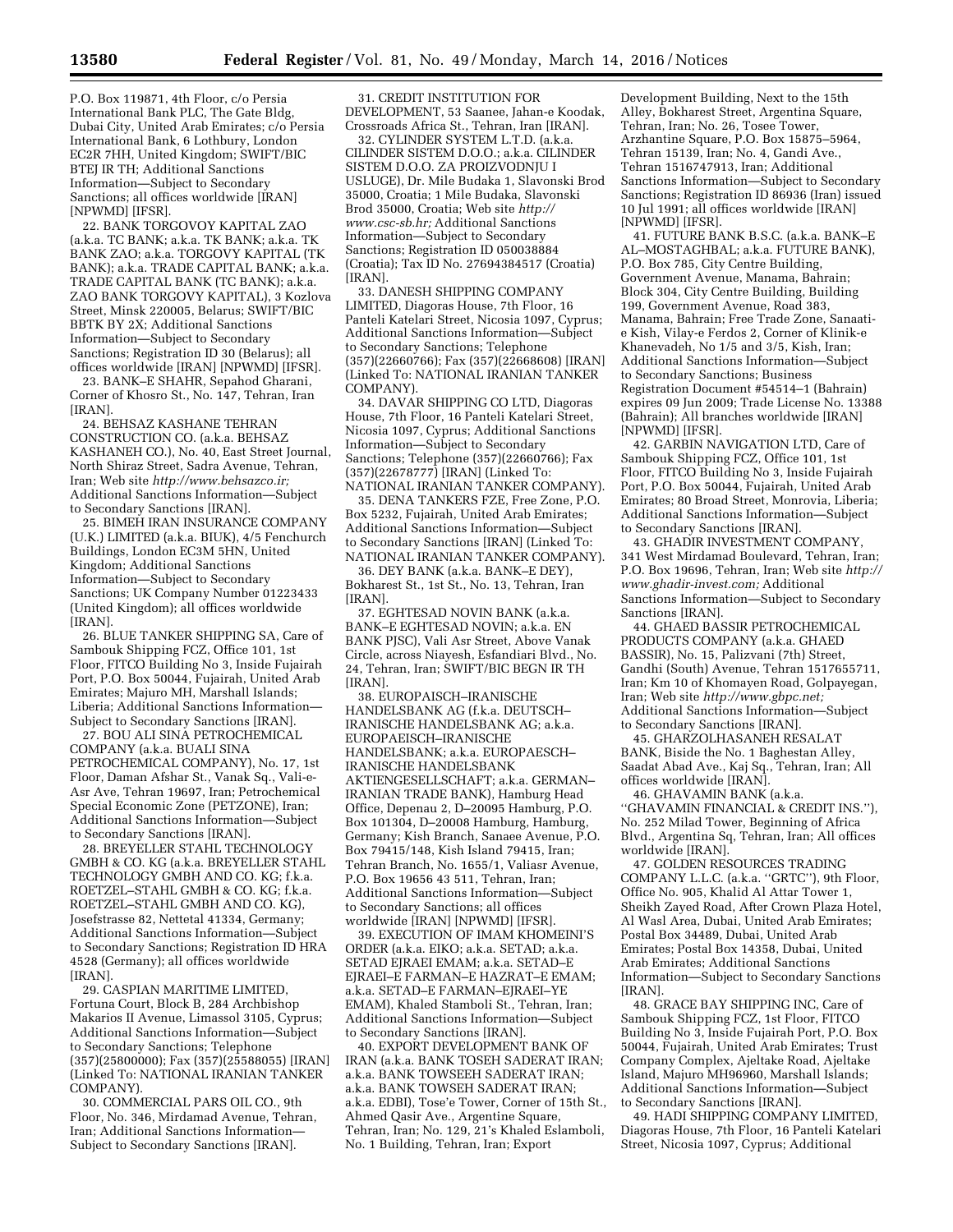Sanctions Information—Subject to Secondary Sanctions; Telephone (357)(22660766); Fax (357)(22668608) [IRAN] (Linked To: NATIONAL IRANIAN TANKER COMPANY).

50. HARAZ SHIPPING COMPANY LIMITED, Diagoras House, 7th Floor, 16 Panteli Katelari Street, Nicosia 1097, Cyprus; Additional Sanctions Information—Subject to Secondary Sanctions; Telephone (357)(22660766); Fax (357)(22668608) [IRAN] (Linked To: NATIONAL IRANIAN TANKER COMPANY).

51. HATEF SHIPPING COMPANY LIMITED, Diagoras House, 7th Floor, 16 Panteli Katelari Street, Nicosia 1097, Cyprus; Additional Sanctions Information—Subject to Secondary Sanctions; Telephone (357)(22660766); Fax (357)(22668608) [IRAN] (Linked To: NATIONAL IRANIAN TANKER COMPANY).

52. HEKMAT IRANIAN BANK (a.k.a. BANK–E HEKMAT IRANIAN), Argentine Circle, beginning of Africa St., Corner of 37th St., (Dara Cul-de-sac), No.26, Tehran, Iran [IRAN].

53. HERCULES INTERNATIONAL SHIP, Care of Sambouk Shipping FCZ, Office 101, 1st Floor, FITCO Building No 3, Inside Fujairah Port, P.O. Box 50044, Fujairah, United Arab Emirates; 80 Broad Street, Monrovia, Liberia; Additional Sanctions Information—Subject to Secondary Sanctions [IRAN].

54. HERMIS SHIPPING SA, Care of Sambouk Shipping FCZ, Office 101, 1st Floor, FITCO Building No 3, Inside Fujairah Port, P.O. Box 50044, Fujairah, United Arab Emirates; Panama City, Panama; Monrovia, Liberia; Additional Sanctions Information— Subject to Secondary Sanctions [IRAN].

55. HIRMAND SHIPPING COMPANY LIMITED, Diagoras House, 7th Floor, 16 Panteli Katelari Street, Nicosia 1097, Cyprus; Additional Sanctions Information—Subject to Secondary Sanctions; Telephone (357)(22660766); Fax (357)(22668608) [IRAN] (Linked To: NATIONAL IRANIAN TANKER COMPANY).

56. HODA SHIPPING COMPANY LIMITED, Diagoras House, 7th Floor, 16 Panteli Katelari Street, Nicosia 1097, Cyprus; Additional Sanctions Information—Subject to Secondary Sanctions; Telephone (357)(22660766); Fax (357)(22668608) [IRAN] (Linked To: NATIONAL IRANIAN TANKER COMPANY).

57. HOMA SHIPPING COMPANY LIMITED, Diagoras House, 7th Floor, 16 Panteli Katelari Street, Nicosia 1097, Cyprus; Additional Sanctions Information—Subject to Secondary Sanctions; Telephone (357)(22660766); Fax (357)(22668608) [IRAN] (Linked To: NATIONAL IRANIAN TANKER COMPANY).

58. HONAR SHIPPING COMPANY LIMITED, Diagoras House, 7th Floor, 16 Panteli Katelari Street, Nicosia 1097, Cyprus; Additional Sanctions Information—Subject to Secondary Sanctions; Telephone (357)(22660766); Fax (357)(22668608) [IRAN] (Linked To: NATIONAL IRANIAN TANKER COMPANY).

59. HONG KONG INTERTRADE COMPANY, Hong Kong; Additional Sanctions Information—Subject to Secondary Sanctions [IRAN].

60. HORMOZ OIL REFINING COMPANY, Next to the Current Bandar Abbas Refinery, Bandar Abbas City, Iran; Additional Sanctions Information—Subject to Secondary Sanctions [IRAN].

61. IFIC HOLDING AG (a.k.a. IHAG), Koenigsallee 60 D, Dusseldorf 40212, Germany; Additional Sanctions Information—Subject to Secondary Sanctions; Registration ID HRB 48032 (Germany); all offices worldwide [IRAN].

62. IHAG TRADING GMBH, Koenigsallee 60 D, Dusseldorf 40212, Germany; Additional Sanctions Information—Subject to Secondary Sanctions; Registration ID HRB 37918 (Germany); all offices worldwide [IRAN].

63. IMPIRE SHIPPING COMPANY (a.k.a. IMPIRE SHIPPING; a.k.a. IMPIRE SHIPPING LIMITED), Greece; Additional Sanctions Information—Subject to Secondary Sanctions [IRAN] [ISA].12

64. INDUSTRIAL DEVELOPMENT AND RENOVATION ORGANIZATION OF IRAN (a.k.a. IDRO; a.k.a. IRAN DEVELOPMENT & RENOVATION ORGANIZATION COMPANY; a.k.a. IRAN DEVELOPMENT AND RENOVATION ORGANIZATION COMPANY; a.k.a. SAWZEMANE GOSTARESH VA NOWSAZI SANAYE IRAN), Vali Asr Building, Jam e Jam Street, Vali Asr Avenue, Tehran 15815–3377, Iran; Additional Sanctions Information—Subject to Secondary Sanctions; all offices worldwide [IRAN].

65. INTRA CHEM TRADING GMBH (a.k.a. INTRA–CHEM TRADING CO. (GMBH)), Schottweg 3, Hamburg 22087, Germany; Additional Sanctions Information—Subject to Secondary Sanctions; Registration ID HRB48416 (Germany); all offices worldwide [IRAN].

66. IRAN & SHARGH COMPANY (a.k.a. IRAN AND EAST COMPANY; a.k.a. IRAN AND SHARGH COMPANY; a.k.a. IRANOSHARGH COMPANY; a.k.a. SHERKAT–E IRAN VA SHARGH), 827, North of Seyedkhandan Bridge, Shariati Street, P.O. Box 13185–1445, Tehran 16616, Iran; No. 41, Next to 23rd Alley, South Gandi St., Vanak Square, Tehran 15179, Iran; Web site *[http://](http://www.iranoshargh.com) [www.iranoshargh.com;](http://www.iranoshargh.com)* Additional Sanctions Information—Subject to Secondary Sanctions [IRAN].

67. IRAN & SHARGH LEASING COMPANY (a.k.a. IRAN AND EAST LEASING COMPANY; a.k.a. IRAN AND SHARGH LEASING COMPANY; a.k.a. SHERKAT–E LIZING–E IRAN VA SHARGH), 1st Floor, No. 33, Shahid Atefi Alley, Opposite Mellat Park, Vali-e-Asr Street, Tehran 1967933759, Iran; Web site *[http://](http://www.isleasingco.com) [www.isleasingco.com;](http://www.isleasingco.com)* Additional Sanctions Information—Subject to Secondary Sanctions [IRAN].

68. IRAN FOREIGN INVESTMENT COMPANY (a.k.a. IFIC), No. 4, Saba Blvd., Africa Blvd., Tehran 19177, Iran; P.O. Box 19395–6947, Tehran, Iran; Additional Sanctions Information—Subject to Secondary Sanctions; all offices worldwide [IRAN].

69. IRAN INSURANCE COMPANY (a.k.a. BIMEH IRAN), 107 Dr Fatemi Avenue,

Tehran 14155/6363, Iran; Abdolaziz-Al-Masaeed Building, Sheikh Maktoom St., Deira, P.O. Box 2004, Dubai, United Arab Emirates; P.O. Box 1867, Al Ain, Abu Dhabi, United Arab Emirates; P.O. Box 3281, Abu Dhabi, United Arab Emirates; P.O. Box 1666, Sharjah, United Arab Emirates; P.O. Box 849, Ras-Al-Khaimah, United Arab Emirates; P.O. Box 417, Muscat 113, Oman; P.O. Box 676, Salalah 211, Oman; P.O. Box 995, Manama, Bahrain; Al-Lami Center, Ali-Bin-Abi Taleb St. Sharafia, P.O. Box 11210, Jeddah 21453, Saudi Arabia; Al Alia Center, Salaheddine Rd., Al Malaz, P.O. Box 21944, Riyadh 11485, Saudi Arabia; Al Rajhi Bldg., 3rd Floor, Suite 23, Dhahran St., P.O. Box 1305, Dammam 31431, Saudi Arabia; Additional Sanctions Information—Subject to Secondary Sanctions; all offices worldwide [IRAN].

70. IRAN PETROCHEMICAL COMMERCIAL COMPANY (a.k.a. PETROCHEMICAL COMMERCIAL COMPANY; a.k.a. SHERKATE BASARGANI PETROCHEMIE (SAHAMI KHASS); a.k.a. SHERKATE BAZARGANI PETRCHEMIE; a.k.a. ''IPCC''; a.k.a. ''PCC''), No. 1339, Vali Nejad Alley, Vali-e-Asr St., Vanak Sq., Tehran, Iran; INONU CAD. SUMER Sok., Zitas Bloklari C.2 Bloc D.H, Kozyatagi, Kadikoy, Istanbul, Turkey; Topcu Ibrahim Sokak No: 13 D: 7 Icerenkoy-Kadikoy, Istanbul, Turkey; 99–A, Maker Tower F, 9th Floor, Cuffe Parade, Colabe, Mumbai 400 005, India; No. 1014, Doosan We've Pavilion, 58, Soosong-Dong, Jongno-Gu, Seoul, Korea, South; Office No. 707, No. 10, Chao Waidajie, Chao Tang District, Beijing 100020, China; Additional Sanctions Information—Subject to Secondary Sanctions; all offices worldwide [IRAN].

71. IRAN ZAMIN BANK (a.k.a. BANK–E IRAN ZAMIN), Seyyed Jamal-oldin Asadabadi St., Corner of 68th St., No. 472, Tehran, Iran [IRAN].

72. IRANIAN MINES AND MINING INDUSTRIES DEVELOPMENT AND RENOVATION ORGANIZATION (a.k.a. IMIDRO; a.k.a. IRAN MINING INDUSTRIES DEVELOPMENT AND RENOVATION ORGANIZATION; a.k.a. IRANIAN MINES AND MINERAL INDUSTRIES DEVELOPMENT AND RENOVATION), No. 39, Sepahbod Gharani Avenue, Ferdousi Square, Tehran, Iran; Additional Sanctions Information—Subject to Secondary Sanctions; all offices worldwide [IRAN].

73. IRANIAN OIL COMPANY (U.K.) LIMITED (a.k.a. IOC UK LTD), Riverside House, Riverside Drive, Aberdeen AB11 7LH, United Kingdom; Additional Sanctions Information—Subject to Secondary Sanctions; UK Company Number 01019769 (United Kingdom); all offices worldwide [IRAN].

74. IRASCO S.R.L. (a.k.a. IRASCO ITALY), Via Di Francia 3, Genoa 16149, Italy; Additional Sanctions Information—Subject to Secondary Sanctions; Registration ID GE 348075 (Italy); all offices worldwide [IRAN].

75. ISLAMIC REGIONAL COOPERATION BANK (a.k.a. BANK–E TAAWON MANTAGHEEY–E ESLAMI; a.k.a. REGIONAL COOPERATION OF THE ISLAMIC BANK FOR DEVELOPMENT & INVESTMENT), Building No. 59, District 929, Street No. 17, Arsat Al-Hindia, Al

<sup>12</sup>On Implementation Day, the Secretary of State took administrative action under ISA, allowing for the removal of this entity from the SDN List. *See*  Section I.B.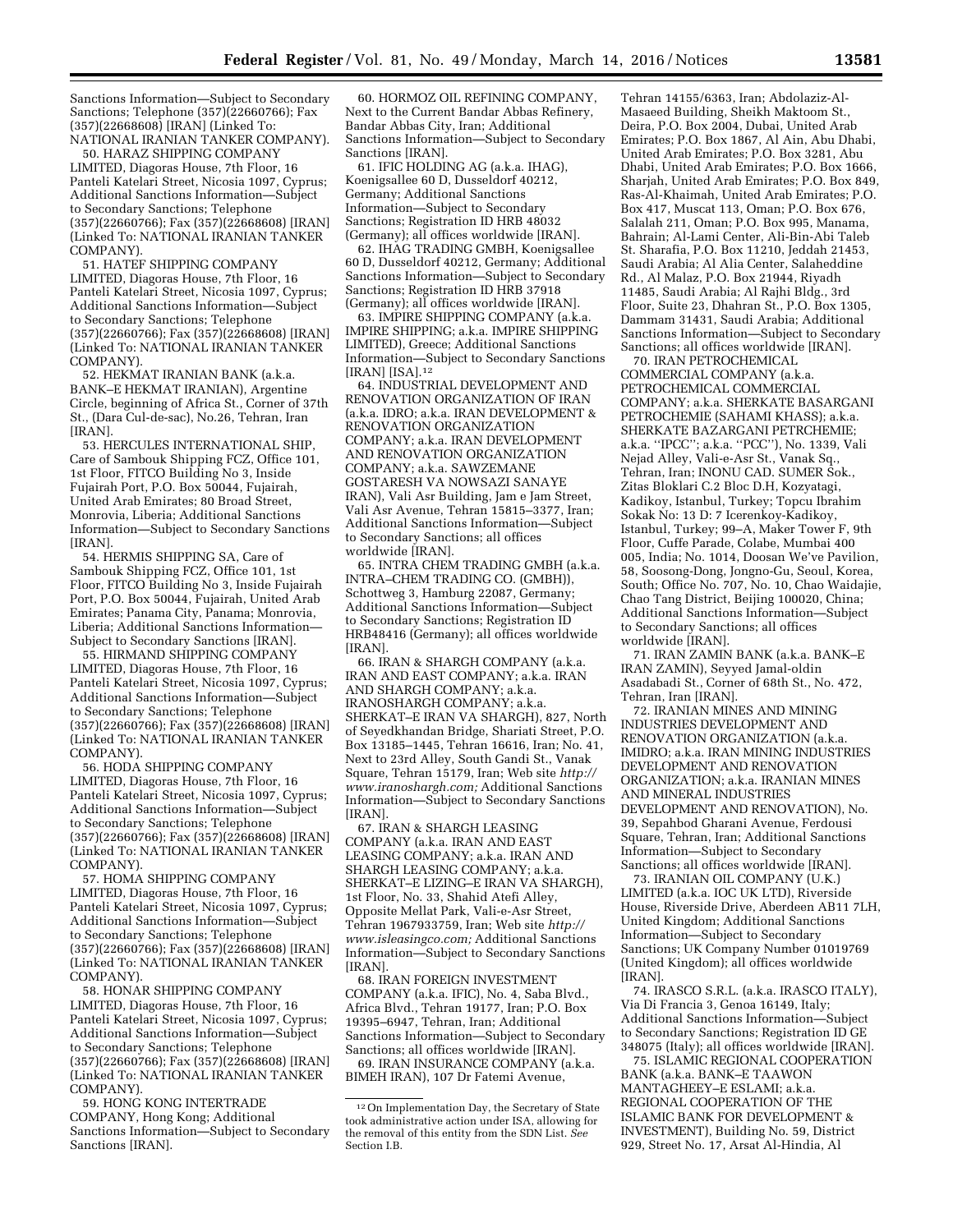Masbah, Baghdad, Iraq; Tohid Street, Before Tohid Circle, No. 33, Upper Level of Eghtesad-e Novin Bank, Tehran 1419913464, Iran; SWIFT/BIC RCDF IQ BA [IRAN].

76. JOINT IRAN–VENEZUELA BANK (a.k.a. BANK MOSHTAREK–E IRAN VENEZUELA), Ahmad Ghasir St. (Bokharest), Corner of 15th St., Tose Tower, No.44–46, Tehran 1013830711, Iran [IRAN].

77. JUPITER SEAWAYS SHIPPING, Care of Sambouk Shipping FCZ, Office 101, 1st Floor, FITCO Building No 3, Inside Fujairah Port, P.O. Box 50044, Fujairah, United Arab Emirates; 80 Broad Street, Monrovia, Liberia; Additional Sanctions Information—Subject to Secondary Sanctions [IRAN].

78. KAFOLATBANK (a.k.a. CJSC KAFOLATBANK), Apartment 4/1, Academics Rajabovs Street, Dushanbe, Tajikistan; SWIFT/BIC KACJ TJ 22; All offices worldwide [IRAN].

79. KALA LIMITED (a.k.a. KALA NAFT LONDON LTD), NIOC House, 4 Victoria Street, Westminster, London SW1H 0NE, United Kingdom; Additional Sanctions Information—Subject to Secondary Sanctions; UK Company Number 01517853 (United Kingdom); all offices worldwide [IRAN].

80. KALA PENSION TRUST LIMITED, C/O Kala Limited, N.I.O.C. House, 4 Victoria Street, London SW1H 0NE, United Kingdom; Additional Sanctions Information—Subject to Secondary Sanctions; UK Company Number 01573317 (United Kingdom); all offices worldwide [IRAN].

81. KARAFARIN BANK (a.k.a. BANK–E KARAFARIN), Zafar St. No. 315, Between Vali Asr and Jordan, Tehran, Iran; SWIFT/ BIC KBID IR TH [IRAN].

82. KASB INTERNATIONAL LLC (a.k.a. FIRST FURAT TRADING LLC), 10th Floor, Citi Bank Building, Oud Metha Road, Oud Metha, Dubai, United Arab Emirates; Additional Sanctions Information—Subject to Secondary Sanctions; Telephone Number: (971) (4) (3248000) [IRAN].

83. KHAVARMIANEH BANK (a.k.a. MIDDLE EAST BANK), No. 22, Second Floor Sabounchi St., Shahid Beheshti Ave., Tehran, Iran; SWIFT/BIC KHMI IR TH; All offices worldwide [IRAN].

84. KISH INTERNATIONAL BANK (a.k.a. KISH INTERNATIONAL BANK OFFSHORE COMPANY PIS), NBO-9, Andisheh Blvd., Sanayi Street, Kish Island, Iran; All offices worldwide [IRAN].

85. KONING MARINE CORP, Care of Sambouk Shipping FCZ, Office 101, 1st Floor, FITCO Building No 3, Inside Fujairah Port, P.O. Box 50044, Fujairah, United Arab Emirates; 80 Broad Street, Monrovia, Liberia; Additional Sanctions Information—Subject to Secondary Sanctions [IRAN].

86. MACHINE SAZI ARAK CO. LTD. (a.k.a. MACHINE SAZI ARAK COMPANY P J S C; a.k.a. MACHINE SAZI ARAK SSA; a.k.a. MASHIN SAZI ARAK; a.k.a. ''MSA''), P.O. Box 148, Arak 351138, Iran; Arak, Km 4 Tehran Road, Arak, Markazi Province, Iran; No. 1, Northern Kargar Street, Tehran 14136, Iran; Additional Sanctions Information— Subject to Secondary Sanctions; all offices worldwide [IRAN].

87. MAHAB GHODSS CONSULTING ENGINEERING COMPANY (a.k.a. MAHAB

GHODSS CONSULTING ENGINEERING CO.; a.k.a. MAHAB GHODSS CONSULTING ENGINEERS SSK; a.k.a. MAHAB QODS ENGINEERING CONSULTING CO.), No. 17, Dastgerdy Avenue, Takharestan Alley, 19395–6875, Tehran 1918781185, Iran; 16 Takharestan Alley, Dastgerdy Avenue, P.O. Box 19395–6875, Tehran 19187 81185, Iran; Additional Sanctions Information—Subject to Secondary Sanctions; Registration ID 48962 (Iran) issued 1983; all offices worldwide [IRAN].

88. MARJAN PETROCHEMICAL COMPANY (a.k.a. MARJAN METHANOL COMPANY), Ground Floor, No. 39, Meftah/ Garmsar West Alley, Shiraz (South) Street, Molla Sadra Avenue, Tehran, Iran; Post Office Box 19935–561, Tehran, Iran; Additional Sanctions Information—Subject to Secondary Sanctions [IRAN].

89. MCS ENGINEERING (a.k.a. EFFICIENT PROVIDER SERVICES GMBH), Karlstrasse 21, Dinslaken, Nordrhein-Westfalen 46535, Germany; Additional Sanctions Information—Subject to Secondary Sanctions [IRAN].

90. MCS INTERNATIONAL GMBH (a.k.a. MANNESMAN CYLINDER SYSTEMS; a.k.a. MCS TECHNOLOGIES GMBH), Karlstrasse 23–25, Dinslaken, Nordrhein-Westfalen 46535, Germany; Web site *[http://www.mcs](http://www.mcs-tch.com)[tch.com;](http://www.mcs-tch.com)* Additional Sanctions Information— Subject to Secondary Sanctions [IRAN].

91. MEHR IRAN CREDIT UNION BANK (a.k.a. BANK–E GHARZOLHASANEH MEHR IRAN; a.k.a. GHARZOLHASANEH MEHR IRAN BANK), Taleghani St., No.204, Before the intersection of Mofateh, across from the former U.S. embassy, Tehran, Iran [IRAN].

92. MEHRAN SHIPPING COMPANY LIMITED, Diagoras House, 7th Floor, 16 Panteli Katelari Street, Nicosia 1097, Cyprus; Additional Sanctions Information—Subject to Secondary Sanctions; Telephone (357)(22660766); Fax (357)(22668608) [IRAN] (Linked To: NATIONAL IRANIAN TANKER COMPANY).

93. MELLAT INSURANCE COMPANY, No. 48, Haghani Street, Vanak Square, Before Jahan-Kodak Cross, Tehran 1517973913, Iran; No. 40, Shahid Haghani Express Way, Vanak Square, Tehran, Iran; No. 9, Niloofar Street, Sharabyani Avenue, Taavon Boulevard, Shahr-e-Ziba, Tehran, Iran; 72 Hillview Court, Woking, Surrey GU22 7QW, United Kingdom; No. 697 Saeeidi Alley, Crossroads College, Enghelab St., Tehran, Iran; Web site *[http://www.mellatinsurance.com;](http://www.mellatinsurance.com)* Additional Sanctions Information—Subject to Secondary Sanctions [IRAN].

94. MERSAD SHIPPING COMPANY LIMITED, Diagoras House, 7th Floor, 16 Panteli Katelari Street, Nicosia 1097, Cyprus; Additional Sanctions Information—Subject to Secondary Sanctions; Telephone (357)(22660766); Fax (357)(22668608) [IRAN] (Linked To: NATIONAL IRANIAN TANKER COMPANY).

95. METAL & MINERAL TRADE S.A.R.L. (a.k.a. METAL & MINERAL TRADE (MMT); a.k.a. METAL AND MINERAL TRADE (MMT); a.k.a. METAL AND MINERAL TRADE S.A.R.L.; a.k.a. MMT LUXEMBURG; a.k.a. MMT SARL), 11b, Boulevard Joseph II L–1840, Luxembourg; Additional Sanctions Information—Subject to Secondary

Sanctions; Registration ID B 59411 (Luxembourg); all offices worldwide [IRAN].

96. MINAB SHIPPING COMPANY LIMITED (f.k.a. MIGHAT SHIPPING COMPANY LIMITED), Diagoras House, 7th Floor, 16 Panteli Katelari Street, Nicosia 1097, Cyprus; Additional Sanctions Information—Subject to Secondary Sanctions; Telephone (357)(22660766); Fax (357)(22668608) [IRAN] (Linked To: NATIONAL IRANIAN TANKER COMPANY).

97. MINES AND METALS ENGINEERING GMBH (a.k.a. ''M.M.E.''), Georg-Glock-Str. 3, Dusseldorf 40474, Germany; Additional Sanctions Information—Subject to Secondary Sanctions; Registration ID HRB 34095 (Germany); all offices worldwide [IRAN].

98. MOBIN PETROCHEMICAL COMPANY, South Pars Special Economic Energy Zone, Postal Box: 75391–418, Assaluyeh, Bushehr, Iran; P.O. Box, Mashhad, Iran; Additional Sanctions Information—Subject to Secondary Sanctions [IRAN].

99. MODABER (a.k.a. MODABER INVESTMENT COMPANY; a.k.a. TADBIR INDUSTRIAL HOLDING COMPANY); Additional Sanctions Information—Subject to Secondary Sanctions [IRAN].

100. MONSOON SHIPPING LTD, Care of Sambouk Shipping FCZ, Office 101, 1st Floor, FITCO Building No 3, Inside Fujairah Port, P.O. Box 50044, Fujairah, United Arab Emirates; Valletta, Malta; Trust Company Complex, Ajeltake Road, Ajeltake Island, Majuro MH96960, Marshall Islands; Additional Sanctions Information—Subject to Secondary Sanctions [IRAN].

101. MSP KALA NAFT CO. TEHRAN (a.k.a. KALA NAFT CO SSK; a.k.a. KALA NAFT COMPANY LTD; a.k.a. KALA NAFT TEHRAN; a.k.a. KALA NAFT TEHRAN COMPANY; a.k.a. KALAYEH NAFT CO; a.k.a. M.S.P.-KALA; a.k.a. MANUFACTURING SUPPORT & PROCUREMENT CO.-KALA NAFT; a.k.a. MANUFACTURING SUPPORT AND PROCUREMENT (M.S.P.) KALA NAFT CO. TEHRAN; a.k.a. MANUFACTURING, SUPPORT AND PROCUREMENT KALA NAFT COMPANY; a.k.a. MSP KALA NAFT TEHRAN COMPANY; a.k.a. MSP KALANAFT; a.k.a. MSP–KALANAFT COMPANY; a.k.a. SHERKAT SAHAMI KHASS KALA NAFT; a.k.a. SHERKAT SAHAMI KHASS POSHTIBANI VA TEHIYEH KALAYE NAFT TEHRAN; a.k.a. SHERKATE POSHTIBANI SAKHT VA TAHEIH KALAIE NAFTE TEHRAN), 242 Sepahbod Gharani Street, Karim Khan Zand Bridge, Corner Kalantari Street, 8th Floor, P.O. Box 15815–1775/15815–3446, Tehran 15988, Iran; Building No. 226, Corner of Shahid Kalantari Street, Sepahbod Gharani Avenue, Karimkhan Avenue, Tehran 1598844815, Iran; No. 242, Shahid Kalantari St., Near Karimkhan Bridge, Sepahbod Gharani Avenue, Tehran, Iran; Head Office Tehran, Sepahbod Gharani Ave., P.O. Box 15815/1775 15815/3446, Tehran, Iran; P.O. Box 2965, Sharjah, United Arab Emirates; 333 7th Ave SW #1102, Calgary, AB T2P 2Z1, Canada; Chekhov St., 24.2, AP 57, Moscow, Russia; Room No. 704—No. 10 Chao Waidajie Chao Yang District, Beijing 10020, China; Sanaee Ave., P.O. Box 79417–76349, N.I.O.C., Kish, Iran; 10th Floor, Sadaf Tower,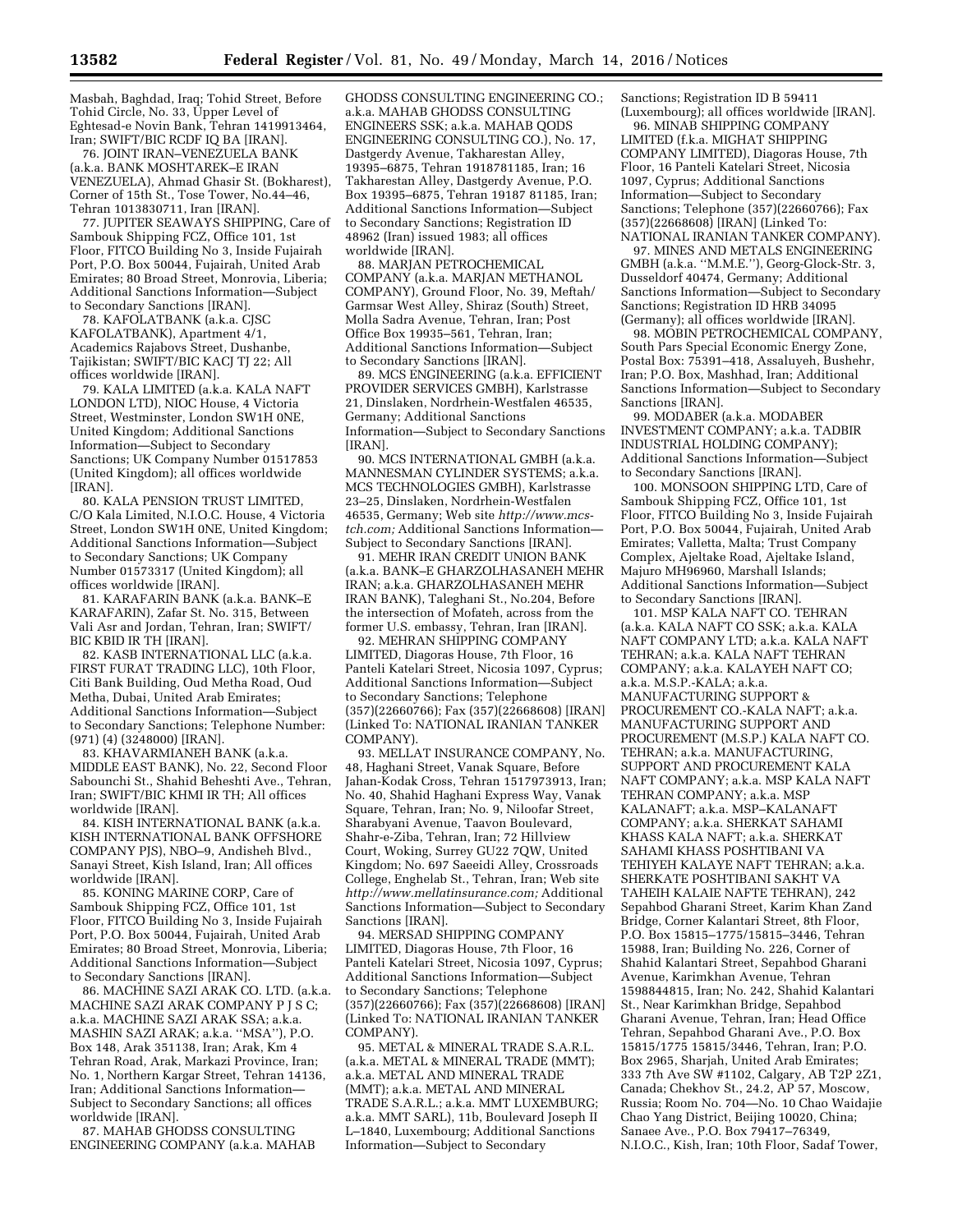Kish Island, Iran; Additional Sanctions Information—Subject to Secondary Sanctions; all offices worldwide [IRAN].

102. N.I.T.C. REPRESENTATIVE OFFICE (a.k.a. NATIONAL IRANIAN TANKER COMPANY), Droogdokweg 71, Rotterdam 3089 JN, Netherlands; Email Address *[nitcrdam@tiscali.net;](mailto:nitcrdam@tiscali.net)* Additional Sanctions Information—Subject to Secondary Sanctions; Telephone +31 010–4951863; Telephone +31 10–4360037; Fax +31 10– 4364096 [IRAN] (Linked To: NATIONAL IRANIAN TANKER COMPANY).

103. NAFTIRAN INTERTRADE CO. (NICO) LIMITED (a.k.a. NAFT IRAN INTERTRADE COMPANY LTD; a.k.a. NAFTIRAN INTERTRADE COMPANY (NICO); a.k.a. NAFTIRAN INTERTRADE COMPANY LTD; a.k.a. NICO), 41, 1st Floor, International House, The Parade, St Helier JE2 3QQ, Jersey; Petro Pars Building, Saadat Abad Ave, No 35, Farhang Blvd., Tehran, Iran; Additional Sanctions Information—Subject to Secondary Sanctions; all offices worldwide [IRAN] [NPWMD] [IRGC] [IFSR] (Linked To: NIOC INTERNATIONAL AFFAIRS (LONDON) LIMITED).

104. NAFTIRAN INTERTRADE CO. (NICO) SARL (a.k.a. NICO), 6, Avenue de la Tour-Haldimand, Pully, VD 1009, Switzerland; Additional Sanctions Information—Subject to Secondary Sanctions; all offices worldwide [IRAN].

105. NAFTIRAN TRADING SERVICES CO. (NTS) LIMITED, 47 Queen Anne Street, London W1G 9JG, United Kingdom; 6th Floor NIOC Ho, 4 Victoria St, London SW1H 0NE, United Kingdom; Additional Sanctions Information—Subject to Secondary Sanctions; UK Company Number 02600121 (United Kingdom); all offices worldwide [IRAN].

106. NATIONAL IRANIAN OIL COMPANY PTE LTD, 7 Temasek Boulevard #07–02, Suntec Tower One 038987, Singapore; Additional Sanctions Information—Subject to Secondary Sanctions; Registration ID 199004388C (Singapore); all offices worldwide [IRAN].

107. NATIONAL IRANIAN OIL COMPANY (a.k.a. NIOC), Hafez Crossing, Taleghani Avenue, P.O. Box 1863 and 2501, Tehran, Iran; National Iranian Oil Company Building, Taleghani Avenue, Hafez Street, Tehran, Iran; Web site *[www.nioc.ir;](http://www.nioc.ir)* IFCA Determination— Involved in Energy Sector; Additional Sanctions Information—Subject to Secondary Sanctions; all offices worldwide [IRAN] [NPWMD] [IRGC] [IFSR].13

108. NATIONAL IRANIAN TANKER COMPANY (a.k.a. NITC), NITC Building, 67– 88, Shahid Atefi Street, Africa Avenue, Tehran, Iran; Web site *[www.nitc.co.ir;](http://www.nitc.co.ir)* Email Address *[info@nitc.co.ir;](mailto:info@nitc.co.ir)* alt. Email Address *[administrator@nitc.co.ir;](mailto:administrator@nitc.co.ir)* IFCA Determination—Involved in the Shipping Sector; Additional Sanctions Information— Subject to Secondary Sanctions; Telephone (98)(21)(66153220); Telephone (98)(21)(23803202); Telephone (98)(21)(23803303); Telephone (98)(21)(66153224); Telephone (98)(21)(23802230); Telephone (98)(9121115315); Telephone

(98)(9128091642); Telephone (98)(9127389031); Fax (98)(21)(22224537); Fax (98)(21)(23803318); Fax (98)(21)(22013392); Fax (98)(21)(22058763) [IRAN].14

109. NATIONAL IRANIAN TANKER COMPANY LLC (a.k.a. NATIONAL IRANIAN TANKER COMPANY LLC SHARJAH BRANCH; a.k.a. NITC SHARJAH), Al Wahda Street, Street No. 4, Sharjah, United Arab Emirates; P.O. Box 3267, Sharjah, United Arab Emirates; Web site *[http://](http://nitcsharjah.com/index.html) [nitcsharjah.com/index.html;](http://nitcsharjah.com/index.html)* Additional Sanctions Information—Subject to Secondary Sanctions; Telephone +97165030600; Telephone + 97165749996; Telephone +971506262258; Fax +97165394666; Fax +97165746661 [IRAN] (Linked To: NATIONAL IRANIAN TANKER COMPANY).

110. NATIONAL PETROCHEMICAL COMPANY (a.k.a. ''NPC''), No. 104, North Sheikh Bahaei Blvd., Molla Sadra Ave., Tehran, Iran; Additional Sanctions Information—Subject to Secondary Sanctions; all offices worldwide [IRAN].

111. NICO ENGINEERING LIMITED, 41, 1st Floor, International House, The Parade, St. Helier JE2 3QQ, Jersey; Additional Sanctions Information—Subject to Secondary Sanctions; Registration ID 75797 (Jersey); all offices worldwide [IRAN].

112. NIOC INTERNATIONAL AFFAIRS (LONDON) LIMITED, NIOC House, 4 Victoria Street, London SW1H 0NE, United Kingdom; Additional Sanctions Information—Subject to Secondary Sanctions; UK Company Number 02772297 (United Kingdom); all offices worldwide [IRAN].

113. NOOR ENERGY (MALAYSIA) LTD., Labuan, Malaysia; Additional Sanctions Information—Subject to Secondary Sanctions; Company Number LL08318 [IRAN].

114. NOURI PETROCHEMICAL COMPANY (a.k.a. BORZUYEH PETROCHEMICAL COMPANY; a.k.a. NOURI PETROCHEMICAL COMPLEX), Pars Special Economic Energy Zone, Assaluyeh Port, Bushehr, Iran; Additional Sanctions Information—Subject to Secondary Sanctions [IRAN].

115. NPC INTERNATIONAL LIMITED (a.k.a. N P C INTERNATIONAL LTD; a.k.a. NPC INTERNATIONAL COMPANY), 5th Floor NIOC House, 4 Victoria Street, London SW1H 0NE, United Kingdom; Additional Sanctions Information—Subject to Secondary Sanctions; UK Company Number 02696754 (United Kingdom); all offices worldwide [IRAN].

116. OIL INDUSTRY INVESTMENT COMPANY (a.k.a. ''O.I.I.C.''), No. 83, Sepahbod Gharani Street, Tehran, Iran; Web site *[http://www.oiic-ir.com;](http://www.oiic-ir.com)* Additional Sanctions Information—Subject to Secondary Sanctions [IRAN].

117. OMID REY CIVIL & CONSTRUCTION COMPANY (a.k.a. OMID DEVELOPMENT AND CONSTRUCTION; a.k.a. OMID REY CIVIL AND CONSTRUCTION COMPANY; a.k.a. OMID REY RENOVATION AND DEVELOPMENT CO.); Web site *[http://](http://www.omidrey.com) [www.omidrey.com;](http://www.omidrey.com)* Additional Sanctions Information—Subject to Secondary Sanctions [IRAN].

118. ONE CLASS PROPERTIES (PTY) LTD. (a.k.a. ONE CLASS INCORPORATED), Cape Town, South Africa; Additional Sanctions Information—Subject to Secondary Sanctions [IRAN].

119. ONE VISION INVESTMENTS 5 (PTY) LTD. (a.k.a. ONE VISION 5), 3rd Floor, Tygervalley Chambers, Bellville, Cape Town 7530, South Africa; Canal Walk, P.O. Box 17, Century City, Milnerton 7446, South Africa; Additional Sanctions Information—Subject to Secondary Sanctions; Registration ID 2002/022757/07 (South Africa) [IRAN].

120. ONERBANK ZAO (a.k.a. EFTEKHAR BANK; a.k.a. HONOR BANK; a.k.a. HONORBANK; a.k.a. HONORBANK ZAO; a.k.a. ONER BANK; a.k.a. ONERBANK; a.k.a. ONER–BANK), Ulitsa Klary Tsetkin 51, Minsk 220004, Belarus; SWIFT/BIC HNRBBY2X; Registration ID 807000227 (Belarus) issued 16 Oct 2009; all offices worldwide [IRAN].

121. P.C.C. (SINGAPORE) PRIVATE LIMITED (a.k.a. P.C.C. SINGAPORE BRANCH; a.k.a. PCC SINGAPORE PTE LTD), 78 Shenton Way, #08–02 079120, Singapore; 78 Shenton Way, 26–02A Lippo Centre 079120, Singapore; Additional Sanctions Information—Subject to Secondary Sanctions; Registration ID 199708410K (Singapore); all offices worldwide [IRAN].

122. PARDIS INVESTMENT COMPANY (a.k.a. SHERKAT–E SARMAYEGOZARI–E PARDIS), Iran; Unit D4 and C4, 4th Floor, Building 29 Africa, Corner of 25th Street, Africa Boulevard, Tehran, Iran; Additional Sanctions Information—Subject to Secondary Sanctions [IRAN].

123. PARS MCS (a.k.a. PARS MCS CO.; a.k.a. PARS MCS COMPANY), 2nd Floor, No. 4, Sasan Dead End, Afriqa Avenue, After Esfandiar, Crossroads, Tehran, Iran; No. 5 Sasan Alley, Atefi Sharghi St., Afrigha Boulevard, Tehran, Iran; Oshtorjan Industrial Zone, Zob-e Ahan Highway, Isafahan, Iran; Web site *[http://www.parsmcs.com;](http://www.parsmcs.com)*  Additional Sanctions Information—Subject to Secondary Sanctions [IRAN].

124. PARS OIL AND GAS COMPANY (a.k.a. POGC), No. 133, Side of Parvin Etesami Alley, opposite Sazman Ab—Dr. Fatemi Avenue, Tehran, Iran; No. 1 Parvin Etesami Street, Fatemi Avenue, Tehran, Iran; Additional Sanctions Information—Subject to Secondary Sanctions [IRAN].

125. PARS OIL CO. (a.k.a. PARS OIL; a.k.a. SHERKAT NAFT PARS SAHAMI AAM), Iran; No. 346, Pars Oil Company Building, Modarres Highway, East Mirdamad Boulevard, Tehran 1549944511, Iran; Postal Box 14155–1473, Tehran 159944511, Iran; Web site *[http://www.parsoilco.com;](http://www.parsoilco.com)*  Additional Sanctions Information—Subject to Secondary Sanctions [IRAN].

126. PARS PETROCHEMICAL COMPANY, Pars Special Economic Energy Zone, P.O. Box 163–75391, Assaluyeh, Bushehr, Iran; Additional Sanctions Information—Subject to Secondary Sanctions [IRAN].

127. PARS PETROCHEMICAL SHIPPING COMPANY, 1st Floor, No. 19, Shenasa Street, Vali E Asr Avenue, Tehran, Iran; Web site *[www.parsshipping.com;](http://www.parsshipping.com)* Additional Sanctions Information—Subject to Secondary Sanctions [IRAN] (Linked To: NATIONAL IRANIAN TANKER COMPANY).

<sup>13</sup>*See* Note 4 above. 14*See* Note 4 above.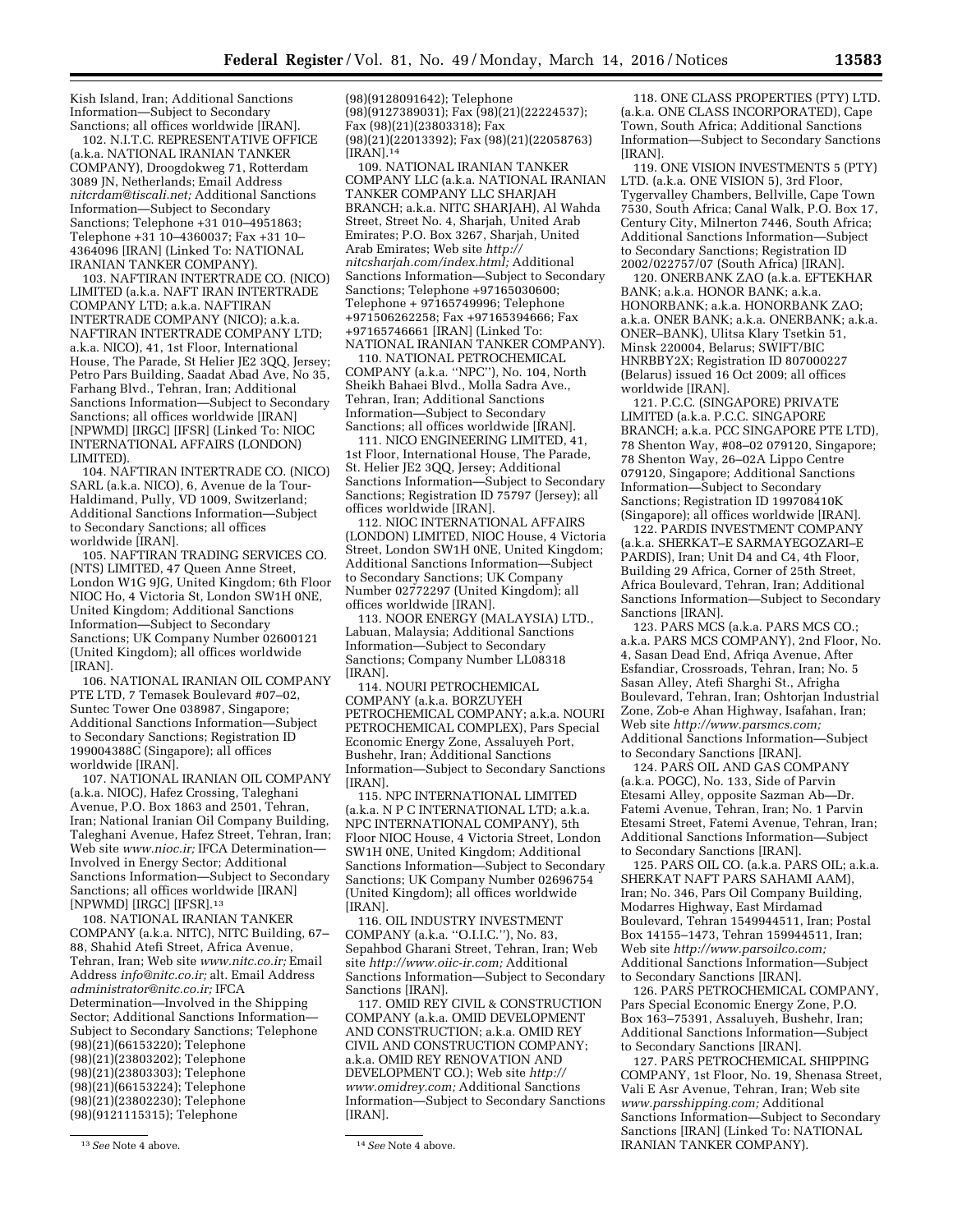128. PARSIAN BANK (a.k.a. BANK–E PARSIAN), Keshavarz Blvd., No. 65, Corner of Shahid Daemi St., P.O. Box 141553163, Tehran 1415983111, Iran; No. 4 Zarafshan St, Farahzadi Blvd., Shahrak-e Ghods, 1467793811, Tehran, Iran; SWIFT/BIC BKPA IR TH [IRAN].

129. PASARGAD BANK (a.k.a. BANK–E PASARGAD), Valiasr St., Mirdamad St., No. 430, Tehran, Iran; SWIFT/BIC BKBP IR TH [IRAN].

130. PERSIA OIL & GAS INDUSTRY DEVELOPMENT CO. (a.k.a. PERSIA OIL AND GAS INDUSTRY DEVELOPMENT CO.; a.k.a. TOSE SANAT–E NAFT VA GAS PERSIA), 7th Floor, No. 346, Mirdamad Avenue, Tehran, Iran; Ground Floor, No. 14, Saba Street, Africa Boulevard, Tehran, Iran; Web site *[http://www.pogidc.com;](http://www.pogidc.com)* Additional Sanctions Information—Subject to Secondary Sanctions [IRAN].

131. PETRO ENERGY INTERTRADE COMPANY, Dubai, United Arab Emirates; Additional Sanctions Information—Subject to Secondary Sanctions [IRAN].

132. PETRO ROYAL FZE, United Arab Emirates; Additional Sanctions Information—Subject to Secondary Sanctions [IRAN].

133. PETRO SUISSE INTERTRADE COMPANY SA, 6 Avenue de la Tour-Haldimand, Pully 1009, Switzerland; Additional Sanctions Information—Subject to Secondary Sanctions [IRAN].

134. PETROCHEMICAL COMMERCIAL COMPANY (U.K.) LIMITED (a.k.a. PCC (UK); a.k.a. PCC UK; a.k.a. PCC UK LTD), 4 Victoria Street, London SW1H 0NE, United Kingdom; Additional Sanctions Information—Subject to Secondary Sanctions; UK Company Number 02647333 (United Kingdom); all offices worldwide [IRAN].

135. PETROCHEMICAL COMMERCIAL COMPANY FZE (a.k.a. PCC FZE), 1703, 17th Floor, Dubai World Trade Center Tower, Sheikh Zayed Road, Dubai, United Arab Emirates; Office No. 99–A, Maker Tower ''F'' 9th Floor Cutte Pavade, Colabe, Mumbai 700005, India; Additional Sanctions Information—Subject to Secondary Sanctions; all offices worldwide [IRAN].

136. PETROCHEMICAL COMMERCIAL COMPANY INTERNATIONAL (a.k.a. PETROCHEMICAL COMMERCIAL COMPANY INTERNATIONAL LIMITED; a.k.a. PETROCHEMICAL COMMERCIAL COMPANY INTERNATIONAL LTD; a.k.a. PETROCHEMICAL TRADING COMPANY LIMITED; a.k.a. ''PCCI''), 41, 1st Floor, International House, The Parade, St. Helier JE2 3QQ, Jersey; Ave. 54, Yimpash Business Center, No. 506, 507, Ashkhabad 744036, Turkmenistan; P.O. Box 261539, Jebel Ali, Dubai, United Arab Emirates; No. 21 End of 9th St, Gandi Ave, Tehran, Iran; 21, Africa Boulevard, Tehran, Iran; Additional Sanctions Information—Subject to Secondary Sanctions; Registration ID 77283 (Jersey); all offices worldwide [IRAN] [ISA].15

137. PETROIRAN DEVELOPMENT COMPANY (PEDCO) LIMITED (a.k.a. PETRO

IRAN DEVELOPMENT COMPANY; a.k.a. ''PEDCO''), 41, 1st Floor, International House, The Parade, St. Helier JE2 3QQ, Jersey; National Iranian Oil Company— PEDCO, P.O. Box 2965, Al Bathaa Tower, 9th Floor, Apt. 905, Al Buhaira Corniche, Sharjah, United Arab Emirates; P.O. Box 15875–6731, Tehran, Iran; No. 22, 7th Lane, Khalid Eslamboli Street, Shahid Beheshti Avenue, Tehran, Iran; No. 102, Next to Shahid Amir Soheil Tabrizian Alley, Shahid Dastgerdi (Ex Zafar) Street, Shariati Street, Tehran 19199/45111, Iran; Kish Harbour, Bazargan Ferdos Warehouses, Kish Island, Iran; Additional Sanctions Information— Subject to Secondary Sanctions; Registration ID 67493 (Jersey); all offices worldwide [IRAN].

138. PETROPARS INTERNATIONAL FZE (a.k.a. PPI FZE), P.O. Box 72146, Dubai, United Arab Emirates; Additional Sanctions Information—Subject to Secondary Sanctions; all offices worldwide [IRAN].

139. PETROPARS LTD. (a.k.a. PETROPARS LIMITED; a.k.a. "PPL"), No. 35, Farhang Blvd., Saadat Abad, Tehran, Iran; Calle La Guairita, Centro Profesional Eurobuilding, Piso 8, Oficina 8E, Chuao, Caracas 1060, Venezuela; P.O. Box 3136, Road Town, Tortola, Virgin Islands, British; Additional Sanctions Information—Subject to Secondary Sanctions; all offices worldwide [IRAN].

140. PETROPARS UK LIMITED, 47 Queen Anne Street, London W1G 9JG, United Kingdom; Additional Sanctions Information—Subject to Secondary Sanctions; UK Company Number 03503060 (United Kingdom); all offices worldwide [IRAN].

141. POLINEX GENERAL TRADING LLC, Health Care City, Umm Hurair Rd., Oud Mehta Offices, Block A, 4th Floor 420, Dubai, United Arab Emirates; Additional Sanctions Information—Subject to Secondary Sanctions [IRAN].

142. POLYNAR COMPANY, No. 58, St. 14, Qanbarzadeh Avenue, Resalat Highway, Tehran, Iran; Web site *[http://](http://www.polynar.com) [www.polynar.com;](http://www.polynar.com)* Additional Sanctions Information—Subject to Secondary Sanctions [IRAN].

143. POST BANK OF IRAN (a.k.a. SHERKAT–E DOLATI–E POST BANK; a.k.a. ''PBI''), 237 Motahari Avenue, Tehran 1587618118, Iran; Motahari Street, No. 237, Past Darya-e Noor, Tehran, Iran; Additional Sanctions Information—Subject to Secondary Sanctions [IRAN] [NPWMD] [IFSR].

144. PROTON PETROCHEMICALS SHIPPING LIMITED (a.k.a. PROTON SHIPPING CO; a.k.a. ''PSC''), Diagoras House, 7th Floor, 16 Panteli Katelari Street, Nicosia 1097, Cyprus; Additional Sanctions Information—Subject to Secondary Sanctions; Telephone (357)(22660766); Fax (357)(22668608) [IRAN] (Linked To: NATIONAL IRANIAN TANKER COMPANY).

145. REY INVESTMENT COMPANY, 2nd and 3rd Floors, No. 14, Saba Boulevard, After Esfandiar Crossroad, Africa Boulevard, Tehran 1918973657, Iran; Web site *[http://](http://www.rey-co.com) [www.rey-co.com;](http://www.rey-co.com)* Additional Sanctions Information—Subject to Secondary Sanctions [IRAN].

146. REY NIRU ENGINEERING COMPANY (a.k.a. REY NIROO ENGINEERING

COMPANY); Web site *[http://](http://www.reyniroo.com) [www.reyniroo.com;](http://www.reyniroo.com)* Additional Sanctions Information—Subject to Secondary Sanctions [IRAN].

147. REYCO GMBH. (a.k.a. REYCO GMBH GERMANY), Karlstrasse 19, Dinslaken, Nordrhein-Westfalen 46535, Germany; Additional Sanctions Information—Subject to Secondary Sanctions [IRAN].

148. RISHMAK PRODUCTIVE & EXPORTS COMPANY (a.k.a. RISHMAK COMPANY; a.k.a. RISHMAK EXPORT AND MANUFACTURING P.J.S.; a.k.a. RISHMAK PRODUCTION AND EXPORT COMPANY; a.k.a. RISHMAK PRODUCTIVE AND EXPORTS COMPANY; a.k.a. SHERKAT–E TOLID VA SADERAT–E RISHMAK), Rishmak Cross Rd., 3rd Km. of Amir Kabir Road, Shiraz 71365, Iran; Additional Sanctions Information—Subject to Secondary Sanctions [IRAN].

149. ROYAL ARYA CO. (a.k.a. ARIA ROYAL CONSTRUCTION COMPANY), Iran; Additional Sanctions Information—Subject to Secondary Sanctions [IRAN].

150. SADAF PETROCHEMICAL ASSALUYEH COMPANY (a.k.a. SADAF ASALUYEH CO.; a.k.a. SADAF CHEMICAL ASALUYEH COMPANY; a.k.a. SADAF PETROCHEMICAL ASSALUYEH INVESTMENT SERVICE), Assaluyeh, Iran; South Pars Special Economy/Energy Zone, Iran; Additional Sanctions Information— Subject to Secondary Sanctions [IRAN].

151. SAMAN BANK (a.k.a. BANK–E SAMAN), Vali Asr. St. No. 3, Before Vey Park intersection, corner of Tarakesh Dooz St., Tehran, Iran; SWIFT/BIC SABC IR TH [IRAN].

152. SAMAN SHIPPING COMPANY LIMITED, Diagoras House, 7th Floor, 16 Panteli Katelari Street, Nicosia 1097, Cyprus; Additional Sanctions Information—Subject to Secondary Sanctions; Telephone (357)(22660766); Fax (357)(22668608) [IRAN] (Linked To: NATIONAL IRANIAN TANKER COMPANY).

153. SAMBOUK SHIPPING FZC, FITCO Building No. 3, Office 101, 1st Floor, P.O. Box 50044, Fujairah, United Arab Emirates; Office 1202, Crystal Plaza, P.O. Box 50044, Buhaira Corniche, Sharjah, United Arab Emirates; Additional Sanctions Information—Subject to Secondary Sanctions [IRAN] (Linked To: CAMBIS, Dimitris).

154. SARMAYEH BANK (a.k.a. BANK–E SARMAYEH), Sepahod Gharani No. 24, Corner of Arak St., Tehran, Iran [IRAN].

155. SARV SHIPPING COMPANY LIMITED, 198 Old Bakery Street, Valletta VLT 1455, Malta; Additional Sanctions Information—Subject to Secondary Sanctions; Telephone (356)(21241232) [IRAN] (Linked To: NATIONAL IRANIAN TANKER COMPANY).

156. SEPID SHIPPING COMPANY LIMITED, 198 Old Bakery Street, Valletta VLT 1455, Malta; Additional Sanctions Information—Subject to Secondary Sanctions; Telephone (356)(21241232) [IRAN] (Linked To: NATIONAL IRANIAN TANKER COMPANY).

157. SHAHID TONDGOOYAN PETROCHEMICAL COMPANY (a.k.a. SHAHID TONDGUYAN PETROCHEMICAL COMPANY), Petrochemical Special

<sup>15</sup>On Implementation Day, the Secretary of State took administrative action under ISA, allowing for the removal of this entity from the SDN List. *See*  Section I.B.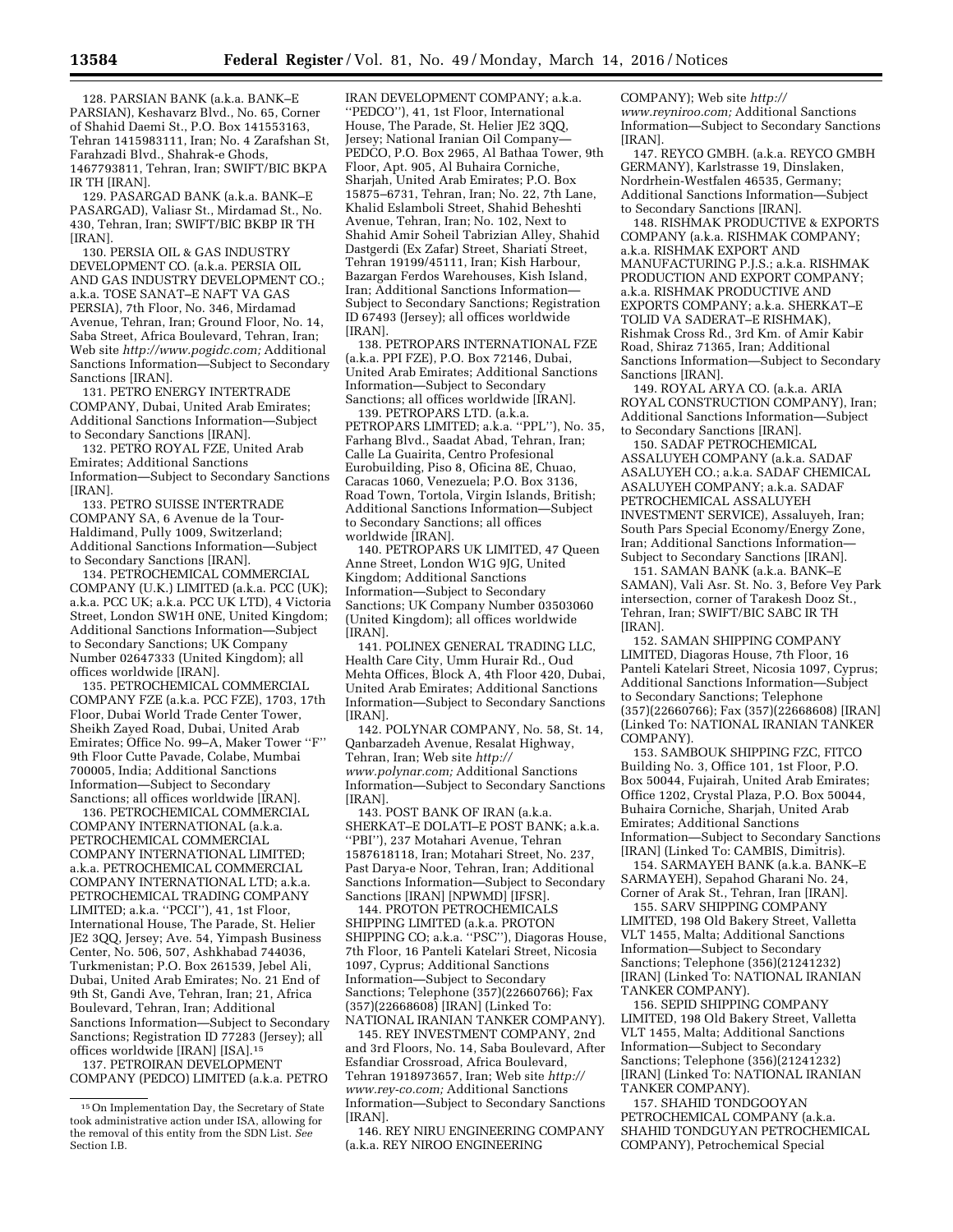Economic Zone (PETZONE), Iran; Additional Sanctions Information—Subject to Secondary Sanctions [IRAN].

158. SHAZAND PETROCHEMICAL COMPANY (a.k.a. AR.P.C.; a.k.a. ARAK PETROCHEMICAL COMPANY; a.k.a. SHAZAND PETROCHEMICAL CORPORATION), No. 68, Taban St., Vali Asr Ave., Tehran, Iran; Additional Sanctions Information—Subject to Secondary Sanctions [IRAN].

159. SIMA GENERAL TRADING CO FZE (a.k.a. SIMA GENERAL TRADING & INDUSTRIALS FOR BUILDING MATERIAL CO FZE), Office No. 703 Office Tower, Twin Tower, Baniyas Rd., Deira, P.O. Box 49754, Dubai, United Arab Emirates; Additional Sanctions Information—Subject to Secondary Sanctions [IRAN].

160. SIMA SHIPPING COMPANY LIMITED, 198 Old Bakery Street, Valletta VLT 1455, Malta; Additional Sanctions Information—Subject to Secondary Sanctions; Telephone (356)(21241232) [IRAN] (Linked To: NATIONAL IRANIAN TANKER COMPANY).

161. SINA BANK (f.k.a. BFCC; f.k.a. BONYAD FINANCE AND CREDIT COMPANY; f.k.a. SINA FINANCE AND CREDIT COMPANY), 187 Motahhari Avenue, P.O. Box 1587998411, Tehran, Iran; Kish Financial Center, Sahel, Kish Island, Iran; SWIFT/BIC SINAIRTH; alt. SWIFT/BIC SINAIRTH418; all offices worldwide [IRAN].

162. SINA SHIPPING COMPANY LIMITED, 198 Old Bakery Street, Valletta VLT 1455, Malta; Additional Sanctions Information—Subject to Secondary Sanctions; Telephone (356)(21241232) [IRAN] (Linked To: NATIONAL IRANIAN TANKER COMPANY).

163. SWISS MANAGEMENT SERVICES SARL, 28C, Route de Denges, Lonay 1027, Switzerland; Additional Sanctions Information—Subject to Secondary Sanctions [IRAN].

164. SYNERGY GENERAL TRADING FZE, Sharjah—Saif Zone, Sharjah Airport International Free Zone, United Arab Emirates; Additional Sanctions Information—Subject to Secondary Sanctions [IRAN].

165. TABRIZ PETROCHEMICAL COMPANY, Off Km 8, Azarshahr Road, Kojuvar Road, Tabriz, Iran; Additional Sanctions Information—Subject to Secondary Sanctions [IRAN].

166. TADBIR BROKERAGE COMPANY (a.k.a. SHERKAT–E KARGOZARI–E TADBIRGARAN–E FARDA; a.k.a. TADBIRGARAN FARDA BROKERAGE COMPANY; a.k.a. TADBIRGARAN–E FARDA BROKERAGE COMPANY; a.k.a. TADBIRGARANE FARDA MERCANTILE EXCHANGE CO.), Unit C2, 2nd Floor, Building No. 29, Corner of 25th Street, After Jahan Koudak, Cross Road Africa Street, Tehran 15179, Iran; Web site *[http://](http://www.tadbirbroker.com) [www.tadbirbroker.com;](http://www.tadbirbroker.com)* Additional Sanctions Information—Subject to Secondary Sanctions [IRAN].

167. TADBIR CONSTRUCTION DEVELOPMENT COMPANY (a.k.a. GORUH– E TOSE–E SAKHTEMAN–E TADBIR; a.k.a. TADBIR BUILDING EXPANSION GROUP; a.k.a. TADBIR HOUSING DEVELOPMENT

GROUP), Block 1, Mehr Passage, 4th Street, Iran Zamin Boulevard, Shahrak Qods, Tehran, Iran; Additional Sanctions Information—Subject to Secondary Sanctions [IRAN].

168. TADBIR ECONOMIC DEVELOPMENT GROUP (a.k.a. TADBIR GROUP), 16 Avenue Bucharest, Tehran, Iran; Additional Sanctions Information—Subject to Secondary Sanctions [IRAN].

169. TADBIR ENERGY DEVELOPMENT GROUP CO., 6th Floor, Mirdamad Avenue, No. 346, Tehran, Iran; Web site *[http://](http://www.tadbirenergy.com) [www.tadbirenergy.com;](http://www.tadbirenergy.com)* Additional Sanctions Information—Subject to Secondary Sanctions [IRAN].

170. TADBIR INVESTMENT COMPANY, Tehran, Iran; Additional Sanctions Information—Subject to Secondary Sanctions [IRAN].

171. TAT BANK (a.k.a. BANK–E TAT), Shahid Ahmad Ghasir (Bocharest), Shahid Ahmadian (15th) St., No. 1, Tehran, Iran; No. 1 Ahmadian Street, Bokharest Avenue, Tehran, Iran; SWIFT/BIC TATB IR TH [IRAN].

172. TC SHIPPING COMPANY LIMITED, Diagoras House, 7th Floor, 16 Panteli Katelari Street, Nicosia 1097, Cyprus; Additional Sanctions Information—Subject to Secondary Sanctions; Telephone (357)(22660766); Fax (357)(22668608) [IRAN] (Linked To: NATIONAL IRANIAN TANKER COMPANY).

173. TOSEE EGHTESAD AYANDEHSAZAN COMPANY (a.k.a. TEACO; a.k.a. TOSEE EQTESAD AYANDEHSAZAN COMPANY), 39 Gandhi Avenue, Tehran 1517883115, Iran; Additional Sanctions Information—Subject to Secondary Sanctions [IRAN].

174. TOSEE TAAVON BANK (a.k.a. BANK–E TOSE'E TA'AVON; a.k.a. COOPERATIVE DEVELOPMENT BANK), Mirdamad Blvd., North East Corner of Mirdamad Bridge, No. 271, Tehran, Iran [IRAN].

175. TOURISM BANK (a.k.a. BANK–E GARDESHGARI), Vali Asr St., above Vey Park, Shahid Fiazi St., No. 51, first floor, Tehran, Iran [IRAN].

176. WEST SUN TRADE GMBH (a.k.a. WEST SUN TRADE), Winterhuder Weg 8, Hamburg 22085, Germany; Arak Machine Mfg. Bldg., 2nd Floor, opp. of College Economy, Northern Kargar Ave., Tehran 14136, Iran; Mundsburger Damm 16, Hamburg 22087, Germany; Additional Sanctions Information—Subject to Secondary Sanctions; Registration ID HRB 45757 (Germany); all offices worldwide [IRAN].

177. ZARIN RAFSANJAN CEMENT COMPANY (a.k.a. RAFSANJAN CEMENT COMPANY; a.k.a. ZARRIN RAFSANJAN CEMENT COMPANY), 2nd Floor, No. 67, North Sindokht Street, West Dr. Fatemi Avenue, Tehran 1411953943, Iran; Web site *[http://www.zarrincement.com;](http://www.zarrincement.com)* Additional Sanctions Information—Subject to Secondary Sanctions [IRAN].

#### Vessels

1. ABELIA (f.k.a. ASTARA; f.k.a. JUPITER) (9HDS9) Crude/Oil Products Tanker 99,087DWT 56,068GRT None Identified flag; Former Vessel Flag Tuvalu; alt. Former

Vessel Flag Malta; Vessel Registration Identification IMO 9187631; MMSI 256845000 (vessel) [IRAN] (Linked To: NATIONAL IRANIAN TANKER COMPANY).

2. ALERT (f.k.a. ASTANEH; f.k.a. NEPTUNE; f.k.a. SEAPRIDE) (T2ES4) Crude/ Oil Products Tanker 99,144DWT 56,068GRT None Identified flag; Former Vessel Flag Malta; alt. Former Vessel Flag Tuvalu; alt. Former Vessel Flag Tanzania; Vessel Registration Identification IMO 9187643; MMSI 572467210 (vessel) [IRAN] (Linked To: NATIONAL IRANIAN TANKER COMPANY).

3. AMBER (f.k.a. FREEDOM; f.k.a. HARAZ) (5IM 597) Crude Oil Tanker 317,356DWT 163,660GRT None Identified flag; Former Vessel Flag Cyprus; alt. Former Vessel Flag Tanzania; Vessel Registration Identification IMO 9357406; MMSI 677049700 (vessel) [IRAN] (Linked To: NATIONAL IRANIAN TANKER COMPANY).

4. ATLANTIC (f.k.a. SEAGULL) Crude Oil Tanker Liberia flag; Vessel Registration Identification IMO 9107655 (vessel) [IRAN].

5. ATLANTIS (5IM316) Crude Oil Tanker Tanzania flag (NITC); Vessel Registration Identification IMO 9569621 (vessel) [IRAN].

6. AURA (f.k.a. OCEAN PERFORMER) Crude Oil Tanker Mongolia flag; Former Vessel Flag Liberia; Vessel Registration Identification IMO 9013749 (vessel) [IRAN].

7. BADR (EQJU) Iran flag; Vessel Registration Identification IMO 8407345 (vessel) [IRAN] (Linked To: NATIONAL IRANIAN TANKER COMPANY).

8. BANEH (EQKF) Landing Craft 640DWT 478GRT Iran flag; Vessel Registration Identification IMO 8508462; MMSI 422141000 (vessel) [IRAN] (Linked To: NATIONAL IRANIAN TANKER COMPANY).

9. BICAS (f.k.a. GLAROS) Crude Oil Tanker Liberia flag; Vessel Registration Identification IMO 9077850 (vessel) [IRAN].

10. BRIGHT (f.k.a. ZAP) Crude Oil Tanker Mongolia flag; Former Vessel Flag Liberia; Vessel Registration Identification IMO 9005235 (vessel) [IRAN].

11. CARIBO (f.k.a. NEREYDA) Crude Oil Tanker Panama flag; Vessel Registration Identification IMO 9011246 (vessel) [IRAN].

12. COURAGE (f.k.a. HOMA) (5IM 596) Crude Oil Tanker 317,367DWT 163,660GRT None Identified flag; Former Vessel Flag Cyprus; alt. Former Vessel Flag Tanzania; Vessel Registration Identification IMO 9357389; MMSI 677049600 (vessel) [IRAN] (Linked To: NATIONAL IRANIAN TANKER COMPANY).

13. DAL LAKE (f.k.a. COMPANION; f.k.a. DAVAR) (5IM 593) Crude Oil Tanker 317,850DWT 164,241GRT None Identified flag; Former Vessel Flag Cyprus; alt. Former Vessel Flag Tanzania; Vessel Registration Identification IMO 9357717; MMSI 677049300 (vessel) [IRAN] (Linked To: NATIONAL IRANIAN TANKER COMPANY).

14. DAMAVAND (9HEG9) Crude Oil Tanker 297,013DWT 160,576GRT None Identified flag; Former Vessel Flag Malta; Vessel Registration Identification IMO 9218478; MMSI 256865000 (vessel) [IRAN] (Linked To: NATIONAL IRANIAN TANKER COMPANY).

15. DARAB (9HEE9) Crude Oil Tanker 296,803DWT 160,576GRT None Identified flag; Former Vessel Flag Malta; Vessel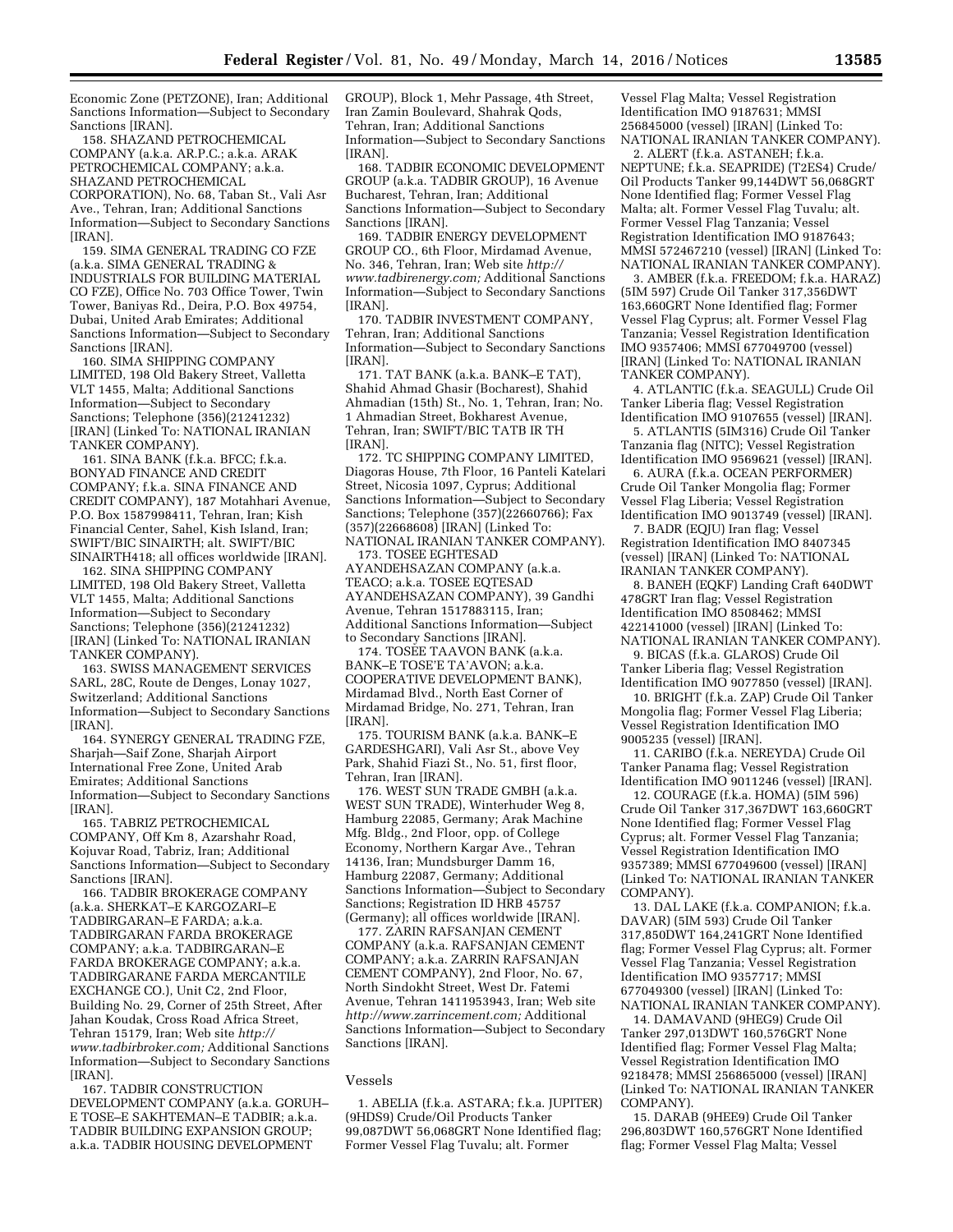Registration Identification IMO 9218492; MMSI 256862000 (vessel) [IRAN] (Linked To: NATIONAL IRANIAN TANKER COMPANY).

16. DAYLAM (9HEU9) Crude Oil Tanker 299,500DWT 160,576GRT None Identified flag; Former Vessel Flag Malta; Vessel Registration Identification IMO 9218466; MMSI 256872000 (vessel) [IRAN] (Linked To: NATIONAL IRANIAN TANKER COMPANY).

17. DECESIVE (f.k.a. DANESH; f.k.a. LEADERSHIP) (5IM 592) Crude Oil Tanker 319,988DWT 164,241GRT None Identified flag; Former Vessel Flag Cyprus; alt. Former Vessel Flag Tanzania; Vessel Registration Identification IMO 9356593; MMSI 677049200 (vessel) [IRAN] (Linked To: NATIONAL IRANIAN TANKER COMPANY).

18. DELVAR (9HEF9) Crude Oil Tanker 299,500DWT 160,576GRT None Identified flag; Former Vessel Flag Malta; Vessel Registration Identification IMO 9218454; MMSI 256864000 (vessel) [IRAN] (Linked To: NATIONAL IRANIAN TANKER COMPANY).

19. DEMOS (5IM656) Crude Oil Tanker Tanzania flag (NITC); Vessel Registration Identification IMO 9569683 (vessel) [IRAN].

20. DENA (9HED9) Crude Oil Tanker 296,894DWT 160,576GRT None Identified flag; Former Vessel Flag Malta; Vessel Registration Identification IMO 9218480; MMSI 256861000 (vessel) [IRAN] (Linked To: NATIONAL IRANIAN TANKER COMPANY).

21. DESTINY (f.k.a. ULYSSES 1) Crude Oil Tanker Mongolia flag; Former Vessel Flag Liberia; Vessel Registration Identification IMO 9177155 (vessel) [IRAN].

22. DOJRAN (f.k.a. RAINBOW; f.k.a. SOUVENIR; a.k.a. YARD NO. 1221 SHANGHAI WAIGAOQIAO) Crude Oil Tanker 318,000DWT 165,000GRT Tanzania flag; Former Vessel Flag Malta; alt. Former Vessel Flag Tuvalu; Vessel Registration Identification IMO 9569619 (vessel) [IRAN] (Linked To: NATIONAL IRANIAN TANKER COMPANY).

23. DOVE (f.k.a. HONAR; f.k.a. JANUS; f.k.a. VICTORY) (T2EA4) Crude Oil Tanker 317,367DWT 163,660GRT None Identified flag; Former Vessel Flag Cyprus; alt. Former Vessel Flag Tuvalu; alt. Former Vessel Flag Tanzania; Vessel Registration Identification IMO 9362061; MMSI 209511000 (vessel) [IRAN] (Linked To: NATIONAL IRANIAN TANKER COMPANY).

24. FIANGA (f.k.a. FAEZ; f.k.a. MAESTRO; f.k.a. SATEEN) (T2DM4) Chemical/Products Tanker 35,124DWT 25,214GRT None Identified flag; Former Vessel Flag Malta; alt. Former Vessel Flag Tuvalu; alt. Former Vessel Flag Tanzania; Vessel Registration Identification IMO 9283760; MMSI 572438210 (vessel) [IRAN] (Linked To: NATIONAL IRANIAN TANKER COMPANY).

25. FORTUN (f.k.a. SONATA; a.k.a. YARD NO. 1222 SHANGHAI WAIGAOQIAO) Crude Oil Tanker 318,000DWT 165,000GRT None Identified flag; Former Vessel Flag Malta; Vessel Registration Identification IMO 9569633 (vessel) [IRAN] (Linked To: NATIONAL IRANIAN TANKER COMPANY).

26. HALISTIC (f.k.a. HAMOON; f.k.a. LENA; f.k.a. TAMAR) (T2EQ4) Crude Oil Tanker 299,242DWT 160,930GRT None Identified flag; Former Vessel Flag Malta; alt. Former Vessel Flag Tuvalu; alt. Former Vessel Flag Tanzania; Vessel Registration

Identification IMO 9212929; MMSI 572465210 (vessel) [IRAN] (Linked To: NATIONAL IRANIAN TANKER COMPANY).

27. HAPPINESS (f.k.a. HENGAM; f.k.a. LOYAL; f.k.a. TULAR) (T2ER4) Crude Oil Tanker 299,214DWT 160,930GRT None Identified flag; Former Vessel Flag Malta; alt. Former Vessel Flag Tuvalu; alt. Former Vessel Flag Tanzania; Vessel Registration Identification IMO 9212905; MMSI 256875000 (vessel) [IRAN] (Linked To: NATIONAL IRANIAN TANKER COMPANY).

28. HONESTY (f.k.a. HIRMAND; f.k.a. HONESTY; f.k.a. MILLIONAIRE) (T2DZ4) Crude Oil Tanker 317,356DWT 163,660GRT None Identified flag; Former Vessel Flag Cyprus; alt. Former Vessel Flag Tuvalu; alt. Former Vessel Flag Tanzania; Vessel Registration Identification IMO 9357391; MMSI 572450210 (vessel) [IRAN] (Linked To: NATIONAL IRANIAN TANKER COMPANY).

29. HORIZON (f.k.a. HORMOZ; f.k.a. SCORPIAN) (9HEK9) Crude Oil Tanker 299,261DWT 160,930GRT None Identified flag; Former Vessel Flag Tuvalu; alt. Former Vessel Flag Tanzania; Vessel Registration Identification IMO 9212890; MMSI 256870000 (vessel) [IRAN] (Linked To: NATIONAL IRANIAN TANKER COMPANY).

30. HUMANITY (f.k.a. OCEAN NYMPH) Crude Oil Tanker Mongolia flag; Former Vessel Flag Panama; Vessel Registration Identification IMO 9180281 (vessel) [IRAN].

31. HUWAYZEH (9HEJ9) Crude Oil Tanker 299,242DWT 160,930GRT None Identified flag; Former Vessel Flag Malta; Vessel Registration Identification IMO 9212888; MMSI 256869000 (vessel) [IRAN] (Linked To: NATIONAL IRANIAN TANKER COMPANY).

32. HYDRA (f.k.a. EXPLORER; f.k.a. HODA; f.k.a. PRECIOUS) (T2EH4) Crude Oil Tanker 317,356DWT 163,660GRT None Identified flag; Former Vessel Flag Cyprus; alt. Former Vessel Flag Tuvalu; alt. Former Vessel Flag Tanzania; Vessel Registration Identification IMO 9362059; MMSI 572458210 (vessel) [IRAN] (Linked To: NATIONAL IRANIAN TANKER COMPANY).

33. IMICO NEKA 455 (a.k.a. YARD NO. 455 IRAN MARINE) Shuttle Tanker 63,000DWT 40,800GRT Iran flag; Vessel Registration Identification IMO 9404546 (vessel) [IRAN] (Linked To: NATIONAL IRANIAN TANKER COMPANY).

34. IMICO NEKA 456 (a.k.a. YARD NO. 456 IRAN MARINE) Shuttle Tanker 63,000DWT 40,800GRT Iran flag; Vessel Registration Identification IMO 9404558 (vessel) [IRAN] (Linked To: NATIONAL IRANIAN TANKER COMPANY).

35. IMICO NEKA 457 (a.k.a. YARD NO. 457 IRAN MARINE) Shuttle Tanker 63,000DWT 40,800GRT Iran flag; Vessel Registration Identification IMO 9404560 (vessel) [IRAN] (Linked To: NATIONAL IRANIAN TANKER COMPANY).

36. INFINITY (5IM411) Crude Oil Tanker Tanzania flag (NITC); Vessel Registration Identification IMO 9569671 (vessel) [IRAN].

37. IRAN FAHIM Chemical/Products Tanker 34,900DWT 26,561GRT Iran flag; Vessel Registration Identification IMO 9286140 (vessel) [IRAN] (Linked To: NATIONAL IRANIAN TANKER COMPANY).

38. ''IRAN FALAGH Chemical/Products Tanker 34,900DWT 25,000GRT Iran flag;

Vessel Registration Identification IMO 9286152 (vessel) [IRAN] (Linked To: NATIONAL IRANIAN TANKER COMPANY).

39. IRAN FAZEL (9BAC) Chemical/ Products Tanker 35,155DWT 25,214GRT Iran flag; Vessel Registration Identification IMO 9283746; MMSI 422303000 (vessel) [IRAN] (Linked To: NATIONAL IRANIAN TANKER COMPANY).

40. JUSTICE Crude Oil Tanker None Identified flag; Vessel Registration Identification IMO 9357729 (vessel) [IRAN] (Linked To: NATIONAL IRANIAN TANKER COMPANY).

41. MAHARLIKA (f.k.a. NOOR) (9HES9) Crude Oil Tanker 298,732DWT 156,809GRT Tanzania flag; Former Vessel Flag Malta; alt. Former Vessel Flag Tuvalu; Vessel Registration Identification IMO 9079066; MMSI 256882000 (vessel) [IRAN] (Linked To: NATIONAL IRANIAN TANKER COMPANY).

42. MAJESTIC (f.k.a. GLORY; f.k.a. HATEF) (T2EG4) Crude Oil Tanker 317,367DWT 163,660GRT Tanzania flag; Former Vessel Flag Cyprus; alt. Former Vessel Flag Tuvalu; Vessel Registration Identification IMO 9357183; MMSI 212256000 (vessel) [IRAN] (Linked To: NATIONAL IRANIAN TANKER COMPANY).

43. MARINA (f.k.a. HARSIN; f.k.a. VALOR) (5IM600) Crude Oil Tanker 299,229DWT 160,930GRT None Identified flag; Former Vessel Flag Malta; alt. Former Vessel Flag Tanzania; Vessel Registration Identification IMO 9212917; MMSI 677050000 (vessel) [IRAN] (Linked To: NATIONAL IRANIAN TANKER COMPANY).

44. MARIVAN (EQKH) Tanker 640DWT 478GRT Iran flag; Vessel Registration Identification IMO 8517243; MMSI 422143000 (vessel) [IRAN] (Linked To: NATIONAL IRANIAN TANKER COMPANY).

45. NAINITAL (f.k.a. MIDSEA; f.k.a. MOTION; f.k.a. NAJM) (T2DR4) Crude Oil Tanker 298,731DWT 156,809GRT None Identified flag; Former Vessel Flag Malta; alt. Former Vessel Flag Tuvalu; alt. Former Vessel Flag Tanzania; Vessel Registration Identification IMO 9079092; MMSI 572442210 (vessel) [IRAN] (Linked To: NATIONAL IRANIAN TANKER COMPANY).

46. NAPOLI (f.k.a. ELITE; f.k.a. NOAH; f.k.a. VOYAGER) (T2DQ4) Crude Oil Tanker 298,731DWT 156,809GRT None Identified flag; Former Vessel Flag Malta; alt. Former Vessel Flag Tuvalu; alt. Former Vessel Flag Tanzania; Vessel Registration Identification IMO 9079078; MMSI 572441210 (vessel) [IRAN] (Linked To: NATIONAL IRANIAN TANKER COMPANY).

47. NATIVE LAND (f.k.a. NESA; f.k.a. OCEANIC; f.k.a. TRUTH) (T2DP4) Crude Oil Tanker 298,732DWT 156,809GRT Tanzania flag; Former Vessel Flag Malta; alt. Former Vessel Flag Tuvalu; Vessel Registration Identification IMO 9079107; MMSI 572440210 (vessel) [IRAN] (Linked To: NATIONAL IRANIAN TANKER COMPANY).

48. NYOS (f.k.a. BRAWNY; f.k.a. MARIGOLD; f.k.a. NABI) (T2DS4) Crude Oil Tanker 298,731DWT 156,809GRT None Identified flag; Former Vessel Flag Malta; alt. Former Vessel Flag Tuvalu; alt. Former Vessel Flag Tanzania; Vessel Registration Identification IMO 9079080; MMSI 572443210 (vessel) [IRAN] (Linked To: NATIONAL IRANIAN TANKER COMPANY).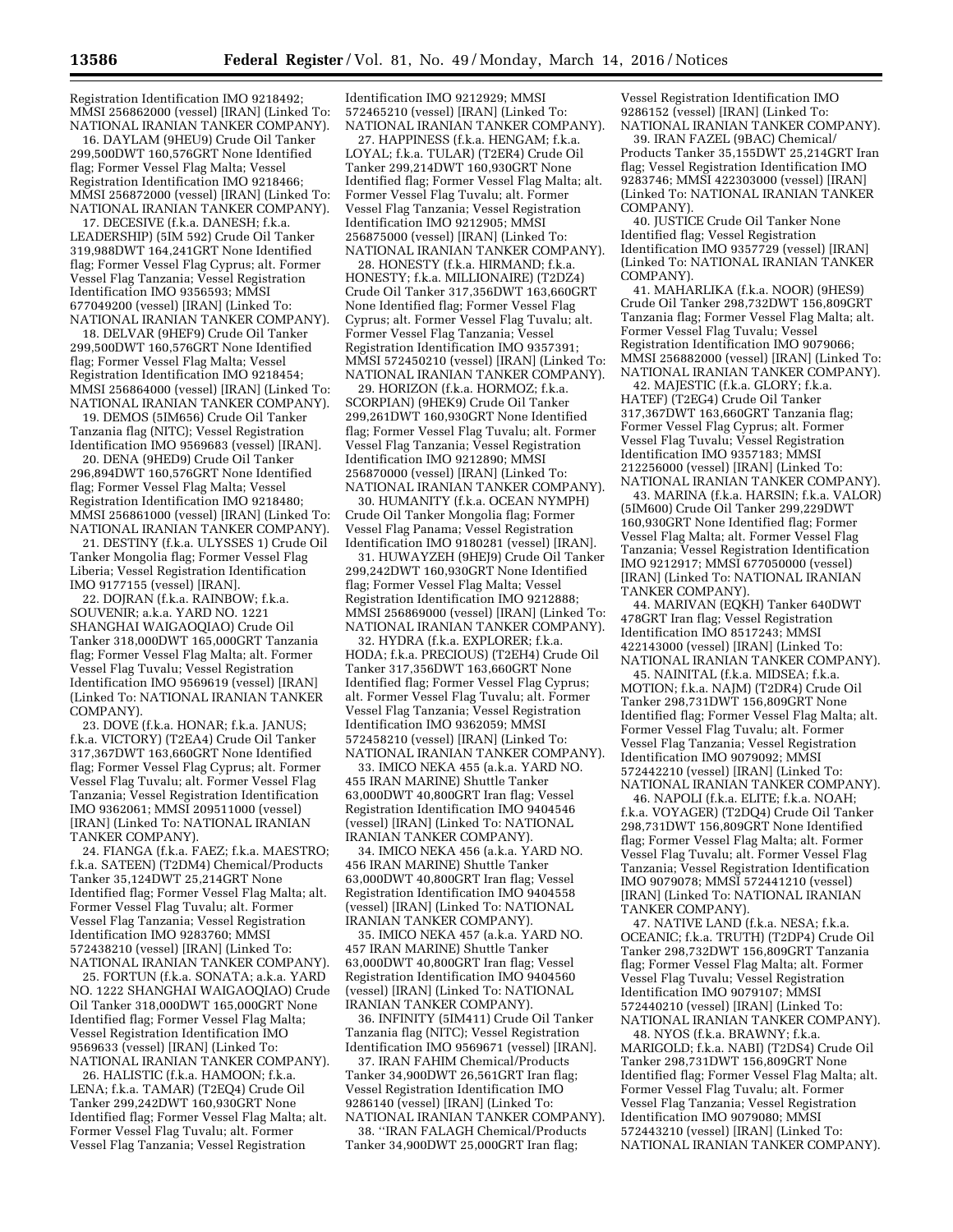49. ORIENTAL (f.k.a. LEYCOTHEA) Crude Oil Tanker Unknown flag; Former Vessel Flag Panama; Vessel Registration Identification IMO 9183934 (vessel) [IRAN].

50. SABRINA (f.k.a. MAGNOLIA; f.k.a. SARVESTAN) (5IM590) Crude Oil Tanker 159,711DWT 81,479GRT None Identified flag; Former Vessel Flag Malta; alt. Former Vessel Flag Tanzania; Vessel Registration Identification IMO 9172052; MMSI 677049000 (vessel) [IRAN] (Linked To: NATIONAL IRANIAN TANKER COMPANY).

51. SALALEH (f.k.a. SONGBIRD; a.k.a. YARD NO. 1224 SHANGHAI WAIGAOQIAO) Crude Oil Tanker 318,000DWT 165,000GRT None Identified flag; Former Vessel Flag Malta; Vessel Registration Identification IMO 9569645 (vessel) [IRAN] (Linked To: NATIONAL IRANIAN TANKER COMPANY).

52. SANCHI (f.k.a. GARDENIA; f.k.a. SEAHORSE; f.k.a. SEPID) (T2EF4) Crude Oil Tanker 164,154DWT 85,462GRT None Identified flag; Former Vessel Flag Malta; alt. Former Vessel Flag Tuvalu; alt. Former Vessel Flag Tanzania; Vessel Registration Identification IMO 9356608; MMSI 572455210 (vessel) [IRAN] (Linked To: NATIONAL IRANIAN TANKER COMPANY).

53. SARDASHT (EQKG) Landing Craft 640DWT 478GRT Iran flag; Vessel Registration Identification IMO 8517231; MMSI 422142000 (vessel) [IRAN] (Linked To: NATIONAL IRANIAN TANKER COMPANY).

54. SHONA (f.k.a. ABADAN; f.k.a. ALPHA) (T2EU4) Crude/Oil Products Tanker 99,144DWT 56,068GRT Tanzania flag; Former Vessel Flag Malta; alt. Former Vessel Flag Tuvalu; alt. Former Vessel Flag None Identified; Vessel Registration Identification IMO 9187629; MMSI 572469210 (vessel) [IRAN] (Linked To: NATIONAL IRANIAN TANKER COMPANY).

55. SILVER CLOUD (f.k.a. AMOL; f.k.a. CASTOR; f.k.a. CHRISTINA) (T2EM4) Crude/ Oil Products Tanker 99,094DWT 56,068GRT None Identified flag; Former Vessel Flag Malta; alt. Former Vessel Flag Tuvalu; alt. Former Vessel Flag Tanzania; Vessel Registration Identification IMO 9187667; MMSI 256843000 (vessel) [IRAN] (Linked To: NATIONAL IRANIAN TANKER COMPANY).

56. SKYLINE (5IM632) Crude Oil Tanker Tanzania flag (NITC); Vessel Registration Identification IMO 9569669 (vessel) [IRAN].

57. SMOOTH (a.k.a. YARD NO. 1225 SHANGHAI WAIGAOQIAO) Crude Oil Tanker 318,000DWT 165,000GRT None Identified flag; Former Vessel Flag Malta; Vessel Registration Identification IMO 9569657 (vessel) [IRAN] (Linked To: NATIONAL IRANIAN TANKER COMPANY).

58. SPARROW (f.k.a. CLOVE; f.k.a. SEMNAN) (5IM 595) Crude Oil Tanker 159,681DWT 81,479GRT None Identified flag; Former Vessel Flag Malta; alt. Former Vessel Flag Tanzania; Vessel Registration Identification IMO 9171450; MMSI 677049500 (vessel) [IRAN] (Linked To: NATIONAL IRANIAN TANKER COMPANY).

59. SPLENDOUR (f.k.a. BLACKSTONE; f.k.a. SARV) (9HNZ9) Crude Oil Tanker 163,870DWT 85,462GRT None Identified flag; Former Vessel Flag Malta; alt. Former Vessel Flag Tuvalu; alt. Former Vessel Flag Seychelles; Vessel Registration Identification IMO 9357377; MMSI 249257000 (vessel)

[IRAN] (Linked To: NATIONAL IRANIAN TANKER COMPANY).

60. SPOTLESS (f.k.a. LANTANA; f.k.a. SANANDAJ) (5IM591) Crude Oil Tanker 159,681DWT 81,479GRT None Identified flag; Former Vessel Flag Malta; alt. Former Vessel Flag Tanzania; Vessel Registration Identification IMO 9172040; MMSI 677049100 (vessel) [IRAN] (Linked To: NATIONAL IRANIAN TANKER COMPANY).

61. SUCCESS (f.k.a. BAIKAL; f.k.a. BLOSSOM; f.k.a. SIMA) (T2DY4) Crude Oil Tanker 164,154DWT 85,462GRT None Identified flag; Former Vessel Flag Malta; alt. Former Vessel Flag Tuvalu; alt. Former Vessel Flag Tanzania; Vessel Registration Identification IMO 9357353; MMSI 572449210 (vessel) [IRAN] (Linked To: NATIONAL IRANIAN TANKER COMPANY).

62. SUNDIAL (f.k.a. ABADEH; f.k.a. CRYSTAL) (9HDQ9) Crude/Oil Products Tanker 99,030DWT 56,068GRT None Identified flag; Former Vessel Flag Malta; alt. Former Vessel Flag Tanzania; Vessel Registration Identification IMO 9187655; MMSI 256842000 (vessel) [IRAN] (Linked To: NATIONAL IRANIAN TANKER COMPANY).

63. SUNEAST (f.k.a. AZALEA; f.k.a. SINA) (9HNY9) Crude Oil Tanker 164,154DWT 85,462GRT Seychelles flag; Former Vessel Flag Malta; alt. Former Vessel Flag Tuvalu; alt. Former Vessel Flag None Identified; Vessel Registration Identification IMO 9357365; MMSI 249256000 (vessel) [IRAN] (Linked To: NATIONAL IRANIAN TANKER COMPANY).

64. SUNRISE LPG Tanker None Identified flag (NITC); Vessel Registration Identification IMO 9615092 (vessel) [IRAN].

65. SUNSHINE (f.k.a. CARNATION; f.k.a. SAFE; a.k.a. YARD NO. 1220 SHANGHAI WAIGAOQIAO) Crude Oil Tanker 318,000DWT 165,000GRT None Identified flag; Former Vessel Flag Tuvalu; alt. Former Vessel Flag Malta; alt. Former Vessel Flag Tanzania; Vessel Registration Identification IMO 9569205 (vessel) [IRAN] (Linked To: NATIONAL IRANIAN TANKER COMPANY).

66. SUPERIOR (f.k.a. DAISY; f.k.a. SUSANGIRD) (5IM584) Crude Oil Tanker 159,681DWT 81,479GRT None Identified flag; Former Vessel Flag Malta; alt. Former Vessel Flag Tanzania; Vessel Registration Identification IMO 9172038; MMSI 677048400 (vessel) [IRAN] (Linked To: NATIONAL IRANIAN TANKER COMPANY).

67. SWALLOW (f.k.a. CAMELLIA; f.k.a. SAVEH) (5IM 594) Crude Oil Tanker 159,758DWT 81,479GRT None Identified flag; Former Vessel Flag Malta; alt. Former Vessel Flag Tanzania; Vessel Registration Identification IMO 9171462; MMSI 677049400 (vessel) [IRAN] (Linked To: NATIONAL IRANIAN TANKER COMPANY).

68. TOLOU (EQOD) Crew/Supply Vessel 250DWT 178GRT Iran flag; Vessel Registration Identification IMO 8318178 (vessel) [IRAN] (Linked To: NATIONAL IRANIAN TANKER COMPANY).

69. VALFAJR2 (EQOX) Tug 650DWT 419GRT Iran flag; Vessel Registration Identification IMO 8400103 (vessel) [IRAN] (Linked To: NATIONAL IRANIAN TANKER COMPANY).

70. YAGHOUB (EQOE) Platform Supply Ship 950DWT 1,019GRT Iran flag; Vessel

Registration Identification IMO 8316168; MMSI 422150000 (vessel) [IRAN] (Linked To: NATIONAL IRANIAN TANKER COMPANY).

71. YANGZHOU DAYANG DY905 (a.k.a. YARD NO. DY905 YANGZHOU D.) LPG Tanker 11,750DWT 8,750GRT Iran flag; Vessel Registration Identification IMO 9575424 (vessel) [IRAN] (Linked To: NATIONAL IRANIAN TANKER COMPANY).

72. YOUNES (EQYY) Platform Supply Ship Iran flag; Vessel Registration Identification IMO 8212465 (vessel) [IRAN] (Linked To: NATIONAL IRANIAN TANKER COMPANY).

73. YOUSEF (EQOG) Offshore Tug/Supply Ship 1,050DWT 584GRT Iran flag; Vessel Registration Identification IMO 8316106; MMSI 422144000 (vessel) [IRAN] (Linked To: NATIONAL IRANIAN TANKER COMPANY).

74. ZEUS (f.k.a. HADI; f.k.a. PIONEER) (T2EJ4) Crude Oil Tanker 317,355DWT 163,650GRT None Identified flag; Former Vessel Flag Cyprus; alt. Former Vessel Flag Tuvalu; Vessel Registration Identification IMO 9362073; MMSI 572459210 (vessel) [IRAN] (Linked To: NATIONAL IRANIAN TANKER COMPANY).

*D. Updates to SDN List Entries for Certain Persons Designated Pursuant to E.O. 13224, E.O. 13382, E.O. 13438, and/or the Foreign Narcotics Kingpin Designation Act* 

On January 16, 2016, OFAC published the following revised information for 13 individuals and 1 entity on OFAC's SDN List whose property and interests in property are blocked pursuant to one or more of the following authorities: E.O. 13224, E.O. 13382, E.O. 13438, and/or the Foreign Narcotics Kingpin Designation Act:

#### Individuals

1. AFKHAMI RASHIDI, Mahmud (a.k.a. AFKHAMI RASHIDI, Mahmood; a.k.a. AFKHAMI RASHIDI, Mahmoud); DOB 31 Aug 1962; POB Mashhad, Iran; nationality Iran; Additional Sanctions Information— Subject to Secondary Sanctions; Passport D9005625 issued 11 Jul 2009 expires 11 Jul 2014 (individual) [SDGT] [IRGC] [IFSR].

2. AL–MUHANDIS, Abu Mahdi (a.k.a. AL BASERI, Abu Mahdi; a.k.a. AL–BASARI, Abu Mahdi; a.k.a. AL–BASRI, Abu-Mahdi al-Mohandis; a.k.a. AL–IBRAHIMI, Jamal; a.k.a. AL–IBRAHIMI, Jamal Ja'afar Muhammad Ali; a.k.a. AL–IBRAHIMI, Jamal Ja'far; a.k.a. AL– MADAN, Abu Mahdi; a.k.a. AL– MOHANDAS, Abu-Mahdi; a.k.a. AL– MOHANDESS, Abu Mehdi; a.k.a. AL– MUHANDES, Abu Mahdi; a.k.a. AL– MUHANDIS, Abu Mahdi al-Basri; a.k.a. AL– MUHANDIS, Abu-Muhannad; a.k.a. BIHAJ, Jamal Ja'afar Ibrahim al-Mikna; a.k.a. EBRAHIMI, Jamal Jafaar Mohammed Ali; a.k.a. JAMAL, Ibrahimi; a.k.a. ''AL– IBRAHIMI, Jamal Fa'far 'Ali''; a.k.a. ''AL– TAMIMI, Jamal al-Madan''; a.k.a. ''JAAFAR, Jaafar Jamal''; a.k.a. ''MOHAMMED, Jamal Jaafar''), Al Fardoussi Street, Tehran, Iran; Al Maaqal, Al Basrah, Iraq; Velayat Faqih Base, Kenesht Mountain Pass, Northwest of Kermanshah, Iran; Mehran, Iran; DOB 1953; POB Ma'ghal, Basrah, Iraq; nationality Iraq;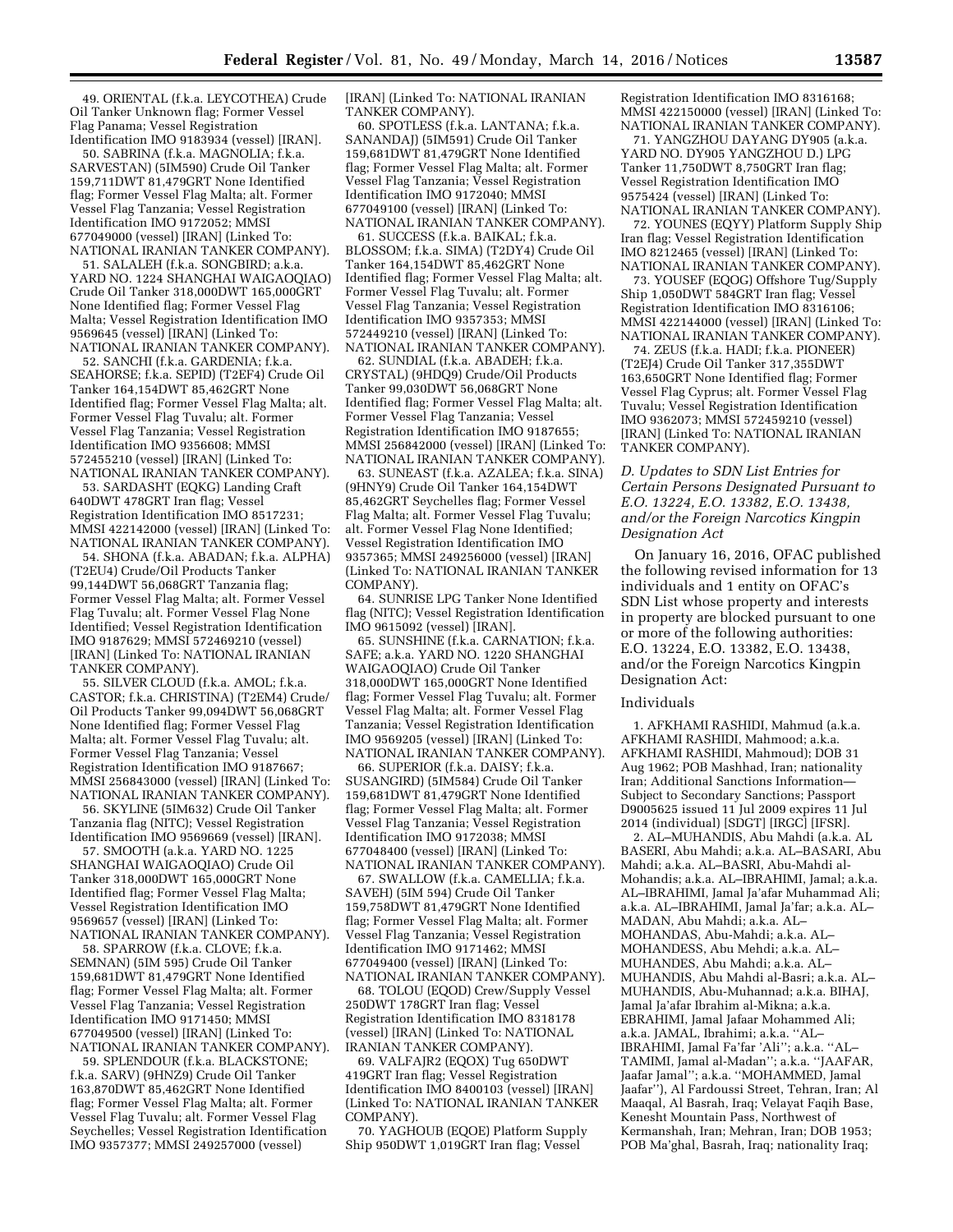citizen Iran; alt. citizen Iraq; Additional Sanctions Information—Subject to Secondary Sanctions (individual) [IRAQ3].

3. AL–SHEIBANI, Abu Mustafa (a.k.a. AL– ATTABI, Hameid Thajeil Wareij; a.k.a. AL– SHAYBANI, Abu Mustafa; a.k.a. AL– SHAYBANI, Hamid; a.k.a. AL–SHEBANI, Abu Mustafa; a.k.a. AL–SHEIBANI, Hamid Thajeel; a.k.a. AL–SHEIBANI, Mustafa; a.k.a. THAJIL, Hamid), Tehran, Iran; DOB circa 1959; alt. DOB circa 1960; POB Nasiriyah, Iraq; citizen Iran; alt. citizen Iraq; Additional Sanctions Information—Subject to Secondary Sanctions (individual) [IRAQ3].

4. BAGHBANI, Gholamreza (a.k.a. BAQBANI, Mohammad Akhusa; a.k.a. BAQBANI, Qolam Reza); DOB 05 Jan 1961; alt. DOB 1947; POB Zabol, Iran; citizen Iran; Additional Sanctions Information—Subject to Secondary Sanctions; Islamic Revolutionary Guard Corps—Qods Force General (individual) [SDNTK].

5. FORUZANDEH, Ahmed (a.k.a. FAYRUZI, Ahmad; a.k.a. FOROOZANDEH, Ahmad; a.k.a. FORUZANDEH, Ahmad; a.k.a. FRUZANDAH, Ahmad; a.k.a. ''ABU AHMAD ISHAB''; a.k.a. ''ABU SHAHAB''; a.k.a. ''JAFARI''), Qods Force Central Headquarters, Former U.S. Embassy Compound, Tehran, Iran; DOB circa 1960; alt. DOB 1957; alt. DOB circa 1955; alt. DOB circa 1958; alt. DOB circa 1959; alt. DOB circa 1961; alt. DOB circa 1962; alt. DOB circa 1963; POB Kermanshah, Iran; Additional Sanctions Information—Subject to Secondary Sanctions; Brigadier General, Commanding Officer of the Iranian Islamic Revolutionary Guard Corps-Qods Force Ramazan Corps; Deputy Commander of the Ramazan Headquarters; Chief of Staff of the Iraq Crisis Staff (individual) [IRAQ3] [IRGC].

6. HEMMATI, Alireza; DOB Dec 1955; Additional Sanctions Information—Subject to Secondary Sanctions (individual) [SDGT] [IRGC] [IFSR].

7. MAHMOUDI, Gholamreza (a.k.a. MAHMOUDI, Gholam Reza; a.k.a. MAHMOUDI, Ghulam Reza Khodrat; a.k.a. MAHMUDI, Qolam Reza); DOB 03 Feb 1958; nationality Iran; Additional Sanctions Information—Subject to Secondary Sanctions; Passport 5659068 (individual) [SDGT] [IFSR].

8. MALEKOUTI POUR, Hamidreza (a.k.a. MALAKOTIPOUR, Hamid Reza; a.k.a. MALAKOTIPOUR, Hamidreza; a.k.a. MALAKOUTIPOUR, Hamid Reza; a.k.a. MALAKUTIPUR, Hamid Reza; a.k.a. MALKOTIPOUR, Hamid Reza); DOB 18 Oct 1960; Additional Sanctions Information— Subject to Secondary Sanctions; Passport B5660433 (Iran) (individual) [SDGT] [IFSR].

9. MUHAMMADI, Umid (a.k.a. MUHAMMADI, Omid; a.k.a. MUHAMMADI, 'Umid 'Abd al-Majid Muhammad 'Aziz; a.k.a. ''AL–KURDI, Abu Sulayman''; a.k.a. ''AL– KURDI, 'Amid''; a.k.a. ''AL–KURDI, Hamza''; a.k.a. ''AL–KURDI, Umid''; a.k.a. ''DARWESH, Arkan Mohammed Hussein''; a.k.a. ''MARIVANI, Shahin''; a.k.a. ''RAWANSARI, Shahin''); DOB 1967; nationality Syria; alt. nationality Iran; Additional Sanctions Information—Subject to Secondary Sanctions; ethnicity Kurdish (individual) [SDGT].

10. MUSAVI, Sayyed Kamal (a.k.a. JAMALI, Sayyed Kamal); DOB 03 Jan 1958;

Additional Sanctions Information—Subject to Secondary Sanctions (individual) [SDGT] [IRGC] [IFSR].

11. NAWAY, Haji Ali (a.k.a. NAVAI, Ali; a.k.a. NAWAE, Ali; a.k.a. NAWA'EE, Ali; a.k.a. NAWAI, Ali; a.k.a. NAWA'I, Ali), Iran; Karachi, Pakistan; United Arab Emirates; DOB circa 1945; alt. DOB circa 1950; POB Sistan Va Baluchistan, Iran; nationality Iran; Additional Sanctions Information—Subject to Secondary Sanctions (individual) [SDNTK].

12. SEYED ALHOSSEINI, Akbar (a.k.a. SAEED HUSAINI, Akbar; a.k.a. SAYED ALHOSSEINI, Akbar; a.k.a. SAYEDOLHUSSEINI, Akbar; a.k.a. SAYYED AL–HOSEINI, Akbar; a.k.a. SEYEDOLHOSEINI, Akbar); DOB 22 Nov 1961; POB Taybad, Iran; Additional Sanctions Information—Subject to Secondary Sanctions; Passport D9004309 issued 12 Nov 2008 expires 13 Nov 2013 (individual) [SDGT] [IRGC] [IFSR].

13. SHAHRIYARI, Behnam (a.k.a. SHAHRIARI, Behnam; a.k.a. SHAHRYARI, Behnam); DOB 1968; nationality Iran; Additional Sanctions Information—Subject to Secondary Sanctions (individual) [SDGT] [IFSR].

#### Entity

1. TIDEWATER MIDDLE EAST CO. (a.k.a. FARAZ ROYAL QESHM LLC; a.k.a. TIDE WATER COMPANY; a.k.a. TIDE WATER MIDDLE EAST MARINE SERVICE; a.k.a. TIDEWATER CO. (MIDDLE EAST MARINE SERVICES)), No. 80, Tidewater Building, Vozara Street, Next to Saie Park, Tehran, Iran; Web site *[www.tidewaterco.com;](http://www.tidewaterco.com)* Email Address *[info@tidewaterco.com;](mailto:info@tidewaterco.com)* Email Address *[info@tidewaterco.ir;](mailto:info@tidewaterco.ir)* IFCA Determination—Port Operator; Additional Sanctions Information—Subject to Secondary Sanctions; Business Registration Document # 18745 (Iran); Telephone: 982188553321; Alt. Telephone: 982188554432; Fax: 982188717367; Alt. Fax: 982188708761; Alt. Fax: 982188708911 [NPWMD] [IRGC] [IFSR].

#### **II. Removals From the FSE List**

On January 16, 2015, OFAC determined that the circumstances no longer warrant the inclusion on the FSE List of the 4 individuals and 9 entities identified below. Therefore, the persons listed below are no longer subject to the prohibitions on transactions and dealings of Section 1(b) of Executive Order 13608 of May 1, 2012 ''Prohibiting Certain Transactions with and Suspending Entry into the United States of Foreign Sanctions Evaders with Respect to Iran and Syria.''16

#### Individuals

1. FARSOUDEH, Houshang (a.k.a. FARSOUDEH, Houshang Hossein; a.k.a. FARSOUDEH, Hushang); DOB 10 Oct 1968; POB Tehran, Iran; Passport H2726141 (Iran) (individual) [FSE–IR].

2. HOSSEINPOUR, Houshang (a.k.a. HOSEIN–PUR, Houshang; a.k.a. HOSSEINPOUR, Houshang Shahali); DOB 21 Mar 1967; POB Tehran, Iran; Passport R17550559 (Iran) expires 11 Jul 2015 (individual) [FSE–IR].

3. NAYEBI, Pourya (a.k.a. NAYEBI, Pourya Ali Asghar); DOB 25 Jul 1974; POB Tehran, Iran; Passport V11664675 (Iran) expires 07 Aug 2012 (individual) [FSE–IR].

4. SOKOLENKO, Vitaly (a.k.a. SOKOLENKO, Vitalii; a.k.a. SOKOLENKO, Vitaliy); DOB 16 Jun 1968; Executive Order 13645 Determination—Material Support; Passport EH354160; alt. Passport P0329907; General Manager of Ferland Company Limited (individual) [FSE–IR] [EO13645] (Linked To: FERLAND COMPANY LIMITED).17

#### Entities

1. CAUCASUS ENERGY (a.k.a. CAUCASUS ENERGY OF GEORGIA; a.k.a. LLC CAUCASUS ENERGY), Georgia; Registration ID 406075081 [FSE–IR].

2. EUROPEAN OIL TRADERS (a.k.a. EUROPEAN OIL TRADERS SA), Kaiserstuhlerstrasse 81, 8175, Windlach, Switzerland; 8174 Stadel b., Niederglatt, Switzerland [FSE–IR].

3. FERLAND COMPANY LIMITED (a.k.a. FERLAND CO. LTD), 29 A Anna Komnini St., P.O. Box 2303, Nicosia, Cyprus; 5/7 Sabaneyev Most., Odessa, Ukraine; Executive Order 13645 Determination—Material Support [ISA] [FSE–IR] [EO13645] (Linked To: NATIONAL IRANIAN TANKER COMPANY).18

4. GEORGIAN BUSINESS DEVELOPMENT (a.k.a. GBD FIZ; a.k.a. GBD FIZ LIMITED; a.k.a. GBD FIZ, LLC), Tbilisi, Georgia; Plot 545, Unit 1B–8D, Free Industrial Zone, Poti, Georgia; Deira, Dubai, United Arab Emirates [FSE–IR].

5. GREAT BUSINESS DEALS, Tbilisi, Georgia; Plot 545, Unit 1B–8D, Free Industrial Zone, Poti, Georgia; Deira, Dubai, United Arab Emirates [FSE–IR].

6. KSN FOUNDATION, Muehleholz 3, Vaduz 94490, Liechtenstein [FSE–IR].

7. NEW YORK GENERAL TRADING (a.k.a. ''NYGT''), No. 815, Al Maktoum Building, Al Maktoum St, P.O. Box 42108, Deira, Dubai, United Arab Emirates; Registration ID 547066 [FSE–IR].

8. NEW YORK MONEY EXCHANGE (a.k.a. ''NYME''), P.O. Box 85334, Dubai, United Arab Emirates; Shop 14, Al MM Tower, Al

<sup>16</sup>The determination to remove these individuals and entities from the FSE List does not represent a determination that they do not meet the definition of the term ''Government of Iran'' or the term ''Iranian financial institution'' as set forth in, respectively, Sections 560.304 and 560.324 of the ITSR. Any person meeting the definitions of the term ''Government of Iran'' or the term ''Iranian financial institution'' is a person whose property and interests in property are blocked if they are or come within the United States or if they are or come

within the possession or control of a U.S. person, wherever located.

<sup>17</sup>On Implementation Day, OFAC took administrative actions under E.O. 13608 and 13645, allowing for the removal of this individual from the SDN List and FSE List. *See also* Section I.A.

<sup>18</sup>On Implementation Day, the Secretary of State and OFAC took administrative actions under, respectively, ISA and E.O.s 13608 and 13645, allowing for the removal of this entity from the SDN List and FSE List. *See also* Sections I.A and I.B.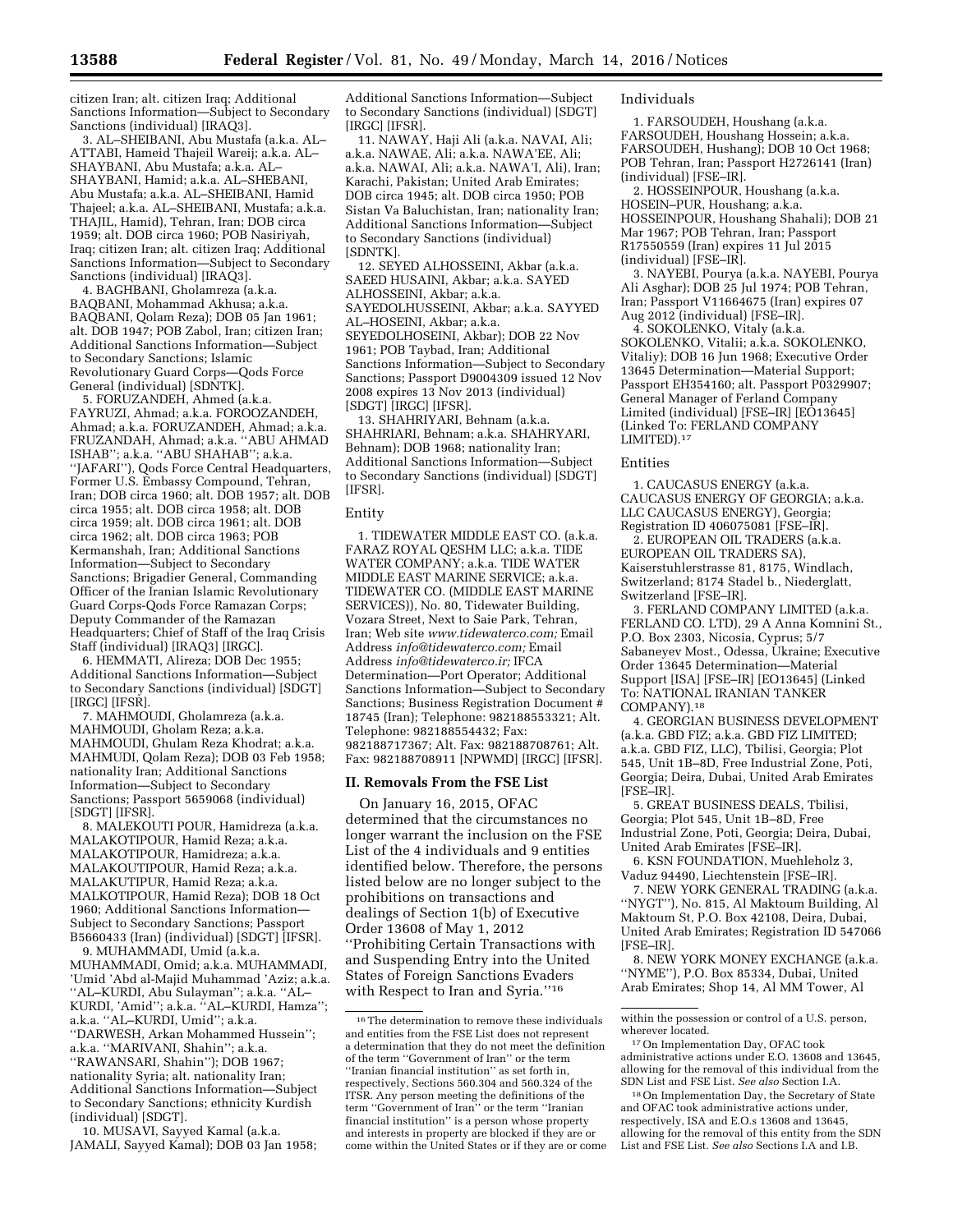Maktoum St, Dubai, United Arab Emirates; P.O. Box 31138, Abu Dhabi, United Arab Emirates; P.O. Box 42108, Dubai, United Arab Emirates; 20 Rustaveli Avenue, Tbilisi, Georgia; Tbilisi International Airport, Tbilisi, Georgia; Batumi Airport, Batumi, Georgia; Commercial Registry Number 549905 (United Arab Emirates) [FSE–IR].

9. ORCHIDEA GULF TRADING (a.k.a. ORCHIDEA GULF EXCHANGE TRADING CO L; a.k.a. ORCHIDEA GULF TRADING ALTIN VE KIYMELTI MADENLER DIS TIC LTD STI; a.k.a. ''ORCHIDEA GENERAL TRADING LLC''; a.k.a. ''ORCHIDEA GULF COAST TRADING CO L''), P.O. Box 11254, Dubai, United Arab Emirates; P.O. Box 11254, 6305 Zinath Omar Kin Khatab, Dubai, United Arab Emirates; P.O. Box 11256 Zinath Omar Kin Khatab, Dubai, United Arab Emirates; P.O. Box 6305 Zinath Omar Kin Khatab, Dubai, United Arab Emirates; P.O. Box 85334, Dubai, United Arab Emirates; P.O. Box 85334, Office Number 605, Concord Hotel, Al Matoum Street, Dubai, United Arab Emirates; Molla Gurani Mahallesi Sehit Pilot Nedim Sok. Evirgenler Ish, 5/5, Istanbul, Turkey [FSE–IR].

#### **III. Additions to the EO 13599 List**

On Implementation Day, to assist U.S. persons in meeting their obligations under the ITSR, OFAC made available on its Web site a List of Persons Identified as Blocked Solely Pursuant to Executive Order 13599 (E.O. 13599 List) and added the following 13 individuals and 177 entities, as well as 74 vessels identified as blocked property of the foregoing, to that list. The purpose of the E.O. 13599 list is to clarify that, regardless of their removal from the SDN List, persons that OFAC previously identified as meeting the definition of the terms ''Government of Iran'' or ''Iranian financial institution'' continue to meet those definitions and continue to be persons whose property and interests in property are blocked pursuant to Executive Order 13599 and section 560.211 of the ITSR. Unless an exemption or express OFAC authorization applies, U.S. persons, wherever located, are prohibited from engaging in any transaction with, and must continue to block the property and interests in property of, persons on the E.O. 13599 List, as well as any other person meeting the definition of the Government of Iran or an Iranian financial institution.

#### Individuals

1. BAHADORI, Masoud; nationality Iran; Additional Sanctions Information—Not on the SDN List and Not Subject to Secondary Sanctions; U.S. Persons Must Continue to Block the Property and Interests in Property of this Person Pursuant to Executive Order 13599; For more information, please see: *[https://www.treasury.gov/resource-center/](https://www.treasury.gov/resource-center/sanctions/Programs/Documents/jcpoa_faqs.pdf) [sanctions/Programs/Documents/jcpoa](https://www.treasury.gov/resource-center/sanctions/Programs/Documents/jcpoa_faqs.pdf)*\_ *[faqs.pdf;](https://www.treasury.gov/resource-center/sanctions/Programs/Documents/jcpoa_faqs.pdf)* Passport T12828814 (Iran);

Managing Director, Petro Suisse Intertrade Company (individual) [IRAN].

2. GHALEBANI, Ahmad (a.k.a. GHALEHBANI, Ahmad; a.k.a. QALEHBANI, Ahmad); DOB 01 Jan 1953 to 31 Dec 1954; Additional Sanctions Information—Not on the SDN List and Not Subject to Secondary Sanctions; U.S. Persons Must Continue to Block the Property and Interests in Property of this Person Pursuant to Executive Order 13599; For more information, please see: *[https://www.treasury.gov/resource-center/](https://www.treasury.gov/resource-center/sanctions/Programs/Documents/jcpoa_faqs.pdf) [sanctions/Programs/Documents/jcpoa](https://www.treasury.gov/resource-center/sanctions/Programs/Documents/jcpoa_faqs.pdf)*\_ *[faqs.pdf;](https://www.treasury.gov/resource-center/sanctions/Programs/Documents/jcpoa_faqs.pdf)* Passport H20676140 (Iran); Managing Director, National Iranian Oil Company; Director, Hong Kong Intertrade Company; Director, Petro Suisse Intertrade Company (individual) [IRAN].

3. JASHNSAZ, Seifollah (a.k.a. JASHN SAZ, Seifollah; a.k.a. JASHNSAZ, Seyfollah); DOB 22 Mar 1958; POB Behbahan, Iran; nationality Iran; Additional Sanctions Information—Not on the SDN List and Not Subject to Secondary Sanctions; U.S. Persons Must Continue to Block the Property and Interests in Property of this Person Pursuant to Executive Order 13599; For more information, please see: *[https://](https://www.treasury.gov/resource-center/sanctions/Programs/Documents/jcpoa_faqs.pdf) [www.treasury.gov/resource-center/sanctions/](https://www.treasury.gov/resource-center/sanctions/Programs/Documents/jcpoa_faqs.pdf) [Programs/Documents/jcpoa](https://www.treasury.gov/resource-center/sanctions/Programs/Documents/jcpoa_faqs.pdf)*\_*faqs.pdf;*  Passport R17589399 (Iran); alt. Passport T23700825 (Iran); Chairman & Director, Naftiran Intertrade Co. (NICO) Sarl; Chairman & Director, Naft Iran Intertrade Company Ltd.; Director, Hong Kong Intertrade Company; Chairman of the Board of Directors, Iranian Oil Company (U.K.) Limited; Chairman & Director, Petro Suisse Intertrade Company (individual) [IRAN].

4. POURANSARI, Hashem; nationality Iran; Additional Sanctions Information—Not on the SDN List and Not Subject to Secondary Sanctions; U.S. Persons Must Continue to Block the Property and Interests in Property of this Person Pursuant to Executive Order 13599; For more information, please see: *[https://](https://www.treasury.gov/resource-center/sanctions/Programs/Documents/jcpoa_faqs.pdf) [www.treasury.gov/resource-center/sanctions/](https://www.treasury.gov/resource-center/sanctions/Programs/Documents/jcpoa_faqs.pdf) [Programs/Documents/jcpoa](https://www.treasury.gov/resource-center/sanctions/Programs/Documents/jcpoa_faqs.pdf)*\_*faqs.pdf;*  Passport B19488852 (Iran); Managing Director, Asia Energy General Trading (individual) [IRAN].

5. CAMBIS, Dimitris (a.k.a. KAMPIS, Dimitrios Alexandros; a.k.a. "KLIMT, Gustav''); DOB 14 Oct 1963; Additional Sanctions Information—Not on the SDN List and Not Subject to Secondary Sanctions; U.S. Persons Must Continue to Block the Property and Interests in Property of this Person Pursuant to Executive Order 13599; For more information, please see: *[https://](https://www.treasury.gov/resource-center/sanctions/Programs/Documents/jcpoa_faqs.pdf) [www.treasury.gov/resource-center/sanctions/](https://www.treasury.gov/resource-center/sanctions/Programs/Documents/jcpoa_faqs.pdf) [Programs/Documents/jcpoa](https://www.treasury.gov/resource-center/sanctions/Programs/Documents/jcpoa_faqs.pdf)*\_*faqs.pdf*  (individual) [IRAN].

6. TABATABAEI, Seyyed Mohammad Ali Khatibi; DOB 27 Sep 1955; citizen Iran; Additional Sanctions Information—Not on the SDN List and Not Subject to Secondary Sanctions; U.S. Persons Must Continue to Block the Property and Interests in Property of this Person Pursuant to Executive Order 13599; For more information, please see: *[https://www.treasury.gov/resource-center/](https://www.treasury.gov/resource-center/sanctions/Programs/Documents/jcpoa_faqs.pdf) [sanctions/Programs/Documents/jcpoa](https://www.treasury.gov/resource-center/sanctions/Programs/Documents/jcpoa_faqs.pdf)*\_ *[faqs.pdf;](https://www.treasury.gov/resource-center/sanctions/Programs/Documents/jcpoa_faqs.pdf)* Director, NIOC International Affairs (London) Ltd.; Director of International Affairs, NIOC (individual) [IRAN].

7. MOINIE, Mohammad; DOB 04 Jan 1956; POB Brojerd, Iran; citizen United Kingdom; Additional Sanctions Information—Not on the SDN List and Not Subject to Secondary Sanctions; U.S. Persons Must Continue to Block the Property and Interests in Property of this Person Pursuant to Executive Order 13599; For more information, please see: *[https://www.treasury.gov/resource-center/](https://www.treasury.gov/resource-center/sanctions/Programs/Documents/jcpoa_faqs.pdf) [sanctions/Programs/Documents/jcpoa](https://www.treasury.gov/resource-center/sanctions/Programs/Documents/jcpoa_faqs.pdf)*\_ *[faqs.pdf;](https://www.treasury.gov/resource-center/sanctions/Programs/Documents/jcpoa_faqs.pdf)* Passport 301762718 (United Kingdom); Commercial Director, Naftiran Intertrade Company Sarl (individual) [IRAN].

8. BAZARGAN, Farzad; DOB 03 Jun 1956; Additional Sanctions Information—Not on the SDN List and Not Subject to Secondary Sanctions; U.S. Persons Must Continue to Block the Property and Interests in Property of this Person Pursuant to Executive Order 13599; For more information, please see: *[https://www.treasury.gov/resource-center/](https://www.treasury.gov/resource-center/sanctions/Programs/Documents/jcpoa_faqs.pdf) [sanctions/Programs/Documents/jcpoa](https://www.treasury.gov/resource-center/sanctions/Programs/Documents/jcpoa_faqs.pdf)*\_ *[faqs.pdf;](https://www.treasury.gov/resource-center/sanctions/Programs/Documents/jcpoa_faqs.pdf)* Passport D14855558 (Iran); alt. Passport Y21130717 (Iran); Managing Director, Hong Kong Intertrade Company (individual) [IRAN].

9. MOHADDES, Seyed Mahmoud; DOB 07 Jun 1957; citizen Iran; Additional Sanctions Information—Not on the SDN List and Not Subject to Secondary Sanctions; U.S. Persons Must Continue to Block the Property and Interests in Property of this Person Pursuant to Executive Order 13599; For more information, please see: *[https://](https://www.treasury.gov/resource-center/sanctions/Programs/Documents/jcpoa_faqs.pdf) [www.treasury.gov/resource-center/sanctions/](https://www.treasury.gov/resource-center/sanctions/Programs/Documents/jcpoa_faqs.pdf) [Programs/Documents/jcpoa](https://www.treasury.gov/resource-center/sanctions/Programs/Documents/jcpoa_faqs.pdf)*\_*faqs.pdf;*  Managing Director, Iranian Oil Company (U.K.) Ltd. (individual) [IRAN].

10. ZIRACCHIAN ZADEH, Mahmoud; DOB 24 Jul 1959; citizen Iran; Additional Sanctions Information—Not on the SDN List and Not Subject to Secondary Sanctions; U.S. Persons Must Continue to Block the Property and Interests in Property of this Person Pursuant to Executive Order 13599; For more information, please see: *[https://](https://www.treasury.gov/resource-center/sanctions/Programs/Documents/jcpoa_faqs.pdf) [www.treasury.gov/resource-center/sanctions/](https://www.treasury.gov/resource-center/sanctions/Programs/Documents/jcpoa_faqs.pdf) [Programs/Documents/jcpoa](https://www.treasury.gov/resource-center/sanctions/Programs/Documents/jcpoa_faqs.pdf)*\_*faqs.pdf;*  Director, Iranian Oil Company (U.K.) Ltd. (individual) [IRAN].

11. NIKOUSOKHAN, Mahmoud; DOB 01 Jan 1961 to 31 Dec 1962; nationality Iran; Additional Sanctions Information—Not on the SDN List and Not Subject to Secondary Sanctions; U.S. Persons Must Continue to Block the Property and Interests in Property of this Person Pursuant to Executive Order 13599; For more information, please see: *[https://www.treasury.gov/resource-center/](https://www.treasury.gov/resource-center/sanctions/Programs/Documents/jcpoa_faqs.pdf) [sanctions/Programs/Documents/jcpoa](https://www.treasury.gov/resource-center/sanctions/Programs/Documents/jcpoa_faqs.pdf)*\_ *[faqs.pdf;](https://www.treasury.gov/resource-center/sanctions/Programs/Documents/jcpoa_faqs.pdf)* Passport U14624657 (Iran); Finance Director, National Iranian Oil Company; Director, Hong Kong Intertrade Company; Director, Petro Suisse Intertrade Company (individual) [IRAN].

12. SEYYEDI, Seyed Nasser Mohammad; DOB 21 Apr 1963; citizen Iran; Additional Sanctions Information—Not on the SDN List and Not Subject to Secondary Sanctions; U.S. Persons Must Continue to Block the Property and Interests in Property of this Person Pursuant to Executive Order 13599; For more information, please see: *[https://](https://www.treasury.gov/resource-center/sanctions/Programs/Documents/jcpoa_faqs.pdf) [www.treasury.gov/resource-center/sanctions/](https://www.treasury.gov/resource-center/sanctions/Programs/Documents/jcpoa_faqs.pdf) [Programs/Documents/jcpoa](https://www.treasury.gov/resource-center/sanctions/Programs/Documents/jcpoa_faqs.pdf)*\_*faqs.pdf;*  Passport B14354139 (Iran); alt. Passport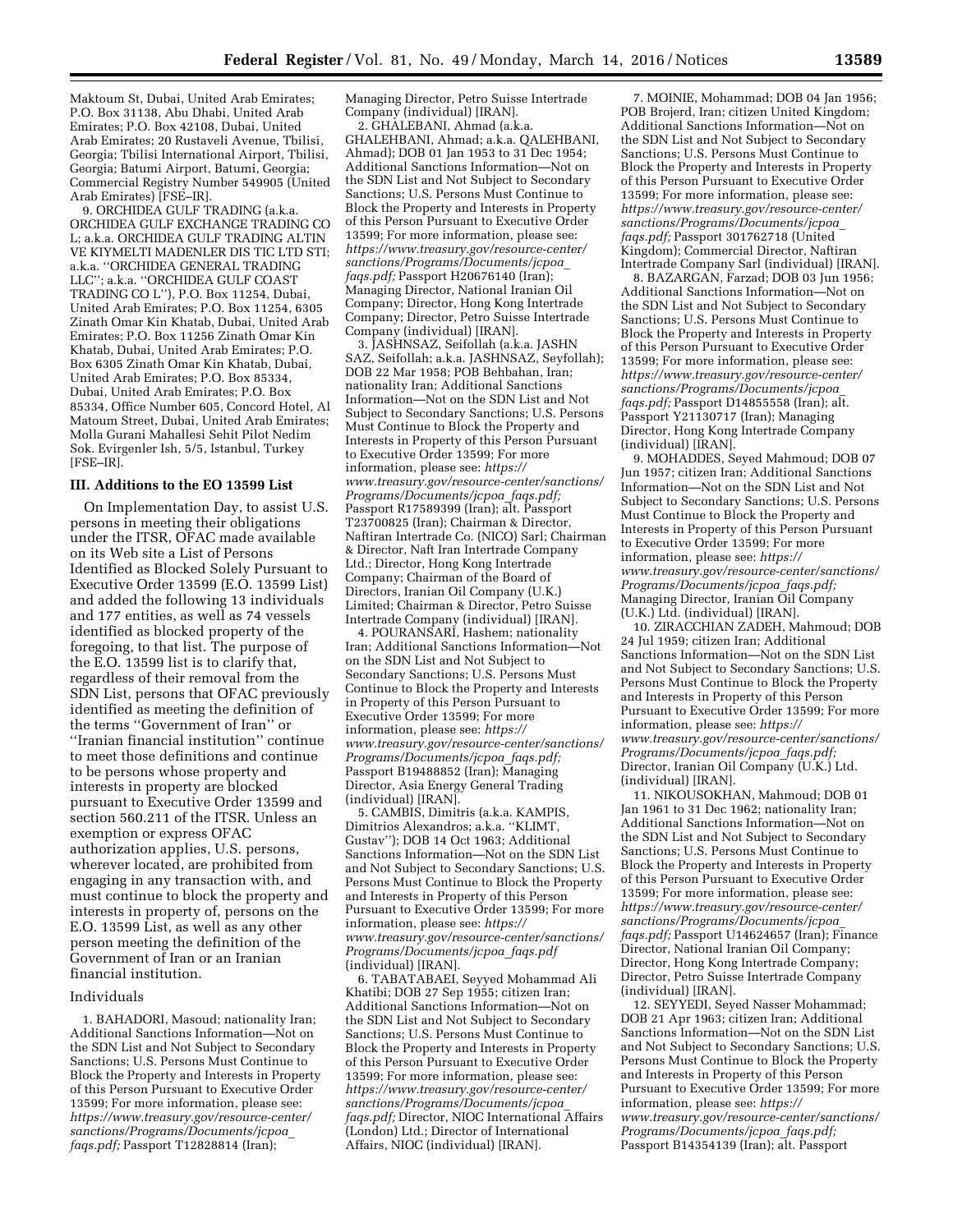L18507193 (Iran); alt. Passport X95321252 (Iran); Managing Director, Sima General Trading (individual) [IRAN].

13. PARSAEI, Reza; DOB 09 Aug 1963; citizen Iran; Additional Sanctions Information—Not on the SDN List and Not Subject to Secondary Sanctions; U.S. Persons Must Continue to Block the Property and Interests in Property of this Person Pursuant to Executive Order 13599; For more information, please see: *[https://](https://www.treasury.gov/resource-center/sanctions/Programs/Documents/jcpoa_faqs.pdf) [www.treasury.gov/resource-center/sanctions/](https://www.treasury.gov/resource-center/sanctions/Programs/Documents/jcpoa_faqs.pdf) [Programs/Documents/jcpoa](https://www.treasury.gov/resource-center/sanctions/Programs/Documents/jcpoa_faqs.pdf)*\_*faqs.pdf;*  Director, NIOC International Affairs (London) Ltd. (individual) [IRAN].

#### Entities

1. AA ENERGY FZCO, United Arab Emirates; Additional Sanctions Information—Not on the SDN List and Not Subject to Secondary Sanctions; U.S. Persons Must Continue to Block the Property and Interests in Property of this Person Pursuant to Executive Order 13599; For more information, please see: *[https://](https://www.treasury.gov/resource-center/sanctions/Programs/Documents/jcpoa_faqs.pdf) [www.treasury.gov/resource-center/sanctions/](https://www.treasury.gov/resource-center/sanctions/Programs/Documents/jcpoa_faqs.pdf) [Programs/Documents/jcpoa](https://www.treasury.gov/resource-center/sanctions/Programs/Documents/jcpoa_faqs.pdf)*\_*faqs.pdf* [IRAN].

2. AMIN INVESTMENT BANK (a.k.a. AMINIB), No. 51 Ghobadiyan Street, Valiasr Street, Tehran 1968917173, Iran; Web site *[http://www.aminib.com;](http://www.aminib.com)* Additional Sanctions Information—Not on the SDN List and Not Subject to Secondary Sanctions; U.S. Persons Must Continue to Block the Property and Interests in Property of this Person Pursuant to Executive Order 13599; For more information, please see: *[https://](https://www.treasury.gov/resource-center/sanctions/Programs/Documents/jcpoa_faqs.pdf) [www.treasury.gov/resource-center/sanctions/](https://www.treasury.gov/resource-center/sanctions/Programs/Documents/jcpoa_faqs.pdf) [Programs/Documents/jcpoa](https://www.treasury.gov/resource-center/sanctions/Programs/Documents/jcpoa_faqs.pdf)*\_*faqs.pdf* [IRAN].

3. ARASH SHIPPING ENTERPRISES LIMITED, Diagoras House, 7th Floor, 16 Panteli Katelari Street, Nicosia 1097, Cyprus; Additional Sanctions Information—Not on the SDN List and Not Subject to Secondary Sanctions; U.S. Persons Must Continue to Block the Property and Interests in Property of this Person Pursuant to Executive Order 13599; For more information, please see: *[https://www.treasury.gov/resource-center/](https://www.treasury.gov/resource-center/sanctions/Programs/Documents/jcpoa_faqs.pdf) [sanctions/Programs/Documents/jcpoa](https://www.treasury.gov/resource-center/sanctions/Programs/Documents/jcpoa_faqs.pdf)*\_ *[faqs.pdf;](https://www.treasury.gov/resource-center/sanctions/Programs/Documents/jcpoa_faqs.pdf)* Telephone (357)(22660766); Fax (357)(22678777) [IRAN] (Linked To: NATIONAL IRANIAN TANKER COMPANY).

4. ARTA SHIPPING ENTERPRISES LIMITED, Diagoras House, 7th Floor, 16 Panteli Katelari Street, Nicosia 1097, Cyprus; Additional Sanctions Information—Not on the SDN List and Not Subject to Secondary Sanctions; U.S. Persons Must Continue to Block the Property and Interests in Property of this Person Pursuant to Executive Order 13599; For more information, please see: *[https://www.treasury.gov/resource-center/](https://www.treasury.gov/resource-center/sanctions/Programs/Documents/jcpoa_faqs.pdf) [sanctions/Programs/Documents/jcpoa](https://www.treasury.gov/resource-center/sanctions/Programs/Documents/jcpoa_faqs.pdf)*\_ *[faqs.pdf;](https://www.treasury.gov/resource-center/sanctions/Programs/Documents/jcpoa_faqs.pdf)* Telephone (357)(22660766); Fax (357)(22678777) [IRAN] (Linked To: NATIONAL IRANIAN TANKER COMPANY).

5. ASAN SHIPPING ENTERPRISE LIMITED, 85 St. John Street, Valletta VLT 1165, Malta; Additional Sanctions Information—Not on the SDN List and Not Subject to Secondary Sanctions; U.S. Persons Must Continue to Block the Property and Interests in Property of this Person Pursuant to Executive Order 13599; For more information, please see: *[https://](https://www.treasury.gov/resource-center/sanctions/Programs/Documents/jcpoa_faqs.pdf)*

*[www.treasury.gov/resource-center/sanctions/](https://www.treasury.gov/resource-center/sanctions/Programs/Documents/jcpoa_faqs.pdf) [Programs/Documents/jcpoa](https://www.treasury.gov/resource-center/sanctions/Programs/Documents/jcpoa_faqs.pdf)*\_*faqs.pdf;*  Telephone (356)(21241817); Fax (356)(25990640) [IRAN] (Linked To: NATIONAL IRANIAN TANKER COMPANY).

6. ASCOTEC HOLDING GMBH (f.k.a. AHWAZ STEEL COMMERCIAL & TECHNICAL SERVICE GMBH ASCOTEC; f.k.a. AHWAZ STEEL COMMERCIAL AND TECHNICAL SERVICE GMBH ASCOTEC; a.k.a. ASCOTEC GMBH), Tersteegen Strasse 10, Dusseldorf 40474, Germany; Additional Sanctions Information—Not on the SDN List and Not Subject to Secondary Sanctions; U.S. Persons Must Continue to Block the Property and Interests in Property of this Person Pursuant to Executive Order 13599; For more information, please see: *[https://](https://www.treasury.gov/resource-center/sanctions/Programs/Documents/jcpoa_faqs.pdf) [www.treasury.gov/resource-center/sanctions/](https://www.treasury.gov/resource-center/sanctions/Programs/Documents/jcpoa_faqs.pdf) [Programs/Documents/jcpoa](https://www.treasury.gov/resource-center/sanctions/Programs/Documents/jcpoa_faqs.pdf)*\_*faqs.pdf;*  Registration ID HRB 26136 (Germany); all offices worldwide [IRAN].

7. ASCOTEC JAPAN K.K., 8th Floor, Shiba East Building, 2–3–9 Shiba, Minato-ku, Tokyo 105–0014, Japan; Additional Sanctions Information—Not on the SDN List and Not Subject to Secondary Sanctions; U.S. Persons Must Continue to Block the Property and Interests in Property of this Person Pursuant to Executive Order 13599; For more information, please see:*[https://](https://www.treasury.gov/resource-center/sanctions/Programs/Documents/jcpoa_faqs.pdf) [www.treasury.gov/resource-center/sanctions/](https://www.treasury.gov/resource-center/sanctions/Programs/Documents/jcpoa_faqs.pdf) [Programs/Documents/jcpoa](https://www.treasury.gov/resource-center/sanctions/Programs/Documents/jcpoa_faqs.pdf)*\_*faqs.pdf;* all offices worldwide [IRAN].

8. ASCOTEC MINERAL & MACHINERY GMBH (a.k.a. ASCOTEC MINERAL AND MACHINERY GMBH; f.k.a. BREYELLER KALTBAND GMBH), Tersteegenstr. 10, Dusseldorf 40474, Germany; Additional Sanctions Information—Not on the SDN List and Not Subject to Secondary Sanctions; U.S. Persons Must Continue to Block the Property and Interests in Property of this Person Pursuant to Executive Order 13599; For more information, please see: *[https://](https://www.treasury.gov/resource-center/sanctions/Programs/Documents/jcpoa_faqs.pdf) [www.treasury.gov/resource-center/sanctions/](https://www.treasury.gov/resource-center/sanctions/Programs/Documents/jcpoa_faqs.pdf) [Programs/Documents/jcpoa](https://www.treasury.gov/resource-center/sanctions/Programs/Documents/jcpoa_faqs.pdf)*\_*faqs.pdf;*  Registration ID HRB 55668 (Germany); all offices worldwide [IRAN].

9. ASCOTEC SCIENCE & TECHNOLOGY GMBH (a.k.a. ASCOTEC SCIENCE AND TECHNOLOGY GMBH), Tersteegenstrasse 10, Dusseldorf D 40474, Germany; Additional Sanctions Information—Not on the SDN List and Not Subject to Secondary Sanctions; U.S. Persons Must Continue to Block the Property and Interests in Property of this Person Pursuant to Executive Order 13599; For more information, please see: *[https://](https://www.treasury.gov/resource-center/sanctions/Programs/Documents/jcpoa_faqs.pdf) [www.treasury.gov/resource-center/sanctions/](https://www.treasury.gov/resource-center/sanctions/Programs/Documents/jcpoa_faqs.pdf) [Programs/Documents/jcpoa](https://www.treasury.gov/resource-center/sanctions/Programs/Documents/jcpoa_faqs.pdf)*\_*faqs.pdf;*  Registration ID HRB 58745 (Germany); all offices worldwide [IRAN].

10. ASCOTEC STEEL TRADING GMBH (a.k.a. ASCOTEC STEEL), Tersteegenstr. 10, Dusseldorf 40474, Germany; Georg-Glock-Str. 3, Dusseldorf 40474, Germany; Additional Sanctions Information—Not on the SDN List and Not Subject to Secondary Sanctions; U.S. Persons Must Continue to Block the Property and Interests in Property of this Person Pursuant to Executive Order 13599; For more information, please see: *[https://](https://www.treasury.gov/resource-center/sanctions/Programs/Documents/jcpoa_faqs.pdf) [www.treasury.gov/resource-center/sanctions/](https://www.treasury.gov/resource-center/sanctions/Programs/Documents/jcpoa_faqs.pdf) [Programs/Documents/jcpoa](https://www.treasury.gov/resource-center/sanctions/Programs/Documents/jcpoa_faqs.pdf)*\_*faqs.pdf;*  Registration ID HRB 48319 (Germany); all offices worldwide [IRAN].

11. ASIA ENERGY GENERAL TRADING (LLC), Suite 703, Twin Tower, Baniyas Street, Deira, Dubai, United Arab Emirates; Additional Sanctions Information—Not on the SDN List and Not Subject to Secondary Sanctions; U.S. Persons Must Continue to Block the Property and Interests in Property of this Person Pursuant to Executive Order 13599; For more information, please see: *[https://www.treasury.gov/resource-center/](https://www.treasury.gov/resource-center/sanctions/Programs/Documents/jcpoa_faqs.pdf) [sanctions/Programs/Documents/jcpoa](https://www.treasury.gov/resource-center/sanctions/Programs/Documents/jcpoa_faqs.pdf)*\_ *[faqs.pdf](https://www.treasury.gov/resource-center/sanctions/Programs/Documents/jcpoa_faqs.pdf)* [IRAN].

12. BANDAR IMAM PETROCHEMICAL COMPANY, North Kargar Street, Tehran, Iran; Mahshahr, Bandar Imam, Khuzestan Province, Iran; Additional Sanctions Information—Not on the SDN List and Not Subject to Secondary Sanctions; U.S. Persons Must Continue to Block the Property and Interests in Property of this Person Pursuant to Executive Order 13599; For more information, please see: *[https://](https://www.treasury.gov/resource-center/sanctions/Programs/Documents/jcpoa_faqs.pdf) [www.treasury.gov/resource-center/sanctions/](https://www.treasury.gov/resource-center/sanctions/Programs/Documents/jcpoa_faqs.pdf) [Programs/Documents/jcpoa](https://www.treasury.gov/resource-center/sanctions/Programs/Documents/jcpoa_faqs.pdf)*\_*faqs.pdf* [IRAN].

13. BANK KESHAVARZI IRAN (a.k.a. AGRICULTURAL BANK OF IRAN; a.k.a. BANK KESHAVARZI), P.O. Box 14155–6395, 129 Patrice Lumumba St, Jalal-al-Ahmad Expressway, Tehran 14454, Iran; Additional Sanctions Information—Not on the SDN List and Not Subject to Secondary Sanctions; U.S. Persons Must Continue to Block the Property and Interests in Property of this Person Pursuant to Executive Order 13599; For more information, please see: *[https://](https://www.treasury.gov/resource-center/sanctions/Programs/Documents/jcpoa_faqs.pdf) [www.treasury.gov/resource-center/sanctions/](https://www.treasury.gov/resource-center/sanctions/Programs/Documents/jcpoa_faqs.pdf) [Programs/Documents/jcpoa](https://www.treasury.gov/resource-center/sanctions/Programs/Documents/jcpoa_faqs.pdf)*\_*faqs.pdf;* all offices worldwide [IRAN].

14. BANK MARKAZI JOMHOURI ISLAMI IRAN (a.k.a. BANK MARKAZI IRAN; a.k.a. CENTRAL BANK OF IRAN; a.k.a. CENTRAL BANK OF THE ISLAMIC REPUBLIC OF IRAN), P.O. Box 15875/7177, 144 Mirdamad Blvd., Tehran, Iran; 213 Ferdowsi Avenue, Tehran 11365, Iran; Additional Sanctions Information—Not on the SDN List and Not Subject to Secondary Sanctions; U.S. Persons Must Continue to Block the Property and Interests in Property of this Person Pursuant to Executive Order 13599; For more information, please see: *[https://](https://www.treasury.gov/resource-center/sanctions/Programs/Documents/jcpoa_faqs.pdf) [www.treasury.gov/resource-center/sanctions/](https://www.treasury.gov/resource-center/sanctions/Programs/Documents/jcpoa_faqs.pdf) [Programs/Documents/jcpoa](https://www.treasury.gov/resource-center/sanctions/Programs/Documents/jcpoa_faqs.pdf)*\_*faqs.pdf* [IRAN].

15. BANK MASKAN (a.k.a. HOUSING BANK (OF IRAN)), P.O. Box 11365/5699, No 247 3rd Floor Fedowsi Ave, Cross Sarhang Sakhaei St, Tehran, Iran; Additional Sanctions Information—Not on the SDN List and Not Subject to Secondary Sanctions; U.S. Persons Must Continue to Block the Property and Interests in Property of this Person Pursuant to Executive Order 13599; For more information, please see: *[https://](https://www.treasury.gov/resource-center/sanctions/Programs/Documents/jcpoa_faqs.pdf) [www.treasury.gov/resource-center/sanctions/](https://www.treasury.gov/resource-center/sanctions/Programs/Documents/jcpoa_faqs.pdf) [Programs/Documents/jcpoa](https://www.treasury.gov/resource-center/sanctions/Programs/Documents/jcpoa_faqs.pdf)*\_*faqs.pdf;* all offices worldwide [IRAN].

16. BANK MELLAT, Head Office Bldg, 327 Taleghani Ave, Tehran 15817, Iran; 327 Forsat and Taleghani Avenue, Tehran 15817, Iran; P.O. Box 375010, Amiryan Str #6, P/N– 24, Yerevan, Armenia; Keumkang Tower— 13th & 14th Floor, 889–13 Daechi-Dong, Gangnam-Ku, Seoul 135–280, Korea, South; P.O. Box 79106425, Ziya Gokalp Bulvari No 12, Kizilay, Ankara, Ankara, Turkey; Cumhuriyet Bulvari No 88/A, PK 7103521,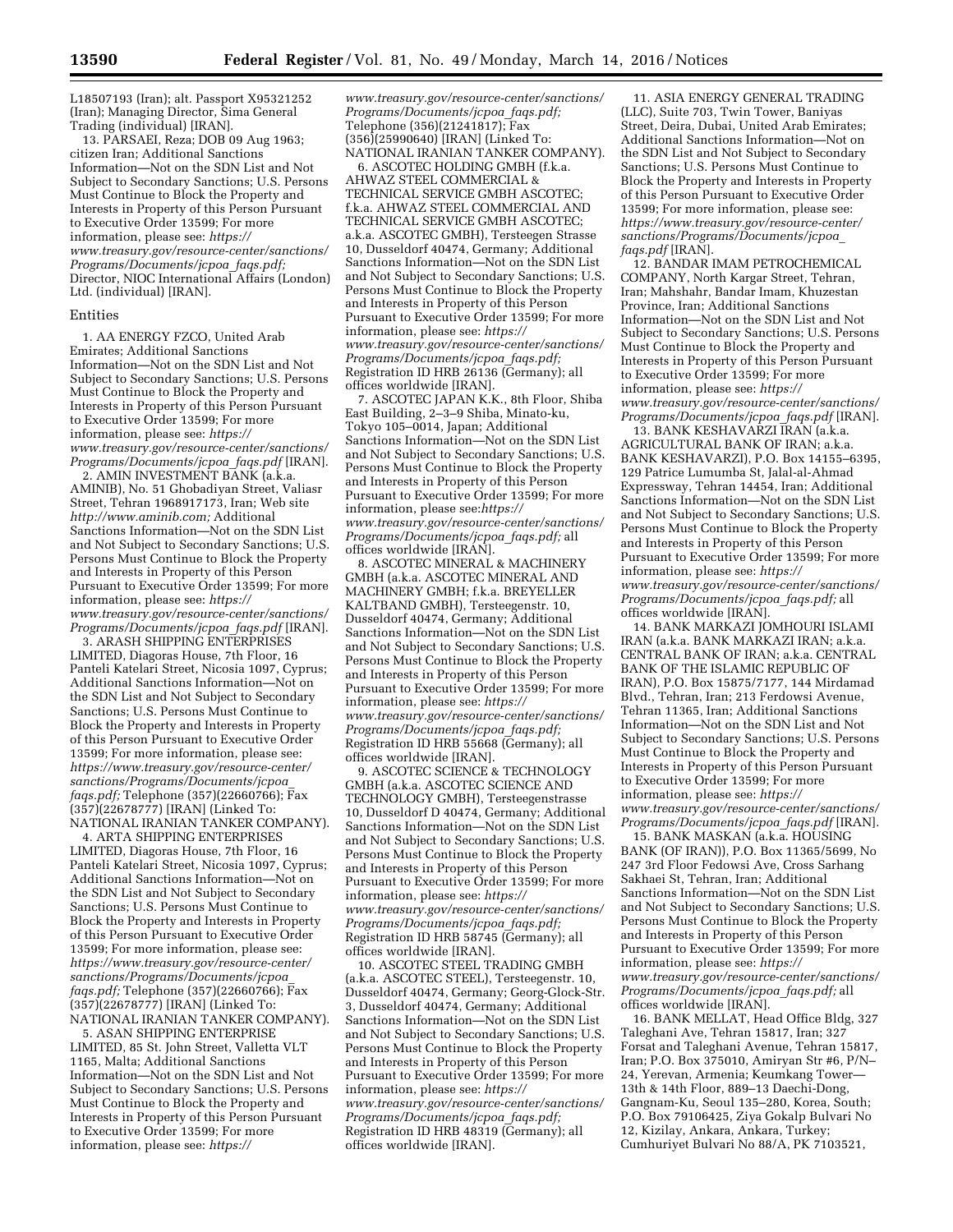Konak, Izmir, Turkey; Buyukdere Cad, Cicek Sokak No 1—1 Levent, Levent, Istanbul, Turkey; Additional Sanctions Information— Not on the SDN List and Not Subject to Secondary Sanctions; U.S. Persons Must Continue to Block the Property and Interests in Property of this Person Pursuant to Executive Order 13599; For more information, please see: *[https://](https://www.treasury.gov/resource-center/sanctions/Programs/Documents/jcpoa_faqs.pdf) [www.treasury.gov/resource-center/sanctions/](https://www.treasury.gov/resource-center/sanctions/Programs/Documents/jcpoa_faqs.pdf) [Programs/Documents/jcpoa](https://www.treasury.gov/resource-center/sanctions/Programs/Documents/jcpoa_faqs.pdf)*\_*faqs.pdf;* all offices worldwide [IRAN].

17. BANK MELLI IRAN (a.k.a. BANK MELLI; a.k.a. NATIONAL BANK OF IRAN), P.O. Box 11365–171, Ferdowsi Avenue, Tehran, Iran; 43 Avenue Montaigne, Paris 75008, France; Room 704–6, Wheelock Hse, 20 Pedder St, Central, Hong Kong; Bank Melli Iran Bldg, 111 St 24, 929 Arasat, Baghdad, Iraq; P.O. Box 2643, Ruwi, Muscat 112, Oman; P.O. Box 2656, Liva Street, Abu Dhabi, United Arab Emirates; P.O. Box 248, Hamad Bin Abdulla St, Fujairah, United Arab Emirates; P.O. Box 1888, Clock Tower, Industrial Rd, Al Ain Club Bldg, Al Ain, Abu Dhabi, United Arab Emirates; P.O. Box 1894, Baniyas St, Deira, Dubai City, United Arab Emirates; P.O. Box 5270, Oman Street Al Nakheel, Ras Al-Khaimah, United Arab Emirates; P.O. Box 459, Al Borj St, Sharjah, United Arab Emirates; P.O. Box 3093, Ahmed Seddiqui Bldg, Khalid Bin El-Walid St, Bur-Dubai, Dubai City 3093, United Arab Emirates; P.O. Box 1894, Al Wasl Rd, Jumeirah, Dubai, United Arab Emirates; Postfach 112 129, Holzbruecke 2, D–20459, Hamburg, Germany; Nobel Ave. 14, Baku, Azerbaijan; Unit 1703–4, 17th Floor, Hong Kong Club Building, 3 A Chater Road Central, Hong Kong; Esteghlal St., Opposite to Otbeh Ibn Ghazvan Hall, Basrah, Iraq; Additional Sanctions Information—Not on the SDN List and Not Subject to Secondary Sanctions; U.S. Persons Must Continue to Block the Property and Interests in Property of this Person Pursuant to Executive Order 13599; For more information, please see: *[https://www.treasury.gov/resource-center/](https://www.treasury.gov/resource-center/sanctions/Programs/Documents/jcpoa_faqs.pdf) [sanctions/Programs/Documents/jcpoa](https://www.treasury.gov/resource-center/sanctions/Programs/Documents/jcpoa_faqs.pdf)*\_ *faqs.pdf;* all offices worldwide [IRAN].

18. BANK OF INDUSTRY AND MINE (OF IRAN) (a.k.a. BANK SANAD VA MADAN; a.k.a. ''BIM''), P.O. Box 15875–4456, Firouzeh Tower, No 1655 Vali-Asr Ave after Chamran Crossroads, Tehran 1965643511, Iran; No 1655, Firouzeh Building, Mahmoudiye Street, Valiasr Ave, Tehran, Iran; Additional Sanctions Information—Not on the SDN List and Not Subject to Secondary Sanctions; U.S. Persons Must Continue to Block the Property and Interests in Property of this Person Pursuant to Executive Order 13599; For more information, please see: *[https://](https://www.treasury.gov/resource-center/sanctions/Programs/Documents/jcpoa_faqs.pdf) [www.treasury.gov/resource-center/sanctions/](https://www.treasury.gov/resource-center/sanctions/Programs/Documents/jcpoa_faqs.pdf) [Programs/Documents/jcpoa](https://www.treasury.gov/resource-center/sanctions/Programs/Documents/jcpoa_faqs.pdf)*\_*faqs.pdf;* all offices worldwide [IRAN].

19. BANK REFAH KARGARAN (a.k.a. BANK REFAH; a.k.a. WORKERS' WELFARE BANK (OF IRAN)), No. 40 North Shiraz Street, Mollasadra Ave, Vanak Sq, Tehran 19917, Iran; Additional Sanctions Information—Not on the SDN List and Not Subject to Secondary Sanctions; U.S. Persons Must Continue to Block the Property and Interests in Property of this Person Pursuant

to Executive Order 13599; For more information, please see: *[https://](https://www.treasury.gov/resource-center/sanctions/Programs/Documents/jcpoa_faqs.pdf) [www.treasury.gov/resource-center/sanctions/](https://www.treasury.gov/resource-center/sanctions/Programs/Documents/jcpoa_faqs.pdf) [Programs/Documents/jcpoa](https://www.treasury.gov/resource-center/sanctions/Programs/Documents/jcpoa_faqs.pdf)*\_*faqs.pdf;* all offices worldwide [IRAN].

20. BANK SEPAH, Imam Khomeini Square, Tehran 1136953412, Iran; 64 Rue de Miromesnil, Paris 75008, France; Hafenstrasse 54, D–60327, Frankfurt am Main, Germany; Via Barberini 50, Rome, RM 00187, Italy; 17 Place Vendome, Paris 75008, France; Additional Sanctions Information— Not on the SDN List and Not Subject to Secondary Sanctions; U.S. Persons Must Continue to Block the Property and Interests in Property of this Person Pursuant to Executive Order 13599; For more information, please see: *[https://](https://www.treasury.gov/resource-center/sanctions/Programs/Documents/jcpoa_faqs.pdf) [www.treasury.gov/resource-center/sanctions/](https://www.treasury.gov/resource-center/sanctions/Programs/Documents/jcpoa_faqs.pdf) [Programs/Documents/jcpoa](https://www.treasury.gov/resource-center/sanctions/Programs/Documents/jcpoa_faqs.pdf)*\_*faqs.pdf;* all offices worldwide [IRAN].

21. BANK TEJARAT, P.O. Box 11365– 5416, 152 Taleghani Avenue, Tehran 15994, Iran; 130, Zandi Alley, Taleghani Avenue, No 152, Ostad Nejat Ollahi Cross, Tehran 14567, Iran; 124–126 Rue de Provence, Angle 76 bd Haussman, Paris 75008, France; P.O. Box 734001, Rudaki Ave 88, Dushanbe 734001, Tajikistan; Office C208, Beijing Lufthansa Center No 50, Liangmaqiao Rd, Chaoyang District, Beijing 100016, China; c/o Europaisch-Iranische Handelsbank AG, Depenau 2, D–20095, Hamburg, Germany; SWIFT/BIC BTEJ IR TH; Additional Sanctions Information—Not on the SDN List and Not Subject to Secondary Sanctions; U.S. Persons Must Continue to Block the Property and Interests in Property of this Person Pursuant to Executive Order 13599; For more information, please see: *[https://](https://www.treasury.gov/resource-center/sanctions/Programs/Documents/jcpoa_faqs.pdf) [www.treasury.gov/resource-center/sanctions/](https://www.treasury.gov/resource-center/sanctions/Programs/Documents/jcpoa_faqs.pdf) [Programs/Documents/jcpoa](https://www.treasury.gov/resource-center/sanctions/Programs/Documents/jcpoa_faqs.pdf)*\_*faqs.pdf;* all offices worldwide [IRAN].

22. BANK TORGOVOY KAPITAL ZAO (a.k.a. TC BANK; a.k.a. TK BANK; a.k.a. TK BANK ZAO; a.k.a. TORGOVY KAPITAL (TK BANK); a.k.a. TRADE CAPITAL BANK; a.k.a. TRADE CAPITAL BANK (TC BANK); a.k.a. ZAO BANK TORGOVY KAPITAL), 3 Kozlova Street, Minsk 220005, Belarus; SWIFT/BIC BBTK BY 2X; Additional Sanctions Information—Not on the SDN List and Not Subject to Secondary Sanctions; U.S. Persons Must Continue to Block the Property and Interests in Property of this Person Pursuant to Executive Order 13599; For more information, please see: *[https://](https://www.treasury.gov/resource-center/sanctions/Programs/Documents/jcpoa_faqs.pdf) [www.treasury.gov/resource-center/sanctions/](https://www.treasury.gov/resource-center/sanctions/Programs/Documents/jcpoa_faqs.pdf) [Programs/Documents/jcpoa](https://www.treasury.gov/resource-center/sanctions/Programs/Documents/jcpoa_faqs.pdf)*\_*faqs.pdf;*  Registration ID 30 (Belarus); all offices worldwide [IRAN].

23. BANK–E SHAHR, Sepahod Gharani, Corner of Khosro St., No. 147, Tehran, Iran; Additional Sanctions Information—Not on the SDN List and Not Subject to Secondary Sanctions; U.S. Persons Must Continue to Block the Property and Interests in Property of this Person Pursuant to Executive Order 13599; For more information, please see: *[https://www.treasury.gov/resource-center/](https://www.treasury.gov/resource-center/sanctions/Programs/Documents/jcpoa_faqs.pdf) [sanctions/Programs/Documents/jcpoa](https://www.treasury.gov/resource-center/sanctions/Programs/Documents/jcpoa_faqs.pdf)*\_ *[faqs.pdf](https://www.treasury.gov/resource-center/sanctions/Programs/Documents/jcpoa_faqs.pdf)* [IRAN].

24. BEHSAZ KASHANE TEHRAN CONSTRUCTION CO. (a.k.a. BEHSAZ KASHANEH CO.), No. 40, East Street Journal, North Shiraz Street, Sadra Avenue, Tehran,

Iran; Web site *[http://www.behsazco.ir;](http://www.behsazco.ir)*  Additional Sanctions Information—Not on the SDN List and Not Subject to Secondary Sanctions; U.S. Persons Must Continue to Block the Property and Interests in Property of this Person Pursuant to Executive Order 13599; For more information, please see: *[https://www.treasury.gov/resource-center/](https://www.treasury.gov/resource-center/sanctions/Programs/Documents/jcpoa_faqs.pdf) [sanctions/Programs/Documents/jcpoa](https://www.treasury.gov/resource-center/sanctions/Programs/Documents/jcpoa_faqs.pdf)*\_ *[faqs.pdf](https://www.treasury.gov/resource-center/sanctions/Programs/Documents/jcpoa_faqs.pdf)* [IRAN].

25. BIMEH IRAN INSURANCE COMPANY (U.K.) LIMITED (a.k.a. BIUK), 4/5 Fenchurch Buildings, London EC3M 5HN, United Kingdom; Additional Sanctions Information—Not on the SDN List and Not Subject to Secondary Sanctions; U.S. Persons Must Continue to Block the Property and Interests in Property of this Person Pursuant to Executive Order 13599; For more information, please see: *[https://](https://www.treasury.gov/resource-center/sanctions/Programs/Documents/jcpoa_faqs.pdf) [www.treasury.gov/resource-center/sanctions/](https://www.treasury.gov/resource-center/sanctions/Programs/Documents/jcpoa_faqs.pdf) [Programs/Documents/jcpoa](https://www.treasury.gov/resource-center/sanctions/Programs/Documents/jcpoa_faqs.pdf)*\_*faqs.pdf;* UK Company Number 01223433 (United Kingdom); all offices worldwide [IRAN].

26. BLUE TANKER SHIPPING SA, Care of Sambouk Shipping FCZ, Office 101, 1st Floor, FITCO Building No 3, Inside Fujairah Port, P.O. Box 50044, Fujairah, United Arab Emirates; Majuro MH, Marshall Islands; Liberia; Additional Sanctions Information— Not on the SDN List and Not Subject to Secondary Sanctions; U.S. Persons Must Continue to Block the Property and Interests in Property of this Person Pursuant to Executive Order 13599; For more information, please see: *[https://](https://www.treasury.gov/resource-center/sanctions/Programs/Documents/jcpoa_faqs.pdf) [www.treasury.gov/resource-center/sanctions/](https://www.treasury.gov/resource-center/sanctions/Programs/Documents/jcpoa_faqs.pdf) [Programs/Documents/jcpoa](https://www.treasury.gov/resource-center/sanctions/Programs/Documents/jcpoa_faqs.pdf)*\_*faqs.pdf* [IRAN].

27. BOU ALI SINA PETROCHEMICAL COMPANY (a.k.a. BUALI SINA PETROCHEMICAL COMPANY), No. 17, 1st Floor, Daman Afshar St., Vanak Sq., Vali-e-Asr Ave, Tehran 19697, Iran; Petrochemical Special Economic Zone (PETZONE), Iran; Additional Sanctions Information—Not on the SDN List and Not Subject to Secondary Sanctions; U.S. Persons Must Continue to Block the Property and Interests in Property of this Person Pursuant to Executive Order 13599; For more information, please see: *[https://www.treasury.gov/resource-center/](https://www.treasury.gov/resource-center/sanctions/Programs/Documents/jcpoa_faqs.pdf) [sanctions/Programs/Documents/jcpoa](https://www.treasury.gov/resource-center/sanctions/Programs/Documents/jcpoa_faqs.pdf)*\_ *[faqs.pdf](https://www.treasury.gov/resource-center/sanctions/Programs/Documents/jcpoa_faqs.pdf)* [IRAN].

28. BREYELLER STAHL TECHNOLOGY GMBH & CO. KG (a.k.a. BREYELLER STAHL TECHNOLOGY GMBH AND CO. KG; f.k.a. ROETZEL–STAHL GMBH & CO. KG; f.k.a. ROETZEL–STAHL GMBH AND CO. KG), Josefstrasse 82, Nettetal 41334, Germany; Additional Sanctions Information—Not on the SDN List and Not Subject to Secondary Sanctions; U.S. Persons Must Continue to Block the Property and Interests in Property of this Person Pursuant to Executive Order 13599; For more information, please see: *[https://www.treasury.gov/resource-center/](https://www.treasury.gov/resource-center/sanctions/Programs/Documents/jcpoa_faqs.pdf) [sanctions/Programs/Documents/jcpoa](https://www.treasury.gov/resource-center/sanctions/Programs/Documents/jcpoa_faqs.pdf)*\_ *[faqs.pdf;](https://www.treasury.gov/resource-center/sanctions/Programs/Documents/jcpoa_faqs.pdf)* Registration ID HRA 4528 (Germany); all offices worldwide [IRAN].

29. CASPIAN MARITIME LIMITED, Fortuna Court, Block B, 284 Archbishop Makarios II Avenue, Limassol 3105, Cyprus; Additional Sanctions Information—Not on the SDN List and Not Subject to Secondary Sanctions; U.S. Persons Must Continue to Block the Property and Interests in Property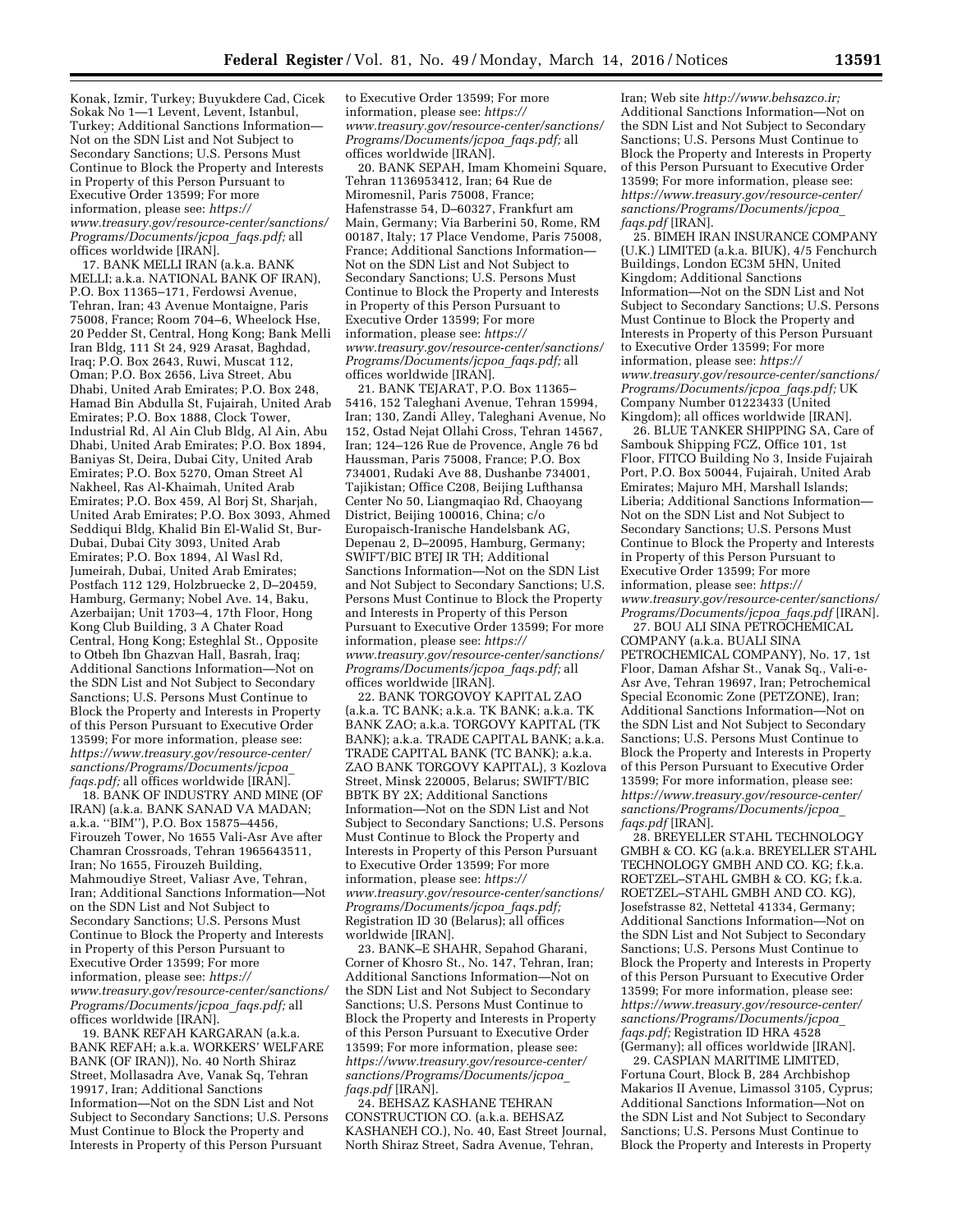of this Person Pursuant to Executive Order 13599; For more information, please see: *[https://www.treasury.gov/resource-center/](https://www.treasury.gov/resource-center/sanctions/Programs/Documents/jcpoa_faqs.pdf) [sanctions/Programs/Documents/jcpoa](https://www.treasury.gov/resource-center/sanctions/Programs/Documents/jcpoa_faqs.pdf)*\_ *[faqs.pdf;](https://www.treasury.gov/resource-center/sanctions/Programs/Documents/jcpoa_faqs.pdf)* Telephone (357)(25800000); Fax (357)(25588055) [IRAN] (Linked To: NATIONAL IRANIAN TANKER COMPANY).

30. COMMERCIAL PARS OIL CO., 9th Floor, No. 346, Mirdamad Avenue, Tehran, Iran; Additional Sanctions Information—Not on the SDN List and Not Subject to Secondary Sanctions; U.S. Persons Must Continue to Block the Property and Interests in Property of this Person Pursuant to Executive Order 13599; For more information, please see: *[https://](https://www.treasury.gov/resource-center/sanctions/Programs/Documents/jcpoa_faqs.pdf) [www.treasury.gov/resource-center/sanctions/](https://www.treasury.gov/resource-center/sanctions/Programs/Documents/jcpoa_faqs.pdf) [Programs/Documents/jcpoa](https://www.treasury.gov/resource-center/sanctions/Programs/Documents/jcpoa_faqs.pdf)*\_*faqs.pdf* [IRAN].

31. CREDIT INSTITUTION FOR DEVELOPMENT, 53 Saanee, Jahan-e Koodak, Crossroads Africa St., Tehran, Iran; Additional Sanctions Information—Not on the SDN List and Not Subject to Secondary Sanctions; U.S. Persons Must Continue to Block the Property and Interests in Property of this Person Pursuant to Executive Order 13599; For more information, please see: *[https://www.treasury.gov/resource-center/](https://www.treasury.gov/resource-center/sanctions/Programs/Documents/jcpoa_faqs.pdf) [sanctions/Programs/Documents/jcpoa](https://www.treasury.gov/resource-center/sanctions/Programs/Documents/jcpoa_faqs.pdf)*\_ *[faqs.pdf](https://www.treasury.gov/resource-center/sanctions/Programs/Documents/jcpoa_faqs.pdf)* [IRAN].

32. CYLINDER SYSTEM L.T.D. (a.k.a. CILINDER SISTEM D.O.O.; a.k.a. CILINDER SISTEM D.O.O. ZA PROIZVODNJU I USLUGE), Dr. Mile Budaka 1, Slavonski Brod 35000, Croatia; 1 Mile Budaka, Slavonski Brod 35000, Croatia; Web site *[http://](http://www.csc-sb.hr) [www.csc-sb.hr;](http://www.csc-sb.hr)* Additional Sanctions Information—Not on the SDN List and Not Subject to Secondary Sanctions; U.S. Persons Must Continue to Block the Property and Interests in Property of this Person Pursuant to Executive Order 13599; For more information, please see: *[https://](https://www.treasury.gov/resource-center/sanctions/Programs/Documents/jcpoa_faqs.pdf) [www.treasury.gov/resource-center/sanctions/](https://www.treasury.gov/resource-center/sanctions/Programs/Documents/jcpoa_faqs.pdf) [Programs/Documents/jcpoa](https://www.treasury.gov/resource-center/sanctions/Programs/Documents/jcpoa_faqs.pdf)*\_*faqs.pdf;*  Registration ID 050038884 (Croatia); Tax ID No. 27694384517 (Croatia) [IRAN].

33. DANESH SHIPPING COMPANY LIMITED, Diagoras House, 7th Floor, 16 Panteli Katelari Street, Nicosia 1097, Cyprus; Additional Sanctions Information—Not on the SDN List and Not Subject to Secondary Sanctions; U.S. Persons Must Continue to Block the Property and Interests in Property of this Person Pursuant to Executive Order 13599; For more information, please see: *[https://www.treasury.gov/resource-center/](https://www.treasury.gov/resource-center/sanctions/Programs/Documents/jcpoa_faqs.pdf) [sanctions/Programs/Documents/jcpoa](https://www.treasury.gov/resource-center/sanctions/Programs/Documents/jcpoa_faqs.pdf)*\_ *[faqs.pdf;](https://www.treasury.gov/resource-center/sanctions/Programs/Documents/jcpoa_faqs.pdf)* Telephone (357)(22660766); Fax (357)(22668608) [IRAN] (Linked To: NATIONAL IRANIAN TANKER COMPANY).

34. DAVAR SHIPPING CO LTD, Diagoras House, 7th Floor, 16 Panteli Katelari Street, Nicosia 1097, Cyprus; Additional Sanctions Information—Not on the SDN List and Not Subject to Secondary Sanctions; U.S. Persons Must Continue to Block the Property and Interests in Property of this Person Pursuant to Executive Order 13599; For more information, please see: *[https://](https://www.treasury.gov/resource-center/sanctions/Programs/Documents/jcpoa_faqs.pdf) [www.treasury.gov/resource-center/sanctions/](https://www.treasury.gov/resource-center/sanctions/Programs/Documents/jcpoa_faqs.pdf) [Programs/Documents/jcpoa](https://www.treasury.gov/resource-center/sanctions/Programs/Documents/jcpoa_faqs.pdf)*\_*faqs.pdf;*  Telephone (357)(22660766); Fax (357)(22678777) [IRAN] (Linked To: NATIONAL IRANIAN TANKER COMPANY).

35. DENA TANKERS FZE, Free Zone, P.O. Box 5232, Fujairah, United Arab Emirates;

Additional Sanctions Information—Not on the SDN List and Not Subject to Secondary Sanctions; U.S. Persons Must Continue to Block the Property and Interests in Property of this Person Pursuant to Executive Order 13599; For more information, please see: *[https://www.treasury.gov/resource-center/](https://www.treasury.gov/resource-center/sanctions/Programs/Documents/jcpoa_faqs.pdf) [sanctions/Programs/Documents/jcpoa](https://www.treasury.gov/resource-center/sanctions/Programs/Documents/jcpoa_faqs.pdf)*\_ *[faqs.pdf](https://www.treasury.gov/resource-center/sanctions/Programs/Documents/jcpoa_faqs.pdf)* [IRAN] (Linked To: NATIONAL IRANIAN TANKER COMPANY).

36. DEY BANK (a.k.a. BANK–E DEY), Bokharest St., 1st St., No. 13, Tehran, Iran; Additional Sanctions Information—Not on the SDN List and Not Subject to Secondary Sanctions; U.S. Persons Must Continue to Block the Property and Interests in Property of this Person Pursuant to Executive Order 13599; For more information, please see: *[https://www.treasury.gov/resource-center/](https://www.treasury.gov/resource-center/sanctions/Programs/Documents/jcpoa_faqs.pdf) [sanctions/Programs/Documents/jcpoa](https://www.treasury.gov/resource-center/sanctions/Programs/Documents/jcpoa_faqs.pdf)*\_ *[faqs.pdf](https://www.treasury.gov/resource-center/sanctions/Programs/Documents/jcpoa_faqs.pdf)* [IRAN].

37. EGHTESAD NOVIN BANK (a.k.a. BANK–E EGHTESAD NOVIN; a.k.a. EN BANK PJSC), Vali Asr Street, Above Vanak Circle, across Niayesh, Esfandiari Blvd., No. 24, Tehran, Iran; SWIFT/BIC BEGN IR TH; Additional Sanctions Information—Not on the SDN List and Not Subject to Secondary Sanctions; U.S. Persons Must Continue to Block the Property and Interests in Property of this Person Pursuant to Executive Order 13599; For more information, please see: *[https://www.treasury.gov/resource-center/](https://www.treasury.gov/resource-center/sanctions/Programs/Documents/jcpoa_faqs.pdf) [sanctions/Programs/Documents/jcpoa](https://www.treasury.gov/resource-center/sanctions/Programs/Documents/jcpoa_faqs.pdf)*\_ *[faqs.pdf](https://www.treasury.gov/resource-center/sanctions/Programs/Documents/jcpoa_faqs.pdf)* [IRAN].

38. EUROPAISCH–IRANISCHE HANDELSBANK AG (f.k.a. DEUTSCH– IRANISCHE HANDELSBANK AG; a.k.a. EUROPAEISCH–IRANISCHE HANDELSBANK; a.k.a. EUROPAESCH– IRANISCHE HANDELSBANK AKTIENGESELLSCHAFT; a.k.a. GERMAN– IRANIAN TRADE BANK), Hamburg Head Office, Depenau 2, D–20095 Hamburg, P.O. Box 101304, D–20008 Hamburg, Hamburg, Germany; Kish Branch, Sanaee Avenue, P.O. Box 79415/148, Kish Island 79415, Iran; Tehran Branch, No. 1655/1, Valiasr Avenue, P.O. Box 19656 43 511, Tehran, Iran; Additional Sanctions Information—Not on the SDN List and Not Subject to Secondary Sanctions; U.S. Persons Must Continue to Block the Property and Interests in Property of this Person Pursuant to Executive Order 13599; For more information, please see: *[https://www.treasury.gov/resource-center/](https://www.treasury.gov/resource-center/sanctions/Programs/Documents/jcpoa_faqs.pdf) [sanctions/Programs/Documents/jcpoa](https://www.treasury.gov/resource-center/sanctions/Programs/Documents/jcpoa_faqs.pdf)*\_ *[faqs.pdf;](https://www.treasury.gov/resource-center/sanctions/Programs/Documents/jcpoa_faqs.pdf)* all offices worldwide [IRAN].

39. EXECUTION OF IMAM KHOMEINI'S ORDER (a.k.a. EIKO; a.k.a. SETAD; a.k.a. SETAD EJRAEI EMAM; a.k.a. SETAD–E EJRAEI–E FARMAN–E HAZRAT–E EMAM; a.k.a. SETAD–E FARMAN–EJRAEI–YE EMAM), Khaled Stamboli St., Tehran, Iran; Additional Sanctions Information—Not on the SDN List and Not Subject to Secondary Sanctions; U.S. Persons Must Continue to Block the Property and Interests in Property of this Person Pursuant to Executive Order 13599; For more information, please see: *[https://www.treasury.gov/resource-center/](https://www.treasury.gov/resource-center/sanctions/Programs/Documents/jcpoa_faqs.pdf) [sanctions/Programs/Documents/jcpoa](https://www.treasury.gov/resource-center/sanctions/Programs/Documents/jcpoa_faqs.pdf)*\_ *[faqs.pdf](https://www.treasury.gov/resource-center/sanctions/Programs/Documents/jcpoa_faqs.pdf)* [IRAN].

40. EXPORT DEVELOPMENT BANK OF IRAN (a.k.a. BANK TOSEH SADERAT IRAN; a.k.a. BANK TOWSEEH SADERAT IRAN;

a.k.a. BANK TOWSEH SADERAT IRAN; a.k.a. EDBI), Tose'e Tower, Corner of 15th St., Ahmed Qasir Ave., Argentine Square, Tehran, Iran; No. 129, 21's Khaled Eslamboli, No. 1 Building, Tehran, Iran; Export Development Building, Next to the 15th Alley, Bokharest Street, Argentina Square, Tehran, Iran; No. 26, Tosee Tower, Arzhantine Square, P.O. Box 15875–5964, Tehran 15139, Iran; No. 4, Gandi Ave., Tehran 1516747913, Iran; Additional Sanctions Information—Not on the SDN List and Not Subject to Secondary Sanctions; U.S. Persons Must Continue to Block the Property and Interests in Property of this Person Pursuant to Executive Order 13599; For more information, please see: *[https://](https://www.treasury.gov/resource-center/sanctions/Programs/Documents/jcpoa_faqs.pdf) [www.treasury.gov/resource-center/sanctions/](https://www.treasury.gov/resource-center/sanctions/Programs/Documents/jcpoa_faqs.pdf) [Programs/Documents/jcpoa](https://www.treasury.gov/resource-center/sanctions/Programs/Documents/jcpoa_faqs.pdf)*\_*faqs.pdf;*  Registration ID 86936 (Iran) issued 10 Jul 1991; all offices worldwide [IRAN].

41. FUTURE BANK B.S.C. (a.k.a. BANK–E AL–MOSTAGHBAL; a.k.a. FUTURE BANK), P.O. Box 785, City Centre Building, Government Avenue, Manama, Bahrain; Block 304, City Centre Building, Building 199, Government Avenue, Road 383, Manama, Bahrain; Free Trade Zone, Sanaatie Kish, Vilay-e Ferdos 2, Corner of Klinik-e Khanevadeh, No 1/5 and 3/5, Kish, Iran; Additional Sanctions Information—Not on the SDN List and Not Subject to Secondary Sanctions; U.S. Persons Must Continue to Block the Property and Interests in Property of this Person Pursuant to Executive Order 13599; For more information, please see: *[https://www.treasury.gov/resource-center/](https://www.treasury.gov/resource-center/sanctions/Programs/Documents/jcpoa_faqs.pdf) [sanctions/Programs/Documents/jcpoa](https://www.treasury.gov/resource-center/sanctions/Programs/Documents/jcpoa_faqs.pdf)*\_ *[faqs.pdf;](https://www.treasury.gov/resource-center/sanctions/Programs/Documents/jcpoa_faqs.pdf)* Business Registration Document # 54514–1 (Bahrain) expires 09 Jun 2009; Trade License No. 13388 (Bahrain); All branches worldwide [IRAN].

42. GARBIN NAVIGATION LTD, Care of Sambouk Shipping FCZ, Office 101, 1st Floor, FITCO Building No 3, Inside Fujairah Port, P.O. Box 50044, Fujairah, United Arab Emirates; 80 Broad Street, Monrovia, Liberia; Additional Sanctions Information—Not on the SDN List and Not Subject to Secondary Sanctions; U.S. Persons Must Continue to Block the Property and Interests in Property of this Person Pursuant to Executive Order 13599; For more information, please see: *[https://www.treasury.gov/resource-center/](https://www.treasury.gov/resource-center/sanctions/Programs/Documents/jcpoa_faqs.pdf) [sanctions/Programs/Documents/jcpoa](https://www.treasury.gov/resource-center/sanctions/Programs/Documents/jcpoa_faqs.pdf)*\_ *[faqs.pdf](https://www.treasury.gov/resource-center/sanctions/Programs/Documents/jcpoa_faqs.pdf)* [IRAN].

43. GHADIR INVESTMENT COMPANY, 341 West Mirdamad Boulevard, Tehran, Iran; P.O. Box 19696, Tehran, Iran; Web site *[http://](http://www.ghadir-invest.com)  [www.ghadir-invest.com;](http://www.ghadir-invest.com)* Additional Sanctions Information—Not on the SDN List and Not Subject to Secondary Sanctions; U.S. Persons Must Continue to Block the Property and Interests in Property of this Person Pursuant to Executive Order 13599; For more information, please see: *[https://](https://www.treasury.gov/resource-center/sanctions/Programs/Documents/jcpoa_faqs.pdf) [www.treasury.gov/resource-center/sanctions/](https://www.treasury.gov/resource-center/sanctions/Programs/Documents/jcpoa_faqs.pdf) [Programs/Documents/jcpoa](https://www.treasury.gov/resource-center/sanctions/Programs/Documents/jcpoa_faqs.pdf)*\_*faqs.pdf* [IRAN].

44. GHAED BASSIR PETROCHEMICAL PRODUCTS COMPANY (a.k.a. GHAED BASSIR), No. 15, Palizvani (7th) Street, Gandhi (South) Avenue, Tehran 1517655711, Iran; Km 10 of Khomayen Road, Golpayegan, Iran; Web site *[http://www.gbpc.net;](http://www.gbpc.net)*  Additional Sanctions Information—Not on the SDN List and Not Subject to Secondary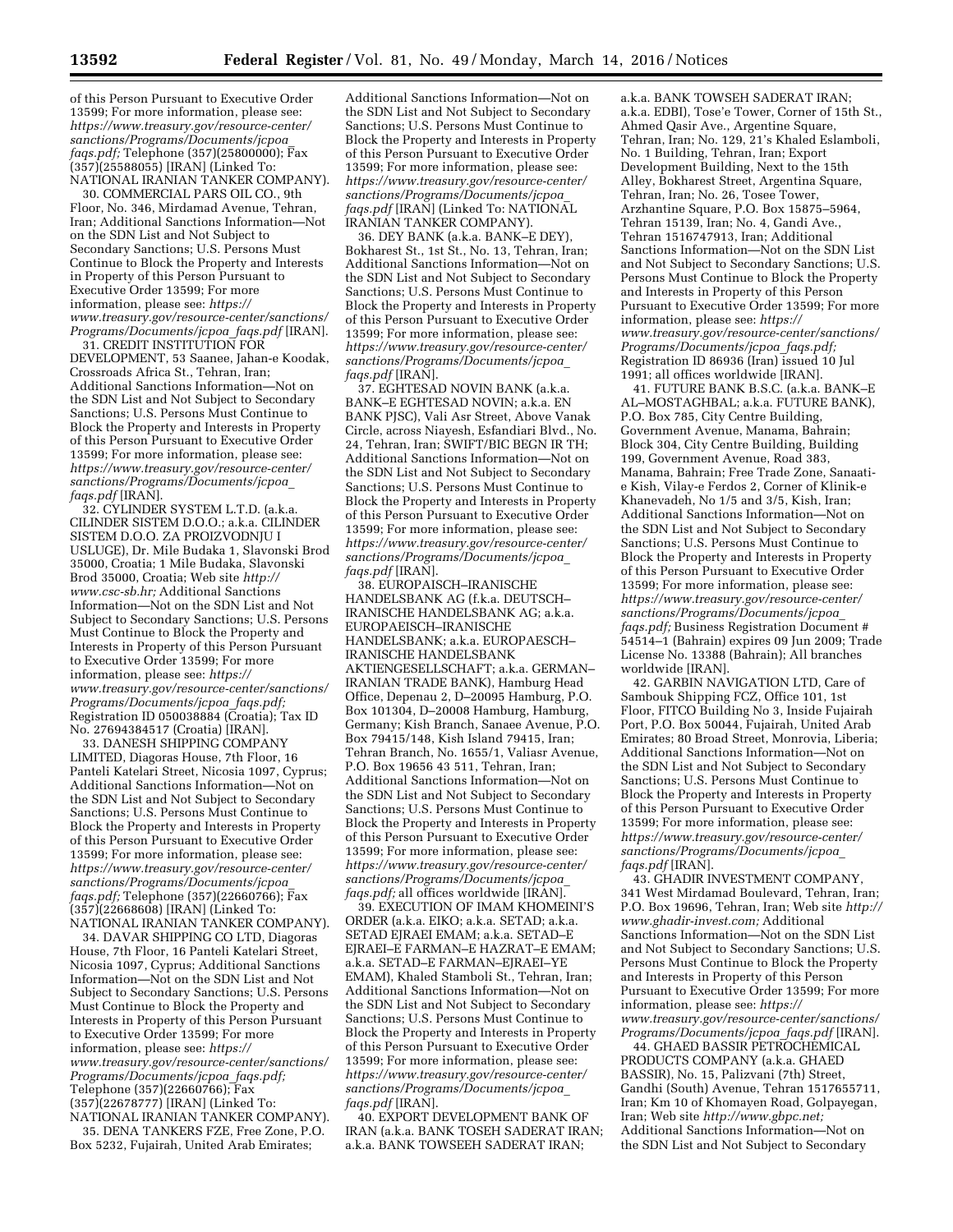Sanctions; U.S. Persons Must Continue to Block the Property and Interests in Property of this Person Pursuant to Executive Order 13599; For more information, please see: *[https://www.treasury.gov/resource-center/](https://www.treasury.gov/resource-center/sanctions/Programs/Documents/jcpoa_faqs.pdf) [sanctions/Programs/Documents/jcpoa](https://www.treasury.gov/resource-center/sanctions/Programs/Documents/jcpoa_faqs.pdf)*\_ *[faqs.pdf](https://www.treasury.gov/resource-center/sanctions/Programs/Documents/jcpoa_faqs.pdf)* [IRAN].

45. GHARZOLHASANEH RESALAT BANK, Biside the No. 1 Baghestan Alley, Saadat Abad Ave., Kaj Sq., Tehran, Iran; Additional Sanctions Information—Not on the SDN List and Not Subject to Secondary Sanctions; U.S. Persons Must Continue to Block the Property and Interests in Property of this Person Pursuant to Executive Order 13599; For more information, please see: *[https://www.treasury.gov/resource-center/](https://www.treasury.gov/resource-center/sanctions/Programs/Documents/jcpoa_faqs.pdf) [sanctions/Programs/Documents/jcpoa](https://www.treasury.gov/resource-center/sanctions/Programs/Documents/jcpoa_faqs.pdf)*\_ *[faqs.pdf;](https://www.treasury.gov/resource-center/sanctions/Programs/Documents/jcpoa_faqs.pdf)* All offices worldwide [IRAN].

46. GHAVAMIN BANK (a.k.a. ''GHAVAMIN FINANCIAL & CREDIT INS.''), No. 252 Milad Tower, Beginning of Africa Blvd., Argentina Sq, Tehran, Iran; Additional Sanctions Information—Not on the SDN List and Not Subject to Secondary Sanctions; U.S. Persons Must Continue to Block the Property and Interests in Property of this Person Pursuant to Executive Order 13599; For more information, please see: *[https://](https://www.treasury.gov/resource-center/sanctions/Programs/Documents/jcpoa_faqs.pdf) [www.treasury.gov/resource-center/sanctions/](https://www.treasury.gov/resource-center/sanctions/Programs/Documents/jcpoa_faqs.pdf) [Programs/Documents/jcpoa](https://www.treasury.gov/resource-center/sanctions/Programs/Documents/jcpoa_faqs.pdf)*\_*faqs.pdf;* All offices worldwide [IRAN].

47. GOLDEN RESOURCES TRADING COMPANY L.L.C. (a.k.a. ''GRTC''), 9th Floor, Office No. 905, Khalid Al Attar Tower 1, Sheikh Zayed Road, After Crown Plaza Hotel, Al Wasl Area, Dubai, United Arab Emirates; Postal Box 34489, Dubai, United Arab Emirates; Postal Box 14358, Dubai, United Arab Emirates; Additional Sanctions Information—Not on the SDN List and Not Subject to Secondary Sanctions; U.S. Persons Must Continue to Block the Property and Interests in Property of this Person Pursuant to Executive Order 13599; For more information, please see: *[https://](https://www.treasury.gov/resource-center/sanctions/Programs/Documents/jcpoa_faqs.pdf) [www.treasury.gov/resource-center/sanctions/](https://www.treasury.gov/resource-center/sanctions/Programs/Documents/jcpoa_faqs.pdf) [Programs/Documents/jcpoa](https://www.treasury.gov/resource-center/sanctions/Programs/Documents/jcpoa_faqs.pdf)*\_*faqs.pdf* [IRAN].

48. GRACE BAY SHIPPING INC, Care of Sambouk Shipping FCZ, 1st Floor, FITCO Building No 3, Inside Fujairah Port, P.O. Box 50044, Fujairah, United Arab Emirates; Trust Company Complex, Ajeltake Road, Ajeltake Island, Majuro MH96960, Marshall Islands; Additional Sanctions Information—Not on the SDN List and Not Subject to Secondary Sanctions; U.S. Persons Must Continue to Block the Property and Interests in Property of this Person Pursuant to Executive Order 13599; For more information, please see: *[https://www.treasury.gov/resource-center/](https://www.treasury.gov/resource-center/sanctions/Programs/Documents/jcpoa_faqs.pdf) [sanctions/Programs/Documents/jcpoa](https://www.treasury.gov/resource-center/sanctions/Programs/Documents/jcpoa_faqs.pdf)*\_ *[faqs.pdf](https://www.treasury.gov/resource-center/sanctions/Programs/Documents/jcpoa_faqs.pdf)* [IRAN].

49. HADI SHIPPING COMPANY LIMITED, Diagoras House, 7th Floor, 16 Panteli Katelari Street, Nicosia 1097, Cyprus; Additional Sanctions Information—Not on the SDN List and Not Subject to Secondary Sanctions; U.S. Persons Must Continue to Block the Property and Interests in Property of this Person Pursuant to Executive Order 13599; For more information, please see: *[https://](https://www.treasury.gov/resource-center/sanctions/Programs/Documents/jcpoa_faqs.pdf) [www.treasury.gov/resource-center/sanctions/](https://www.treasury.gov/resource-center/sanctions/Programs/Documents/jcpoa_faqs.pdf) [Programs/Documents/jcpoa](https://www.treasury.gov/resource-center/sanctions/Programs/Documents/jcpoa_faqs.pdf)*\_*faqs.pdf;*  Telephone (357)(22660766); Fax (357)(22668608) [IRAN] (Linked To: NATIONAL IRANIAN TANKER COMPANY).

50. HARAZ SHIPPING COMPANY LIMITED, Diagoras House, 7th Floor, 16 Panteli Katelari Street, Nicosia 1097, Cyprus; Additional Sanctions Information—Not on the SDN List and Not Subject to Secondary Sanctions; U.S. Persons Must Continue to Block the Property and Interests in Property of this Person Pursuant to Executive Order 13599; For more information, please see: *[https://www.treasury.gov/resource-center/](https://www.treasury.gov/resource-center/sanctions/Programs/Documents/jcpoa_faqs.pdf) [sanctions/Programs/Documents/jcpoa](https://www.treasury.gov/resource-center/sanctions/Programs/Documents/jcpoa_faqs.pdf)*\_ *[faqs.pdf;](https://www.treasury.gov/resource-center/sanctions/Programs/Documents/jcpoa_faqs.pdf)* Telephone (357)(22660766); Fax (357)(22668608) [IRAN] (Linked To: NATIONAL IRANIAN TANKER COMPANY).

51. HATEF SHIPPING COMPANY LIMITED, Diagoras House, 7th Floor, 16 Panteli Katelari Street, Nicosia 1097, Cyprus; Additional Sanctions Information—Not on the SDN List and Not Subject to Secondary Sanctions; U.S. Persons Must Continue to Block the Property and Interests in Property of this Person Pursuant to Executive Order 13599; For more information, please see: *[https://www.treasury.gov/resource-center/](https://www.treasury.gov/resource-center/sanctions/Programs/Documents/jcpoa_faqs.pdf) [sanctions/Programs/Documents/jcpoa](https://www.treasury.gov/resource-center/sanctions/Programs/Documents/jcpoa_faqs.pdf)*\_ *[faqs.pdf;](https://www.treasury.gov/resource-center/sanctions/Programs/Documents/jcpoa_faqs.pdf)* Telephone (357)(22660766); Fax (357)(22668608) [IRAN] (Linked To: NATIONAL IRANIAN TANKER COMPANY).

52. HEKMAT IRANIAN BANK (a.k.a. BANK–E HEKMAT IRANIAN), Argentine Circle, beginning of Africa St., Corner of 37th St., (Dara Cul-de-sac), No.26, Tehran, Iran; Additional Sanctions Information—Not on the SDN List and Not Subject to Secondary Sanctions; U.S. Persons Must Continue to Block the Property and Interests in Property of this Person Pursuant to Executive Order 13599; For more information, please see: *[https://www.treasury.gov/resource-center/](https://www.treasury.gov/resource-center/sanctions/Programs/Documents/jcpoa_faqs.pdf) [sanctions/Programs/Documents/jcpoa](https://www.treasury.gov/resource-center/sanctions/Programs/Documents/jcpoa_faqs.pdf)*\_ *[faqs.pdf](https://www.treasury.gov/resource-center/sanctions/Programs/Documents/jcpoa_faqs.pdf)* [IRAN].

53. HERCULES INTERNATIONAL SHIP, Care of Sambouk Shipping FCZ, Office 101, 1st Floor, FITCO Building No 3, Inside Fujairah Port, P.O. Box 50044, Fujairah, United Arab Emirates; 80 Broad Street, Monrovia, Liberia; Additional Sanctions Information—Not on the SDN List and Not Subject to Secondary Sanctions; U.S. Persons Must Continue to Block the Property and Interests in Property of this Person Pursuant to Executive Order 13599; For more information, please see: *[https://](https://www.treasury.gov/resource-center/sanctions/Programs/Documents/jcpoa_faqs.pdf) [www.treasury.gov/resource-center/sanctions/](https://www.treasury.gov/resource-center/sanctions/Programs/Documents/jcpoa_faqs.pdf) [Programs/Documents/jcpoa](https://www.treasury.gov/resource-center/sanctions/Programs/Documents/jcpoa_faqs.pdf)*\_*faqs.pdf* [IRAN].

54. HERMIS SHIPPING SA, Care of Sambouk Shipping FCZ, Office 101, 1st Floor, FITCO Building No 3, Inside Fujairah Port, P.O. Box 50044, Fujairah, United Arab Emirates; Panama City, Panama; Monrovia, Liberia; Additional Sanctions Information— Not on the SDN List and Not Subject to Secondary Sanctions; U.S. Persons Must Continue to Block the Property and Interests in Property of this Person Pursuant to Executive Order 13599; For more information, please see: *[https://](https://www.treasury.gov/resource-center/sanctions/Programs/Documents/jcpoa_faqs.pdf) [www.treasury.gov/resource-center/sanctions/](https://www.treasury.gov/resource-center/sanctions/Programs/Documents/jcpoa_faqs.pdf) [Programs/Documents/jcpoa](https://www.treasury.gov/resource-center/sanctions/Programs/Documents/jcpoa_faqs.pdf)*\_*faqs.pdf* [IRAN].

55. HIRMAND SHIPPING COMPANY LIMITED, Diagoras House, 7th Floor, 16 Panteli Katelari Street, Nicosia 1097, Cyprus; Additional Sanctions Information—Not on the SDN List and Not Subject to Secondary Sanctions; U.S. Persons Must Continue to Block the Property and Interests in Property

of this Person Pursuant to Executive Order 13599; For more information, please see: *[https://www.treasury.gov/resource-center/](https://www.treasury.gov/resource-center/sanctions/Programs/Documents/jcpoa_faqs.pdf) [sanctions/Programs/Documents/jcpoa](https://www.treasury.gov/resource-center/sanctions/Programs/Documents/jcpoa_faqs.pdf)*\_ *[faqs.pdf;](https://www.treasury.gov/resource-center/sanctions/Programs/Documents/jcpoa_faqs.pdf)* Telephone (357)(22660766); Fax (357)(22668608) [IRAN] (Linked To: NATIONAL IRANIAN TANKER COMPANY).

56. HODA SHIPPING COMPANY LIMITED, Diagoras House, 7th Floor, 16 Panteli Katelari Street, Nicosia 1097, Cyprus; Additional Sanctions Information—Not on the SDN List and Not Subject to Secondary Sanctions; U.S. Persons Must Continue to Block the Property and Interests in Property of this Person Pursuant to Executive Order 13599; For more information, please see: *[https://www.treasury.gov/resource-center/](https://www.treasury.gov/resource-center/sanctions/Programs/Documents/jcpoa_faqs.pdf) [sanctions/Programs/Documents/jcpoa](https://www.treasury.gov/resource-center/sanctions/Programs/Documents/jcpoa_faqs.pdf)*\_ *[faqs.pdf;](https://www.treasury.gov/resource-center/sanctions/Programs/Documents/jcpoa_faqs.pdf)* Telephone (357)(22660766); Fax (357)(22668608) [IRAN] (Linked To: NATIONAL IRANIAN TANKER COMPANY).

57. HOMA SHIPPING COMPANY LIMITED, Diagoras House, 7th Floor, 16 Panteli Katelari Street, Nicosia 1097, Cyprus; Additional Sanctions Information—Not on the SDN List and Not Subject to Secondary Sanctions; U.S. Persons Must Continue to Block the Property and Interests in Property of this Person Pursuant to Executive Order 13599; For more information, please see: *[https://www.treasury.gov/resource-center/](https://www.treasury.gov/resource-center/sanctions/Programs/Documents/jcpoa_faqs.pdf) [sanctions/Programs/Documents/jcpoa](https://www.treasury.gov/resource-center/sanctions/Programs/Documents/jcpoa_faqs.pdf)*\_ *[faqs.pdf;](https://www.treasury.gov/resource-center/sanctions/Programs/Documents/jcpoa_faqs.pdf)* Telephone (357)(22660766); Fax (357)(22668608) [IRAN] (Linked To: NATIONAL IRANIAN TANKER COMPANY).

58. HONAR SHIPPING COMPANY LIMITED, Diagoras House, 7th Floor, 16 Panteli Katelari Street, Nicosia 1097, Cyprus; Additional Sanctions Information—Not on the SDN List and Not Subject to Secondary Sanctions; U.S. Persons Must Continue to Block the Property and Interests in Property of this Person Pursuant to Executive Order 13599; For more information, please see: *[https://www.treasury.gov/resource-center/](https://www.treasury.gov/resource-center/sanctions/Programs/Documents/jcpoa_faqs.pdf) [sanctions/Programs/Documents/jcpoa](https://www.treasury.gov/resource-center/sanctions/Programs/Documents/jcpoa_faqs.pdf)*\_ *[faqs.pdf;](https://www.treasury.gov/resource-center/sanctions/Programs/Documents/jcpoa_faqs.pdf)* Telephone (357)(22660766); Fax (357)(22668608) [IRAN] (Linked To: NATIONAL IRANIAN TANKER COMPANY).

59. HONG KONG INTERTRADE COMPANY, Hong Kong; Additional Sanctions Information—Not on the SDN List and Not Subject to Secondary Sanctions; U.S. Persons Must Continue to Block the Property and Interests in Property of this Person Pursuant to Executive Order 13599; For more information, please see: *[https://](https://www.treasury.gov/resource-center/sanctions/Programs/Documents/jcpoa_faqs.pdf) [www.treasury.gov/resource-center/sanctions/](https://www.treasury.gov/resource-center/sanctions/Programs/Documents/jcpoa_faqs.pdf) [Programs/Documents/jcpoa](https://www.treasury.gov/resource-center/sanctions/Programs/Documents/jcpoa_faqs.pdf)*\_*faqs.pdf* [IRAN].

60. HORMOZ OIL REFINING COMPANY, Next to the Current Bandar Abbas Refinery, Bandar Abbas City, Iran; Additional Sanctions Information—Not on the SDN List and Not Subject to Secondary Sanctions; U.S. Persons Must Continue to Block the Property and Interests in Property of this Person Pursuant to Executive Order 13599; For more information, please see: *[https://](https://www.treasury.gov/resource-center/sanctions/Programs/Documents/jcpoa_faqs.pdf) [www.treasury.gov/resource-center/sanctions/](https://www.treasury.gov/resource-center/sanctions/Programs/Documents/jcpoa_faqs.pdf) [Programs/Documents/jcpoa](https://www.treasury.gov/resource-center/sanctions/Programs/Documents/jcpoa_faqs.pdf)*\_*faqs.pdf* [IRAN].

 $61.$  IFIC HOLDING AG (a. $\overline{k}$ .a. IHAG), Koenigsallee 60 D, Dusseldorf 40212, Germany; Additional Sanctions Information—Not on the SDN List and Not Subject to Secondary Sanctions; U.S. Persons Must Continue to Block the Property and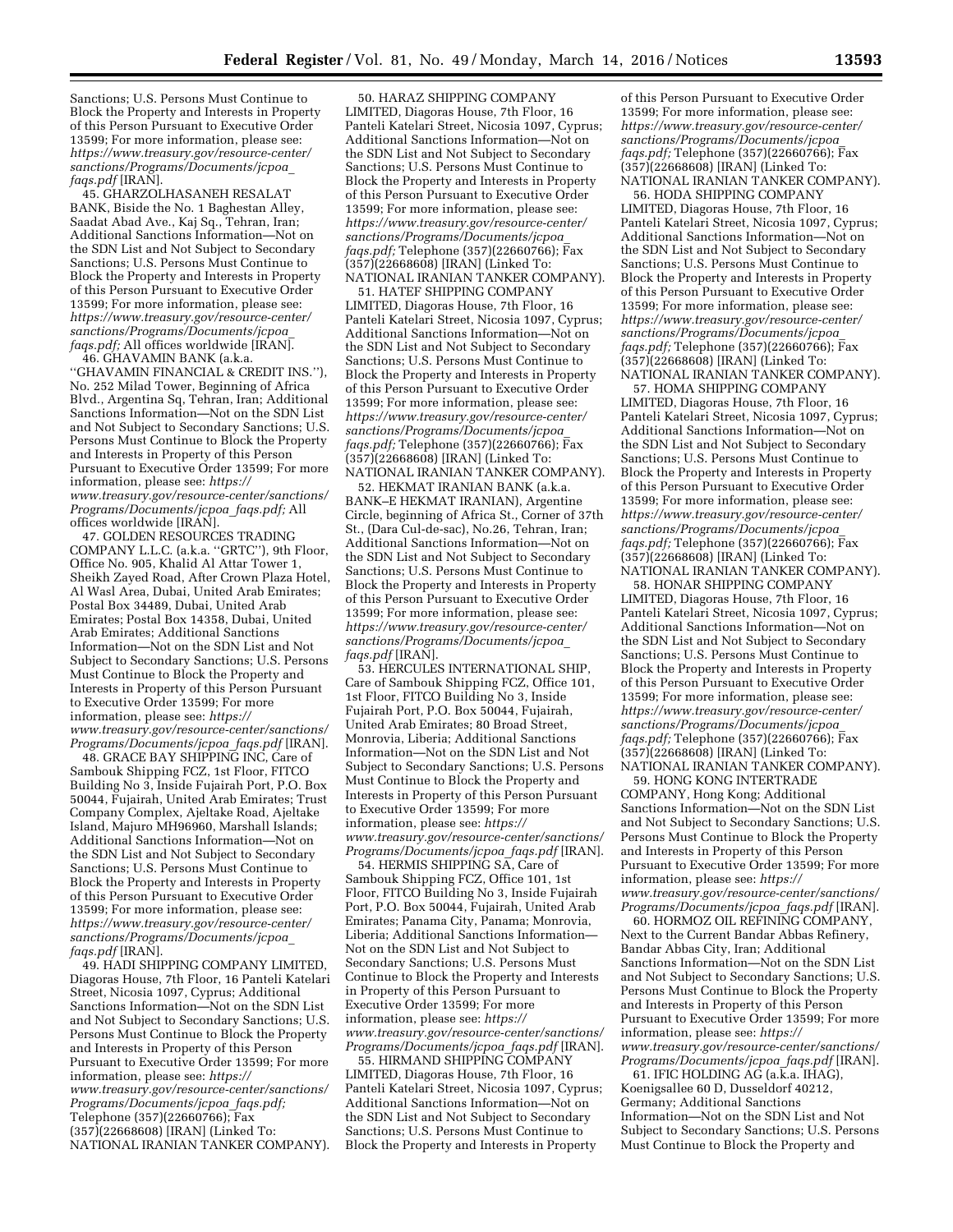Interests in Property of this Person Pursuant to Executive Order 13599; For more information, please see: *[https://](https://www.treasury.gov/resource-center/sanctions/Programs/Documents/jcpoa_faqs.pdf) [www.treasury.gov/resource-center/sanctions/](https://www.treasury.gov/resource-center/sanctions/Programs/Documents/jcpoa_faqs.pdf) [Programs/Documents/jcpoa](https://www.treasury.gov/resource-center/sanctions/Programs/Documents/jcpoa_faqs.pdf)*\_*faqs.pdf;*  Registration ID HRB 48032 (Germany); all offices worldwide [IRAN].

62. IHAG TRADING GMBH, Koenigsallee 60 D, Dusseldorf 40212, Germany; Additional Sanctions Information—Not on the SDN List and Not Subject to Secondary Sanctions; U.S. Persons Must Continue to Block the Property and Interests in Property of this Person Pursuant to Executive Order 13599; For more information, please see: *[https://](https://www.treasury.gov/resource-center/sanctions/Programs/Documents/jcpoa_faqs.pdf) [www.treasury.gov/resource-center/sanctions/](https://www.treasury.gov/resource-center/sanctions/Programs/Documents/jcpoa_faqs.pdf) [Programs/Documents/jcpoa](https://www.treasury.gov/resource-center/sanctions/Programs/Documents/jcpoa_faqs.pdf)*\_*faqs.pdf;*  Registration ID HRB 37918 (Germany); all offices worldwide [IRAN].

63. IMPIRE SHIPPING COMPANY (a.k.a. IMPIRE SHIPPING; a.k.a. IMPIRE SHIPPING LIMITED), Greece; Additional Sanctions Information—Not on the SDN List and Not Subject to Secondary Sanctions; U.S. Persons Must Continue to Block the Property and Interests in Property of this Person Pursuant to Executive Order 13599; For more information, please see: *[https://](https://www.treasury.gov/resource-center/sanctions/Programs/Documents/jcpoa_faqs.pdf) [www.treasury.gov/resource-center/sanctions/](https://www.treasury.gov/resource-center/sanctions/Programs/Documents/jcpoa_faqs.pdf) [Programs/Documents/jcpoa](https://www.treasury.gov/resource-center/sanctions/Programs/Documents/jcpoa_faqs.pdf)*\_*faqs.pdf* [IRAN].

64. INDUSTRIAL DEVELOPMENT AND RENOVATION ORGANIZATION OF IRAN (a.k.a. IDRO; a.k.a. IRAN DEVELOPMENT & RENOVATION ORGANIZATION COMPANY; a.k.a. IRAN DEVELOPMENT AND RENOVATION ORGANIZATION COMPANY; a.k.a. SAWZEMANE GOSTARESH VA NOWSAZI SANAYE IRAN), Vali Asr Building, Jam e Jam Street, Vali Asr Avenue, Tehran 15815–3377, Iran; Additional Sanctions Information—Not on the SDN List and Not Subject to Secondary Sanctions; U.S. Persons Must Continue to Block the Property and Interests in Property of this Person Pursuant to Executive Order 13599; For more information, please see: *[https://www.treasury.gov/resource-center/](https://www.treasury.gov/resource-center/sanctions/Programs/Documents/jcpoa_faqs.pdf) [sanctions/Programs/Documents/jcpoa](https://www.treasury.gov/resource-center/sanctions/Programs/Documents/jcpoa_faqs.pdf)*\_ *[faqs.pdf;](https://www.treasury.gov/resource-center/sanctions/Programs/Documents/jcpoa_faqs.pdf)* all offices worldwide [IRAN].

65. INTRA CHEM TRADING GMBH (a.k.a. INTRA–CHEM TRADING CO. (GMBH)), Schottweg 3, Hamburg 22087, Germany; Additional Sanctions Information—Not on the SDN List and Not Subject to Secondary Sanctions; U.S. Persons Must Continue to Block the Property and Interests in Property of this Person Pursuant to Executive Order 13599; For more information, please see: *[https://www.treasury.gov/resource-center/](https://www.treasury.gov/resource-center/sanctions/Programs/Documents/jcpoa_faqs.pdf) [sanctions/Programs/Documents/jcpoa](https://www.treasury.gov/resource-center/sanctions/Programs/Documents/jcpoa_faqs.pdf)*\_ *[faqs.pdf;](https://www.treasury.gov/resource-center/sanctions/Programs/Documents/jcpoa_faqs.pdf)* Registration ID HRB48416 (Germany); all offices worldwide [IRAN].

66. IRAN & SHARGH COMPANY (a.k.a. IRAN AND EAST COMPANY; a.k.a. IRAN AND SHARGH COMPANY; a.k.a. IRANOSHARGH COMPANY; a.k.a. SHERKAT–E IRAN VA SHARGH), 827, North of Seyedkhandan Bridge, Shariati Street, P.O. Box 13185–1445, Tehran 16616, Iran; No. 41, Next to 23rd Alley, South Gandi St., Vanak Square, Tehran 15179, Iran; Web site *[http://](http://www.iranoshargh.com) [www.iranoshargh.com;](http://www.iranoshargh.com)* Additional Sanctions Information—Not on the SDN List and Not Subject to Secondary Sanctions; U.S. Persons Must Continue to Block the Property and Interests in Property of this Person Pursuant

to Executive Order 13599; For more information, please see: *[https://](https://www.treasury.gov/resource-center/sanctions/Programs/Documents/jcpoa_faqs.pdf) [www.treasury.gov/resource-center/sanctions/](https://www.treasury.gov/resource-center/sanctions/Programs/Documents/jcpoa_faqs.pdf) [Programs/Documents/jcpoa](https://www.treasury.gov/resource-center/sanctions/Programs/Documents/jcpoa_faqs.pdf)*\_*faqs.pdf* [IRAN].

67. IRAN & SHARGH LEASING COMPANY (a.k.a. IRAN AND EAST LEASING COMPANY; a.k.a. IRAN AND SHARGH LEASING COMPANY; a.k.a. SHERKAT–E LIZING–E IRAN VA SHARGH), 1st Floor, No. 33, Shahid Atefi Alley, Opposite Mellat Park, Vali-e-Asr Street, Tehran 1967933759, Iran; Web site *[http://](http://www.isleasingco.com) [www.isleasingco.com;](http://www.isleasingco.com)* Additional Sanctions Information—Not on the SDN List and Not Subject to Secondary Sanctions; U.S. Persons Must Continue to Block the Property and Interests in Property of this Person Pursuant to Executive Order 13599; For more information, please see: *[https://](https://www.treasury.gov/resource-center/sanctions/Programs/Documents/jcpoa_faqs.pdf) [www.treasury.gov/resource-center/sanctions/](https://www.treasury.gov/resource-center/sanctions/Programs/Documents/jcpoa_faqs.pdf) [Programs/Documents/jcpoa](https://www.treasury.gov/resource-center/sanctions/Programs/Documents/jcpoa_faqs.pdf)*\_*faqs.pdf* [IRAN].

68. IRAN FOREIGN INVESTMENT COMPANY (a.k.a. IFIC), No. 4, Saba Blvd., Africa Blvd., Tehran 19177, Iran; P.O. Box 19395–6947, Tehran, Iran; Additional Sanctions Information—Not on the SDN List and Not Subject to Secondary Sanctions; U.S. Persons Must Continue to Block the Property and Interests in Property of this Person Pursuant to Executive Order 13599; For more information, please see: *[https://](https://www.treasury.gov/resource-center/sanctions/Programs/Documents/jcpoa_faqs.pdf) [www.treasury.gov/resource-center/sanctions/](https://www.treasury.gov/resource-center/sanctions/Programs/Documents/jcpoa_faqs.pdf) [Programs/Documents/jcpoa](https://www.treasury.gov/resource-center/sanctions/Programs/Documents/jcpoa_faqs.pdf)*\_*faqs.pdf;* all offices worldwide [IRAN].

69. IRAN INSURANCE COMPANY (a.k.a. BIMEH IRAN), 107 Dr Fatemi Avenue, Tehran 14155/6363, Iran; Abdolaziz-Al-Masaeed Building, Sheikh Maktoom St., Deira, P.O. Box 2004, Dubai, United Arab Emirates; P.O. Box 1867, Al Ain, Abu Dhabi, United Arab Emirates; P.O. Box 3281, Abu Dhabi, United Arab Emirates; P.O. Box 1666, Sharjah, United Arab Emirates; P.O. Box 849, Ras-Al-Khaimah, United Arab Emirates; P.O. Box 417, Muscat 113, Oman; P.O. Box 676, Salalah 211, Oman; P.O. Box 995, Manama, Bahrain; Al-Lami Center, Ali-Bin-Abi Taleb St. Sharafia, P.O. Box 11210, Jeddah 21453, Saudi Arabia; Al Alia Center, Salaheddine Rd., Al Malaz, P.O. Box 21944, Riyadh 11485, Saudi Arabia; Al Rajhi Bldg., 3rd Floor, Suite 23, Dhahran St., P.O. Box 1305, Dammam 31431, Saudi Arabia; Additional Sanctions Information—Not on the SDN List and Not Subject to Secondary Sanctions; U.S. Persons Must Continue to Block the Property and Interests in Property of this Person Pursuant to Executive Order 13599; For more information, please see: *[https://](https://www.treasury.gov/resource-center/sanctions/Programs/Documents/jcpoa_faqs.pdf) [www.treasury.gov/resource-center/sanctions/](https://www.treasury.gov/resource-center/sanctions/Programs/Documents/jcpoa_faqs.pdf) [Programs/Documents/jcpoa](https://www.treasury.gov/resource-center/sanctions/Programs/Documents/jcpoa_faqs.pdf)*\_*faqs.pdf;* all offices worldwide [IRAN].

70. IRAN PETROCHEMICAL COMMERCIAL COMPANY (a.k.a. PETROCHEMICAL COMMERCIAL COMPANY; a.k.a. SHERKATE BASARGANI PETROCHEMIE (SAHAMI KHASS); a.k.a. SHERKATE BAZARGANI PETRCHEMIE; a.k.a. ''IPCC''; a.k.a. ''PCC''), No. 1339, Vali Nejad Alley, Vali-e-Asr St., Vanak Sq., Tehran, Iran; INONU CAD. SUMER Sok., Zitas Bloklari C.2 Bloc D.H, Kozyatagi, Kadikoy, Istanbul, Turkey; Topcu Ibrahim Sokak No: 13 D: 7 Icerenkoy-Kadikoy, Istanbul, Turkey; 99–A, Maker Tower F, 9th Floor, Cuffe Parade, Colabe, Mumbai 400

005, India; No. 1014, Doosan We've Pavilion, 58, Soosong-Dong, Jongno-Gu, Seoul, Korea, South; Office No. 707, No. 10, Chao Waidajie, Chao Tang District, Beijing 100020, China; Additional Sanctions Information—Not on the SDN List and Not Subject to Secondary Sanctions; U.S. Persons Must Continue to Block the Property and Interests in Property of this Person Pursuant to Executive Order 13599; For more information, please see: *[https://www.treasury.gov/resource-center/](https://www.treasury.gov/resource-center/sanctions/Programs/Documents/jcpoa_faqs.pdf) [sanctions/Programs/Documents/jcpoa](https://www.treasury.gov/resource-center/sanctions/Programs/Documents/jcpoa_faqs.pdf)*\_ *faqs.pdf;* all offices worldwide [IRAN].

71. IRAN ZAMIN BANK (a.k.a. BANK–E IRAN ZAMIN), Seyyed Jamal-oldin Asadabadi St., Corner of 68th St., No. 472, Tehran, Iran; Additional Sanctions Information—Not on the SDN List and Not Subject to Secondary Sanctions; U.S. Persons Must Continue to Block the Property and Interests in Property of this Person Pursuant to Executive Order 13599; For more information, please see: *[https://](https://www.treasury.gov/resource-center/sanctions/Programs/Documents/jcpoa_faqs.pdf) [www.treasury.gov/resource-center/sanctions/](https://www.treasury.gov/resource-center/sanctions/Programs/Documents/jcpoa_faqs.pdf) [Programs/Documents/jcpoa](https://www.treasury.gov/resource-center/sanctions/Programs/Documents/jcpoa_faqs.pdf)*\_*faqs.pdf* [IRAN].

72. IRANIAN MINES AND MINING INDUSTRIES DEVELOPMENT AND RENOVATION ORGANIZATION (a.k.a. IMIDRO; a.k.a. IRAN MINING INDUSTRIES DEVELOPMENT AND RENOVATION ORGANIZATION; a.k.a. IRANIAN MINES AND MINERAL INDUSTRIES DEVELOPMENT AND RENOVATION), No. 39, Sepahbod Gharani Avenue, Ferdousi Square, Tehran, Iran; Additional Sanctions Information—Not on the SDN List and Not Subject to Secondary Sanctions; U.S. Persons Must Continue to Block the Property and Interests in Property of this Person Pursuant to Executive Order 13599; For more information, please see: *[https://](https://www.treasury.gov/resource-center/sanctions/Programs/Documents/jcpoa_faqs.pdf) [www.treasury.gov/resource-center/sanctions/](https://www.treasury.gov/resource-center/sanctions/Programs/Documents/jcpoa_faqs.pdf) [Programs/Documents/jcpoa](https://www.treasury.gov/resource-center/sanctions/Programs/Documents/jcpoa_faqs.pdf)*\_*faqs.pdf;* all offices worldwide [IRAN].

73. IRANIAN OIL COMPANY (U.K.) LIMITED (a.k.a. IOC UK LTD), Riverside House, Riverside Drive, Aberdeen AB11 7LH, United Kingdom; Additional Sanctions Information—Not on the SDN List and Not Subject to Secondary Sanctions; U.S. Persons Must Continue to Block the Property and Interests in Property of this Person Pursuant to Executive Order 13599; For more information, please see: *[https://](https://www.treasury.gov/resource-center/sanctions/Programs/Documents/jcpoa_faqs.pdf) [www.treasury.gov/resource-center/sanctions/](https://www.treasury.gov/resource-center/sanctions/Programs/Documents/jcpoa_faqs.pdf) [Programs/Documents/jcpoa](https://www.treasury.gov/resource-center/sanctions/Programs/Documents/jcpoa_faqs.pdf)*\_*faqs.pdf;* UK Company Number 01019769 (United Kingdom); all offices worldwide [IRAN].

74. IRASCO S.R.L. (a.k.a. IRASCO ITALY), Via Di Francia 3, Genoa 16149, Italy; Additional Sanctions Information—Not on the SDN List and Not Subject to Secondary Sanctions; U.S. Persons Must Continue to Block the Property and Interests in Property of this Person Pursuant to Executive Order 13599; For more information, please see: *[https://www.treasury.gov/resource-center/](https://www.treasury.gov/resource-center/sanctions/Programs/Documents/jcpoa_faqs.pdf) [sanctions/Programs/Documents/jcpoa](https://www.treasury.gov/resource-center/sanctions/Programs/Documents/jcpoa_faqs.pdf)*\_ *[faqs.pdf;](https://www.treasury.gov/resource-center/sanctions/Programs/Documents/jcpoa_faqs.pdf)* Registration ID GE 348075 (Italy); all offices worldwide [IRAN].

75. ISLAMIC REGIONAL COOPERATION BANK (a.k.a. BANK–E TAAWON MANTAGHEEY–E ESLAMI; a.k.a. REGIONAL COOPERATION OF THE ISLAMIC BANK FOR DEVELOPMENT & INVESTMENT), Building No. 59, District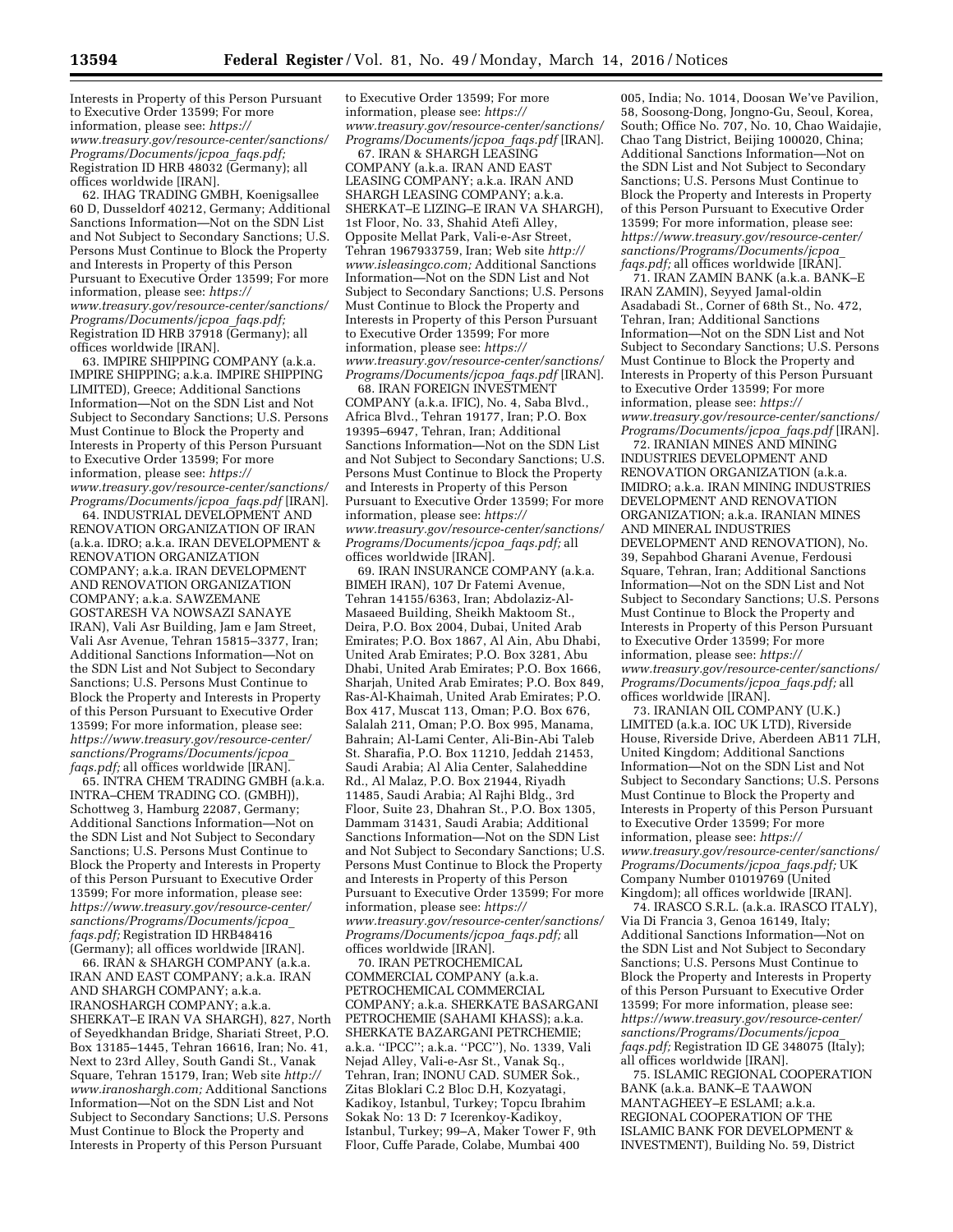929, Street No. 17, Arsat Al-Hindia, Al Masbah, Baghdad, Iraq; Tohid Street, Before Tohid Circle, No. 33, Upper Level of Eghtesad-e Novin Bank, Tehran 1419913464, Iran; SWIFT/BIC RCDF IQ BA; Additional Sanctions Information—Not on the SDN List and Not Subject to Secondary Sanctions; U.S. Persons Must Continue to Block the Property and Interests in Property of this Person Pursuant to Executive Order 13599; For more information, please see: *[https://](https://www.treasury.gov/resource-center/sanctions/Programs/Documents/jcpoa_faqs.pdf) [www.treasury.gov/resource-center/sanctions/](https://www.treasury.gov/resource-center/sanctions/Programs/Documents/jcpoa_faqs.pdf) [Programs/Documents/jcpoa](https://www.treasury.gov/resource-center/sanctions/Programs/Documents/jcpoa_faqs.pdf)*\_*faqs.pdf* [IRAN].

76. JOINT IRAN–VENEZUELA BANK (a.k.a. BANK MOSHTAREK–E IRAN VENEZUELA; a.k.a. IRANIAN– VENEZUELAN BI–NATIONAL BANK), Ahmad Ghasir St. (Bokharest), Corner of 15th St., Tose Tower, No.44–46, Tehran 1013830711, Iran; Additional Sanctions Information—Not on the SDN List and Not Subject to Secondary Sanctions; U.S. Persons Must Continue to Block the Property and Interests in Property of this Person Pursuant to Executive Order 13599; For more information, please see: *[https://](https://www.treasury.gov/resource-center/sanctions/Programs/Documents/jcpoa_faqs.pdf) [www.treasury.gov/resource-center/sanctions/](https://www.treasury.gov/resource-center/sanctions/Programs/Documents/jcpoa_faqs.pdf) [Programs/Documents/jcpoa](https://www.treasury.gov/resource-center/sanctions/Programs/Documents/jcpoa_faqs.pdf)*\_*faqs.pdf* [IRAN].

77. JUPITER SEAWAYS SHIPPING, Care of Sambouk Shipping FCZ, Office 101, 1st Floor, FITCO Building No 3, Inside Fujairah Port, P.O. Box 50044, Fujairah, United Arab Emirates; 80 Broad Street, Monrovia, Liberia; Additional Sanctions Information—Not on the SDN List and Not Subject to Secondary Sanctions; U.S. Persons Must Continue to Block the Property and Interests in Property of this Person Pursuant to Executive Order 13599; For more information, please see: *[https://www.treasury.gov/resource-center/](https://www.treasury.gov/resource-center/sanctions/Programs/Documents/jcpoa_faqs.pdf) [sanctions/Programs/Documents/jcpoa](https://www.treasury.gov/resource-center/sanctions/Programs/Documents/jcpoa_faqs.pdf)*\_ *[faqs.pdf](https://www.treasury.gov/resource-center/sanctions/Programs/Documents/jcpoa_faqs.pdf)* [IRAN].

78. KAFOLATBANK (a.k.a. CJSC KAFOLATBANK), Apartment 4/1, Academics Rajabovs Street, Dushanbe, Tajikistan; SWIFT/BIC KACJ TJ 22; Additional Sanctions Information—Not on the SDN List and Not Subject to Secondary Sanctions; U.S. Persons Must Continue to Block the Property and Interests in Property of this Person Pursuant to Executive Order 13599; For more information, please see: *[https://www.treasury.gov/resource-center/](https://www.treasury.gov/resource-center/sanctions/Programs/Documents/jcpoa_faqs.pdf) [sanctions/Programs/Documents/jcpoa](https://www.treasury.gov/resource-center/sanctions/Programs/Documents/jcpoa_faqs.pdf)*\_ [faqs.pdf;](https://www.treasury.gov/resource-center/sanctions/Programs/Documents/jcpoa_faqs.pdf) All offices worldwide [IRAN].

79. KALA LIMITED (a.k.a. KALA NAFT LONDON LTD), NIOC House, 4 Victoria Street, Westminster, London SW1H 0NE, United Kingdom; Additional Sanctions Information—Not on the SDN List and Not Subject to Secondary Sanctions; U.S. Persons Must Continue to Block the Property and Interests in Property of this Person Pursuant to Executive Order 13599; For more information, please see: *[https://](https://www.treasury.gov/resource-center/sanctions/Programs/Documents/jcpoa_faqs.pdf) [www.treasury.gov/resource-center/sanctions/](https://www.treasury.gov/resource-center/sanctions/Programs/Documents/jcpoa_faqs.pdf) [Programs/Documents/jcpoa](https://www.treasury.gov/resource-center/sanctions/Programs/Documents/jcpoa_faqs.pdf)*\_*faqs.pdf;* UK Company Number 01517853 (United Kingdom); all offices worldwide [IRAN].

80. KALA PENSION TRUST LIMITED, C/ O Kala Limited, N.I.O.C. House, 4 Victoria Street, London SW1H 0NE, United Kingdom; Additional Sanctions Information—Not on the SDN List and Not Subject to Secondary Sanctions; U.S. Persons Must Continue to Block the Property and Interests in Property

of this Person Pursuant to Executive Order 13599; For more information, please see: *[https://www.treasury.gov/resource-center/](https://www.treasury.gov/resource-center/sanctions/Programs/Documents/jcpoa_faqs.pdf) [sanctions/Programs/Documents/jcpoa](https://www.treasury.gov/resource-center/sanctions/Programs/Documents/jcpoa_faqs.pdf)*\_ *[faqs.pdf;](https://www.treasury.gov/resource-center/sanctions/Programs/Documents/jcpoa_faqs.pdf)* UK Company Number 01573317 (United Kingdom); all offices worldwide [IRAN].

81. KARAFARIN BANK (a.k.a. BANK–E KARAFARIN), Zafar St. No. 315, Between Vali Asr and Jordan, Tehran, Iran; SWIFT/ BIC KBID IR TH; Additional Sanctions Information—Not on the SDN List and Not Subject to Secondary Sanctions; U.S. Persons Must Continue to Block the Property and Interests in Property of this Person Pursuant to Executive Order 13599; For more information, please see: *[https://](https://www.treasury.gov/resource-center/sanctions/Programs/Documents/jcpoa_faqs.pdf) [www.treasury.gov/resource-center/sanctions/](https://www.treasury.gov/resource-center/sanctions/Programs/Documents/jcpoa_faqs.pdf) [Programs/Documents/jcpoa](https://www.treasury.gov/resource-center/sanctions/Programs/Documents/jcpoa_faqs.pdf)*\_*faqs.pdf* [IRAN].

82. KASB INTERNATIONAL LLC (a.k.a. FIRST FURAT TRADING LLC), 10th Floor, Citi Bank Building, Oud Metha Road, Oud Metha, Dubai, United Arab Emirates; Additional Sanctions Information—Not on the SDN List and Not Subject to Secondary Sanctions; U.S. Persons Must Continue to Block the Property and Interests in Property of this Person Pursuant to Executive Order 13599; For more information, please see: *[https://www.treasury.gov/resource-center/](https://www.treasury.gov/resource-center/sanctions/Programs/Documents/jcpoa_faqs.pdf) [sanctions/Programs/Documents/jcpoa](https://www.treasury.gov/resource-center/sanctions/Programs/Documents/jcpoa_faqs.pdf)*\_ *[faqs.pdf;](https://www.treasury.gov/resource-center/sanctions/Programs/Documents/jcpoa_faqs.pdf)* Telephone Number: (971) (4) (3248000) [IRAN].

83. KHAVARMIANEH BANK (a.k.a. MIDDLE EAST BANK), No. 22, Second Floor Sabounchi St., Shahid Beheshti Ave., Tehran, Iran; SWIFT/BIC KHMI IR TH; Additional Sanctions Information—Not on the SDN List and Not Subject to Secondary Sanctions; U.S. Persons Must Continue to Block the Property and Interests in Property of this Person Pursuant to Executive Order 13599; For more information, please see: *[https://](https://www.treasury.gov/resource-center/sanctions/Programs/Documents/jcpoa_faqs.pdf) [www.treasury.gov/resource-center/sanctions/](https://www.treasury.gov/resource-center/sanctions/Programs/Documents/jcpoa_faqs.pdf) [Programs/Documents/jcpoa](https://www.treasury.gov/resource-center/sanctions/Programs/Documents/jcpoa_faqs.pdf)*\_*faqs.pdf;* All offices worldwide [IRAN].

84. KISH INTERNATIONAL BANK (a.k.a. KISH INTERNATIONAL BANK OFFSHORE COMPANY PJS), NBO–9, Andisheh Blvd., Sanayi Street, Kish Island, Iran; Additional Sanctions Information—Not on the SDN List and Not Subject to Secondary Sanctions; U.S. Persons Must Continue to Block the Property and Interests in Property of this Person Pursuant to Executive Order 13599; For more information, please see: *[https://](https://www.treasury.gov/resource-center/sanctions/Programs/Documents/jcpoa_faqs.pdf) [www.treasury.gov/resource-center/sanctions/](https://www.treasury.gov/resource-center/sanctions/Programs/Documents/jcpoa_faqs.pdf) [Programs/Documents/jcpoa](https://www.treasury.gov/resource-center/sanctions/Programs/Documents/jcpoa_faqs.pdf)*\_*faqs.pdf;* All offices worldwide [IRAN].

85. KONING MARINE CORP, Care of Sambouk Shipping FCZ, Office 101, 1st Floor, FITCO Building No 3, Inside Fujairah Port, P.O. Box 50044, Fujairah, United Arab Emirates; 80 Broad Street, Monrovia, Liberia; Additional Sanctions Information—Not on the SDN List and Not Subject to Secondary Sanctions; U.S. Persons Must Continue to Block the Property and Interests in Property of this Person Pursuant to Executive Order 13599; For more information, please see: *[https://www.treasury.gov/resource-center/](https://www.treasury.gov/resource-center/sanctions/Programs/Documents/jcpoa_faqs.pdf) [sanctions/Programs/Documents/jcpoa](https://www.treasury.gov/resource-center/sanctions/Programs/Documents/jcpoa_faqs.pdf)*\_ *[faqs.pdf](https://www.treasury.gov/resource-center/sanctions/Programs/Documents/jcpoa_faqs.pdf)* [IRAN].

86. MACHINE SAZI ARAK CO. LTD. (a.k.a. MACHINE SAZI ARAK COMPANY P J S C; a.k.a. MACHINE SAZI ARAK SSA; a.k.a.

MASHIN SAZI ARAK; a.k.a. ''MSA''), P.O. Box 148, Arak 351138, Iran; Arak, Km 4 Tehran Road, Arak, Markazi Province, Iran; No. 1, Northern Kargar Street, Tehran 14136, Iran; Additional Sanctions Information—Not on the SDN List and Not Subject to Secondary Sanctions; U.S. Persons Must Continue to Block the Property and Interests in Property of this Person Pursuant to Executive Order 13599; For more information, please see: *[https://](https://www.treasury.gov/resource-center/sanctions/Programs/Documents/jcpoa_faqs.pdf) [www.treasury.gov/resource-center/sanctions/](https://www.treasury.gov/resource-center/sanctions/Programs/Documents/jcpoa_faqs.pdf) [Programs/Documents/jcpoa](https://www.treasury.gov/resource-center/sanctions/Programs/Documents/jcpoa_faqs.pdf)*\_*faqs.pdf;* all offices worldwide [IRAN].

87. MAHAB GHODSS CONSULTING ENGINEERING COMPANY (a.k.a. MAHAB GHODSS CONSULTING ENGINEERING CO.; a.k.a. MAHAB GHODSS CONSULTING ENGINEERS SSK; a.k.a. MAHAB QODS ENGINEERING CONSULTING CO.), No. 17, Dastgerdy Avenue, Takharestan Alley, 19395–6875, Tehran 1918781185, Iran; 16 Takharestan Alley, Dastgerdy Avenue, P.O. Box 19395–6875, Tehran 19187 81185, Iran; Additional Sanctions Information—Not on the SDN List and Not Subject to Secondary Sanctions; U.S. Persons Must Continue to Block the Property and Interests in Property of this Person Pursuant to Executive Order 13599; For more information, please see: *[https://www.treasury.gov/resource-center/](https://www.treasury.gov/resource-center/sanctions/Programs/Documents/jcpoa_faqs.pdf) [sanctions/Programs/Documents/jcpoa](https://www.treasury.gov/resource-center/sanctions/Programs/Documents/jcpoa_faqs.pdf)*\_ *[faqs.pdf;](https://www.treasury.gov/resource-center/sanctions/Programs/Documents/jcpoa_faqs.pdf)* Registration ID 48962 (Iran) issued 1983; all offices worldwide [IRAN].

88. MARJAN PETROCHEMICAL COMPANY (a.k.a. MARJAN METHANOL COMPANY), Ground Floor, No. 39, Meftah/ Garmsar West Alley, Shiraz (South) Street, Molla Sadra Avenue, Tehran, Iran; Post Office Box 19935–561, Tehran, Iran; Additional Sanctions Information—Not on the SDN List and Not Subject to Secondary Sanctions; U.S. Persons Must Continue to Block the Property and Interests in Property of this Person Pursuant to Executive Order 13599; For more information, please see: *[https://www.treasury.gov/resource-center/](https://www.treasury.gov/resource-center/sanctions/Programs/Documents/jcpoa_faqs.pdf) [sanctions/Programs/Documents/jcpoa](https://www.treasury.gov/resource-center/sanctions/Programs/Documents/jcpoa_faqs.pdf)*\_ *[faqs.pdf](https://www.treasury.gov/resource-center/sanctions/Programs/Documents/jcpoa_faqs.pdf)* [IRAN].

89. MCS ENGINEERING (a.k.a. EFFICIENT PROVIDER SERVICES GMBH), Karlstrasse 21, Dinslaken, Nordrhein-Westfalen 46535, Germany; Additional Sanctions Information—Not on the SDN List and Not Subject to Secondary Sanctions; U.S. Persons Must Continue to Block the Property and Interests in Property of this Person Pursuant to Executive Order 13599; For more information, please see: *[https://](https://www.treasury.gov/resource-center/sanctions/Programs/Documents/jcpoa_faqs.pdf) [www.treasury.gov/resource-center/sanctions/](https://www.treasury.gov/resource-center/sanctions/Programs/Documents/jcpoa_faqs.pdf) [Programs/Documents/jcpoa](https://www.treasury.gov/resource-center/sanctions/Programs/Documents/jcpoa_faqs.pdf)*\_*faqs.pdf* [IRAN].

90. MCS INTERNATIONAL GMBH (a.k.a. MANNESMAN CYLINDER SYSTEMS; a.k.a. MCS TECHNOLOGIES GMBH), Karlstrasse 23–25, Dinslaken, Nordrhein-Westfalen 46535, Germany; Web site *[http://www.mcs](http://www.mcs-tch.com)[tch.com;](http://www.mcs-tch.com)* Additional Sanctions Information— Not on the SDN List and Not Subject to Secondary Sanctions; U.S. Persons Must Continue to Block the Property and Interests in Property of this Person Pursuant to Executive Order 13599; For more information, please see: *[https://](https://www.treasury.gov/resource-center/sanctions/Programs/Documents/jcpoa_faqs.pdf) [www.treasury.gov/resource-center/sanctions/](https://www.treasury.gov/resource-center/sanctions/Programs/Documents/jcpoa_faqs.pdf) [Programs/Documents/jcpoa](https://www.treasury.gov/resource-center/sanctions/Programs/Documents/jcpoa_faqs.pdf)*\_*faqs.pdf* [IRAN]. 91. MEHR IRAN CRÉDIT UNION BANK

(a.k.a. BANK–E GHARZOLHASANEH MEHR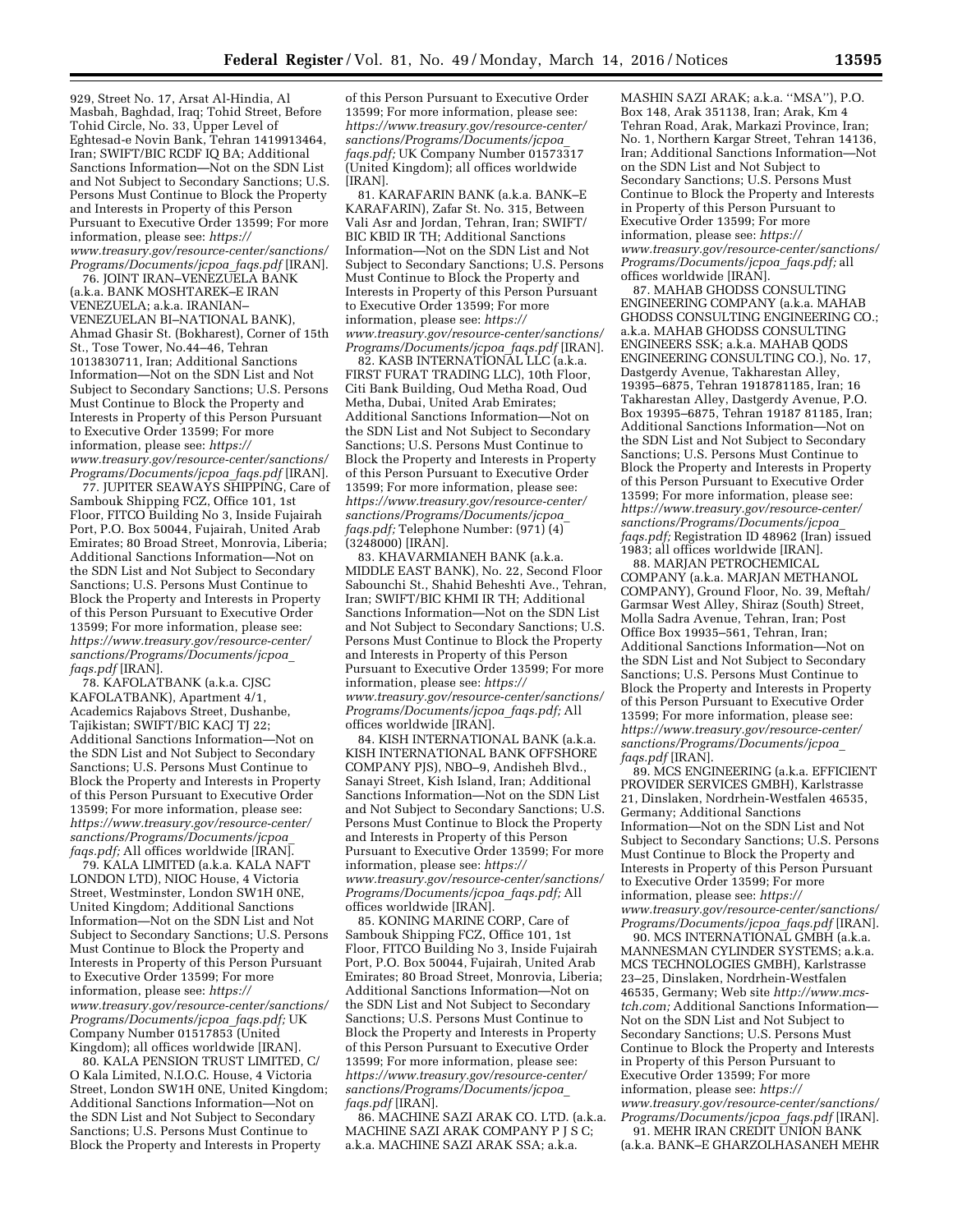IRAN; a.k.a. GHARZOLHASANEH MEHR IRAN BANK), Taleghani St., No.204, Before the intersection of Mofateh, across from the former U.S. embassy, Tehran, Iran; Additional Sanctions Information—Not on the SDN List and Not Subject to Secondary Sanctions; U.S. Persons Must Continue to Block the Property and Interests in Property of this Person Pursuant to Executive Order 13599; For more information, please see: *[https://www.treasury.gov/resource-center/](https://www.treasury.gov/resource-center/sanctions/Programs/Documents/jcpoa_faqs.pdf) [sanctions/Programs/Documents/jcpoa](https://www.treasury.gov/resource-center/sanctions/Programs/Documents/jcpoa_faqs.pdf)*\_ *[faqs.pdf](https://www.treasury.gov/resource-center/sanctions/Programs/Documents/jcpoa_faqs.pdf)* [IRAN].

92. MEHRAN SHIPPING COMPANY LIMITED, Diagoras House, 7th Floor, 16 Panteli Katelari Street, Nicosia 1097, Cyprus; Additional Sanctions Information—Not on the SDN List and Not Subject to Secondary Sanctions; U.S. Persons Must Continue to Block the Property and Interests in Property of this Person Pursuant to Executive Order 13599; For more information, please see: *[https://www.treasury.gov/resource-center/](https://www.treasury.gov/resource-center/sanctions/Programs/Documents/jcpoa_faqs.pdf) [sanctions/Programs/Documents/jcpoa](https://www.treasury.gov/resource-center/sanctions/Programs/Documents/jcpoa_faqs.pdf)*\_ *[faqs.pdf;](https://www.treasury.gov/resource-center/sanctions/Programs/Documents/jcpoa_faqs.pdf)* Telephone (357)(22660766); Fax (357)(22668608) [IRAN] (Linked To: NATIONAL IRANIAN TANKER COMPANY).

93. MELLAT INSURANCE COMPANY, No. 48, Haghani Street, Vanak Square, Before Jahan-Kodak Cross, Tehran 1517973913, Iran; No. 40, Shahid Haghani Express Way, Vanak Square, Tehran, Iran; No. 9, Niloofar Street, Sharabyani Avenue, Taavon Boulevard, Shahr-e-Ziba, Tehran, Iran; 72 Hillview Court, Woking, Surrey GU22 7QW, United Kingdom; No. 697 Saeeidi Alley, Crossroads College, Enghelab St., Tehran, Iran; Web site *[http://www.mellatinsurance.com;](http://www.mellatinsurance.com)* Additional Sanctions Information—Not on the SDN List and Not Subject to Secondary Sanctions; U.S. Persons Must Continue to Block the Property and Interests in Property of this Person Pursuant to Executive Order 13599; For more information, please see: *[https://](https://www.treasury.gov/resource-center/sanctions/Programs/Documents/jcpoa_faqs.pdf) [www.treasury.gov/resource-center/sanctions/](https://www.treasury.gov/resource-center/sanctions/Programs/Documents/jcpoa_faqs.pdf) [Programs/Documents/jcpoa](https://www.treasury.gov/resource-center/sanctions/Programs/Documents/jcpoa_faqs.pdf)*\_*faqs.pdf* [IRAN].

94. MERSAD SHIPPING COMPANY LIMITED, Diagoras House, 7th Floor, 16 Panteli Katelari Street, Nicosia 1097, Cyprus; Additional Sanctions Information—Not on the SDN List and Not Subject to Secondary Sanctions; U.S. Persons Must Continue to Block the Property and Interests in Property of this Person Pursuant to Executive Order 13599; For more information, please see: *[https://www.treasury.gov/resource-center/](https://www.treasury.gov/resource-center/sanctions/Programs/Documents/jcpoa_faqs.pdf) [sanctions/Programs/Documents/jcpoa](https://www.treasury.gov/resource-center/sanctions/Programs/Documents/jcpoa_faqs.pdf)*\_ *[faqs.pdf;](https://www.treasury.gov/resource-center/sanctions/Programs/Documents/jcpoa_faqs.pdf)* Telephone (357)(22660766); Fax (357)(22668608) [IRAN] (Linked To: NATIONAL IRANIAN TANKER COMPANY).

95. METAL & MINERAL TRADE S.A.R.L. (a.k.a. METAL & MINERAL TRADE (MMT); a.k.a. METAL AND MINERAL TRADE (MMT); a.k.a. METAL AND MINERAL TRADE S.A.R.L.; a.k.a. MMT LUXEMBURG; a.k.a. MMT SARL), 11b, Boulevard Joseph II L–1840, Luxembourg; Additional Sanctions Information—Not on the SDN List and Not Subject to Secondary Sanctions; U.S. Persons Must Continue to Block the Property and Interests in Property of this Person Pursuant to Executive Order 13599; For more information, please see: *[https://](https://www.treasury.gov/resource-center/sanctions/Programs/Documents/jcpoa_faqs.pdf) [www.treasury.gov/resource-center/sanctions/](https://www.treasury.gov/resource-center/sanctions/Programs/Documents/jcpoa_faqs.pdf) [Programs/Documents/jcpoa](https://www.treasury.gov/resource-center/sanctions/Programs/Documents/jcpoa_faqs.pdf)*\_*faqs.pdf;*  Registration ID B 59411 (Luxembourg); all offices worldwide [IRAN].

96. MINAB SHIPPING COMPANY LIMITED (f.k.a. MIGHAT SHIPPING COMPANY LIMITED), Diagoras House, 7th Floor, 16 Panteli Katelari Street, Nicosia 1097, Cyprus; Additional Sanctions Information—Not on the SDN List and Not Subject to Secondary Sanctions; U.S. Persons Must Continue to Block the Property and Interests in Property of this Person Pursuant to Executive Order 13599; For more information, please see: *[https://](https://www.treasury.gov/resource-center/sanctions/Programs/Documents/jcpoa_faqs.pdf) [www.treasury.gov/resource-center/sanctions/](https://www.treasury.gov/resource-center/sanctions/Programs/Documents/jcpoa_faqs.pdf) [Programs/Documents/jcpoa](https://www.treasury.gov/resource-center/sanctions/Programs/Documents/jcpoa_faqs.pdf)*\_*faqs.pdf;*  Telephone (357)(22660766); Fax (357)(22668608) [IRAN] (Linked To: NATIONAL IRANIAN TANKER COMPANY).

97. MINES AND METALS ENGINEERING GMBH (a.k.a. ''M.M.E.''), Georg-Glock-Str. 3, Dusseldorf 40474, Germany; Additional Sanctions Information—Not on the SDN List and Not Subject to Secondary Sanctions; U.S. Persons Must Continue to Block the Property and Interests in Property of this Person Pursuant to Executive Order 13599; For more information, please see: *[https://](https://www.treasury.gov/resource-center/sanctions/Programs/Documents/jcpoa_faqs.pdf) [www.treasury.gov/resource-center/sanctions/](https://www.treasury.gov/resource-center/sanctions/Programs/Documents/jcpoa_faqs.pdf) [Programs/Documents/jcpoa](https://www.treasury.gov/resource-center/sanctions/Programs/Documents/jcpoa_faqs.pdf)*\_*faqs.pdf;*  Registration ID HRB 34095 (Germany); all offices worldwide [IRAN].

98. MOBIN PETROCHEMICAL COMPANY, South Pars Special Economic Energy Zone, Postal Box: 75391–418, Assaluyeh, Bushehr, Iran; P.O. Box, Mashhad, Iran; Additional Sanctions Information—Not on the SDN List and Not Subject to Secondary Sanctions; U.S. Persons Must Continue to Block the Property and Interests in Property of this Person Pursuant to Executive Order 13599; For more information, please see: *[https://](https://www.treasury.gov/resource-center/sanctions/Programs/Documents/jcpoa_faqs.pdf) [www.treasury.gov/resource-center/sanctions/](https://www.treasury.gov/resource-center/sanctions/Programs/Documents/jcpoa_faqs.pdf) [Programs/Documents/jcpoa](https://www.treasury.gov/resource-center/sanctions/Programs/Documents/jcpoa_faqs.pdf)*\_*faqs.pdf* [IRAN].

99. MODABER (a.k.a. MODABER INVESTMENT COMPANY; a.k.a. TADBIR INDUSTRIAL HOLDING COMPANY); Additional Sanctions Information—Not on the SDN List and Not Subject to Secondary Sanctions; U.S. Persons Must Continue to Block the Property and Interests in Property of this Person Pursuant to Executive Order 13599; For more information, please see: *[https://www.treasury.gov/resource-center/](https://www.treasury.gov/resource-center/sanctions/Programs/Documents/jcpoa_faqs.pdf) [sanctions/Programs/Documents/jcpoa](https://www.treasury.gov/resource-center/sanctions/Programs/Documents/jcpoa_faqs.pdf)*\_ *[faqs.pdf](https://www.treasury.gov/resource-center/sanctions/Programs/Documents/jcpoa_faqs.pdf)* [IRAN].

100. MONSOON SHIPPING LTD, Care of Sambouk Shipping FCZ, Office 101, 1st Floor, FITCO Building No 3, Inside Fujairah Port, P.O. Box 50044, Fujairah, United Arab Emirates; Valletta, Malta; Trust Company Complex, Ajeltake Road, Ajeltake Island, Majuro MH96960, Marshall Islands; Additional Sanctions Information—Not on the SDN List and Not Subject to Secondary Sanctions; U.S. Persons Must Continue to Block the Property and Interests in Property of this Person Pursuant to Executive Order 13599; For more information, please see: *[https://www.treasury.gov/resource-center/](https://www.treasury.gov/resource-center/sanctions/Programs/Documents/jcpoa_faqs.pdf) [sanctions/Programs/Documents/jcpoa](https://www.treasury.gov/resource-center/sanctions/Programs/Documents/jcpoa_faqs.pdf)*\_ *[faqs.pdf](https://www.treasury.gov/resource-center/sanctions/Programs/Documents/jcpoa_faqs.pdf)* [IRAN].

101. MSP KALA NAFT CO. TEHRAN (a.k.a. KALA NAFT CO SSK; a.k.a. KALA NAFT COMPANY LTD; a.k.a. KALA NAFT TEHRAN; a.k.a. KALA NAFT TEHRAN COMPANY; a.k.a. KALAYEH NAFT CO; a.k.a. M.S.P.-KALA; a.k.a. MANUFACTURING SUPPORT &

PROCUREMENT CO.-KALA NAFT; a.k.a. MANUFACTURING SUPPORT AND PROCUREMENT (M.S.P.) KALA NAFT CO. TEHRAN; a.k.a. MANUFACTURING, SUPPORT AND PROCUREMENT KALA NAFT COMPANY; a.k.a. MSP KALA NAFT TEHRAN COMPANY; a.k.a. MSP KALANAFT; a.k.a. MSP–KALANAFT COMPANY; a.k.a. SHERKAT SAHAMI KHASS KALA NAFT; a.k.a. SHERKAT SAHAMI KHASS POSHTIBANI VA TEHIYEH KALAYE NAFT TEHRAN; a.k.a. SHERKATE POSHTIBANI SAKHT VA TAHEIH KALAIE NAFTE TEHRAN), 242 Sepahbod Gharani Street, Karim Khan Zand Bridge, Corner Kalantari Street, 8th Floor, P.O. Box 15815–1775/15815–3446, Tehran 15988, Iran; Building No. 226, Corner of Shahid Kalantari Street, Sepahbod Gharani Avenue, Karimkhan Avenue, Tehran 1598844815, Iran; No. 242, Shahid Kalantari St., Near Karimkhan Bridge, Sepahbod Gharani Avenue, Tehran, Iran; Head Office Tehran, Sepahbod Gharani Ave., P.O. Box 15815/1775 15815/3446, Tehran, Iran; P.O. Box 2965, Sharjah, United Arab Emirates; 333 7th Ave SW #1102, Calgary, AB T2P 2Z1, Canada; Chekhov St., 24.2, AP 57, Moscow, Russia; Room No. 704—No. 10 Chao Waidajie Chao Yang District, Beijing 10020, China; Sanaee Ave., P.O. Box 79417–76349, N.I.O.C., Kish, Iran; 10th Floor, Sadaf Tower, Kish Island, Iran; Additional Sanctions Information—Not on the SDN List and Not Subject to Secondary Sanctions; U.S. Persons Must Continue to Block the Property and Interests in Property of this Person Pursuant to Executive Order 13599; For more information, please see: *[https://](https://www.treasury.gov/resource-center/sanctions/Programs/Documents/jcpoa_faqs.pdf) [www.treasury.gov/resource-center/sanctions/](https://www.treasury.gov/resource-center/sanctions/Programs/Documents/jcpoa_faqs.pdf) [Programs/Documents/jcpoa](https://www.treasury.gov/resource-center/sanctions/Programs/Documents/jcpoa_faqs.pdf)*\_*faqs.pdf;* all offices worldwide [IRAN].

102. N.I.T.C. REPRESENTATIVE OFFICE (a.k.a. NATIONAL IRANIAN TANKER COMPANY), Droogdokweg 71, Rotterdam 3089 JN, Netherlands; Email Address *[nitcrdam@tiscali.net;](mailto:nitcrdam@tiscali.net)* Additional Sanctions Information—Not on the SDN List and Not Subject to Secondary Sanctions; U.S. Persons Must Continue to Block the Property and Interests in Property of this Person Pursuant to Executive Order 13599; For more information, please see: *[https://](https://www.treasury.gov/resource-center/sanctions/Programs/Documents/jcpoa_faqs.pdf) [www.treasury.gov/resource-center/sanctions/](https://www.treasury.gov/resource-center/sanctions/Programs/Documents/jcpoa_faqs.pdf) [Programs/Documents/jcpoa](https://www.treasury.gov/resource-center/sanctions/Programs/Documents/jcpoa_faqs.pdf)*\_*faqs.pdf;*  Telephone +31 010–4951863; Telephone +31 10–4360037; Fax +31 10–4364096 [IRAN] (Linked To: NATIONAL IRANIAN TANKER COMPANY).

103. NAFTIRAN INTERTRADE CO. (NICO) LIMITED (a.k.a. NAFT IRAN INTERTRADE COMPANY LTD; a.k.a. NAFTIRAN INTERTRADE COMPANY (NICO); a.k.a. NAFTIRAN INTERTRADE COMPANY LTD; a.k.a. NICO), 41, 1st Floor, International House, The Parade, St Helier JE2 3QQ, Jersey; Petro Pars Building, Saadat Abad Ave, No 35, Farhang Blvd., Tehran, Iran; Additional Sanctions Information—Not on the SDN List and Not Subject to Secondary Sanctions; U.S. Persons Must Continue to Block the Property and Interests in Property of this Person Pursuant to Executive Order 13599; For more information, please see: *[https://](https://www.treasury.gov/resource-center/sanctions/Programs/Documents/jcpoa_faqs.pdf) [www.treasury.gov/resource-center/sanctions/](https://www.treasury.gov/resource-center/sanctions/Programs/Documents/jcpoa_faqs.pdf) [Programs/Documents/jcpoa](https://www.treasury.gov/resource-center/sanctions/Programs/Documents/jcpoa_faqs.pdf)*\_*faqs.pdf;* all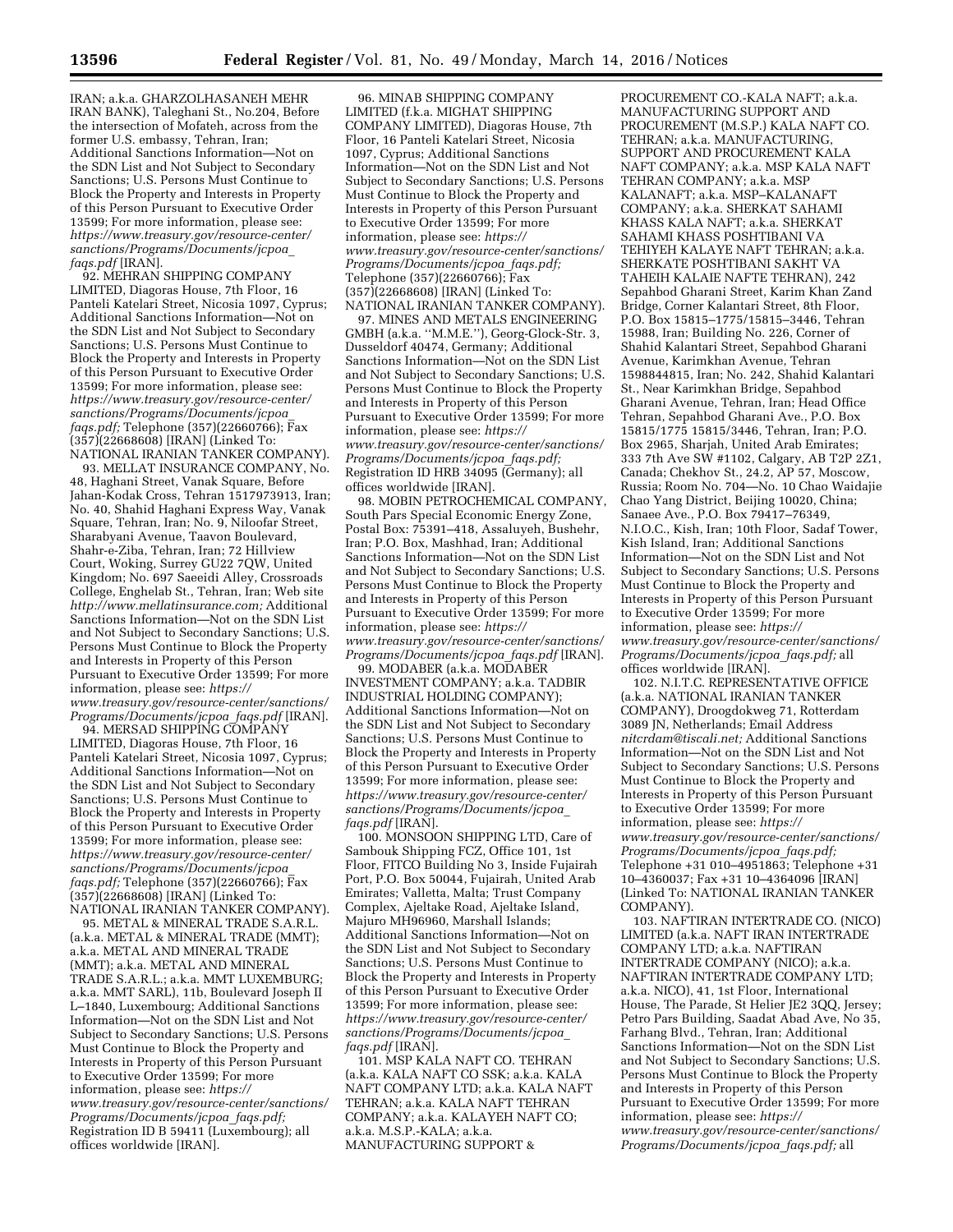offices worldwide [IRAN] (Linked To: NIOC INTERNATIONAL AFFAIRS (LONDON) LIMITED).

104. NAFTIRAN INTERTRADE CO. (NICO) SARL (a.k.a. NICO), 6, Avenue de la Tour-Haldimand, Pully, VD 1009, Switzerland; Additional Sanctions Information—Not on the SDN List and Not Subject to Secondary Sanctions; U.S. Persons Must Continue to Block the Property and Interests in Property of this Person Pursuant to Executive Order 13599; For more information, please see: *[https://www.treasury.gov/resource-center/](https://www.treasury.gov/resource-center/sanctions/Programs/Documents/jcpoa_faqs.pdf) [sanctions/Programs/Documents/jcpoa](https://www.treasury.gov/resource-center/sanctions/Programs/Documents/jcpoa_faqs.pdf)*\_ *[faqs.pdf;](https://www.treasury.gov/resource-center/sanctions/Programs/Documents/jcpoa_faqs.pdf)* all offices worldwide [IRAN].

105. NAFTIRAN TRADING SERVICES CO. (NTS) LIMITED, 47 Queen Anne Street, London W1G 9JG, United Kingdom; 6th Floor NIOC Ho, 4 Victoria St, London SW1H 0NE, United Kingdom; Additional Sanctions Information—Not on the SDN List and Not Subject to Secondary Sanctions; U.S. Persons Must Continue to Block the Property and Interests in Property of this Person Pursuant to Executive Order 13599; For more information, please see: *[https://](https://www.treasury.gov/resource-center/sanctions/Programs/Documents/jcpoa_faqs.pdf) [www.treasury.gov/resource-center/sanctions/](https://www.treasury.gov/resource-center/sanctions/Programs/Documents/jcpoa_faqs.pdf) [Programs/Documents/jcpoa](https://www.treasury.gov/resource-center/sanctions/Programs/Documents/jcpoa_faqs.pdf)*\_*faqs.pdf;* UK Company Number 02600121 (United Kingdom); all offices worldwide [IRAN].

106. NATIONAL IRANIAN OIL COMPANY (a.k.a. NIOC), Hafez Crossing, Taleghani Avenue, P.O. Box 1863 and 2501, Tehran, Iran; National Iranian Oil Company Building, Taleghani Avenue, Hafez Street, Tehran, Iran; Web site *[www.nioc.ir;](http://www.nioc.ir)* Additional Sanctions Information—Not on the SDN List and Not Subject to Secondary Sanctions; U.S. Persons Must Continue to Block the Property and Interests in Property of this Person Pursuant to Executive Order 13599; For more information, please see: *[https://](https://www.treasury.gov/resource-center/sanctions/Programs/Documents/jcpoa_faqs.pdf) [www.treasury.gov/resource-center/sanctions/](https://www.treasury.gov/resource-center/sanctions/Programs/Documents/jcpoa_faqs.pdf) [Programs/Documents/jcpoa](https://www.treasury.gov/resource-center/sanctions/Programs/Documents/jcpoa_faqs.pdf)*\_*faqs.pdf;* all offices worldwide [IRAN].

107. NATIONAL IRANIAN OIL COMPANY PTE LTD, 7 Temasek Boulevard #07–02, Suntec Tower One 038987, Singapore; Additional Sanctions Information—Not on the SDN List and Not Subject to Secondary Sanctions; U.S. Persons Must Continue to Block the Property and Interests in Property of this Person Pursuant to Executive Order 13599; For more information, please see: *[https://www.treasury.gov/resource-center/](https://www.treasury.gov/resource-center/sanctions/Programs/Documents/jcpoa_faqs.pdf) [sanctions/Programs/Documents/jcpoa](https://www.treasury.gov/resource-center/sanctions/Programs/Documents/jcpoa_faqs.pdf)*\_ *[faqs.pdf;](https://www.treasury.gov/resource-center/sanctions/Programs/Documents/jcpoa_faqs.pdf)* Registration ID 199004388C (Singapore); all offices worldwide [IRAN].

108. NATIONAL IRANIAN TANKER COMPANY (a.k.a. NITC), NITC Building, 67– 88, Shahid Atefi Street, Africa Avenue, Tehran, Iran; Web site *[www.nitc.co.ir;](http://www.nitc.co.ir)* Email Address *[info@nitc.co.ir;](mailto:info@nitc.co.ir)* alt. Email Address *[administrator@nitc.co.ir;](mailto:administrator@nitc.co.ir)* Additional Sanctions Information—Not on the SDN List and Not Subject to Secondary Sanctions; U.S. Persons Must Continue to Block the Property and Interests in Property of this Person Pursuant to Executive Order 13599; For more information, please see: *[https://](https://www.treasury.gov/resource-center/sanctions/Programs/Documents/jcpoa_faqs.pdf) [www.treasury.gov/resource-center/sanctions/](https://www.treasury.gov/resource-center/sanctions/Programs/Documents/jcpoa_faqs.pdf) [Programs/Documents/jcpoa](https://www.treasury.gov/resource-center/sanctions/Programs/Documents/jcpoa_faqs.pdf)*\_*faqs.pdf;*  Telephone (98)(21)(66153220); Telephone (98)(21)(23803202); Telephone (98)(21)(23803303); Telephone (98)(21)(66153224); Telephone

(98)(21)(23802230); Telephone (98)(9121115315); Telephone (98)(9128091642); Telephone (98)(9127389031); Fax (98)(21)(22224537); Fax (98)(21)(23803318); Fax (98)(21)(22013392); Fax (98)(21)(22058763) [IRAN].

109. NATIONAL IRANIAN TANKER COMPANY LLC (a.k.a. NATIONAL IRANIAN TANKER COMPANY LLC SHARJAH BRANCH; a.k.a. NITC SHARJAH), Al Wahda Street, Street No. 4, Sharjah, United Arab Emirates; P.O. Box 3267, Sharjah, United Arab Emirates; Web site *[http://](http://nitcsharjah.com/index.html) [nitcsharjah.com/index.html;](http://nitcsharjah.com/index.html)* Additional Sanctions Information—Not on the SDN List and Not Subject to Secondary Sanctions; U.S. Persons Must Continue to Block the Property and Interests in Property of this Person Pursuant to Executive Order 13599; For more information, please see: *[https://](https://www.treasury.gov/resource-center/sanctions/Programs/Documents/jcpoa_faqs.pdf) [www.treasury.gov/resource-center/sanctions/](https://www.treasury.gov/resource-center/sanctions/Programs/Documents/jcpoa_faqs.pdf) [Programs/Documents/jcpoa](https://www.treasury.gov/resource-center/sanctions/Programs/Documents/jcpoa_faqs.pdf)*\_*faqs.pdf;*  Telephone +97165030600; Telephone +97165749996; Telephone +971506262258; Fax +97165394666; Fax +97165746661 [IRAN] (Linked To: NATIONAL IRANIAN TANKER COMPANY).

110. NATIONAL PETROCHEMICAL COMPANY (a.k.a. ''NPC''), No. 104, North Sheikh Bahaei Blvd., Molla Sadra Ave., Tehran, Iran; Additional Sanctions Information—Not on the SDN List and Not Subject to Secondary Sanctions; U.S. Persons Must Continue to Block the Property and Interests in Property of this Person Pursuant to Executive Order 13599; For more information, please see: *[https://](https://www.treasury.gov/resource-center/sanctions/Programs/Documents/jcpoa_faqs.pdf) [www.treasury.gov/resource-center/sanctions/](https://www.treasury.gov/resource-center/sanctions/Programs/Documents/jcpoa_faqs.pdf) [Programs/Documents/jcpoa](https://www.treasury.gov/resource-center/sanctions/Programs/Documents/jcpoa_faqs.pdf)*\_*faqs.pdf;* all offices worldwide [IRAN].

111. NICO ENGINEERING LIMITED, 41, 1st Floor, International House, The Parade, St. Helier JE2 3QQ, Jersey; Additional Sanctions Information—Not on the SDN List and Not Subject to Secondary Sanctions; U.S. Persons Must Continue to Block the Property and Interests in Property of this Person Pursuant to Executive Order 13599; For more information, please see: *[https://](https://www.treasury.gov/resource-center/sanctions/Programs/Documents/jcpoa_faqs.pdf) [www.treasury.gov/resource-center/sanctions/](https://www.treasury.gov/resource-center/sanctions/Programs/Documents/jcpoa_faqs.pdf) [Programs/Documents/jcpoa](https://www.treasury.gov/resource-center/sanctions/Programs/Documents/jcpoa_faqs.pdf)*\_*faqs.pdf;*  Registration ID 75797 (Jersey); all offices worldwide [IRAN].

112. NIOC INTERNATIONAL AFFAIRS (LONDON) LIMITED, NIOC House, 4 Victoria Street, London SW1H 0NE, United Kingdom; Additional Sanctions Information—Not on the SDN List and Not Subject to Secondary Sanctions; U.S. Persons Must Continue to Block the Property and Interests in Property of this Person Pursuant to Executive Order 13599; For more information, please see: *[https://www.treasury.gov/resource-center/](https://www.treasury.gov/resource-center/sanctions/Programs/Documents/jcpoa_faqs.pdf) [sanctions/Programs/Documents/jcpoa](https://www.treasury.gov/resource-center/sanctions/Programs/Documents/jcpoa_faqs.pdf)*\_ *[faqs.pdf;](https://www.treasury.gov/resource-center/sanctions/Programs/Documents/jcpoa_faqs.pdf)* UK Company Number 02772297 (United Kingdom); all offices worldwide [IRAN].

113. NOOR ENERGY (MALAYSIA) LTD., Labuan, Malaysia; Additional Sanctions Information—Not on the SDN List and Not Subject to Secondary Sanctions; U.S. Persons Must Continue to Block the Property and Interests in Property of this Person Pursuant to Executive Order 13599; For more information, please see: *[https://](https://www.treasury.gov/resource-center/sanctions/Programs/Documents/jcpoa_faqs.pdf)*

*[www.treasury.gov/resource-center/sanctions/](https://www.treasury.gov/resource-center/sanctions/Programs/Documents/jcpoa_faqs.pdf) [Programs/Documents/jcpoa](https://www.treasury.gov/resource-center/sanctions/Programs/Documents/jcpoa_faqs.pdf)*\_*faqs.pdf;*  Company Number LL08318 [IRAN].

114. NOURI PETROCHEMICAL COMPANY (a.k.a. BORZUYEH PETROCHEMICAL COMPANY; a.k.a. NOURI PETROCHEMICAL COMPLEX), Pars Special Economic Energy Zone, Assaluyeh Port, Bushehr, Iran; Additional Sanctions Information—Not on the SDN List and Not Subject to Secondary Sanctions; U.S. Persons Must Continue to Block the Property and Interests in Property of this Person Pursuant to Executive Order 13599; For more information, please see: *[https://](https://www.treasury.gov/resource-center/sanctions/Programs/Documents/jcpoa_faqs.pdf) [www.treasury.gov/resource-center/sanctions/](https://www.treasury.gov/resource-center/sanctions/Programs/Documents/jcpoa_faqs.pdf) [Programs/Documents/jcpoa](https://www.treasury.gov/resource-center/sanctions/Programs/Documents/jcpoa_faqs.pdf)*\_*faqs.pdf* [IRAN].

115. NPC INTERNATIONAL LIMITED (a.k.a. N P C INTERNATIONAL LTD; a.k.a. NPC INTERNATIONAL COMPANY), 5th Floor NIOC House, 4 Victoria Street, London SW1H 0NE, United Kingdom; Additional Sanctions Information—Not on the SDN List and Not Subject to Secondary Sanctions; U.S. Persons Must Continue to Block the Property and Interests in Property of this Person Pursuant to Executive Order 13599; For more information, please see: *[https://](https://www.treasury.gov/resource-center/sanctions/Programs/Documents/jcpoa_faqs.pdf) [www.treasury.gov/resource-center/sanctions/](https://www.treasury.gov/resource-center/sanctions/Programs/Documents/jcpoa_faqs.pdf) [Programs/Documents/jcpoa](https://www.treasury.gov/resource-center/sanctions/Programs/Documents/jcpoa_faqs.pdf)*\_*faqs.pdf;* UK Company Number 02696754 (United Kingdom); all offices worldwide [IRAN].

116. OIL INDUSTRY INVESTMENT COMPANY (a.k.a. ''O.I.I.C.''), No. 83, Sepahbod Gharani Street, Tehran, Iran; Web site *[http://www.oiic-ir.com;](http://www.oiic-ir.com)* Additional Sanctions Information—Not on the SDN List and Not Subject to Secondary Sanctions; U.S. Persons Must Continue to Block the Property and Interests in Property of this Person Pursuant to Executive Order 13599; For more information, please see: *[https://](https://www.treasury.gov/resource-center/sanctions/Programs/Documents/jcpoa_faqs.pdf) [www.treasury.gov/resource-center/sanctions/](https://www.treasury.gov/resource-center/sanctions/Programs/Documents/jcpoa_faqs.pdf) [Programs/Documents/jcpoa](https://www.treasury.gov/resource-center/sanctions/Programs/Documents/jcpoa_faqs.pdf)*\_*faqs.pdf* [IRAN].

117. OMID REY CIVIL & CONSTRUCTION COMPANY (a.k.a. OMID DEVELOPMENT AND CONSTRUCTION; a.k.a. OMID REY CIVIL AND CONSTRUCTION COMPANY; a.k.a. OMID REY RENOVATION AND DEVELOPMENT CO.); Web site *[http://](http://www.omidrey.com) [www.omidrey.com;](http://www.omidrey.com)* Additional Sanctions Information—Not on the SDN List and Not Subject to Secondary Sanctions; U.S. Persons Must Continue to Block the Property and Interests in Property of this Person Pursuant to Executive Order 13599; For more information, please see: *[https://](https://www.treasury.gov/resource-center/sanctions/Programs/Documents/jcpoa_faqs.pdf) [www.treasury.gov/resource-center/sanctions/](https://www.treasury.gov/resource-center/sanctions/Programs/Documents/jcpoa_faqs.pdf) [Programs/Documents/jcpoa](https://www.treasury.gov/resource-center/sanctions/Programs/Documents/jcpoa_faqs.pdf)*\_*faqs.pdf* [IRAN].

118. ONE CLASS PROPERTIES (PTY) LTD. (a.k.a. ONE CLASS INCORPORATED), Cape Town, South Africa; Additional Sanctions Information—Not on the SDN List and Not Subject to Secondary Sanctions; U.S. Persons Must Continue to Block the Property and Interests in Property of this Person Pursuant to Executive Order 13599; For more information, please see: *[https://](https://www.treasury.gov/resource-center/sanctions/Programs/Documents/jcpoa_faqs.pdf) [www.treasury.gov/resource-center/sanctions/](https://www.treasury.gov/resource-center/sanctions/Programs/Documents/jcpoa_faqs.pdf) [Programs/Documents/jcpoa](https://www.treasury.gov/resource-center/sanctions/Programs/Documents/jcpoa_faqs.pdf)*\_*faqs.pdf* [IRAN].

119. ONE VISION INVESTMENTS 5 (PTY) LTD. (a.k.a. ONE VISION 5), 3rd Floor, Tygervalley Chambers, Bellville, Cape Town 7530, South Africa; Canal Walk, P.O. Box 17, Century City, Milnerton 7446, South Africa; Additional Sanctions Information—Not on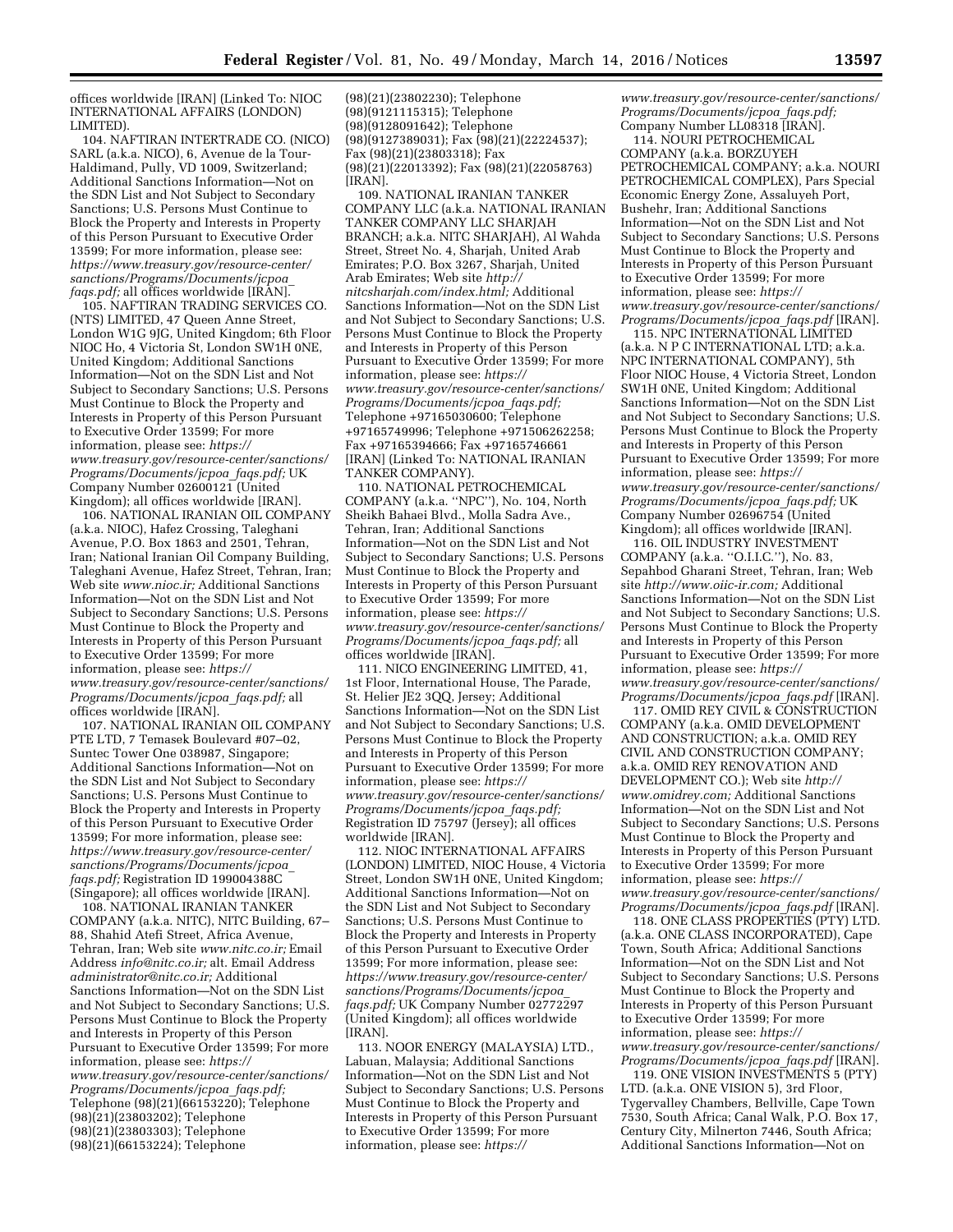the SDN List and Not Subject to Secondary Sanctions; U.S. Persons Must Continue to Block the Property and Interests in Property of this Person Pursuant to Executive Order 13599; For more information, please see: *[https://www.treasury.gov/resource-center/](https://www.treasury.gov/resource-center/sanctions/Programs/Documents/jcpoa_faqs.pdf) [sanctions/Programs/Documents/jcpoa](https://www.treasury.gov/resource-center/sanctions/Programs/Documents/jcpoa_faqs.pdf)*\_ *[faqs.pdf;](https://www.treasury.gov/resource-center/sanctions/Programs/Documents/jcpoa_faqs.pdf)* Registration ID 2002/022757/07 (South Africa) [IRAN].

120. ONERBANK ZAO (a.k.a. EFTEKHAR BANK; a.k.a. HONOR BANK; a.k.a. HONORBANK; a.k.a. HONORBANK ZAO; a.k.a. ONER BANK; a.k.a. ONERBANK; a.k.a. ONER–BANK), Ulitsa Klary Tsetkin 51, Minsk 220004, Belarus; SWIFT/BIC HNRBBY2X; Additional Sanctions Information—Not on the SDN List and Not Subject to Secondary Sanctions; U.S. Persons Must Continue to Block the Property and Interests in Property of this Person Pursuant to Executive Order 13599; For more information, please see: *[https://](https://www.treasury.gov/resource-center/sanctions/Programs/Documents/jcpoa_faqs.pdf) [www.treasury.gov/resource-center/sanctions/](https://www.treasury.gov/resource-center/sanctions/Programs/Documents/jcpoa_faqs.pdf) [Programs/Documents/jcpoa](https://www.treasury.gov/resource-center/sanctions/Programs/Documents/jcpoa_faqs.pdf)*\_*faqs.pdf;*  Registration ID 807000227 (Belarus) issued 16 Oct 2009; all offices worldwide [IRAN].

121. P.C.C. (SINGAPORE) PRIVATE LIMITED (a.k.a. P.C.C. SINGAPORE BRANCH; a.k.a. PCC SINGAPORE PTE LTD), 78 Shenton Way, #08–02 079120, Singapore; 78 Shenton Way, 26–02A Lippo Centre 079120, Singapore; Additional Sanctions Information—Not on the SDN List and Not Subject to Secondary Sanctions; U.S. Persons Must Continue to Block the Property and Interests in Property of this Person Pursuant to Executive Order 13599; For more information, please see: *[https://](https://www.treasury.gov/resource-center/sanctions/Programs/Documents/jcpoa_faqs.pdf) [www.treasury.gov/resource-center/sanctions/](https://www.treasury.gov/resource-center/sanctions/Programs/Documents/jcpoa_faqs.pdf) [Programs/Documents/jcpoa](https://www.treasury.gov/resource-center/sanctions/Programs/Documents/jcpoa_faqs.pdf)*\_*faqs.pdf;*  Registration ID 199708410K (Singapore); all offices worldwide [IRAN].

122. PARDIS INVESTMENT COMPANY (a.k.a. SHERKAT–E SARMAYEGOZARI–E PARDIS), Iran; Unit D4 and C4, 4th Floor, Building 29 Africa, Corner of 25th Street, Africa Boulevard, Tehran, Iran; Additional Sanctions Information—Not on the SDN List and Not Subject to Secondary Sanctions; U.S. Persons Must Continue to Block the Property and Interests in Property of this Person Pursuant to Executive Order 13599; For more information, please see: *[https://](https://www.treasury.gov/resource-center/sanctions/Programs/Documents/jcpoa_faqs.pdf) [www.treasury.gov/resource-center/sanctions/](https://www.treasury.gov/resource-center/sanctions/Programs/Documents/jcpoa_faqs.pdf) [Programs/Documents/jcpoa](https://www.treasury.gov/resource-center/sanctions/Programs/Documents/jcpoa_faqs.pdf)*\_*faqs.pdf* [IRAN].

123. PARS MCS (a.k.a. PARS MCS CO.; a.k.a. PARS MCS COMPANY), 2nd Floor, No. 4, Sasan Dead End, Afriqa Avenue, After Esfandiar, Crossroads, Tehran, Iran; No. 5 Sasan Alley, Atefi Sharghi St., Afrigha Boulevard, Tehran, Iran; Oshtorjan Industrial Zone, Zob-e Ahan Highway, Isafahan, Iran; Web site *[http://www.parsmcs.com;](http://www.parsmcs.com)*  Additional Sanctions Information—Not on the SDN List and Not Subject to Secondary Sanctions; U.S. Persons Must Continue to Block the Property and Interests in Property of this Person Pursuant to Executive Order 13599; For more information, please see: *[https://www.treasury.gov/resource-center/](https://www.treasury.gov/resource-center/sanctions/Programs/Documents/jcpoa_faqs.pdf) [sanctions/Programs/Documents/jcpoa](https://www.treasury.gov/resource-center/sanctions/Programs/Documents/jcpoa_faqs.pdf)*\_ *[faqs.pdf](https://www.treasury.gov/resource-center/sanctions/Programs/Documents/jcpoa_faqs.pdf)* [IRAN].

124. PARS OIL AND GAS COMPANY (a.k.a. POGC), No. 133, Side of Parvin Etesami Alley, opposite Sazman Ab—Dr. Fatemi Avenue, Tehran, Iran; No. 1 Parvin

Etesami Street, Fatemi Avenue, Tehran, Iran; Additional Sanctions Information—Not on the SDN List and Not Subject to Secondary Sanctions; U.S. Persons Must Continue to Block the Property and Interests in Property of this Person Pursuant to Executive Order 13599; For more information, please see: *[https://www.treasury.gov/resource-center/](https://www.treasury.gov/resource-center/sanctions/Programs/Documents/jcpoa_faqs.pdf) [sanctions/Programs/Documents/jcpoa](https://www.treasury.gov/resource-center/sanctions/Programs/Documents/jcpoa_faqs.pdf)*\_ *[faqs.pdf](https://www.treasury.gov/resource-center/sanctions/Programs/Documents/jcpoa_faqs.pdf)* [IRAN].

125. PARS OIL CO. (a.k.a. PARS OIL; a.k.a. SHERKAT NAFT PARS SAHAMI AAM), Iran; No. 346, Pars Oil Company Building, Modarres Highway, East Mirdamad Boulevard, Tehran 1549944511, Iran; Postal Box 14155–1473, Tehran 159944511, Iran; Web site *[http://www.parsoilco.com;](http://www.parsoilco.com)*  Additional Sanctions Information—Not on the SDN List and Not Subject to Secondary Sanctions; U.S. Persons Must Continue to Block the Property and Interests in Property of this Person Pursuant to Executive Order 13599; For more information, please see: *[https://www.treasury.gov/resource-center/](https://www.treasury.gov/resource-center/sanctions/Programs/Documents/jcpoa_faqs.pdf) [sanctions/Programs/Documents/jcpoa](https://www.treasury.gov/resource-center/sanctions/Programs/Documents/jcpoa_faqs.pdf)*\_ *[faqs.pdf](https://www.treasury.gov/resource-center/sanctions/Programs/Documents/jcpoa_faqs.pdf)* [IRAN].

126. PARS PETROCHEMICAL COMPANY, Pars Special Economic Energy Zone, P.O. Box 163–75391, Assaluyeh, Bushehr, Iran; Additional Sanctions Information—Not on the SDN List and Not Subject to Secondary Sanctions; U.S. Persons Must Continue to Block the Property and Interests in Property of this Person Pursuant to Executive Order 13599; For more information, please see: *[https://www.treasury.gov/resource-center/](https://www.treasury.gov/resource-center/sanctions/Programs/Documents/jcpoa_faqs.pdf) [sanctions/Programs/Documents/jcpoa](https://www.treasury.gov/resource-center/sanctions/Programs/Documents/jcpoa_faqs.pdf)*\_ *[faqs.pdf](https://www.treasury.gov/resource-center/sanctions/Programs/Documents/jcpoa_faqs.pdf)* [IRAN].

127. PARS PETROCHEMICAL SHIPPING COMPANY, 1st Floor, No. 19, Shenasa Street, Vali E Asr Avenue, Tehran, Iran; Web site *[www.parsshipping.com;](http://www.parsshipping.com)* Additional Sanctions Information—Not on the SDN List and Not Subject to Secondary Sanctions; U.S. Persons Must Continue to Block the Property and Interests in Property of this Person Pursuant to Executive Order 13599; For more information, please see: *[https://](https://www.treasury.gov/resource-center/sanctions/Programs/Documents/jcpoa_faqs.pdf) [www.treasury.gov/resource-center/sanctions/](https://www.treasury.gov/resource-center/sanctions/Programs/Documents/jcpoa_faqs.pdf) [Programs/Documents/jcpoa](https://www.treasury.gov/resource-center/sanctions/Programs/Documents/jcpoa_faqs.pdf)*\_*faqs.pdf* [IRAN] (Linked To: NATIONAL IRANIAN TANKER COMPANY).

128. PARSIAN BANK (a.k.a. BANK–E PARSIAN), Keshavarz Blvd., No. 65, Corner of Shahid Daemi St., P.O. Box 141553163, Tehran 1415983111, Iran; No. 4 Zarafshan St, Farahzadi Blvd., Shahrak-e Ghods, 1467793811, Tehran, Iran; SWIFT/BIC BKPA IR TH; Additional Sanctions Information— Not on the SDN List and Not Subject to Secondary Sanctions; U.S. Persons Must Continue to Block the Property and Interests in Property of this Person Pursuant to Executive Order 13599; For more information, please see: *[https://](https://www.treasury.gov/resource-center/sanctions/Programs/Documents/jcpoa_faqs.pdf) [www.treasury.gov/resource-center/sanctions/](https://www.treasury.gov/resource-center/sanctions/Programs/Documents/jcpoa_faqs.pdf) [Programs/Documents/jcpoa](https://www.treasury.gov/resource-center/sanctions/Programs/Documents/jcpoa_faqs.pdf)*\_*faqs.pdf* [IRAN].

129. PASARGAD BANK (a.k.a. BANK–E PASARGAD), Valiasr St., Mirdamad St., No. 430, Tehran, Iran; SWIFT/BIC BKBP IR TH; Additional Sanctions Information—Not on the SDN List and Not Subject to Secondary Sanctions; U.S. Persons Must Continue to Block the Property and Interests in Property of this Person Pursuant to Executive Order 13599; For more information, please see:

*[https://www.treasury.gov/resource-center/](https://www.treasury.gov/resource-center/sanctions/Programs/Documents/jcpoa_faqs.pdf) [sanctions/Programs/Documents/jcpoa](https://www.treasury.gov/resource-center/sanctions/Programs/Documents/jcpoa_faqs.pdf)*\_ *[faqs.pdf](https://www.treasury.gov/resource-center/sanctions/Programs/Documents/jcpoa_faqs.pdf)* [IRAN].

130. PERSIA OIL & GAS INDUSTRY DEVELOPMENT CO. (a.k.a. PERSIA OIL AND GAS INDUSTRY DEVELOPMENT CO.; a.k.a. TOSE SANAT–E NAFT VA GAS PERSIA), 7th Floor, No. 346, Mirdamad Avenue, Tehran, Iran; Ground Floor, No. 14, Saba Street, Africa Boulevard, Tehran, Iran; Web site *[http://www.pogidc.com;](http://www.pogidc.com)* Additional Sanctions Information—Not on the SDN List and Not Subject to Secondary Sanctions; U.S. Persons Must Continue to Block the Property and Interests in Property of this Person Pursuant to Executive Order 13599; For more information, please see: *[https://](https://www.treasury.gov/resource-center/sanctions/Programs/Documents/jcpoa_faqs.pdf) [www.treasury.gov/resource-center/sanctions/](https://www.treasury.gov/resource-center/sanctions/Programs/Documents/jcpoa_faqs.pdf) [Programs/Documents/jcpoa](https://www.treasury.gov/resource-center/sanctions/Programs/Documents/jcpoa_faqs.pdf)*\_*faqs.pdf* [IRAN].

131. PETRO ENERGY INTERTRADE COMPANY, Dubai, United Arab Emirates; Additional Sanctions Information—Not on the SDN List and Not Subject to Secondary Sanctions; U.S. Persons Must Continue to Block the Property and Interests in Property of this Person Pursuant to Executive Order 13599; For more information, please see: *[https://www.treasury.gov/resource-center/](https://www.treasury.gov/resource-center/sanctions/Programs/Documents/jcpoa_faqs.pdf) [sanctions/Programs/Documents/jcpoa](https://www.treasury.gov/resource-center/sanctions/Programs/Documents/jcpoa_faqs.pdf)*\_ *[faqs.pdf](https://www.treasury.gov/resource-center/sanctions/Programs/Documents/jcpoa_faqs.pdf)* [IRAN].

132. PETRO ROYAL FZE, United Arab Emirates; Additional Sanctions Information—Not on the SDN List and Not Subject to Secondary Sanctions; U.S. Persons Must Continue to Block the Property and Interests in Property of this Person Pursuant to Executive Order 13599; For more information, please see: *[https://](https://www.treasury.gov/resource-center/sanctions/Programs/Documents/jcpoa_faqs.pdf) [www.treasury.gov/resource-center/sanctions/](https://www.treasury.gov/resource-center/sanctions/Programs/Documents/jcpoa_faqs.pdf) [Programs/Documents/jcpoa](https://www.treasury.gov/resource-center/sanctions/Programs/Documents/jcpoa_faqs.pdf)*\_*faqs.pdf* [IRAN].

133. PETRO SUISSE INTERTRADE COMPANY SA, 6 Avenue de la Tour-Haldimand, Pully 1009, Switzerland; Additional Sanctions Information—Not on the SDN List and Not Subject to Secondary Sanctions; U.S. Persons Must Continue to Block the Property and Interests in Property of this Person Pursuant to Executive Order 13599; For more information, please see: *[https://www.treasury.gov/resource-center/](https://www.treasury.gov/resource-center/sanctions/Programs/Documents/jcpoa_faqs.pdf) [sanctions/Programs/Documents/jcpoa](https://www.treasury.gov/resource-center/sanctions/Programs/Documents/jcpoa_faqs.pdf)*\_ *[faqs.pdf](https://www.treasury.gov/resource-center/sanctions/Programs/Documents/jcpoa_faqs.pdf)* [IRAN].

134. PETROCHEMICAL COMMERCIAL COMPANY (U.K.) LIMITED (a.k.a. PCC (UK); a.k.a. PCC UK; a.k.a. PCC UK LTD), 4 Victoria Street, London SW1H 0NE, United Kingdom; Additional Sanctions Information—Not on the SDN List and Not Subject to Secondary Sanctions; U.S. Persons Must Continue to Block the Property and Interests in Property of this Person Pursuant to Executive Order 13599; For more information, please see: *[https://www.treasury.gov/resource-center/](https://www.treasury.gov/resource-center/sanctions/Programs/Documents/jcpoa_faqs.pdf) [sanctions/Programs/Documents/jcpoa](https://www.treasury.gov/resource-center/sanctions/Programs/Documents/jcpoa_faqs.pdf)*\_ *[faqs.pdf;](https://www.treasury.gov/resource-center/sanctions/Programs/Documents/jcpoa_faqs.pdf)* UK Company Number 02647333 (United Kingdom); all offices worldwide [IRAN].

135. PETROCHEMICAL COMMERCIAL COMPANY FZE (a.k.a. PCC FZE), 1703, 17th Floor, Dubai World Trade Center Tower, Sheikh Zayed Road, Dubai, United Arab Emirates; Office No. 99–A, Maker Tower ''F'' 9th Floor Cutte Pavade, Colabe, Mumbai 700005, India; Additional Sanctions Information—Not on the SDN List and Not Subject to Secondary Sanctions; U.S. Persons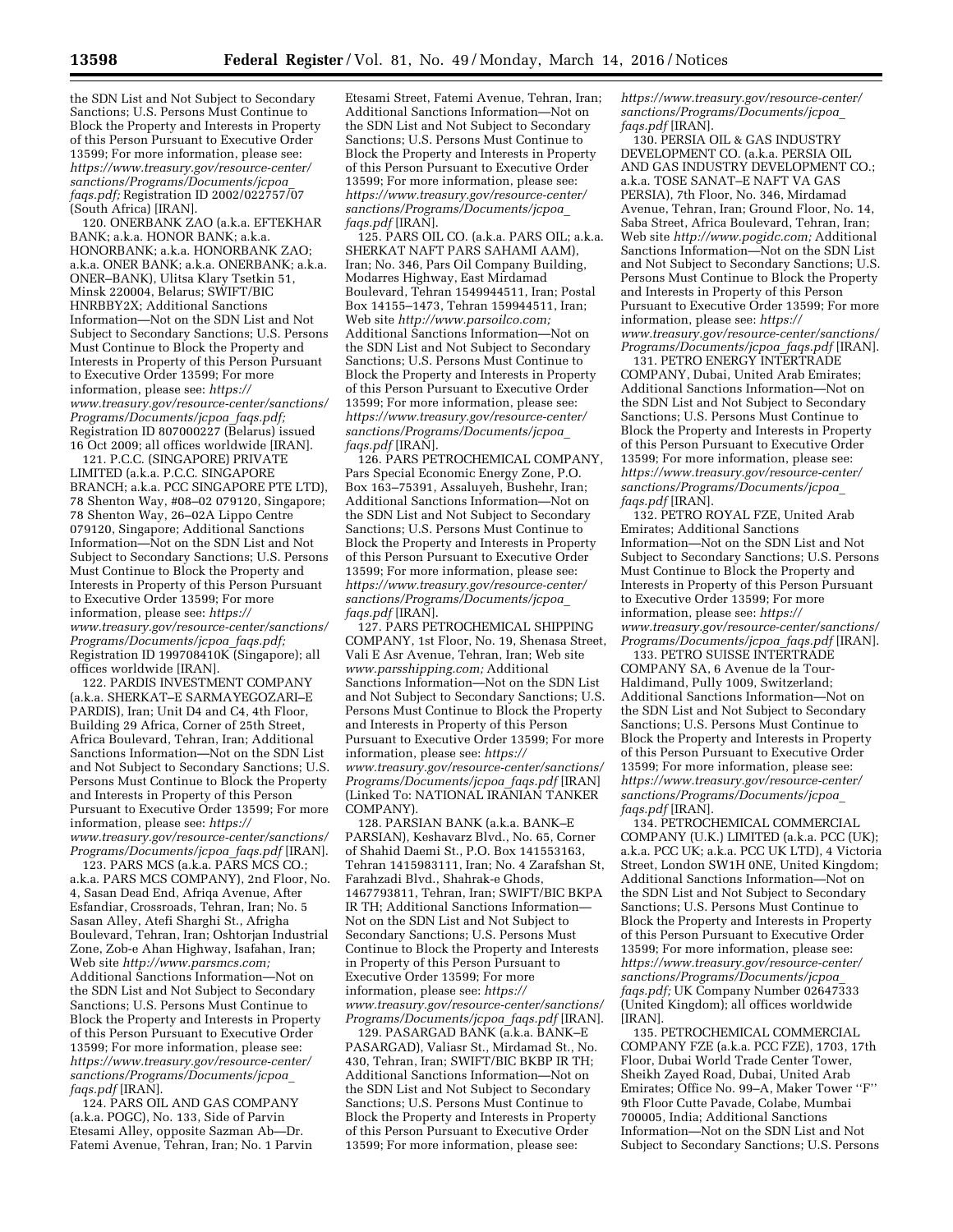Must Continue to Block the Property and Interests in Property of this Person Pursuant to Executive Order 13599; For more information, please see: *[https://](https://www.treasury.gov/resource-center/sanctions/Programs/Documents/jcpoa_faqs.pdf) [www.treasury.gov/resource-center/sanctions/](https://www.treasury.gov/resource-center/sanctions/Programs/Documents/jcpoa_faqs.pdf) [Programs/Documents/jcpoa](https://www.treasury.gov/resource-center/sanctions/Programs/Documents/jcpoa_faqs.pdf)*\_*faqs.pdf;* all offices worldwide [IRAN].

136. PETROCHEMICAL COMMERCIAL COMPANY INTERNATIONAL (a.k.a. PETROCHEMICAL COMMERCIAL COMPANY INTERNATIONAL LIMITED; a.k.a. PETROCHEMICAL COMMERCIAL COMPANY INTERNATIONAL LTD; a.k.a. PETROCHEMICAL TRADING COMPANY LIMITED; a.k.a. ''PCCI''), 41, 1st Floor, International House, The Parade, St. Helier JE2 3QQ, Jersey; Ave. 54, Yimpash Business Center, No. 506, 507, Ashkhabad 744036, Turkmenistan; P.O. Box 261539, Jebel Ali, Dubai, United Arab Emirates; No. 21 End of 9th St, Gandi Ave, Tehran, Iran; 21, Africa Boulevard, Tehran, Iran; Additional Sanctions Information—Not on the SDN List and Not Subject to Secondary Sanctions; U.S. Persons Must Continue to Block the Property and Interests in Property of this Person Pursuant to Executive Order 13599; For more information, please see: *[https://](https://www.treasury.gov/resource-center/sanctions/Programs/Documents/jcpoa_faqs.pdf) [www.treasury.gov/resource-center/sanctions/](https://www.treasury.gov/resource-center/sanctions/Programs/Documents/jcpoa_faqs.pdf) [Programs/Documents/jcpoa](https://www.treasury.gov/resource-center/sanctions/Programs/Documents/jcpoa_faqs.pdf)*\_*faqs.pdf;*  Registration ID 77283 (Jersey); all offices worldwide [IRAN].

137. PETROIRAN DEVELOPMENT COMPANY (PEDCO) LIMITED (a.k.a. PETRO IRAN DEVELOPMENT COMPANY; a.k.a. ''PEDCO''), 41, 1st Floor, International House, The Parade, St. Helier JE2 3QQ, Jersey; National Iranian Oil Company— PEDCO, P.O. Box 2965, Al Bathaa Tower, 9th Floor, Apt. 905, Al Buhaira Corniche, Sharjah, United Arab Emirates; P.O. Box 15875–6731, Tehran, Iran; No. 22, 7th Lane, Khalid Eslamboli Street, Shahid Beheshti Avenue, Tehran, Iran; No. 102, Next to Shahid Amir Soheil Tabrizian Alley, Shahid Dastgerdi (Ex Zafar) Street, Shariati Street, Tehran 19199/45111, Iran; Kish Harbour, Bazargan Ferdos Warehouses, Kish Island, Iran; Additional Sanctions Information—Not on the SDN List and Not Subject to Secondary Sanctions; U.S. Persons Must Continue to Block the Property and Interests in Property of this Person Pursuant to Executive Order 13599; For more information, please see: *[https://](https://www.treasury.gov/resource-center/sanctions/Programs/Documents/jcpoa_faqs.pdf) [www.treasury.gov/resource-center/sanctions/](https://www.treasury.gov/resource-center/sanctions/Programs/Documents/jcpoa_faqs.pdf) [Programs/Documents/jcpoa](https://www.treasury.gov/resource-center/sanctions/Programs/Documents/jcpoa_faqs.pdf)*\_*faqs.pdf;*  Registration ID 67493 (Jersey); all offices worldwide [IRAN].

138. PETROPARS INTERNATIONAL FZE (a.k.a. PPI FZE), P.O. Box 72146, Dubai, United Arab Emirates; Additional Sanctions Information—Not on the SDN List and Not Subject to Secondary Sanctions; U.S. Persons Must Continue to Block the Property and Interests in Property of this Person Pursuant to Executive Order 13599; For more information, please see: *[https://](https://www.treasury.gov/resource-center/sanctions/Programs/Documents/jcpoa_faqs.pdf) [www.treasury.gov/resource-center/sanctions/](https://www.treasury.gov/resource-center/sanctions/Programs/Documents/jcpoa_faqs.pdf) [Programs/Documents/jcpoa](https://www.treasury.gov/resource-center/sanctions/Programs/Documents/jcpoa_faqs.pdf)*\_*faqs.pdf;* all offices worldwide [IRAN].

139. PETROPARS LTD. (a.k.a. PETROPARS LIMITED; a.k.a. ''PPL''), No. 35, Farhang Blvd., Saadat Abad, Tehran, Iran; Calle La Guairita, Centro Profesional Eurobuilding, Piso 8, Oficina 8E, Chuao,

Caracas 1060, Venezuela; P.O. Box 3136, Road Town, Tortola, Virgin Islands, British; Additional Sanctions Information—Not on the SDN List and Not Subject to Secondary Sanctions; U.S. Persons Must Continue to Block the Property and Interests in Property of this Person Pursuant to Executive Order 13599; For more information, please see: *[https://www.treasury.gov/resource-center/](https://www.treasury.gov/resource-center/sanctions/Programs/Documents/jcpoa_faqs.pdf) [sanctions/Programs/Documents/jcpoa](https://www.treasury.gov/resource-center/sanctions/Programs/Documents/jcpoa_faqs.pdf)*\_ *faqs.pdf;* all offices worldwide [IRAN].

140. PETROPARS UK LIMITED, 47 Queen Anne Street, London W1G 9JG, United Kingdom; Additional Sanctions Information—Not on the SDN List and Not Subject to Secondary Sanctions; U.S. Persons Must Continue to Block the Property and Interests in Property of this Person Pursuant to Executive Order 13599; For more information, please see: *[https://](https://www.treasury.gov/resource-center/sanctions/Programs/Documents/jcpoa_faqs.pdf) [www.treasury.gov/resource-center/sanctions/](https://www.treasury.gov/resource-center/sanctions/Programs/Documents/jcpoa_faqs.pdf) [Programs/Documents/jcpoa](https://www.treasury.gov/resource-center/sanctions/Programs/Documents/jcpoa_faqs.pdf)*\_*faqs.pdf;* UK Company Number 03503060 (United Kingdom); all offices worldwide [IRAN].

141. POLINEX GENERAL TRADING LLC, Health Care City, Umm Hurair Rd., Oud Mehta Offices, Block A, 4th Floor 420, Dubai, United Arab Emirates; Additional Sanctions Information—Not on the SDN List and Not Subject to Secondary Sanctions; U.S. Persons Must Continue to Block the Property and Interests in Property of this Person Pursuant to Executive Order 13599; For more information, please see: *[https://](https://www.treasury.gov/resource-center/sanctions/Programs/Documents/jcpoa_faqs.pdf) [www.treasury.gov/resource-center/sanctions/](https://www.treasury.gov/resource-center/sanctions/Programs/Documents/jcpoa_faqs.pdf) [Programs/Documents/jcpoa](https://www.treasury.gov/resource-center/sanctions/Programs/Documents/jcpoa_faqs.pdf)*\_*faqs.pdf* [IRAN].

142. POLYNAR COMPANY, No. 58, St. 14, Qanbarzadeh Avenue, Resalat Highway, Tehran, Iran; Web site *[http://](http://www.polynar.com) [www.polynar.com;](http://www.polynar.com)* Additional Sanctions Information—Not on the SDN List and Not Subject to Secondary Sanctions; U.S. Persons Must Continue to Block the Property and Interests in Property of this Person Pursuant to Executive Order 13599; For more information, please see: *[https://](https://www.treasury.gov/resource-center/sanctions/Programs/Documents/jcpoa_faqs.pdf) [www.treasury.gov/resource-center/sanctions/](https://www.treasury.gov/resource-center/sanctions/Programs/Documents/jcpoa_faqs.pdf) [Programs/Documents/jcpoa](https://www.treasury.gov/resource-center/sanctions/Programs/Documents/jcpoa_faqs.pdf)*\_*faqs.pdf* [IRAN].

143. POST BANK OF IRAN (a.k.a. SHERKAT–E DOLATI–E POST BANK; a.k.a. ''PBI''), 237 Motahari Avenue, Tehran 1587618118, Iran; Motahari Street, No. 237, Past Darya-e Noor, Tehran, Iran; Additional Sanctions Information—Not on the SDN List and Not Subject to Secondary Sanctions; U.S. Persons Must Continue to Block the Property and Interests in Property of this Person Pursuant to Executive Order 13599; For more information, please see: *[https://](https://www.treasury.gov/resource-center/sanctions/Programs/Documents/jcpoa_faqs.pdf) [www.treasury.gov/resource-center/sanctions/](https://www.treasury.gov/resource-center/sanctions/Programs/Documents/jcpoa_faqs.pdf) [Programs/Documents/jcpoa](https://www.treasury.gov/resource-center/sanctions/Programs/Documents/jcpoa_faqs.pdf)*\_*faqs.pdf* [IRAN].

144. PROTON PETROCHEMICALS SHIPPING LIMITED (a.k.a. PROTON SHIPPING CO; a.k.a. ''PSC''), Diagoras House, 7th Floor, 16 Panteli Katelari Street, Nicosia 1097, Cyprus; Additional Sanctions Information—Not on the SDN List and Not Subject to Secondary Sanctions; U.S. Persons Must Continue to Block the Property and Interests in Property of this Person Pursuant to Executive Order 13599; For more information, please see: *[https://](https://www.treasury.gov/resource-center/sanctions/Programs/Documents/jcpoa_faqs.pdf) [www.treasury.gov/resource-center/sanctions/](https://www.treasury.gov/resource-center/sanctions/Programs/Documents/jcpoa_faqs.pdf) [Programs/Documents/jcpoa](https://www.treasury.gov/resource-center/sanctions/Programs/Documents/jcpoa_faqs.pdf)*\_*faqs.pdf;*  Telephone (357)(22660766); Fax (357)(22668608) [IRAN] (Linked To: NATIONAL IRANIAN TANKER COMPANY).

145. REY INVESTMENT COMPANY, 2nd and 3rd Floors, No. 14, Saba Boulevard, After Esfandiar Crossroad, Africa Boulevard, Tehran 1918973657, Iran; Web site *[http://](http://www.rey-co.com) [www.rey-co.com;](http://www.rey-co.com)* Additional Sanctions Information—Not on the SDN List and Not Subject to Secondary Sanctions; U.S. Persons Must Continue to Block the Property and Interests in Property of this Person Pursuant to Executive Order 13599; For more information, please see: *[https://](https://www.treasury.gov/resource-center/sanctions/Programs/Documents/jcpoa_faqs.pdf) [www.treasury.gov/resource-center/sanctions/](https://www.treasury.gov/resource-center/sanctions/Programs/Documents/jcpoa_faqs.pdf) [Programs/Documents/jcpoa](https://www.treasury.gov/resource-center/sanctions/Programs/Documents/jcpoa_faqs.pdf)*\_*faqs.pdf* [IRAN].

146. REY NIRU ENGINEERING COMPANY (a.k.a. REY NIROO ENGINEERING COMPANY); Web site *[http://](http://www.reyniroo.com) [www.reyniroo.com;](http://www.reyniroo.com)* Additional Sanctions Information—Not on the SDN List and Not Subject to Secondary Sanctions; U.S. Persons Must Continue to Block the Property and Interests in Property of this Person Pursuant to Executive Order 13599; For more information, please see: *[https://](https://www.treasury.gov/resource-center/sanctions/Programs/Documents/jcpoa_faqs.pdf) [www.treasury.gov/resource-center/sanctions/](https://www.treasury.gov/resource-center/sanctions/Programs/Documents/jcpoa_faqs.pdf) [Programs/Documents/jcpoa](https://www.treasury.gov/resource-center/sanctions/Programs/Documents/jcpoa_faqs.pdf)*\_*faqs.pdf* [IRAN].

147. REYCO GMBH. (a.k.a. REYCO GMBH GERMANY), Karlstrasse 19, Dinslaken, Nordrhein-Westfalen 46535, Germany; Additional Sanctions Information—Not on the SDN List and Not Subject to Secondary Sanctions; U.S. Persons Must Continue to Block the Property and Interests in Property of this Person Pursuant to Executive Order 13599; For more information, please see: *[https://www.treasury.gov/resource-center/](https://www.treasury.gov/resource-center/sanctions/Programs/Documents/jcpoa_faqs.pdf) [sanctions/Programs/Documents/jcpoa](https://www.treasury.gov/resource-center/sanctions/Programs/Documents/jcpoa_faqs.pdf)*\_ *[faqs.pdf](https://www.treasury.gov/resource-center/sanctions/Programs/Documents/jcpoa_faqs.pdf)* [IRAN].

148. RISHMAK PRODUCTIVE & EXPORTS COMPANY (a.k.a. RISHMAK COMPANY; a.k.a. RISHMAK EXPORT AND MANUFACTURING P.J.S.; a.k.a. RISHMAK PRODUCTION AND EXPORT COMPANY; a.k.a. RISHMAK PRODUCTIVE AND EXPORTS COMPANY; a.k.a. SHERKAT–E TOLID VA SADERAT–E RISHMAK), Rishmak Cross Rd., 3rd Km. of Amir Kabir Road, Shiraz 71365, Iran; Additional Sanctions Information—Not on the SDN List and Not Subject to Secondary Sanctions; U.S. Persons Must Continue to Block the Property and Interests in Property of this Person Pursuant to Executive Order 13599; For more information, please see: *[https://](https://www.treasury.gov/resource-center/sanctions/Programs/Documents/jcpoa_faqs.pdf) [www.treasury.gov/resource-center/sanctions/](https://www.treasury.gov/resource-center/sanctions/Programs/Documents/jcpoa_faqs.pdf) [Programs/Documents/jcpoa](https://www.treasury.gov/resource-center/sanctions/Programs/Documents/jcpoa_faqs.pdf)*\_*faqs.pdf* [IRAN].

149. ROYAL ARYA CO. (a.k.a. ARIA ROYAL CONSTRUCTION COMPANY), Iran; Additional Sanctions Information—Not on the SDN List and Not Subject to Secondary Sanctions; U.S. Persons Must Continue to Block the Property and Interests in Property of this Person Pursuant to Executive Order 13599; For more information, please see: *[https://www.treasury.gov/resource-center/](https://www.treasury.gov/resource-center/sanctions/Programs/Documents/jcpoa_faqs.pdf) [sanctions/Programs/Documents/jcpoa](https://www.treasury.gov/resource-center/sanctions/Programs/Documents/jcpoa_faqs.pdf)*\_ *[faqs.pdf](https://www.treasury.gov/resource-center/sanctions/Programs/Documents/jcpoa_faqs.pdf)* [IRAN].

150. SADAF PETROCHEMICAL ASSALUYEH COMPANY (a.k.a. SADAF ASALUYEH CO.; a.k.a. SADAF CHEMICAL ASALUYEH COMPANY; a.k.a. SADAF PETROCHEMICAL ASSALUYEH INVESTMENT SERVICE), Assaluyeh, Iran; South Pars Special Economy/Energy Zone, Iran; Additional Sanctions Information—Not on the SDN List and Not Subject to Secondary Sanctions; U.S. Persons Must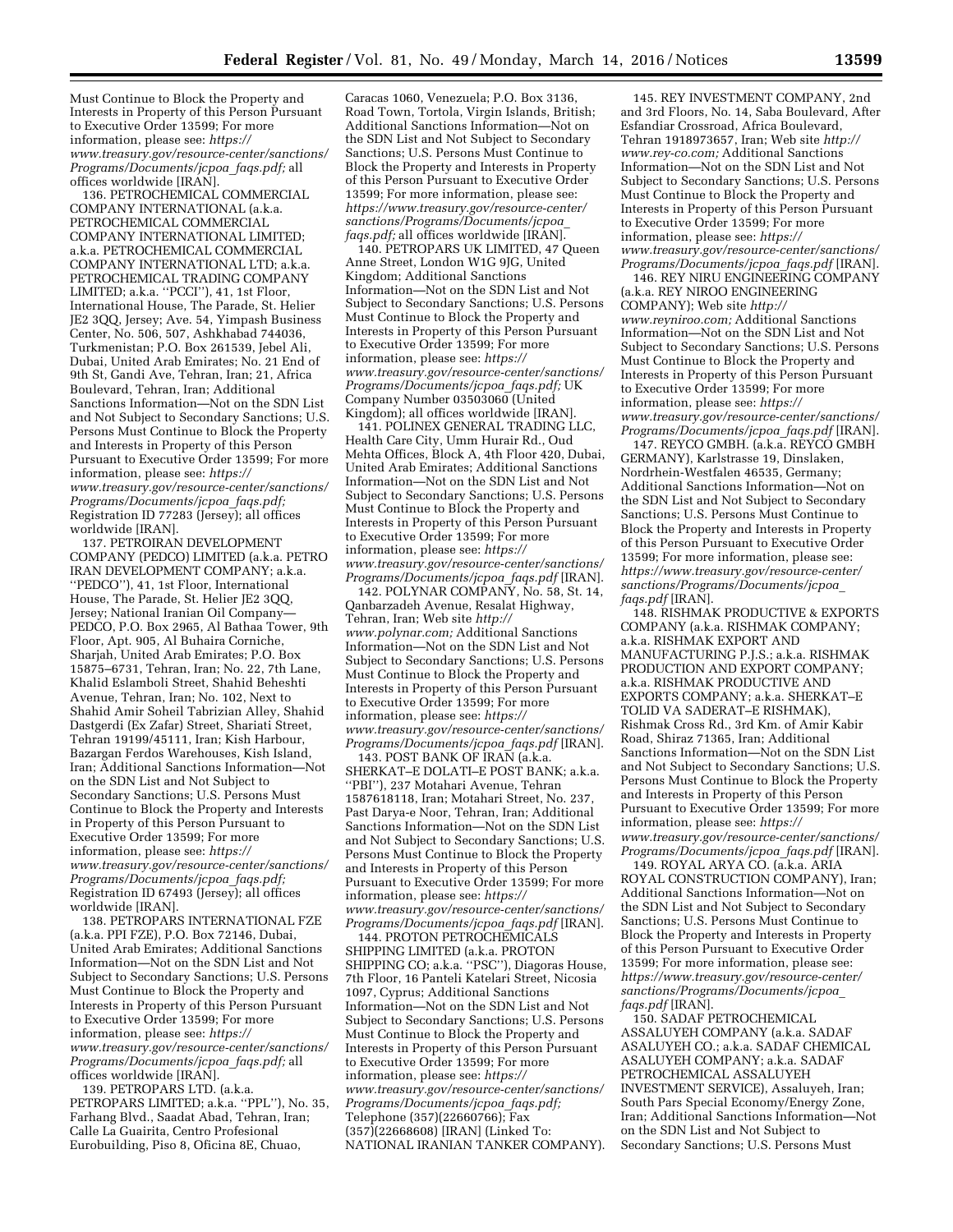Continue to Block the Property and Interests in Property of this Person Pursuant to Executive Order 13599; For more information, please see: *[https://](https://www.treasury.gov/resource-center/sanctions/Programs/Documents/jcpoa_faqs.pdf) [www.treasury.gov/resource-center/sanctions/](https://www.treasury.gov/resource-center/sanctions/Programs/Documents/jcpoa_faqs.pdf) [Programs/Documents/jcpoa](https://www.treasury.gov/resource-center/sanctions/Programs/Documents/jcpoa_faqs.pdf)*\_*faqs.pdf* [IRAN].

151. SAMAN BANK (a.k.a. BANK–E SAMAN), Vali Asr. St. No. 3, Before Vey Park intersection, corner of Tarakesh Dooz St., Tehran, Iran; SWIFT/BIC SABC IR TH; Additional Sanctions Information—Not on the SDN List and Not Subject to Secondary Sanctions; U.S. Persons Must Continue to Block the Property and Interests in Property of this Person Pursuant to Executive Order 13599; For more information, please see: *[https://www.treasury.gov/resource-center/](https://www.treasury.gov/resource-center/sanctions/Programs/Documents/jcpoa_faqs.pdf) [sanctions/Programs/Documents/jcpoa](https://www.treasury.gov/resource-center/sanctions/Programs/Documents/jcpoa_faqs.pdf)*\_ *[faqs.pdf](https://www.treasury.gov/resource-center/sanctions/Programs/Documents/jcpoa_faqs.pdf)* [IRAN].

152. SAMAN SHIPPING COMPANY LIMITED, Diagoras House, 7th Floor, 16 Panteli Katelari Street, Nicosia 1097, Cyprus; Additional Sanctions Information—Not on the SDN List and Not Subject to Secondary Sanctions; U.S. Persons Must Continue to Block the Property and Interests in Property of this Person Pursuant to Executive Order 13599; For more information, please see: *[https://www.treasury.gov/resource-center/](https://www.treasury.gov/resource-center/sanctions/Programs/Documents/jcpoa_faqs.pdf) [sanctions/Programs/Documents/jcpoa](https://www.treasury.gov/resource-center/sanctions/Programs/Documents/jcpoa_faqs.pdf)*\_ *[faqs.pdf;](https://www.treasury.gov/resource-center/sanctions/Programs/Documents/jcpoa_faqs.pdf)* Telephone (357)(22660766); Fax (357)(22668608) [IRAN] (Linked To: NATIONAL IRANIAN TANKER COMPANY).

153. SAMBOUK SHIPPING FZC, FITCO Building No. 3, Office 101, 1st Floor, P.O. Box 50044, Fujairah, United Arab Emirates; Office 1202, Crystal Plaza, P.O. Box 50044, Buhaira Corniche, Sharjah, United Arab Emirates; Additional Sanctions Information—Not on the SDN List and Not Subject to Secondary Sanctions; U.S. Persons Must Continue to Block the Property and Interests in Property of this Person Pursuant to Executive Order 13599; For more information, please see: *[https://](https://www.treasury.gov/resource-center/sanctions/Programs/Documents/jcpoa_faqs.pdf) [www.treasury.gov/resource-center/sanctions/](https://www.treasury.gov/resource-center/sanctions/Programs/Documents/jcpoa_faqs.pdf) [Programs/Documents/jcpoa](https://www.treasury.gov/resource-center/sanctions/Programs/Documents/jcpoa_faqs.pdf)*\_*faqs.pdf* [IRAN].

154. SARMAYEH BANK (a.k.a. BANK–E SARMAYEH), Sepahod Gharani No. 24, Corner of Arak St., Tehran, Iran; Additional Sanctions Information—Not on the SDN List and Not Subject to Secondary Sanctions; U.S. Persons Must Continue to Block the Property and Interests in Property of this Person Pursuant to Executive Order 13599; For more information, please see: *[https://](https://www.treasury.gov/resource-center/sanctions/Programs/Documents/jcpoa_faqs.pdf) [www.treasury.gov/resource-center/sanctions/](https://www.treasury.gov/resource-center/sanctions/Programs/Documents/jcpoa_faqs.pdf) [Programs/Documents/jcpoa](https://www.treasury.gov/resource-center/sanctions/Programs/Documents/jcpoa_faqs.pdf)*\_*faqs.pdf* [IRAN].

155. SARV SHIPPING COMPANY LIMITED, 198 Old Bakery Street, Valletta VLT 1455, Malta; Additional Sanctions Information—Not on the SDN List and Not Subject to Secondary Sanctions; U.S. Persons Must Continue to Block the Property and Interests in Property of this Person Pursuant to Executive Order 13599; For more information, please see: *[https://](https://www.treasury.gov/resource-center/sanctions/Programs/Documents/jcpoa_faqs.pdf) [www.treasury.gov/resource-center/sanctions/](https://www.treasury.gov/resource-center/sanctions/Programs/Documents/jcpoa_faqs.pdf) [Programs/Documents/jcpoa](https://www.treasury.gov/resource-center/sanctions/Programs/Documents/jcpoa_faqs.pdf)*\_*faqs.pdf;*  Telephone (356)(21241232) [IRAN] (Linked To: NATIONAL IRANIAN TANKER COMPANY).

156. SEPID SHIPPING COMPANY LIMITED, 198 Old Bakery Street, Valletta VLT 1455, Malta; Additional Sanctions Information—Not on the SDN List and Not

Subject to Secondary Sanctions; U.S. Persons Must Continue to Block the Property and Interests in Property of this Person Pursuant to Executive Order 13599; For more information, please see: *[https://](https://www.treasury.gov/resource-center/sanctions/Programs/Documents/jcpoa_faqs.pdf) [www.treasury.gov/resource-center/sanctions/](https://www.treasury.gov/resource-center/sanctions/Programs/Documents/jcpoa_faqs.pdf) [Programs/Documents/jcpoa](https://www.treasury.gov/resource-center/sanctions/Programs/Documents/jcpoa_faqs.pdf)*\_*faqs.pdf;*  Telephone (356)(21241232) [IRAN] (Linked To: NATIONAL IRANIAN TANKER COMPANY).

157. SHAHID TONDGOOYAN PETROCHEMICAL COMPANY (a.k.a. SHAHID TONDGUYAN PETROCHEMICAL COMPANY), Petrochemical Special Economic Zone (PETZONE), Iran; Additional Sanctions Information—Not on the SDN List and Not Subject to Secondary Sanctions; U.S. Persons Must Continue to Block the Property and Interests in Property of this Person Pursuant to Executive Order 13599; For more information, please see: *[https://](https://www.treasury.gov/resource-center/sanctions/Programs/Documents/jcpoa_faqs.pdf) [www.treasury.gov/resource-center/sanctions/](https://www.treasury.gov/resource-center/sanctions/Programs/Documents/jcpoa_faqs.pdf) [Programs/Documents/jcpoa](https://www.treasury.gov/resource-center/sanctions/Programs/Documents/jcpoa_faqs.pdf)*\_*faqs.pdf* [IRAN].

158. SHAZAND PETROCHEMICAL COMPANY (a.k.a. AR.P.C.; a.k.a. ARAK PETROCHEMICAL COMPANY; a.k.a. SHAZAND PETROCHEMICAL CORPORATION), No. 68, Taban St., Vali Asr Ave., Tehran, Iran; Additional Sanctions Information—Not on the SDN List and Not Subject to Secondary Sanctions; U.S. Persons Must Continue to Block the Property and Interests in Property of this Person Pursuant to Executive Order 13599; For more information, please see: *[https://](https://www.treasury.gov/resource-center/sanctions/Programs/Documents/jcpoa_faqs.pdf) [www.treasury.gov/resource-center/sanctions/](https://www.treasury.gov/resource-center/sanctions/Programs/Documents/jcpoa_faqs.pdf) [Programs/Documents/jcpoa](https://www.treasury.gov/resource-center/sanctions/Programs/Documents/jcpoa_faqs.pdf)*\_*faqs.pdf* [IRAN].

159. SIMA GENERAL TRADING CO FZE (a.k.a. SIMA GENERAL TRADING & INDUSTRIALS FOR BUILDING MATERIAL CO FZE), Office No. 703 Office Tower, Twin Tower, Baniyas Rd., Deira, P.O. Box 49754, Dubai, United Arab Emirates; Additional Sanctions Information—Not on the SDN List and Not Subject to Secondary Sanctions; U.S. Persons Must Continue to Block the Property and Interests in Property of this Person Pursuant to Executive Order 13599; For more information, please see: *[https://](https://www.treasury.gov/resource-center/sanctions/Programs/Documents/jcpoa_faqs.pdf) [www.treasury.gov/resource-center/sanctions/](https://www.treasury.gov/resource-center/sanctions/Programs/Documents/jcpoa_faqs.pdf) [Programs/Documents/jcpoa](https://www.treasury.gov/resource-center/sanctions/Programs/Documents/jcpoa_faqs.pdf)*\_*faqs.pdf* [IRAN].

160. SIMA SHIPPING COMPANY LIMITED, 198 Old Bakery Street, Valletta VLT 1455, Malta; Additional Sanctions Information—Not on the SDN List and Not Subject to Secondary Sanctions; U.S. Persons Must Continue to Block the Property and Interests in Property of this Person Pursuant to Executive Order 13599; For more information, please see: *[https://](https://www.treasury.gov/resource-center/sanctions/Programs/Documents/jcpoa_faqs.pdf) [www.treasury.gov/resource-center/sanctions/](https://www.treasury.gov/resource-center/sanctions/Programs/Documents/jcpoa_faqs.pdf) [Programs/Documents/jcpoa](https://www.treasury.gov/resource-center/sanctions/Programs/Documents/jcpoa_faqs.pdf)*\_*faqs.pdf;*  Telephone (356)(21241232) [IRAN] (Linked To: NATIONAL IRANIAN TANKER COMPANY).

161. SINA BANK (f.k.a. BFCC; f.k.a. BONYAD FINANCE AND CREDIT COMPANY; f.k.a. SINA FINANCE AND CREDIT COMPANY), 187 Motahhari Avenue, P.O. Box 1587998411, Tehran, Iran; Kish Financial Center, Sahel, Kish Island, Iran; SWIFT/BIC SINAIRTH; SWIFT/BIC SINAIRTH418; Additional Sanctions Information—Not on the SDN List and Not Subject to Secondary Sanctions; U.S. Persons Must Continue to Block the Property and

Interests in Property of this Person Pursuant to Executive Order 13599; For more information, please see: *[https://](https://www.treasury.gov/resource-center/sanctions/Programs/Documents/jcpoa_faqs.pdf) [www.treasury.gov/resource-center/sanctions/](https://www.treasury.gov/resource-center/sanctions/Programs/Documents/jcpoa_faqs.pdf) [Programs/Documents/jcpoa](https://www.treasury.gov/resource-center/sanctions/Programs/Documents/jcpoa_faqs.pdf)*\_*faqs.pdf;* all offices worldwide [IRAN].

162. SINA SHIPPING COMPANY LIMITED, 198 Old Bakery Street, Valletta VLT 1455, Malta; Additional Sanctions Information—Not on the SDN List and Not Subject to Secondary Sanctions; U.S. Persons Must Continue to Block the Property and Interests in Property of this Person Pursuant to Executive Order 13599; For more information, please see: *[https://](https://www.treasury.gov/resource-center/sanctions/Programs/Documents/jcpoa_faqs.pdf) [www.treasury.gov/resource-center/sanctions/](https://www.treasury.gov/resource-center/sanctions/Programs/Documents/jcpoa_faqs.pdf) [Programs/Documents/jcpoa](https://www.treasury.gov/resource-center/sanctions/Programs/Documents/jcpoa_faqs.pdf)*\_*faqs.pdf;*  Telephone (356)(21241232) [IRAN] (Linked To: NATIONAL IRANIAN TANKER COMPANY).

163. SWISS MANAGEMENT SERVICES SARL, 28C, Route de Denges, Lonay 1027, Switzerland; Additional Sanctions Information—Not on the SDN List and Not Subject to Secondary Sanctions; U.S. Persons Must Continue to Block the Property and Interests in Property of this Person Pursuant to Executive Order 13599; For more information, please see: *[https://](https://www.treasury.gov/resource-center/sanctions/Programs/Documents/jcpoa_faqs.pdf) [www.treasury.gov/resource-center/sanctions/](https://www.treasury.gov/resource-center/sanctions/Programs/Documents/jcpoa_faqs.pdf) [Programs/Documents/jcpoa](https://www.treasury.gov/resource-center/sanctions/Programs/Documents/jcpoa_faqs.pdf)*\_*faqs.pdf* [IRAN].

164. SYNERGY GENERAL TRADING FZE, Sharjah—Saif Zone, Sharjah Airport International Free Zone, United Arab Emirates; Additional Sanctions Information—Not on the SDN List and Not Subject to Secondary Sanctions; U.S. Persons Must Continue to Block the Property and Interests in Property of this Person Pursuant to Executive Order 13599; For more information, please see: *[https://](https://www.treasury.gov/resource-center/sanctions/Programs/Documents/jcpoa_faqs.pdf) [www.treasury.gov/resource-center/sanctions/](https://www.treasury.gov/resource-center/sanctions/Programs/Documents/jcpoa_faqs.pdf) [Programs/Documents/jcpoa](https://www.treasury.gov/resource-center/sanctions/Programs/Documents/jcpoa_faqs.pdf)*\_*faqs.pdf* [IRAN].

165. TABRIZ PETROCHEMICAL COMPANY, Off Km 8, Azarshahr Road, Kojuvar Road, Tabriz, Iran; Additional Sanctions Information—Not on the SDN List and Not Subject to Secondary Sanctions; U.S. Persons Must Continue to Block the Property and Interests in Property of this Person Pursuant to Executive Order 13599; For more information, please see: *[https://](https://www.treasury.gov/resource-center/sanctions/Programs/Documents/jcpoa_faqs.pdf) [www.treasury.gov/resource-center/sanctions/](https://www.treasury.gov/resource-center/sanctions/Programs/Documents/jcpoa_faqs.pdf) [Programs/Documents/jcpoa](https://www.treasury.gov/resource-center/sanctions/Programs/Documents/jcpoa_faqs.pdf)*\_*faqs.pdf* [IRAN].

166. TADBIR BROKERAGE COMPANY (a.k.a. SHERKAT–E KARGOZARI–E TADBIRGARAN–E FARDA; a.k.a. TADBIRGARAN FARDA BROKERAGE COMPANY; a.k.a. TADBIRGARAN–E FARDA BROKERAGE COMPANY; a.k.a. TADBIRGARANE FARDA MERCANTILE EXCHANGE CO.), Unit C2, 2nd Floor, Building No. 29, Corner of 25th Street, After Jahan Koudak, Cross Road Africa Street, Tehran 15179, Iran; Web site *[http://](http://www.tadbirbroker.com) [www.tadbirbroker.com;](http://www.tadbirbroker.com)* Additional Sanctions Information—Not on the SDN List and Not Subject to Secondary Sanctions; U.S. Persons Must Continue to Block the Property and Interests in Property of this Person Pursuant to Executive Order 13599; For more information, please see: *[https://](https://www.treasury.gov/resource-center/sanctions/Programs/Documents/jcpoa_faqs.pdf) [www.treasury.gov/resource-center/sanctions/](https://www.treasury.gov/resource-center/sanctions/Programs/Documents/jcpoa_faqs.pdf) [Programs/Documents/jcpoa](https://www.treasury.gov/resource-center/sanctions/Programs/Documents/jcpoa_faqs.pdf)*\_*faqs.pdf* [IRAN].

167. TADBIR CONSTRUCTION DEVELOPMENT COMPANY (a.k.a. GORUH–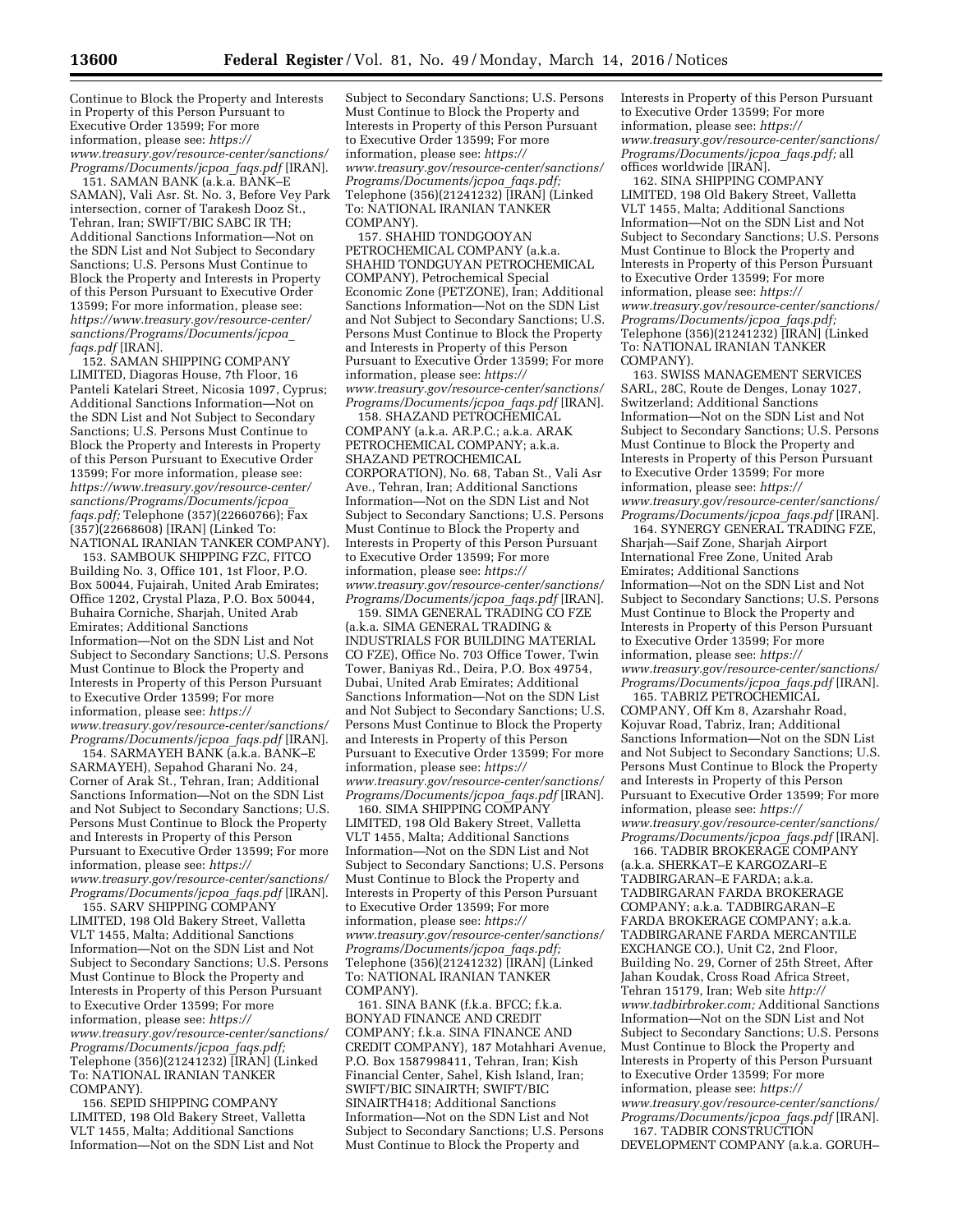E TOSE–E SAKHTEMAN–E TADBIR; a.k.a. TADBIR BUILDING EXPANSION GROUP; a.k.a. TADBIR HOUSING DEVELOPMENT GROUP), Block 1, Mehr Passage, 4th Street, Iran Zamin Boulevard, Shahrak Qods, Tehran, Iran; Additional Sanctions Information—Not on the SDN List and Not Subject to Secondary Sanctions; U.S. Persons Must Continue to Block the Property and Interests in Property of this Person Pursuant to Executive Order 13599; For more information, please see: *[https://](https://www.treasury.gov/resource-center/sanctions/Programs/Documents/jcpoa_faqs.pdf) [www.treasury.gov/resource-center/sanctions/](https://www.treasury.gov/resource-center/sanctions/Programs/Documents/jcpoa_faqs.pdf) [Programs/Documents/jcpoa](https://www.treasury.gov/resource-center/sanctions/Programs/Documents/jcpoa_faqs.pdf)*\_*faqs.pdf* [IRAN].

168. TADBIR ECONOMIC DEVELOPMENT GROUP (a.k.a. TADBIR GROUP), 16 Avenue Bucharest, Tehran, Iran; Additional Sanctions Information—Not on the SDN List and Not Subject to Secondary Sanctions; U.S. Persons Must Continue to Block the Property and Interests in Property of this Person Pursuant to Executive Order 13599; For more information, please see: *[https://](https://www.treasury.gov/resource-center/sanctions/Programs/Documents/jcpoa_faqs.pdf) [www.treasury.gov/resource-center/sanctions/](https://www.treasury.gov/resource-center/sanctions/Programs/Documents/jcpoa_faqs.pdf) [Programs/Documents/jcpoa](https://www.treasury.gov/resource-center/sanctions/Programs/Documents/jcpoa_faqs.pdf)*\_*faqs.pdf* [IRAN].

169. TADBIR ENERGY DEVELOPMENT GROUP CO., 6th Floor, Mirdamad Avenue, No. 346, Tehran, Iran; Web site *[http://](http://www.tadbirenergy.com) [www.tadbirenergy.com;](http://www.tadbirenergy.com)* Additional Sanctions Information—Not on the SDN List and Not Subject to Secondary Sanctions; U.S. Persons Must Continue to Block the Property and Interests in Property of this Person Pursuant to Executive Order 13599; For more information, please see: *[https://](https://www.treasury.gov/resource-center/sanctions/Programs/Documents/jcpoa_faqs.pdf) [www.treasury.gov/resource-center/sanctions/](https://www.treasury.gov/resource-center/sanctions/Programs/Documents/jcpoa_faqs.pdf) [Programs/Documents/jcpoa](https://www.treasury.gov/resource-center/sanctions/Programs/Documents/jcpoa_faqs.pdf)*\_*faqs.pdf* [IRAN].

170. TADBIR INVESTMENT COMPANY, Tehran, Iran; Additional Sanctions Information—Not on the SDN List and Not Subject to Secondary Sanctions; U.S. Persons Must Continue to Block the Property and Interests in Property of this Person Pursuant to Executive Order 13599; For more information, please see: *[https://](https://www.treasury.gov/resource-center/sanctions/Programs/Documents/jcpoa_faqs.pdf) [www.treasury.gov/resource-center/sanctions/](https://www.treasury.gov/resource-center/sanctions/Programs/Documents/jcpoa_faqs.pdf) [Programs/Documents/jcpoa](https://www.treasury.gov/resource-center/sanctions/Programs/Documents/jcpoa_faqs.pdf)*\_*faqs.pdf* [IRAN].

171. TAT BANK (a.k.a. BANK–E TAT), Shahid Ahmad Ghasir (Bocharest), Shahid Ahmadian (15th) St., No. 1, Tehran, Iran; No. 1 Ahmadian Street, Bokharest Avenue, Tehran, Iran; SWIFT/BIC TATB IR TH; Additional Sanctions Information—Not on the SDN List and Not Subject to Secondary Sanctions; U.S. Persons Must Continue to Block the Property and Interests in Property of this Person Pursuant to Executive Order 13599; For more information, please see: *[https://www.treasury.gov/resource-center/](https://www.treasury.gov/resource-center/sanctions/Programs/Documents/jcpoa_faqs.pdf) [sanctions/Programs/Documents/jcpoa](https://www.treasury.gov/resource-center/sanctions/Programs/Documents/jcpoa_faqs.pdf)*\_ *[faqs.pdf](https://www.treasury.gov/resource-center/sanctions/Programs/Documents/jcpoa_faqs.pdf)* [IRAN].

172. TC SHIPPING COMPANY LIMITED, Diagoras House, 7th Floor, 16 Panteli Katelari Street, Nicosia 1097, Cyprus; Additional Sanctions Information—Not on the SDN List and Not Subject to Secondary Sanctions; U.S. Persons Must Continue to Block the Property and Interests in Property of this Person Pursuant to Executive Order 13599; For more information, please see: *[https://](https://www.treasury.gov/resource-center/sanctions/Programs/Documents/jcpoa_faqs.pdf) [www.treasury.gov/resource-center/sanctions/](https://www.treasury.gov/resource-center/sanctions/Programs/Documents/jcpoa_faqs.pdf) [Programs/Documents/jcpoa](https://www.treasury.gov/resource-center/sanctions/Programs/Documents/jcpoa_faqs.pdf)*\_*faqs.pdf;*  Telephone (357)(22660766); Fax (357)(22668608) [IRAN] (Linked To: NATIONAL IRANIAN TANKER COMPANY). 173. TOSEE EQTESAD AYANDEHSAZAN

COMPANY (a.k.a. TEACO; a.k.a. TOSEE

EGHTESAD AYANDEHSAZAN COMPANY), 39 Gandhi Avenue, Tehran 1517883115, Iran; Additional Sanctions Information—Not on the SDN List and Not Subject to Secondary Sanctions; U.S. Persons Must Continue to Block the Property and Interests in Property of this Person Pursuant to Executive Order 13599; For more information, please see: *[https://www.treasury.gov/resource-center/](https://www.treasury.gov/resource-center/sanctions/Programs/Documents/jcpoa_faqs.pdf) [sanctions/Programs/Documents/jcpoa](https://www.treasury.gov/resource-center/sanctions/Programs/Documents/jcpoa_faqs.pdf)*\_ *[faqs.pdf](https://www.treasury.gov/resource-center/sanctions/Programs/Documents/jcpoa_faqs.pdf)* [IRAN].

174. TOSEE TAAVON BANK (a.k.a. BANK–E TOSE'E TA'AVON; a.k.a. COOPERATIVE DEVELOPMENT BANK), Mirdamad Blvd., North East Corner of Mirdamad Bridge, No. 271, Tehran, Iran; Additional Sanctions Information—Not on the SDN List and Not Subject to Secondary Sanctions; U.S. Persons Must Continue to Block the Property and Interests in Property of this Person Pursuant to Executive Order 13599; For more information, please see: *[https://www.treasury.gov/resource-center/](https://www.treasury.gov/resource-center/sanctions/Programs/Documents/jcpoa_faqs.pdf) [sanctions/Programs/Documents/jcpoa](https://www.treasury.gov/resource-center/sanctions/Programs/Documents/jcpoa_faqs.pdf)*\_ *[faqs.pdf](https://www.treasury.gov/resource-center/sanctions/Programs/Documents/jcpoa_faqs.pdf)* [IRAN].

175. TOURISM BANK (a.k.a. BANK–E GARDESHGARI), Vali Asr St., above Vey Park, Shahid Fiazi St., No. 51, first floor, Tehran, Iran; Additional Sanctions Information—Not on the SDN List and Not Subject to Secondary Sanctions; U.S. Persons Must Continue to Block the Property and Interests in Property of this Person Pursuant to Executive Order 13599; For more information, please see: *[https://](https://www.treasury.gov/resource-center/sanctions/Programs/Documents/jcpoa_faqs.pdf) [www.treasury.gov/resource-center/sanctions/](https://www.treasury.gov/resource-center/sanctions/Programs/Documents/jcpoa_faqs.pdf) [Programs/Documents/jcpoa](https://www.treasury.gov/resource-center/sanctions/Programs/Documents/jcpoa_faqs.pdf)*\_*faqs.pdf* [IRAN].

176. WEST SUN TRADE GMBH (a.k.a. WEST SUN TRADE), Winterhuder Weg 8, Hamburg 22085, Germany; Arak Machine Mfg. Bldg., 2nd Floor, opp. of College Economy, Northern Kargar Ave., Tehran 14136, Iran; Mundsburger Damm 16, Hamburg 22087, Germany; Additional Sanctions Information—Not on the SDN List and Not Subject to Secondary Sanctions; U.S. Persons Must Continue to Block the Property and Interests in Property of this Person Pursuant to Executive Order 13599; For more information, please see: *[https://](https://www.treasury.gov/resource-center/sanctions/Programs/Documents/jcpoa_faqs.pdf) [www.treasury.gov/resource-center/sanctions/](https://www.treasury.gov/resource-center/sanctions/Programs/Documents/jcpoa_faqs.pdf) [Programs/Documents/jcpoa](https://www.treasury.gov/resource-center/sanctions/Programs/Documents/jcpoa_faqs.pdf)*\_*faqs.pdf;*  Registration ID HRB 45757 (Germany); all offices worldwide [IRAN].

177. ZARIN RAFSANJAN CEMENT COMPANY (a.k.a. RAFSANJAN CEMENT COMPANY; a.k.a. ZARRIN RAFSANJAN CEMENT COMPANY), 2nd Floor, No. 67, North Sindokht Street, West Dr. Fatemi Avenue, Tehran 1411953943, Iran; Web site *[http://www.zarrincement.com;](http://www.zarrincement.com)* Additional Sanctions Information—Not on the SDN List and Not Subject to Secondary Sanctions; U.S. Persons Must Continue to Block the Property and Interests in Property of this Person Pursuant to Executive Order 13599; For more information, please see: *[https://](https://www.treasury.gov/resource-center/sanctions/Programs/Documents/jcpoa_faqs.pdf) [www.treasury.gov/resource-center/sanctions/](https://www.treasury.gov/resource-center/sanctions/Programs/Documents/jcpoa_faqs.pdf) [Programs/Documents/jcpoa](https://www.treasury.gov/resource-center/sanctions/Programs/Documents/jcpoa_faqs.pdf)*\_*faqs.pdf* [IRAN].

#### Vessels

1. ABELIA (f.k.a. ASTARA; f.k.a. JUPITER) (9HDS9) Crude/Oil Products Tanker 99,087DWT 56,068GRT None Identified flag; Former Vessel Flag Tuvalu; alt. Former Vessel Flag Malta; Additional Sanctions

Information—Not on the SDN List and Not Subject to Secondary Sanctions; U.S. Persons Must Continue to Block this Property and Interests in this Property Pursuant to Executive Order 13599; For more information, please see: *[https://](https://www.treasury.gov/resource-center/sanctions/Programs/Documents/jcpoa_faqs.pdf) [www.treasury.gov/resource-center/sanctions/](https://www.treasury.gov/resource-center/sanctions/Programs/Documents/jcpoa_faqs.pdf) [Programs/Documents/jcpoa](https://www.treasury.gov/resource-center/sanctions/Programs/Documents/jcpoa_faqs.pdf)*\_*faqs.pdf;* Vessel Registration Identification IMO 9187631; MMSI 256845000 (vessel) [IRAN] (Linked To: NATIONAL IRANIAN TANKER COMPANY).

2. ALERT (f.k.a. ASTANEH; f.k.a. NEPTUNE; f.k.a. SEAPRIDE) (T2ES4) Crude/ Oil Products Tanker 99,144DWT 56,068GRT None Identified flag; Former Vessel Flag Malta; alt. Former Vessel Flag Tuvalu; alt. Former Vessel Flag Tanzania; Additional Sanctions Information—Not on the SDN List and Not Subject to Secondary Sanctions; U.S. Persons Must Continue to Block this Property and Interests in this Property Pursuant to Executive Order 13599; For more information, please see: *[https://](https://www.treasury.gov/resource-center/sanctions/Programs/Documents/jcpoa_faqs.pdf) [www.treasury.gov/resource-center/sanctions/](https://www.treasury.gov/resource-center/sanctions/Programs/Documents/jcpoa_faqs.pdf) [Programs/Documents/jcpoa](https://www.treasury.gov/resource-center/sanctions/Programs/Documents/jcpoa_faqs.pdf)*\_*faqs.pdf;* Vessel Registration Identification IMO 9187643; MMSI 572467210 (vessel) [IRAN] (Linked To: NATIONAL IRANIAN TANKER COMPANY).

3. AMBER (f.k.a. FREEDOM; f.k.a. HARAZ) (5IM 597) Crude Oil Tanker 317,356DWT 163,660GRT None Identified flag; Former Vessel Flag Cyprus; alt. Former Vessel Flag Tanzania; Additional Sanctions Information—Not on the SDN List and Not Subject to Secondary Sanctions; U.S. Persons Must Continue to Block this Property and Interests in this Property Pursuant to Executive Order 13599; For more information, please see: *[https://](https://www.treasury.gov/resource-center/sanctions/Programs/Documents/jcpoa_faqs.pdf) [www.treasury.gov/resource-center/sanctions/](https://www.treasury.gov/resource-center/sanctions/Programs/Documents/jcpoa_faqs.pdf) [Programs/Documents/jcpoa](https://www.treasury.gov/resource-center/sanctions/Programs/Documents/jcpoa_faqs.pdf)*\_*faqs.pdf;* Vessel Registration Identification IMO 9357406; MMSI 677049700 (vessel) [IRAN] (Linked To: NATIONAL IRANIAN TANKER COMPANY).

4. ATLANTIC (f.k.a. SEAGULL) Crude Oil Tanker Liberia flag; Additional Sanctions Information—Not on the SDN List and Not Subject to Secondary Sanctions; U.S. Persons Must Continue to Block this Property and Interests in this Property Pursuant to Executive Order 13599; For more information, please see: *[https://](https://www.treasury.gov/resource-center/sanctions/Programs/Documents/jcpoa_faqs.pdf) [www.treasury.gov/resource-center/sanctions/](https://www.treasury.gov/resource-center/sanctions/Programs/Documents/jcpoa_faqs.pdf) [Programs/Documents/jcpoa](https://www.treasury.gov/resource-center/sanctions/Programs/Documents/jcpoa_faqs.pdf)*\_*faqs.pdf;* Vessel Registration Identification IMO 9107655 (vessel) [IRAN].

5. ATLANTIS (5IM316) Crude Oil Tanker Tanzania flag (NITC); Additional Sanctions Information—Not on the SDN List and Not Subject to Secondary Sanctions; U.S. Persons Must Continue to Block this Property and Interests in this Property Pursuant to Executive Order 13599; For more information, please see: *[https://](https://www.treasury.gov/resource-center/sanctions/Programs/Documents/jcpoa_faqs.pdf) [www.treasury.gov/resource-center/sanctions/](https://www.treasury.gov/resource-center/sanctions/Programs/Documents/jcpoa_faqs.pdf) [Programs/Documents/jcpoa](https://www.treasury.gov/resource-center/sanctions/Programs/Documents/jcpoa_faqs.pdf)*\_*faqs.pdf;* Vessel Registration Identification IMO 9569621 (vessel) [IRAN].

6. AURA (f.k.a. OCEAN PERFORMER) Crude Oil Tanker Mongolia flag; Former Vessel Flag Liberia; Additional Sanctions Information—Not on the SDN List and Not Subject to Secondary Sanctions; U.S. Persons Must Continue to Block this Property and Interests in this Property Pursuant to Executive Order 13599; For more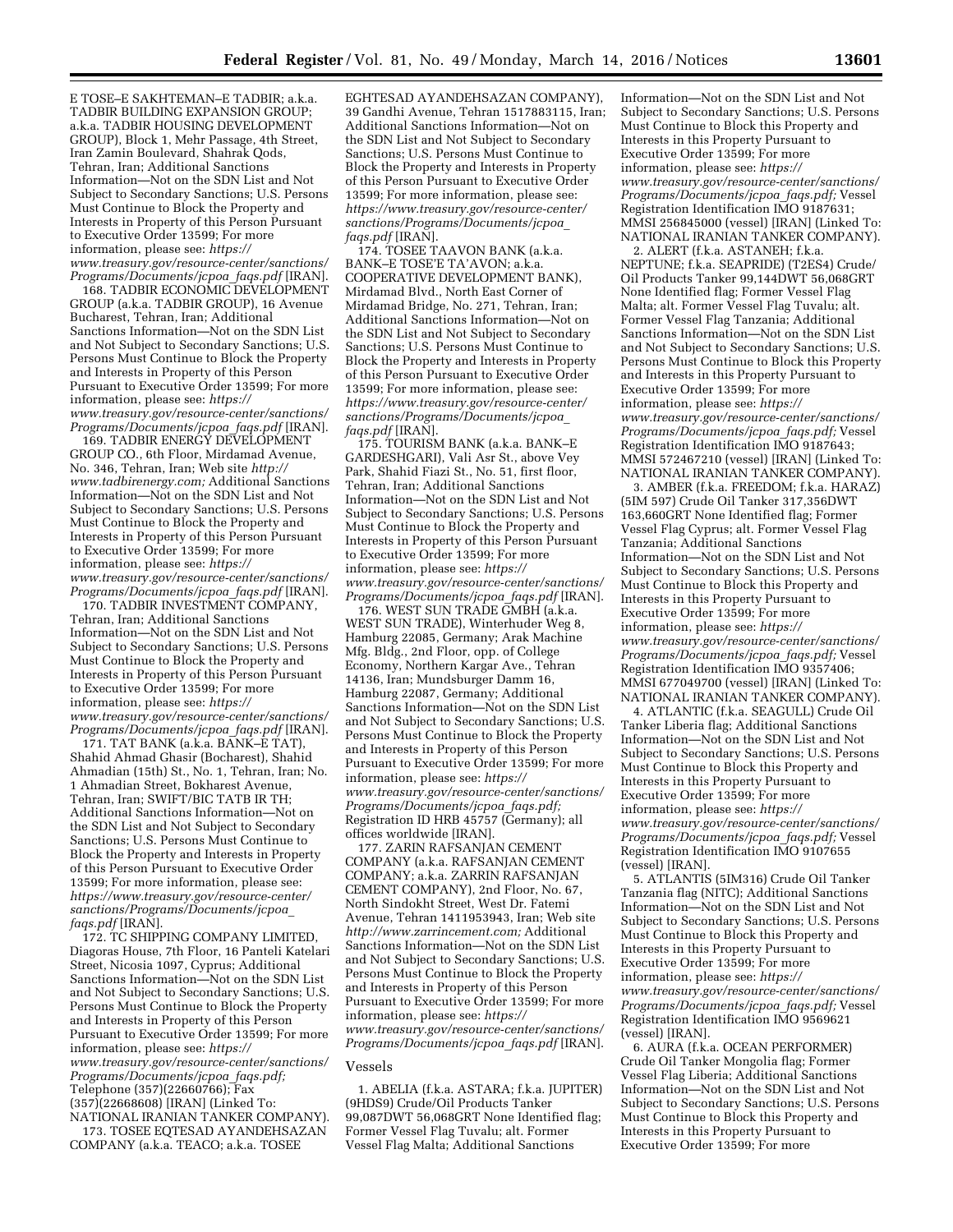information, please see: *[https://](https://www.treasury.gov/resource-center/sanctions/Programs/Documents/jcpoa_faqs.pdf) [www.treasury.gov/resource-center/sanctions/](https://www.treasury.gov/resource-center/sanctions/Programs/Documents/jcpoa_faqs.pdf) [Programs/Documents/jcpoa](https://www.treasury.gov/resource-center/sanctions/Programs/Documents/jcpoa_faqs.pdf)*\_*faqs.pdf;* Vessel Registration Identification IMO 9013749 (vessel) [IRAN].

7. BADR (EQJU) Iran flag; Additional Sanctions Information—Not on the SDN List and Not Subject to Secondary Sanctions; U.S. Persons Must Continue to Block this Property and Interests in this Property Pursuant to Executive Order 13599; For more information, please see: *[https://](https://www.treasury.gov/resource-center/sanctions/Programs/Documents/jcpoa_faqs.pdf) [www.treasury.gov/resource-center/sanctions/](https://www.treasury.gov/resource-center/sanctions/Programs/Documents/jcpoa_faqs.pdf) [Programs/Documents/jcpoa](https://www.treasury.gov/resource-center/sanctions/Programs/Documents/jcpoa_faqs.pdf)*\_*faqs.pdf;* Vessel Registration Identification IMO 8407345 (vessel) [IRAN] (Linked To: NATIONAL IRANIAN TANKER COMPANY).

8. BANEH (EQKF) Landing Craft 640DWT 478GRT Iran flag; Additional Sanctions Information—Not on the SDN List and Not Subject to Secondary Sanctions; U.S. Persons Must Continue to Block this Property and Interests in this Property Pursuant to Executive Order 13599; For more information, please see: *[https://](https://www.treasury.gov/resource-center/sanctions/Programs/Documents/jcpoa_faqs.pdf) [www.treasury.gov/resource-center/sanctions/](https://www.treasury.gov/resource-center/sanctions/Programs/Documents/jcpoa_faqs.pdf) [Programs/Documents/jcpoa](https://www.treasury.gov/resource-center/sanctions/Programs/Documents/jcpoa_faqs.pdf)*\_*faqs.pdf;* Vessel Registration Identification IMO 8508462; MMSI 422141000 (vessel) [IRAN] (Linked To: NATIONAL IRANIAN TANKER COMPANY).

9. BICAS (f.k.a. GLAROS) Crude Oil Tanker Liberia flag; Additional Sanctions Information—Not on the SDN List and Not Subject to Secondary Sanctions; U.S. Persons Must Continue to Block this Property and Interests in this Property Pursuant to Executive Order 13599; For more information, please see: *[https://](https://www.treasury.gov/resource-center/sanctions/Programs/Documents/jcpoa_faqs.pdf) [www.treasury.gov/resource-center/sanctions/](https://www.treasury.gov/resource-center/sanctions/Programs/Documents/jcpoa_faqs.pdf) [Programs/Documents/jcpoa](https://www.treasury.gov/resource-center/sanctions/Programs/Documents/jcpoa_faqs.pdf)*\_*faqs.pdf;* Vessel Registration Identification IMO 9077850 (vessel) [IRAN].

10. BRIGHT (f.k.a. ZAP) Crude Oil Tanker Mongolia flag; Former Vessel Flag Liberia; Additional Sanctions Information—Not on the SDN List and Not Subject to Secondary Sanctions; U.S. Persons Must Continue to Block this Property and Interests in this Property Pursuant to Executive Order 13599; For more information, please see: *[https://](https://www.treasury.gov/resource-center/sanctions/Programs/Documents/jcpoa_faqs.pdf) [www.treasury.gov/resource-center/sanctions/](https://www.treasury.gov/resource-center/sanctions/Programs/Documents/jcpoa_faqs.pdf) [Programs/Documents/jcpoa](https://www.treasury.gov/resource-center/sanctions/Programs/Documents/jcpoa_faqs.pdf)*\_*faqs.pdf;* Vessel Registration Identification IMO 9005235 (vessel) [IRAN].

11. CARIBO (f.k.a. NEREYDA) Crude Oil Tanker Panama flag; Additional Sanctions Information—Not on the SDN List and Not Subject to Secondary Sanctions; U.S. Persons Must Continue to Block this Property and Interests in this Property Pursuant to Executive Order 13599; For more information, please see: *[https://](https://www.treasury.gov/resource-center/sanctions/Programs/Documents/jcpoa_faqs.pdf) [www.treasury.gov/resource-center/sanctions/](https://www.treasury.gov/resource-center/sanctions/Programs/Documents/jcpoa_faqs.pdf) [Programs/Documents/jcpoa](https://www.treasury.gov/resource-center/sanctions/Programs/Documents/jcpoa_faqs.pdf)*\_*faqs.pdf;* Vessel Registration Identification IMO 9011246 (vessel) [IRAN].

12. COURAGE (f.k.a. HOMA) (5IM 596) Crude Oil Tanker 317,367DWT 163,660GRT None Identified flag; Former Vessel Flag Cyprus; alt. Former Vessel Flag Tanzania; Additional Sanctions Information—Not on the SDN List and Not Subject to Secondary Sanctions; U.S. Persons Must Continue to Block this Property and Interests in this Property Pursuant to Executive Order 13599; For more information, please see: *[https://](https://www.treasury.gov/resource-center/sanctions/Programs/Documents/jcpoa_faqs.pdf)*

*[www.treasury.gov/resource-center/sanctions/](https://www.treasury.gov/resource-center/sanctions/Programs/Documents/jcpoa_faqs.pdf) [Programs/Documents/jcpoa](https://www.treasury.gov/resource-center/sanctions/Programs/Documents/jcpoa_faqs.pdf)*\_*faqs.pdf;* Vessel Registration Identification IMO 9357389; MMSI 677049600 (vessel) [IRAN] (Linked To: NATIONAL IRANIAN TANKER COMPANY).

13. DAL LAKE (f.k.a. COMPANION; f.k.a. DAVAR) (5IM 593) Crude Oil Tanker 317,850DWT 164,241GRT None Identified flag; Former Vessel Flag Cyprus; alt. Former Vessel Flag Tanzania; Additional Sanctions Information—Not on the SDN List and Not Subject to Secondary Sanctions; U.S. Persons Must Continue to Block this Property and Interests in this Property Pursuant to Executive Order 13599; For more information, please see: *[https://](https://www.treasury.gov/resource-center/sanctions/Programs/Documents/jcpoa_faqs.pdf) [www.treasury.gov/resource-center/sanctions/](https://www.treasury.gov/resource-center/sanctions/Programs/Documents/jcpoa_faqs.pdf) [Programs/Documents/jcpoa](https://www.treasury.gov/resource-center/sanctions/Programs/Documents/jcpoa_faqs.pdf)*\_*faqs.pdf;* Vessel Registration Identification IMO 9357717; MMSI 677049300 (vessel) [IRAN] (Linked To: NATIONAL IRANIAN TANKER COMPANY).

14. DAMAVAND (9HEG9) Crude Oil Tanker 297,013DWT 160,576GRT None Identified flag; Former Vessel Flag Malta; Additional Sanctions Information—Not on the SDN List and Not Subject to Secondary Sanctions; U.S. Persons Must Continue to Block this Property and Interests in this Property Pursuant to Executive Order 13599; For more information, please see: *[https://](https://www.treasury.gov/resource-center/sanctions/Programs/Documents/jcpoa_faqs.pdf) [www.treasury.gov/resource-center/sanctions/](https://www.treasury.gov/resource-center/sanctions/Programs/Documents/jcpoa_faqs.pdf) [Programs/Documents/jcpoa](https://www.treasury.gov/resource-center/sanctions/Programs/Documents/jcpoa_faqs.pdf)*\_*faqs.pdf;* Vessel Registration Identification IMO 9218478; MMSI 256865000 (vessel) [IRAN] (Linked To: NATIONAL IRANIAN TANKER COMPANY).

15. DARAB (9HEE9) Crude Oil Tanker 296,803DWT 160,576GRT None Identified flag; Former Vessel Flag Malta; Additional Sanctions Information—Not on the SDN List and Not Subject to Secondary Sanctions; U.S. Persons Must Continue to Block this Property and Interests in this Property Pursuant to Executive Order 13599; For more information, please see: *[https://](https://www.treasury.gov/resource-center/sanctions/Programs/Documents/jcpoa_faqs.pdf) [www.treasury.gov/resource-center/sanctions/](https://www.treasury.gov/resource-center/sanctions/Programs/Documents/jcpoa_faqs.pdf) [Programs/Documents/jcpoa](https://www.treasury.gov/resource-center/sanctions/Programs/Documents/jcpoa_faqs.pdf)*\_*faqs.pdf;* Vessel Registration Identification IMO 9218492; MMSI 256862000 (vessel) [IRAN] (Linked To: NATIONAL IRANIAN TANKER COMPANY).

16. DAYLAM (9HEU9) Crude Oil Tanker 299,500DWT 160,576GRT None Identified flag; Former Vessel Flag Malta; Additional Sanctions Information—Not on the SDN List and Not Subject to Secondary Sanctions; U.S. Persons Must Continue to Block this Property and Interests in this Property Pursuant to Executive Order 13599; For more information, please see: *[https://](https://www.treasury.gov/resource-center/sanctions/Programs/Documents/jcpoa_faqs.pdf) [www.treasury.gov/resource-center/sanctions/](https://www.treasury.gov/resource-center/sanctions/Programs/Documents/jcpoa_faqs.pdf) [Programs/Documents/jcpoa](https://www.treasury.gov/resource-center/sanctions/Programs/Documents/jcpoa_faqs.pdf)*\_*faqs.pdf;* Vessel Registration Identification IMO 9218466; MMSI 256872000 (vessel) [IRAN] (Linked To: NATIONAL IRANIAN TANKER COMPANY).

17. DECESIVE (f.k.a. DANESH; f.k.a. LEADERSHIP) (5IM 592) Crude Oil Tanker 319,988DWT 164,241GRT None Identified flag; Former Vessel Flag Cyprus; alt. Former Vessel Flag Tanzania; Additional Sanctions Information—Not on the SDN List and Not Subject to Secondary Sanctions; U.S. Persons Must Continue to Block this Property and Interests in this Property Pursuant to Executive Order 13599; For more information, please see: *[https://](https://www.treasury.gov/resource-center/sanctions/Programs/Documents/jcpoa_faqs.pdf) [www.treasury.gov/resource-center/sanctions/](https://www.treasury.gov/resource-center/sanctions/Programs/Documents/jcpoa_faqs.pdf) [Programs/Documents/jcpoa](https://www.treasury.gov/resource-center/sanctions/Programs/Documents/jcpoa_faqs.pdf)*\_*faqs.pdf;* Vessel

Registration Identification IMO 9356593; MMSI 677049200 (vessel) [IRAN] (Linked To: NATIONAL IRANIAN TANKER COMPANY).

18. DELVAR (9HEF9) Crude Oil Tanker 299,500DWT 160,576GRT None Identified flag; Former Vessel Flag Malta; Additional Sanctions Information—Not on the SDN List and Not Subject to Secondary Sanctions; U.S. Persons Must Continue to Block this Property and Interests in this Property Pursuant to Executive Order 13599; For more information, please see: *[https://](https://www.treasury.gov/resource-center/sanctions/Programs/Documents/jcpoa_faqs.pdf) [www.treasury.gov/resource-center/sanctions/](https://www.treasury.gov/resource-center/sanctions/Programs/Documents/jcpoa_faqs.pdf) [Programs/Documents/jcpoa](https://www.treasury.gov/resource-center/sanctions/Programs/Documents/jcpoa_faqs.pdf)*\_*faqs.pdf;* Vessel Registration Identification IMO 9218454; MMSI 256864000 (vessel) [IRAN] (Linked To: NATIONAL IRANIAN TANKER COMPANY).

19. DEMOS (5IM656) Crude Oil Tanker Tanzania flag (NITC); Additional Sanctions Information—Not on the SDN List and Not Subject to Secondary Sanctions; U.S. Persons Must Continue to Block this Property and Interests in this Property Pursuant to Executive Order 13599; For more information, please see: *[https://](https://www.treasury.gov/resource-center/sanctions/Programs/Documents/jcpoa_faqs.pdf) [www.treasury.gov/resource-center/sanctions/](https://www.treasury.gov/resource-center/sanctions/Programs/Documents/jcpoa_faqs.pdf) [Programs/Documents/jcpoa](https://www.treasury.gov/resource-center/sanctions/Programs/Documents/jcpoa_faqs.pdf)*\_*faqs.pdf;* Vessel Registration Identification IMO 9569683 (vessel) [IRAN].

20. DENA (9HED9) Crude Oil Tanker 296,894DWT 160,576GRT None Identified flag; Former Vessel Flag Malta; Additional Sanctions Information—Not on the SDN List and Not Subject to Secondary Sanctions; U.S. Persons Must Continue to Block this Property and Interests in this Property Pursuant to Executive Order 13599; For more information, please see: *[https://](https://www.treasury.gov/resource-center/sanctions/Programs/Documents/jcpoa_faqs.pdf) [www.treasury.gov/resource-center/sanctions/](https://www.treasury.gov/resource-center/sanctions/Programs/Documents/jcpoa_faqs.pdf) [Programs/Documents/jcpoa](https://www.treasury.gov/resource-center/sanctions/Programs/Documents/jcpoa_faqs.pdf)*\_*faqs.pdf;* Vessel Registration Identification IMO 9218480; MMSI 256861000 (vessel) [IRAN] (Linked To: NATIONAL IRANIAN TANKER COMPANY).

21. DESTINY (f.k.a. ULYSSES 1) Crude Oil Tanker Mongolia flag; Former Vessel Flag Liberia; Additional Sanctions Information— Not on the SDN List and Not Subject to Secondary Sanctions; U.S. Persons Must Continue to Block this Property and Interests in this Property Pursuant to Executive Order 13599; For more information, please see: *[https://www.treasury.gov/resource-center/](https://www.treasury.gov/resource-center/sanctions/Programs/Documents/jcpoa_faqs.pdf) [sanctions/Programs/Documents/jcpoa](https://www.treasury.gov/resource-center/sanctions/Programs/Documents/jcpoa_faqs.pdf)*\_ *[faqs.pdf;](https://www.treasury.gov/resource-center/sanctions/Programs/Documents/jcpoa_faqs.pdf)* Vessel Registration Identification IMO 9177155 (vessel) [IRAN].

22. DOJRAN (f.k.a. RAINBOW; f.k.a. SOUVENIR; a.k.a. YARD NO. 1221 SHANGHAI WAIGAOQIAO) Crude Oil Tanker 318,000DWT 165,000GRT Tanzania flag; Former Vessel Flag Malta; alt. Former Vessel Flag Tuvalu; Additional Sanctions Information—Not on the SDN List and Not Subject to Secondary Sanctions; U.S. Persons Must Continue to Block this Property and Interests in this Property Pursuant to Executive Order 13599; For more information, please see: *[https://](https://www.treasury.gov/resource-center/sanctions/Programs/Documents/jcpoa_faqs.pdf) [www.treasury.gov/resource-center/sanctions/](https://www.treasury.gov/resource-center/sanctions/Programs/Documents/jcpoa_faqs.pdf) [Programs/Documents/jcpoa](https://www.treasury.gov/resource-center/sanctions/Programs/Documents/jcpoa_faqs.pdf)*\_*faqs.pdf;* Vessel Registration Identification IMO 9569619 (vessel) [IRAN] (Linked To: NATIONAL IRANIAN TANKER COMPANY).

23. DOVE (f.k.a. HONAR; f.k.a. JANUS; f.k.a. VICTORY) (T2EA4) Crude Oil Tanker 317,367DWT 163,660GRT None Identified flag; Former Vessel Flag Cyprus; alt. Former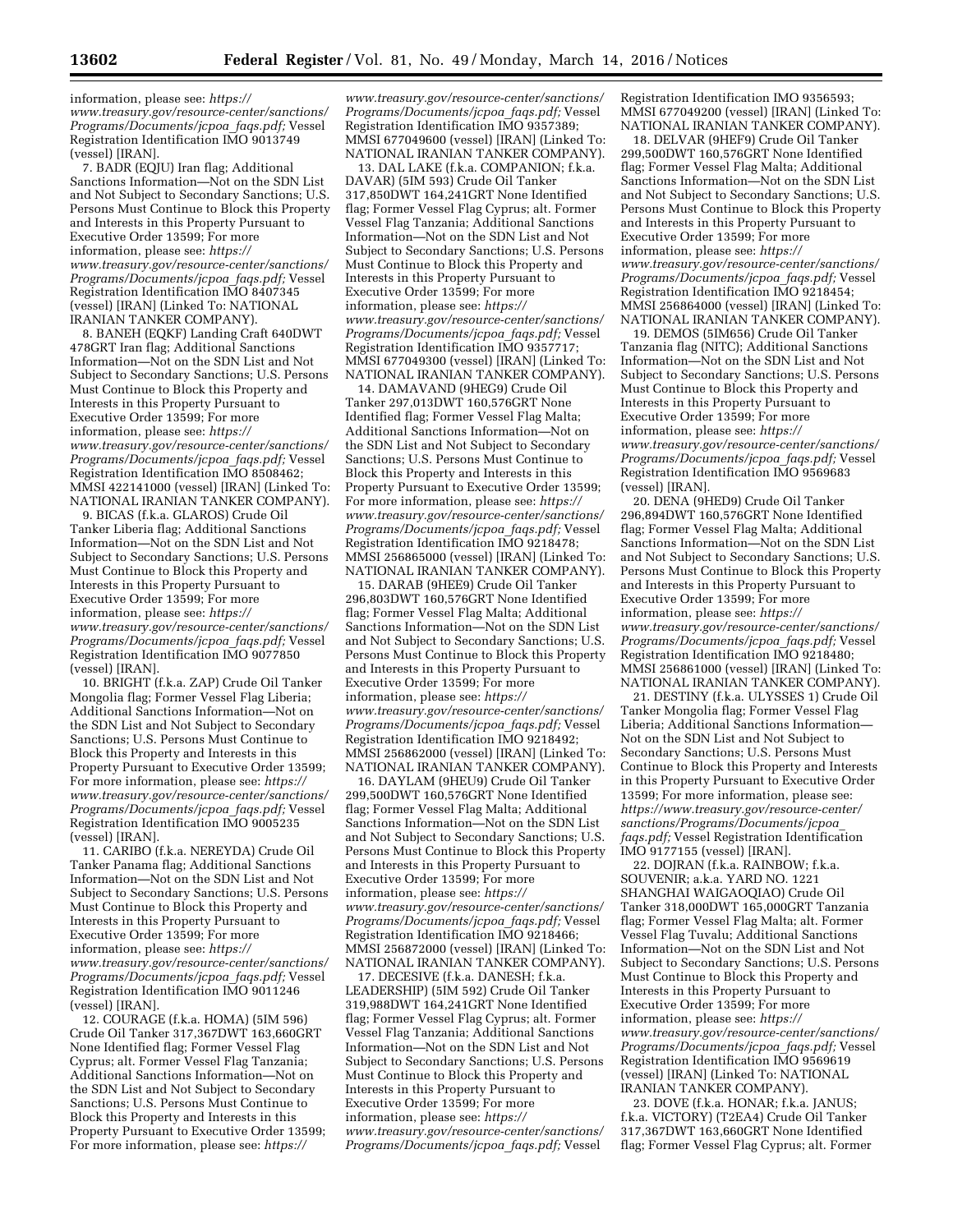Vessel Flag Tuvalu; alt. Former Vessel Flag Tanzania; Additional Sanctions Information—Not on the SDN List and Not Subject to Secondary Sanctions; U.S. Persons Must Continue to Block this Property and Interests in this Property Pursuant to Executive Order 13599; For more information, please see: *[https://](https://www.treasury.gov/resource-center/sanctions/Programs/Documents/jcpoa_faqs.pdf) [www.treasury.gov/resource-center/sanctions/](https://www.treasury.gov/resource-center/sanctions/Programs/Documents/jcpoa_faqs.pdf) [Programs/Documents/jcpoa](https://www.treasury.gov/resource-center/sanctions/Programs/Documents/jcpoa_faqs.pdf)*\_*faqs.pdf;* Vessel Registration Identification IMO 9362061; MMSI 209511000 (vessel) [IRAN] (Linked To: NATIONAL IRANIAN TANKER COMPANY).

24. FIANGA (f.k.a. FAEZ; f.k.a. MAESTRO; f.k.a. SATEEN) (T2DM4) Chemical/Products Tanker 35,124DWT 25,214GRT None Identified flag; Former Vessel Flag Malta;alt. Former Vessel Flag Tuvalu; alt. Former Vessel Flag Tanzania; Additional Sanctions Information—Not on the SDN List and Not Subject to Secondary Sanctions; U.S. Persons Must Continue to Block this Property and Interests in this Property Pursuant to Executive Order 13599; For more information, please see: *[https://](https://www.treasury.gov/resource-center/sanctions/Programs/Documents/jcpoa_faqs.pdf) [www.treasury.gov/resource-center/sanctions/](https://www.treasury.gov/resource-center/sanctions/Programs/Documents/jcpoa_faqs.pdf) [Programs/Documents/jcpoa](https://www.treasury.gov/resource-center/sanctions/Programs/Documents/jcpoa_faqs.pdf)*\_*faqs.pdf;* Vessel Registration Identification IMO 9283760; MMSI 572438210 (vessel) [IRAN] (Linked To: NATIONAL IRANIAN TANKER COMPANY).

25. FORTUN (f.k.a. SONATA; a.k.a. YARD NO. 1222 SHANGHAI WAIGAOQIAO) Crude Oil Tanker 318,000DWT 165,000GRT None Identified flag; Former Vessel Flag Malta; Additional Sanctions Information—Not on the SDN List and Not Subject to Secondary Sanctions; U.S. Persons Must Continue to Block this Property and Interests in this Property Pursuant to Executive Order 13599; For more information, please see: *[https://](https://www.treasury.gov/resource-center/sanctions/Programs/Documents/jcpoa_faqs.pdf) [www.treasury.gov/resource-center/sanctions/](https://www.treasury.gov/resource-center/sanctions/Programs/Documents/jcpoa_faqs.pdf) [Programs/Documents/jcpoa](https://www.treasury.gov/resource-center/sanctions/Programs/Documents/jcpoa_faqs.pdf)*\_*faqs.pdf;* Vessel Registration Identification IMO 9569633 (vessel) [IRAN] (Linked To: NATIONAL IRANIAN TANKER COMPANY).

26. HALISTIC (f.k.a. HAMOON; f.k.a. LENA; f.k.a. TAMAR) (T2EQ4) Crude Oil Tanker 299,242DWT 160,930GRT None Identified flag; Former Vessel Flag Malta; alt. Former Vessel Flag Tuvalu; alt. Former Vessel Flag Tanzania; Additional Sanctions Information—Not on the SDN List and Not Subject to Secondary Sanctions; U.S. Persons Must Continue to Block this Property and Interests in this Property Pursuant to Executive Order 13599; For more information, please see: *[https://](https://www.treasury.gov/resource-center/sanctions/Programs/Documents/jcpoa_faqs.pdf) [www.treasury.gov/resource-center/sanctions/](https://www.treasury.gov/resource-center/sanctions/Programs/Documents/jcpoa_faqs.pdf) [Programs/Documents/jcpoa](https://www.treasury.gov/resource-center/sanctions/Programs/Documents/jcpoa_faqs.pdf)*\_*faqs.pdf;* Vessel Registration Identification IMO 9212929; MMSI 572465210 (vessel) [IRAN] (Linked To: NATIONAL IRANIAN TANKER COMPANY).

27. HAPPINESS (f.k.a. HENGAM; f.k.a. LOYAL; f.k.a. TULAR) (T2ER4) Crude Oil Tanker 299,214DWT 160,930GRT None Identified flag; Former Vessel Flag Malta; alt. Former Vessel Flag Tuvalu; alt. Former Vessel Flag Tanzania; Additional Sanctions Information—Not on the SDN List and Not Subject to Secondary Sanctions; U.S. Persons Must Continue to Block this Property and Interests in this Property Pursuant to Executive Order 13599; For more information, please see: *[https://](https://www.treasury.gov/resource-center/sanctions/Programs/Documents/jcpoa_faqs.pdf) [www.treasury.gov/resource-center/sanctions/](https://www.treasury.gov/resource-center/sanctions/Programs/Documents/jcpoa_faqs.pdf) [Programs/Documents/jcpoa](https://www.treasury.gov/resource-center/sanctions/Programs/Documents/jcpoa_faqs.pdf)*\_*faqs.pdf;* Vessel

Registration Identification IMO 9212905; MMSI 256875000 (vessel) [IRAN] (Linked To: NATIONAL IRANIAN TANKER COMPANY).

28. HONESTY (f.k.a. HIRMAND; f.k.a. HONESTY; f.k.a. MILLIONAIRE) (T2DZ4) Crude Oil Tanker 317,356DWT 163,660GRT None Identified flag; Former Vessel Flag Cyprus; alt. Former Vessel Flag Tuvalu; alt. Former Vessel Flag Tanzania; Additional Sanctions Information—Not on the SDN List and Not Subject to Secondary Sanctions; U.S. Persons Must Continue to Block this Property and Interests in this Property Pursuant to Executive Order 13599; For more information, please see: *[https://](https://www.treasury.gov/resource-center/sanctions/Programs/Documents/jcpoa_faqs.pdf) [www.treasury.gov/resource-center/sanctions/](https://www.treasury.gov/resource-center/sanctions/Programs/Documents/jcpoa_faqs.pdf) [Programs/Documents/jcpoa](https://www.treasury.gov/resource-center/sanctions/Programs/Documents/jcpoa_faqs.pdf)*\_*faqs.pdf;* Vessel Registration Identification IMO 9357391; MMSI 572450210 (vessel) [IRAN] (Linked To: NATIONAL IRANIAN TANKER COMPANY).

29. HORIZON (f.k.a. HORMOZ; f.k.a. SCORPIAN) (9HEK9) Crude Oil Tanker 299,261DWT 160,930GRT None Identified flag; Former Vessel Flag Tuvalu; alt. Former Vessel Flag Tanzania; Additional Sanctions Information—Not on the SDN List and Not Subject to Secondary Sanctions; U.S. Persons Must Continue to Block this Property and Interests in this Property Pursuant to Executive Order 13599; For more information, please see: *[https://](https://www.treasury.gov/resource-center/sanctions/Programs/Documents/jcpoa_faqs.pdf) [www.treasury.gov/resource-center/sanctions/](https://www.treasury.gov/resource-center/sanctions/Programs/Documents/jcpoa_faqs.pdf) [Programs/Documents/jcpoa](https://www.treasury.gov/resource-center/sanctions/Programs/Documents/jcpoa_faqs.pdf)*\_*faqs.pdf;* Vessel Registration Identification IMO 9212890; MMSI 256870000 (vessel) [IRAN] (Linked To: NATIONAL IRANIAN TANKER COMPANY).

30. HUMANITY (f.k.a. OCEAN NYMPH) Crude Oil Tanker Mongolia flag; Former Vessel Flag Panama; Additional Sanctions Information—Not on the SDN List and Not Subject to Secondary Sanctions; U.S. Persons Must Continue to Block this Property and Interests in this Property Pursuant to Executive Order 13599; For more information, please see: *[https://](https://www.treasury.gov/resource-center/sanctions/Programs/Documents/jcpoa_faqs.pdf) [www.treasury.gov/resource-center/sanctions/](https://www.treasury.gov/resource-center/sanctions/Programs/Documents/jcpoa_faqs.pdf) [Programs/Documents/jcpoa](https://www.treasury.gov/resource-center/sanctions/Programs/Documents/jcpoa_faqs.pdf)*\_*faqs.pdf;* Vessel Registration Identification IMO 9180281 (vessel) [IRAN].

31. HUWAYZEH (9HEJ9) Crude Oil Tanker 299,242DWT 160,930GRT None Identified flag; Former Vessel Flag Malta; Additional Sanctions Information—Not on the SDN List and Not Subject to Secondary Sanctions; U.S. Persons Must Continue to Block this Property and Interests in this Property Pursuant to Executive Order 13599; For more information, please see: *[https://](https://www.treasury.gov/resource-center/sanctions/Programs/Documents/jcpoa_faqs.pdf) [www.treasury.gov/resource-center/sanctions/](https://www.treasury.gov/resource-center/sanctions/Programs/Documents/jcpoa_faqs.pdf) [Programs/Documents/jcpoa](https://www.treasury.gov/resource-center/sanctions/Programs/Documents/jcpoa_faqs.pdf)*\_*faqs.pdf;* Vessel Registration Identification IMO 9212888; MMSI 256869000 (vessel) [IRAN] (Linked To: NATIONAL IRANIAN TANKER COMPANY).

32. HYDRA (f.k.a. EXPLORER; f.k.a. HODA; f.k.a. PRECIOUS) (T2EH4) Crude Oil Tanker 317,356DWT 163,660GRT None Identified flag; Former Vessel Flag Cyprus; alt. Former Vessel Flag Tuvalu; alt. Former Vessel Flag Tanzania; Additional Sanctions Information—Not on the SDN List and Not Subject to Secondary Sanctions; U.S. Persons Must Continue to Block this Property and Interests in this Property Pursuant to Executive Order 13599; For more information, please see: *[https://](https://www.treasury.gov/resource-center/sanctions/Programs/Documents/jcpoa_faqs.pdf) [www.treasury.gov/resource-center/sanctions/](https://www.treasury.gov/resource-center/sanctions/Programs/Documents/jcpoa_faqs.pdf)*

*[Programs/Documents/jcpoa](https://www.treasury.gov/resource-center/sanctions/Programs/Documents/jcpoa_faqs.pdf)*\_*faqs.pdf;* Vessel Registration Identification IMO 9362059; MMSI 572458210 (vessel) [IRAN] (Linked To: NATIONAL IRANIAN TANKER COMPANY).

33. IMICO NEKA 455 (a.k.a. YARD NO. 455 IRAN MARINE) Shuttle Tanker 63,000DWT 40,800GRT Iran flag; Additional Sanctions Information—Not on the SDN List and Not Subject to Secondary Sanctions; U.S. Persons Must Continue to Block this Property and Interests in this Property Pursuant to Executive Order 13599; For more information, please see: *[https://](https://www.treasury.gov/resource-center/sanctions/Programs/Documents/jcpoa_faqs.pdf) [www.treasury.gov/resource-center/sanctions/](https://www.treasury.gov/resource-center/sanctions/Programs/Documents/jcpoa_faqs.pdf) [Programs/Documents/jcpoa](https://www.treasury.gov/resource-center/sanctions/Programs/Documents/jcpoa_faqs.pdf)*\_*faqs.pdf;* Vessel Registration Identification IMO 9404546 (vessel) [IRAN] (Linked To: NATIONAL IRANIAN TANKER COMPANY).

34. IMICO NEKA 456 (a.k.a. YARD NO. 456 IRAN MARINE) Shuttle Tanker 63,000DWT 40,800GRT Iran flag; Additional Sanctions Information—Not on the SDN List and Not Subject to Secondary Sanctions; U.S. Persons Must Continue to Block this Property and Interests in this Property Pursuant to Executive Order 13599; For more information, please see: *[https://](https://www.treasury.gov/resource-center/sanctions/Programs/Documents/jcpoa_faqs.pdf) [www.treasury.gov/resource-center/sanctions/](https://www.treasury.gov/resource-center/sanctions/Programs/Documents/jcpoa_faqs.pdf) [Programs/Documents/jcpoa](https://www.treasury.gov/resource-center/sanctions/Programs/Documents/jcpoa_faqs.pdf)*\_*faqs.pdf;* Vessel Registration Identification IMO 9404558 (vessel) [IRAN] (Linked To: NATIONAL IRANIAN TANKER COMPANY).

35. IMICO NEKA 457 (a.k.a. YARD NO. 457 IRAN MARINE) Shuttle Tanker 63,000DWT 40,800GRT Iran flag; Additional Sanctions Information—Not on the SDN List and Not Subject to Secondary Sanctions; U.S. Persons Must Continue to Block this Property and Interests in this Property Pursuant to Executive Order 13599; For more information, please see: *[https://](https://www.treasury.gov/resource-center/sanctions/Programs/Documents/jcpoa_faqs.pdf) [www.treasury.gov/resource-center/sanctions/](https://www.treasury.gov/resource-center/sanctions/Programs/Documents/jcpoa_faqs.pdf) [Programs/Documents/jcpoa](https://www.treasury.gov/resource-center/sanctions/Programs/Documents/jcpoa_faqs.pdf)*\_*faqs.pdf;* Vessel Registration Identification IMO 9404560 (vessel) [IRAN] (Linked To: NATIONAL IRANIAN TANKER COMPANY).

36. INFINITY (5IM411) Crude Oil Tanker Tanzania flag (NITC); Additional Sanctions Information—Not on the SDN List and Not Subject to Secondary Sanctions; U.S. Persons Must Continue to Block this Property and Interests in this Property Pursuant to Executive Order 13599; For more information, please see: *[https://](https://www.treasury.gov/resource-center/sanctions/Programs/Documents/jcpoa_faqs.pdf) [www.treasury.gov/resource-center/sanctions/](https://www.treasury.gov/resource-center/sanctions/Programs/Documents/jcpoa_faqs.pdf) [Programs/Documents/jcpoa](https://www.treasury.gov/resource-center/sanctions/Programs/Documents/jcpoa_faqs.pdf)*\_*faqs.pdf;* Vessel Registration Identification IMO 9569671 (vessel) [IRAN].

37. IRAN FAHIM Chemical/Products Tanker 34,900DWT 26,561GRT Iran flag; Additional Sanctions Information—Not on the SDN List and Not Subject to Secondary Sanctions; U.S. Persons Must Continue to Block this Property and Interests in this Property Pursuant to Executive Order 13599; For more information, please see: *[https://](https://www.treasury.gov/resource-center/sanctions/Programs/Documents/jcpoa_faqs.pdf) [www.treasury.gov/resource-center/sanctions/](https://www.treasury.gov/resource-center/sanctions/Programs/Documents/jcpoa_faqs.pdf) [Programs/Documents/jcpoa](https://www.treasury.gov/resource-center/sanctions/Programs/Documents/jcpoa_faqs.pdf)*\_*faqs.pdf;* Vessel Registration Identification IMO 9286140 (vessel) [IRAN] (Linked To: NATIONAL IRANIAN TANKER COMPANY).

38. IRAN FALAGH Chemical/Products Tanker 34,900DWT 25,000GRT Iran flag; Additional Sanctions Information—Not on the SDN List and Not Subject to Secondary Sanctions; U.S. Persons Must Continue to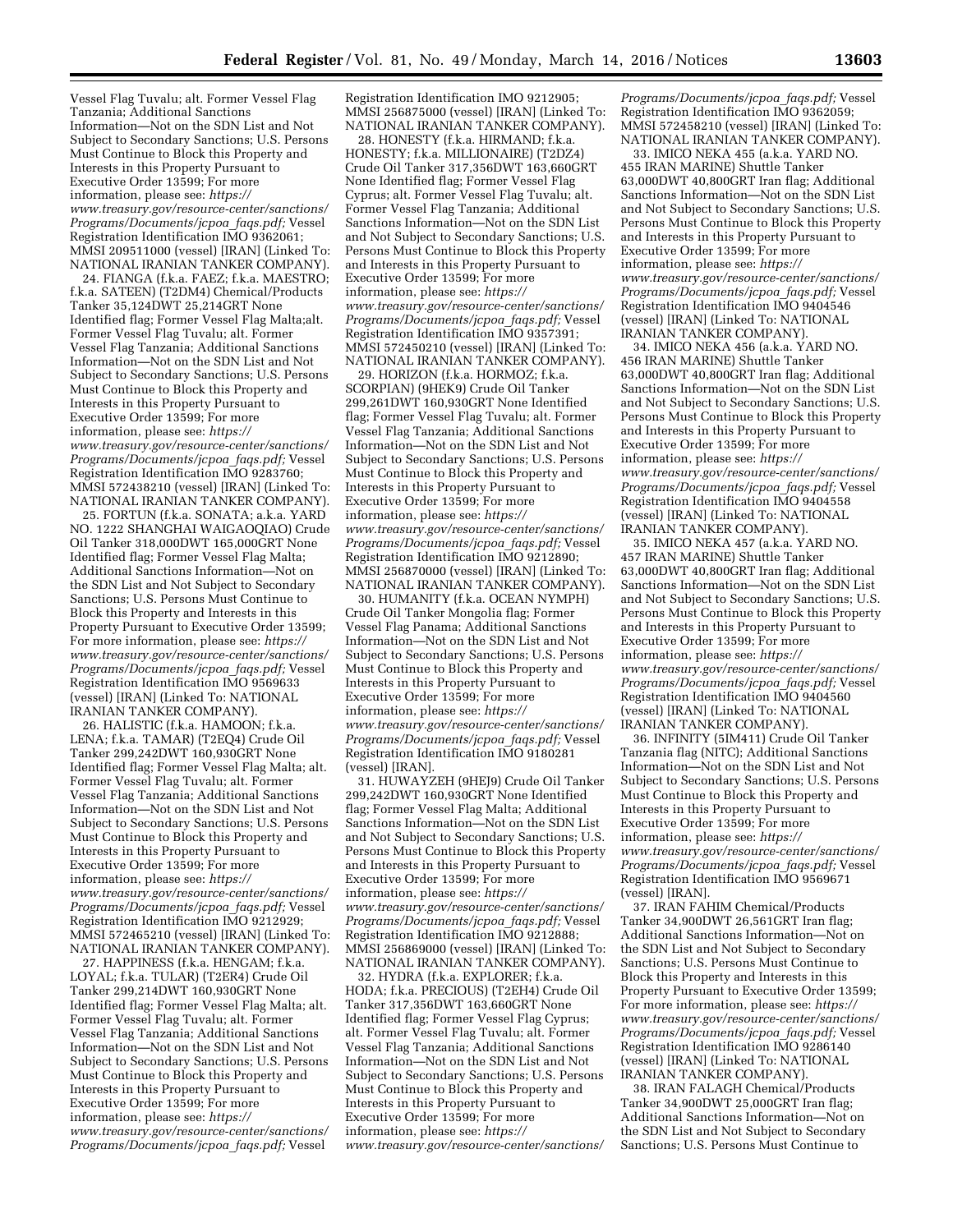Block this Property and Interests in this Property Pursuant to Executive Order 13599; For more information, please see: *[https://](https://www.treasury.gov/resource-center/sanctions/Programs/Documents/jcpoa_faqs.pdf) [www.treasury.gov/resource-center/sanctions/](https://www.treasury.gov/resource-center/sanctions/Programs/Documents/jcpoa_faqs.pdf) [Programs/Documents/jcpoa](https://www.treasury.gov/resource-center/sanctions/Programs/Documents/jcpoa_faqs.pdf)*\_*faqs.pdf;* Vessel Registration Identification IMO 9286152 (vessel) [IRAN] (Linked To: NATIONAL IRANIAN TANKER COMPANY).

39. IRAN FAZEL (9BAC) Chemical/ Products Tanker 35,155DWT 25,214GRT Iran flag; Additional Sanctions Information—Not on the SDN List and Not Subject to Secondary Sanctions; U.S. Persons Must Continue to Block this Property and Interests in this Property Pursuant to Executive Order 13599; For more information, please see: *[https://www.treasury.gov/resource-center/](https://www.treasury.gov/resource-center/sanctions/Programs/Documents/jcpoa_faqs.pdf) [sanctions/Programs/Documents/jcpoa](https://www.treasury.gov/resource-center/sanctions/Programs/Documents/jcpoa_faqs.pdf)*\_ *[faqs.pdf;](https://www.treasury.gov/resource-center/sanctions/Programs/Documents/jcpoa_faqs.pdf)* Vessel Registration Identification IMO 9283746; MMSI 422303000 (vessel) [IRAN] (Linked To: NATIONAL IRANIAN TANKER COMPANY).

40. JUSTICE Crude Oil Tanker None Identified flag; Additional Sanctions Information—Not on the SDN List and Not Subject to Secondary Sanctions; U.S. Persons Must Continue to Block this Property and Interests in this Property Pursuant to Executive Order 13599; For more information, please see: *[https://](https://www.treasury.gov/resource-center/sanctions/Programs/Documents/jcpoa_faqs.pdf) [www.treasury.gov/resource-center/sanctions/](https://www.treasury.gov/resource-center/sanctions/Programs/Documents/jcpoa_faqs.pdf) [Programs/Documents/jcpoa](https://www.treasury.gov/resource-center/sanctions/Programs/Documents/jcpoa_faqs.pdf)*\_*faqs.pdf;* Vessel Registration Identification IMO 9357729 (vessel) [IRAN] (Linked To: NATIONAL IRANIAN TANKER COMPANY).

41. MAHARLIKA (f.k.a. NOOR) (9HES9) Crude Oil Tanker 298,732DWT 156,809GRT Tanzania flag; Former Vessel Flag Malta; alt. Former Vessel Flag Tuvalu; Additional Sanctions Information—Not on the SDN List and Not Subject to Secondary Sanctions; U.S. Persons Must Continue to Block this Property and Interests in this Property Pursuant to Executive Order 13599; For more information, please see: *[https://](https://www.treasury.gov/resource-center/sanctions/Programs/Documents/jcpoa_faqs.pdf) [www.treasury.gov/resource-center/sanctions/](https://www.treasury.gov/resource-center/sanctions/Programs/Documents/jcpoa_faqs.pdf) [Programs/Documents/jcpoa](https://www.treasury.gov/resource-center/sanctions/Programs/Documents/jcpoa_faqs.pdf)*\_*faqs.pdf;* Vessel Registration Identification IMO 9079066; MMSI 256882000 (vessel) [IRAN] (Linked To: NATIONAL IRANIAN TANKER COMPANY).

42. MAJESTIC (f.k.a. GLORY; f.k.a. HATEF) (T2EG4) Crude Oil Tanker 317,367DWT 163,660GRT Tanzania flag; Former Vessel Flag Cyprus; alt. Former Vessel Flag Tuvalu; Additional Sanctions Information—Not on the SDN List and Not Subject to Secondary Sanctions; U.S. Persons Must Continue to Block this Property and Interests in this Property Pursuant to Executive Order 13599; For more information, please see: *[https://](https://www.treasury.gov/resource-center/sanctions/Programs/Documents/jcpoa_faqs.pdf) [www.treasury.gov/resource-center/sanctions/](https://www.treasury.gov/resource-center/sanctions/Programs/Documents/jcpoa_faqs.pdf) [Programs/Documents/jcpoa](https://www.treasury.gov/resource-center/sanctions/Programs/Documents/jcpoa_faqs.pdf)*\_*faqs.pdf;* Vessel Registration Identification IMO 9357183; MMSI 212256000 (vessel) [IRAN] (Linked To: NATIONAL IRANIAN TANKER COMPANY).

43. MARINA (f.k.a. HARSIN; f.k.a. VALOR) (5IM600) Crude Oil Tanker 299,229DWT 160,930GRT None Identified flag; Former Vessel Flag Malta; alt. Former Vessel Flag Tanzania; Additional Sanctions Information—Not on the SDN List and Not Subject to Secondary Sanctions; U.S. Persons Must Continue to Block this Property and Interests in this Property Pursuant to Executive Order 13599; For more

information, please see: *[https://](https://www.treasury.gov/resource-center/sanctions/Programs/Documents/jcpoa_faqs.pdf) [www.treasury.gov/resource-center/sanctions/](https://www.treasury.gov/resource-center/sanctions/Programs/Documents/jcpoa_faqs.pdf) [Programs/Documents/jcpoa](https://www.treasury.gov/resource-center/sanctions/Programs/Documents/jcpoa_faqs.pdf)*\_*faqs.pdf;* Vessel Registration Identification IMO 9212917; MMSI 677050000 (vessel) [IRAN] (Linked To: NATIONAL IRANIAN TANKER COMPANY).

44. MARIVAN (EQKH) Tanker 640DWT 478GRT Iran flag; Additional Sanctions Information—Not on the SDN List and Not Subject to Secondary Sanctions; U.S. Persons Must Continue to Block this Property and Interests in this Property Pursuant to Executive Order 13599; For more information, please see: *[https://](https://www.treasury.gov/resource-center/sanctions/Programs/Documents/jcpoa_faqs.pdf) [www.treasury.gov/resource-center/sanctions/](https://www.treasury.gov/resource-center/sanctions/Programs/Documents/jcpoa_faqs.pdf) [Programs/Documents/jcpoa](https://www.treasury.gov/resource-center/sanctions/Programs/Documents/jcpoa_faqs.pdf)*\_*faqs.pdf;* Vessel Registration Identification IMO 8517243; MMSI 422143000 (vessel) [IRAN] (Linked To: NATIONAL IRANIAN TANKER COMPANY).

45. NAINITAL (f.k.a. MIDSEA; f.k.a. MOTION; f.k.a. NAJM) (T2DR4) Crude Oil Tanker 298,731DWT 156,809GRT None Identified flag; Former Vessel Flag Malta; alt. Former Vessel Flag Tuvalu; alt. Former Vessel Flag Tanzania; Additional Sanctions Information—Not on the SDN List and Not Subject to Secondary Sanctions; U.S. Persons Must Continue to Block this Property and Interests in this Property Pursuant to Executive Order 13599; For more information, please see: *[https://](https://www.treasury.gov/resource-center/sanctions/Programs/Documents/jcpoa_faqs.pdf) [www.treasury.gov/resource-center/sanctions/](https://www.treasury.gov/resource-center/sanctions/Programs/Documents/jcpoa_faqs.pdf) [Programs/Documents/jcpoa](https://www.treasury.gov/resource-center/sanctions/Programs/Documents/jcpoa_faqs.pdf)*\_*faqs.pdf;* Vessel Registration Identification IMO 9079092; MMSI 572442210 (vessel) [IRAN] (Linked To: NATIONAL IRANIAN TANKER COMPANY).

46. NAPOLI (f.k.a. ELITE; f.k.a. NOAH; f.k.a. VOYAGER) (T2DQ4) Crude Oil Tanker 298,731DWT 156,809GRT None Identified flag; Former Vessel Flag Malta; alt. Former Vessel Flag Tuvalu; alt. Former Vessel Flag Tanzania; Additional Sanctions Information—Not on the SDN List and Not Subject to Secondary Sanctions; U.S. Persons Must Continue to Block this Property and Interests in this Property Pursuant to Executive Order 13599; For more information, please see: *[https://](https://www.treasury.gov/resource-center/sanctions/Programs/Documents/jcpoa_faqs.pdf) [www.treasury.gov/resource-center/sanctions/](https://www.treasury.gov/resource-center/sanctions/Programs/Documents/jcpoa_faqs.pdf) [Programs/Documents/jcpoa](https://www.treasury.gov/resource-center/sanctions/Programs/Documents/jcpoa_faqs.pdf)*\_*faqs.pdf;* Vessel Registration Identification IMO 9079078; MMSI 572441210 (vessel) [IRAN] (Linked To: NATIONAL IRANIAN TANKER COMPANY).

47. NATIVE LAND (f.k.a. NESA; f.k.a. OCEANIC; f.k.a. TRUTH) (T2DP4) Crude Oil Tanker 298,732DWT 156,809GRT Tanzania flag; Former Vessel Flag Malta; alt. Former Vessel Flag Tuvalu; Additional Sanctions Information—Not on the SDN List and Not Subject to Secondary Sanctions; U.S. Persons Must Continue to Block this Property and Interests in this Property Pursuant to Executive Order 13599; For more information, please see: *[https://](https://www.treasury.gov/resource-center/sanctions/Programs/Documents/jcpoa_faqs.pdf) [www.treasury.gov/resource-center/sanctions/](https://www.treasury.gov/resource-center/sanctions/Programs/Documents/jcpoa_faqs.pdf) [Programs/Documents/jcpoa](https://www.treasury.gov/resource-center/sanctions/Programs/Documents/jcpoa_faqs.pdf)*\_*faqs.pdf;* Vessel Registration Identification IMO 9079107; MMSI 572440210 (vessel) [IRAN] (Linked To: NATIONAL IRANIAN TANKER COMPANY).

48. NYOS (f.k.a. BRAWNY; f.k.a. MARIGOLD; f.k.a. NABI) (T2DS4) Crude Oil Tanker 298,731DWT 156,809GRT None Identified flag; Former Vessel Flag Malta; alt. Former Vessel Flag Tuvalu; alt. Former Vessel Flag Tanzania; Additional Sanctions Information—Not on the SDN List and Not

Subject to Secondary Sanctions; U.S. Persons Must Continue to Block this Property and Interests in this Property Pursuant to Executive Order 13599; For more information, please see: *[https://](https://www.treasury.gov/resource-center/sanctions/Programs/Documents/jcpoa_faqs.pdf) [www.treasury.gov/resource-center/sanctions/](https://www.treasury.gov/resource-center/sanctions/Programs/Documents/jcpoa_faqs.pdf) [Programs/Documents/jcpoa](https://www.treasury.gov/resource-center/sanctions/Programs/Documents/jcpoa_faqs.pdf)*\_*faqs.pdf;* Vessel Registration Identification IMO 9079080; MMSI 572443210 (vessel) [IRAN] (Linked To: NATIONAL IRANIAN TANKER COMPANY).

49. ORIENTAL (f.k.a. LEYCOTHEA) Crude Oil Tanker Unknown flag; Former Vessel Flag Panama; Additional Sanctions Information—Not on the SDN List and Not Subject to Secondary Sanctions; U.S. Persons Must Continue to Block this Property and Interests in this Property Pursuant to Executive Order 13599; For more information, please see: *[https://](https://www.treasury.gov/resource-center/sanctions/Programs/Documents/jcpoa_faqs.pdf) [www.treasury.gov/resource-center/sanctions/](https://www.treasury.gov/resource-center/sanctions/Programs/Documents/jcpoa_faqs.pdf) [Programs/Documents/jcpoa](https://www.treasury.gov/resource-center/sanctions/Programs/Documents/jcpoa_faqs.pdf)*\_*faqs.pdf;* Vessel Registration Identification IMO 9183934 (vessel) [IRAN].

50. SABRINA (f.k.a. MAGNOLIA; f.k.a. SARVESTAN) (5IM590) Crude Oil Tanker 159,711DWT 81,479GRT None Identified flag; Former Vessel Flag Malta; alt. Former Vessel Flag Tanzania; Additional Sanctions Information—Not on the SDN List and Not Subject to Secondary Sanctions; U.S. Persons Must Continue to Block this Property and Interests in this Property Pursuant to Executive Order 13599; For more information, please see: *[https://](https://www.treasury.gov/resource-center/sanctions/Programs/Documents/jcpoa_faqs.pdf) [www.treasury.gov/resource-center/sanctions/](https://www.treasury.gov/resource-center/sanctions/Programs/Documents/jcpoa_faqs.pdf) [Programs/Documents/jcpoa](https://www.treasury.gov/resource-center/sanctions/Programs/Documents/jcpoa_faqs.pdf)*\_*faqs.pdf;* Vessel Registration Identification IMO 9172052; MMSI 677049000 (vessel) [IRAN] (Linked To: NATIONAL IRANIAN TANKER COMPANY).

51. SALALEH (f.k.a. SONGBIRD; a.k.a. YARD NO. 1224 SHANGHAI WAIGAOQIAO) Crude Oil Tanker 318,000DWT 165,000GRT None Identified flag; Former Vessel Flag Malta; Additional Sanctions Information— Not on the SDN List and Not Subject to Secondary Sanctions; U.S. Persons Must Continue to Block this Property and Interests in this Property Pursuant to Executive Order 13599; For more information, please see: *[https://www.treasury.gov/resource-center/](https://www.treasury.gov/resource-center/sanctions/Programs/Documents/jcpoa_faqs.pdf) [sanctions/Programs/Documents/jcpoa](https://www.treasury.gov/resource-center/sanctions/Programs/Documents/jcpoa_faqs.pdf)*\_ *[faqs.pdf;](https://www.treasury.gov/resource-center/sanctions/Programs/Documents/jcpoa_faqs.pdf)* Vessel Registration Identification IMO 9569645 (vessel) [IRAN] (Linked To: NATIONAL IRANIAN TANKER COMPANY).

52. SANCHI (f.k.a. GARDENIA; f.k.a. SEAHORSE; f.k.a. SEPID) (T2EF4) Crude Oil Tanker 164,154DWT 85,462GRT None Identified flag; Former Vessel Flag Malta; alt. Former Vessel Flag Tuvalu; alt. Former Vessel Flag Tanzania; Additional Sanctions Information—Not on the SDN List and Not Subject to Secondary Sanctions; U.S. Persons Must Continue to Block this Property and Interests in this Property Pursuant to Executive Order 13599; For more information, please see: *[https://](https://www.treasury.gov/resource-center/sanctions/Programs/Documents/jcpoa_faqs.pdf) [www.treasury.gov/resource-center/sanctions/](https://www.treasury.gov/resource-center/sanctions/Programs/Documents/jcpoa_faqs.pdf) [Programs/Documents/jcpoa](https://www.treasury.gov/resource-center/sanctions/Programs/Documents/jcpoa_faqs.pdf)*\_*faqs.pdf;* Vessel Registration Identification IMO 9356608; MMSI 572455210 (vessel) [IRAN] (Linked To: NATIONAL IRANIAN TANKER COMPANY).

53. SARDASHT (EQKG) Landing Craft 640DWT 478GRT Iran flag; Additional Sanctions Information—Not on the SDN List and Not Subject to Secondary Sanctions; U.S. Persons Must Continue to Block this Property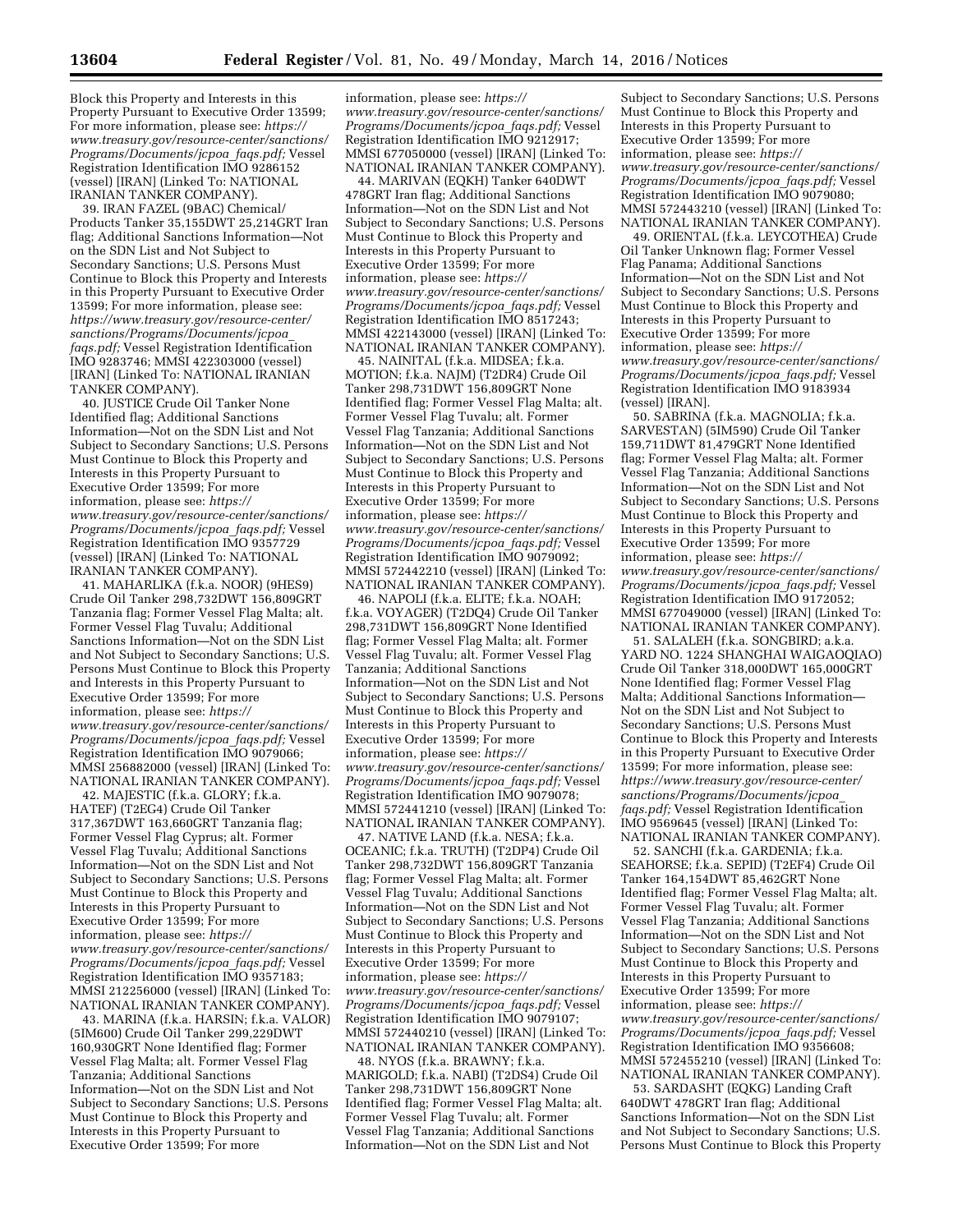and Interests in this Property Pursuant to Executive Order 13599; For more information, please see: *[https://](https://www.treasury.gov/resource-center/sanctions/Programs/Documents/jcpoa_faqs.pdf) [www.treasury.gov/resource-center/sanctions/](https://www.treasury.gov/resource-center/sanctions/Programs/Documents/jcpoa_faqs.pdf) [Programs/Documents/jcpoa](https://www.treasury.gov/resource-center/sanctions/Programs/Documents/jcpoa_faqs.pdf)*\_*faqs.pdf;* Vessel Registration Identification IMO 8517231; MMSI 422142000 (vessel) [IRAN] (Linked To: NATIONAL IRANIAN TANKER COMPANY).

54. SHONA (f.k.a. ABADAN; f.k.a. ALPHA) (T2EU4) Crude/Oil Products Tanker 99,144DWT 56,068GRT Tanzania flag; Former Vessel Flag Malta; alt. Former Vessel Flag Tuvalu; alt. Former Vessel Flag None Identified; Additional Sanctions Information—Not on the SDN List and Not Subject to Secondary Sanctions; U.S. Persons Must Continue to Block this Property and Interests in this Property Pursuant to Executive Order 13599; For more information, please see: *[https://](https://www.treasury.gov/resource-center/sanctions/Programs/Documents/jcpoa_faqs.pdf) [www.treasury.gov/resource-center/sanctions/](https://www.treasury.gov/resource-center/sanctions/Programs/Documents/jcpoa_faqs.pdf) [Programs/Documents/jcpoa](https://www.treasury.gov/resource-center/sanctions/Programs/Documents/jcpoa_faqs.pdf)*\_*faqs.pdf;* Vessel Registration Identification IMO 9187629; MMSI 572469210 (vessel) [IRAN] (Linked To: NATIONAL IRANIAN TANKER COMPANY).

55. SILVER CLOUD (f.k.a. AMOL; f.k.a. CASTOR; f.k.a. CHRISTINA) (T2EM4) Crude/ Oil Products Tanker 99,094DWT 56,068GRT None Identified flag; Former Vessel Flag Malta; alt. Former Vessel Flag Tuvalu; alt. Former Vessel Flag Tanzania; Additional Sanctions Information—Not on the SDN List and Not Subject to Secondary Sanctions; U.S. Persons Must Continue to Block this Property and Interests in this Property Pursuant to Executive Order 13599; For more information, please see: *[https://](https://www.treasury.gov/resource-center/sanctions/Programs/Documents/jcpoa_faqs.pdf) [www.treasury.gov/resource-center/sanctions/](https://www.treasury.gov/resource-center/sanctions/Programs/Documents/jcpoa_faqs.pdf) [Programs/Documents/jcpoa](https://www.treasury.gov/resource-center/sanctions/Programs/Documents/jcpoa_faqs.pdf)*\_*faqs.pdf;* Vessel Registration Identification IMO 9187667; MMSI 256843000 (vessel) [IRAN] (Linked To: NATIONAL IRANIAN TANKER COMPANY).

56. SKYLINE (5IM632) Crude Oil Tanker Tanzania flag (NITC); Additional Sanctions Information—Not on the SDN List and Not Subject to Secondary Sanctions; U.S. Persons Must Continue to Block this Property and Interests in this Property Pursuant to Executive Order 13599; For more information, please see: *[https://](https://www.treasury.gov/resource-center/sanctions/Programs/Documents/jcpoa_faqs.pdf) [www.treasury.gov/resource-center/sanctions/](https://www.treasury.gov/resource-center/sanctions/Programs/Documents/jcpoa_faqs.pdf) [Programs/Documents/jcpoa](https://www.treasury.gov/resource-center/sanctions/Programs/Documents/jcpoa_faqs.pdf)*\_*faqs.pdf;* Vessel Registration Identification IMO 9569669 (vessel) [IRAN].

57. SMOOTH (a.k.a. YARD NO. 1225 SHANGHAI WAIGAOQIAO) Crude Oil Tanker 318,000DWT 165,000GRT None Identified flag; Former Vessel Flag Malta; Additional Sanctions Information—Not on the SDN List and Not Subject to Secondary Sanctions; U.S. Persons Must Continue to Block this Property and Interests in this Property Pursuant to Executive Order 13599; For more information, please see: *[https://](https://www.treasury.gov/resource-center/sanctions/Programs/Documents/jcpoa_faqs.pdf) [www.treasury.gov/resource-center/sanctions/](https://www.treasury.gov/resource-center/sanctions/Programs/Documents/jcpoa_faqs.pdf) [Programs/Documents/jcpoa](https://www.treasury.gov/resource-center/sanctions/Programs/Documents/jcpoa_faqs.pdf)*\_*faqs.pdf;* Vessel Registration Identification IMO 9569657 (vessel) [IRAN] (Linked To: NATIONAL IRANIAN TANKER COMPANY).

58. SPARROW (f.k.a. CLOVE; f.k.a. SEMNAN) (5IM 595) Crude Oil Tanker 159,681DWT 81,479GRT None Identified flag; Former Vessel Flag Malta; alt. Former Vessel Flag Tanzania; Additional Sanctions Information—Not on the SDN List and Not Subject to Secondary Sanctions; U.S. Persons

Must Continue to Block this Property and Interests in this Property Pursuant to Executive Order 13599; For more information, please see: *[https://](https://www.treasury.gov/resource-center/sanctions/Programs/Documents/jcpoa_faqs.pdf) [www.treasury.gov/resource-center/sanctions/](https://www.treasury.gov/resource-center/sanctions/Programs/Documents/jcpoa_faqs.pdf) [Programs/Documents/jcpoa](https://www.treasury.gov/resource-center/sanctions/Programs/Documents/jcpoa_faqs.pdf)*\_*faqs.pdf;* Vessel Registration Identification IMO 9171450; MMSI 677049500 (vessel) [IRAN] (Linked To: NATIONAL IRANIAN TANKER COMPANY).

59. SPLENDOUR (f.k.a. BLACKSTONE; f.k.a. SARV) (9HNZ9) Crude Oil Tanker 163,870DWT 85,462GRT None Identified flag; Former Vessel Flag Malta; alt. Former Vessel Flag Tuvalu; alt. Former Vessel Flag Seychelles; Additional Sanctions Information—Not on the SDN List and Not Subject to Secondary Sanctions; U.S. Persons Must Continue to Block this Property and Interests in this Property Pursuant to Executive Order 13599; For more information, please see: *[https://](https://www.treasury.gov/resource-center/sanctions/Programs/Documents/jcpoa_faqs.pdf) [www.treasury.gov/resource-center/sanctions/](https://www.treasury.gov/resource-center/sanctions/Programs/Documents/jcpoa_faqs.pdf) [Programs/Documents/jcpoa](https://www.treasury.gov/resource-center/sanctions/Programs/Documents/jcpoa_faqs.pdf)*\_*faqs.pdf;* Vessel Registration Identification IMO 9357377; MMSI 249257000 (vessel) [IRAN] (Linked To: NATIONAL IRANIAN TANKER COMPANY).

60. SPOTLESS (f.k.a. LANTANA; f.k.a. SANANDAJ) (5IM591) Crude Oil Tanker 159,681DWT 81,479GRT None Identified flag; Former Vessel Flag Malta; alt. Former Vessel Flag Tanzania; Additional Sanctions Information—Not on the SDN List and Not Subject to Secondary Sanctions; U.S. Persons Must Continue to Block this Property and Interests in this Property Pursuant to Executive Order 13599; For more information, please see: *[https://](https://www.treasury.gov/resource-center/sanctions/Programs/Documents/jcpoa_faqs.pdf) [www.treasury.gov/resource-center/sanctions/](https://www.treasury.gov/resource-center/sanctions/Programs/Documents/jcpoa_faqs.pdf) [Programs/Documents/jcpoa](https://www.treasury.gov/resource-center/sanctions/Programs/Documents/jcpoa_faqs.pdf)*\_*faqs.pdf;* Vessel Registration Identification IMO 9172040; MMSI 677049100 (vessel) [IRAN] (Linked To: NATIONAL IRANIAN TANKER COMPANY).

61. SUCCESS (f.k.a. BAIKAL; f.k.a. BLOSSOM; f.k.a. SIMA) (T2DY4) Crude Oil Tanker 164,154DWT 85,462GRT None Identified flag; Former Vessel Flag Malta; alt. Former Vessel Flag Tuvalu; alt. Former Vessel Flag Tanzania; Additional Sanctions Information—Not on the SDN List and Not Subject to Secondary Sanctions; U.S. Persons Must Continue to Block this Property and Interests in this Property Pursuant to Executive Order 13599; For more information, please see: *[https://](https://www.treasury.gov/resource-center/sanctions/Programs/Documents/jcpoa_faqs.pdf) [www.treasury.gov/resource-center/sanctions/](https://www.treasury.gov/resource-center/sanctions/Programs/Documents/jcpoa_faqs.pdf) [Programs/Documents/jcpoa](https://www.treasury.gov/resource-center/sanctions/Programs/Documents/jcpoa_faqs.pdf)*\_*faqs.pdf;* Vessel Registration Identification IMO 9357353; MMSI 572449210 (vessel) [IRAN] (Linked To: NATIONAL IRANIAN TANKER COMPANY).

62. SUNDIAL (f.k.a. ABADEH; f.k.a. CRYSTAL) (9HDQ9) Crude/Oil Products Tanker 99,030DWT 56,068GRT None Identified flag; Former Vessel Flag Malta; alt. Former Vessel Flag Tanzania; Additional Sanctions Information—Not on the SDN List and Not Subject to Secondary Sanctions; U.S. Persons Must Continue to Block this Property and Interests in this Property Pursuant to Executive Order 13599; For more information, please see: *[https://](https://www.treasury.gov/resource-center/sanctions/Programs/Documents/jcpoa_faqs.pdf) [www.treasury.gov/resource-center/sanctions/](https://www.treasury.gov/resource-center/sanctions/Programs/Documents/jcpoa_faqs.pdf) [Programs/Documents/jcpoa](https://www.treasury.gov/resource-center/sanctions/Programs/Documents/jcpoa_faqs.pdf)*\_*faqs.pdf;* Vessel Registration Identification IMO 9187655; MMSI 256842000 (vessel) [IRAN] (Linked To: NATIONAL IRANIAN TANKER COMPANY).

63. SUNEAST (f.k.a. AZALEA; f.k.a. SINA) (9HNY9) Crude Oil Tanker 164,154DWT

85,462GRT Seychelles flag; Former Vessel Flag Malta; alt. Former Vessel Flag Tuvalu; alt. Former Vessel Flag None Identified; Additional Sanctions Information—Not on the SDN List and Not Subject to Secondary Sanctions; U.S. Persons Must Continue to Block this Property and Interests in this Property Pursuant to Executive Order 13599; For more information, please see: *[https://](https://www.treasury.gov/resource-center/sanctions/Programs/Documents/jcpoa_faqs.pdf) [www.treasury.gov/resource-center/sanctions/](https://www.treasury.gov/resource-center/sanctions/Programs/Documents/jcpoa_faqs.pdf) [Programs/Documents/jcpoa](https://www.treasury.gov/resource-center/sanctions/Programs/Documents/jcpoa_faqs.pdf)*\_*faqs.pdf;* Vessel Registration Identification IMO 9357365; MMSI 249256000 (vessel) [IRAN] (Linked To: NATIONAL IRANIAN TANKER COMPANY).

64. SUNRISE LPG Tanker None Identified flag (NITC); Additional Sanctions Information—Not on the SDN List and Not Subject to Secondary Sanctions; U.S. Persons Must Continue to Block this Property and Interests in this Property Pursuant to Executive Order 13599; For more information, please see: *[https://](https://www.treasury.gov/resource-center/sanctions/Programs/Documents/jcpoa_faqs.pdf) [www.treasury.gov/resource-center/sanctions/](https://www.treasury.gov/resource-center/sanctions/Programs/Documents/jcpoa_faqs.pdf) [Programs/Documents/jcpoa](https://www.treasury.gov/resource-center/sanctions/Programs/Documents/jcpoa_faqs.pdf)*\_*faqs.pdf;* Vessel Registration Identification IMO 9615092 (vessel) [IRAN].

65. SUNSHINE (f.k.a. CARNATION; f.k.a. SAFE; a.k.a. YARD NO. 1220 SHANGHAI WAIGAOQIAO) Crude Oil Tanker 318,000DWT 165,000GRT None Identified flag; Former Vessel Flag Tuvalu; alt. Former Vessel Flag Malta; alt. Former Vessel Flag Tanzania; Additional Sanctions Information—Not on the SDN List and Not Subject to Secondary Sanctions; U.S. Persons Must Continue to Block this Property and Interests in this Property Pursuant to Executive Order 13599; For more information, please see: *[https://](https://www.treasury.gov/resource-center/sanctions/Programs/Documents/jcpoa_faqs.pdf) [www.treasury.gov/resource-center/sanctions/](https://www.treasury.gov/resource-center/sanctions/Programs/Documents/jcpoa_faqs.pdf) [Programs/Documents/jcpoa](https://www.treasury.gov/resource-center/sanctions/Programs/Documents/jcpoa_faqs.pdf)*\_*faqs.pdf;* Vessel Registration Identification IMO 9569205 (vessel) [IRAN] (Linked To: NATIONAL IRANIAN TANKER COMPANY).

66. SUPERIOR (f.k.a. DAISY; f.k.a. SUSANGIRD) (5IM584) Crude Oil Tanker 159,681DWT 81,479GRT None Identified flag; Former Vessel Flag Malta; alt. Former Vessel Flag Tanzania; Additional Sanctions Information—Not on the SDN List and Not Subject to Secondary Sanctions; U.S. Persons Must Continue to Block this Property and Interests in this Property Pursuant to Executive Order 13599; For more information, please see: *[https://](https://www.treasury.gov/resource-center/sanctions/Programs/Documents/jcpoa_faqs.pdf) [www.treasury.gov/resource-center/sanctions/](https://www.treasury.gov/resource-center/sanctions/Programs/Documents/jcpoa_faqs.pdf) [Programs/Documents/jcpoa](https://www.treasury.gov/resource-center/sanctions/Programs/Documents/jcpoa_faqs.pdf)*\_*faqs.pdf;* Vessel Registration Identification IMO 9172038; MMSI 677048400 (vessel) [IRAN] (Linked To: NATIONAL IRANIAN TANKER COMPANY).

67. SWALLOW (f.k.a. CAMELLIA; f.k.a. SAVEH) (5IM 594) Crude Oil Tanker 159,758DWT 81,479GRT None Identified flag; Former Vessel Flag Malta; alt. Former Vessel Flag Tanzania; Additional Sanctions Information—Not on the SDN List and Not Subject to Secondary Sanctions; U.S. Persons Must Continue to Block this Property and Interests in this Property Pursuant to Executive Order 13599; For more information, please see: *[https://](https://www.treasury.gov/resource-center/sanctions/Programs/Documents/jcpoa_faqs.pdf) [www.treasury.gov/resource-center/sanctions/](https://www.treasury.gov/resource-center/sanctions/Programs/Documents/jcpoa_faqs.pdf) [Programs/Documents/jcpoa](https://www.treasury.gov/resource-center/sanctions/Programs/Documents/jcpoa_faqs.pdf)*\_*faqs.pdf;* Vessel Registration Identification IMO 9171462; MMSI 677049400 (vessel) [IRAN] (Linked To: NATIONAL IRANIAN TANKER COMPANY).